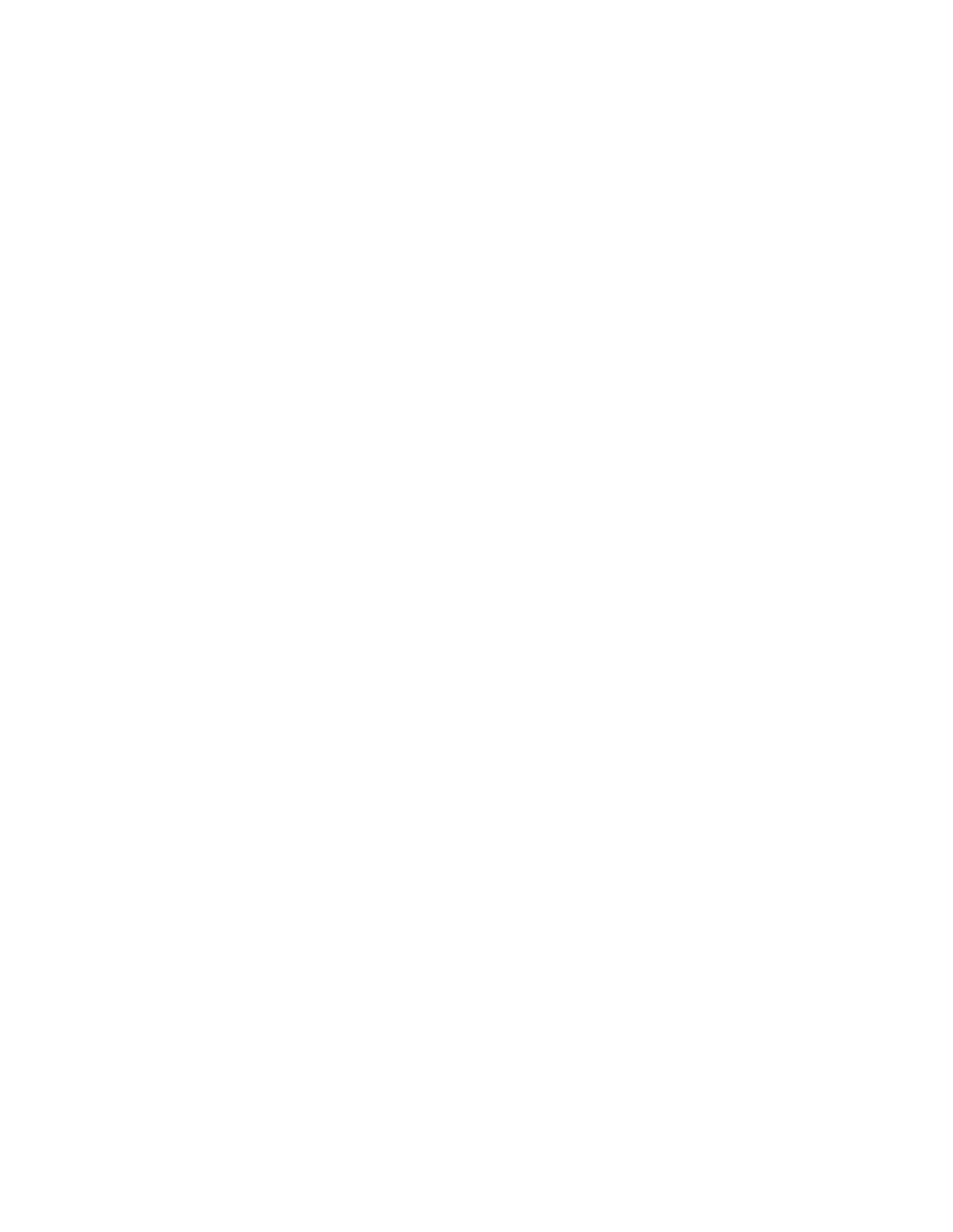#### **STATE OF CALIFORNIA**

**GOVERNOR** EDMUND G. BROWN JR.

#### **CALIFORNIA ENVIRONMENTAL PROTECTION AGENCY**

**SECRETARY FOR ENVIRONMENTAL PROTECTION** MATTHEW RODRIQUEZ

#### **CALIFORNIA AIR RESOURCES BOARD**

**CHAIRMAN** MARY D. NICHOLS

**BOARD MEMBERS** JOHN R. BALMES, M.D. SANDRA BERG HECTOR DE LA TORRE JOHN EISENHUT JOHN GIOIA JUDITH MITCHELL BARBARA RIORDAN RON ROBERTS ALEXANDER SHERRIFFS, M.D. PHIL SERNA DANIEL SPERLING, PH.D.

> **EXECUTIVE OFFICER** RICHARD COREY

#### **OFFICE OF LEGISLATIVE AFFAIRS**

**DIRECTOR** JENNIFER GRESS, PH.D.

#### **STAFF**

HEATHER ARIAS KEN ARNOLD DOMINIC BULONE ALEXANDRA KAMEL ROBIN NEESE DANIEL SEEMAN NICOLE SOTAK STEVE TRUMBLY SYDNEY VERGIS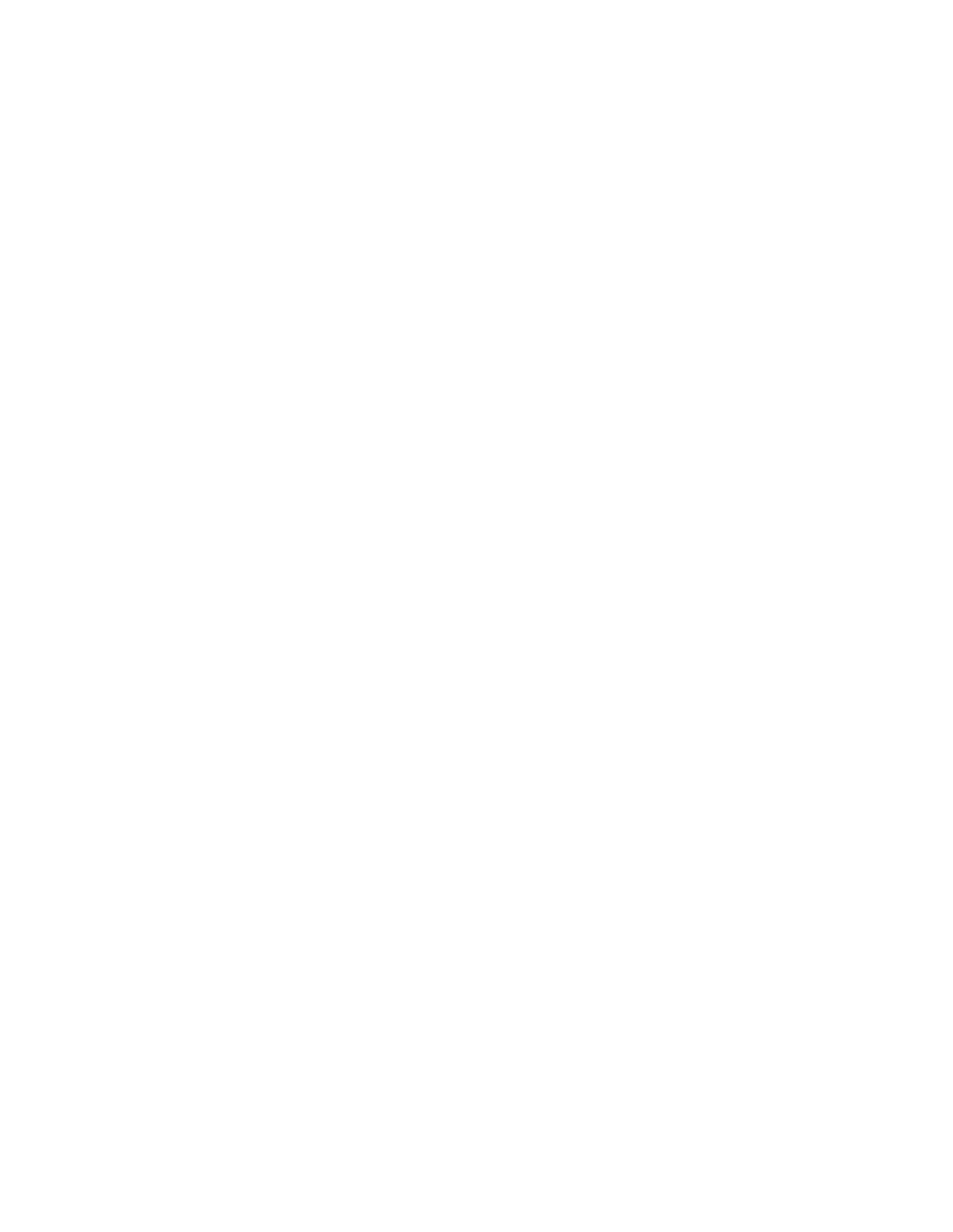# **CALIFORNIA AIR QUALITY LEGISLATION 2013 ANNUAL SUMMARY**

Prepared by: California Air Resources Board Office of Legislative Affairs 1001 "I" Street Sacramento, California 95814 (916) 322-2896

November 2013

If you need this document in an alternate format (i.e., Braille, large print) or another language, please contact Robin Neese at (916) 322-2896 or rneese@arb.ca.gov. TTY/TDD/Speech to Speech users may dial 711 for the California Relay Service.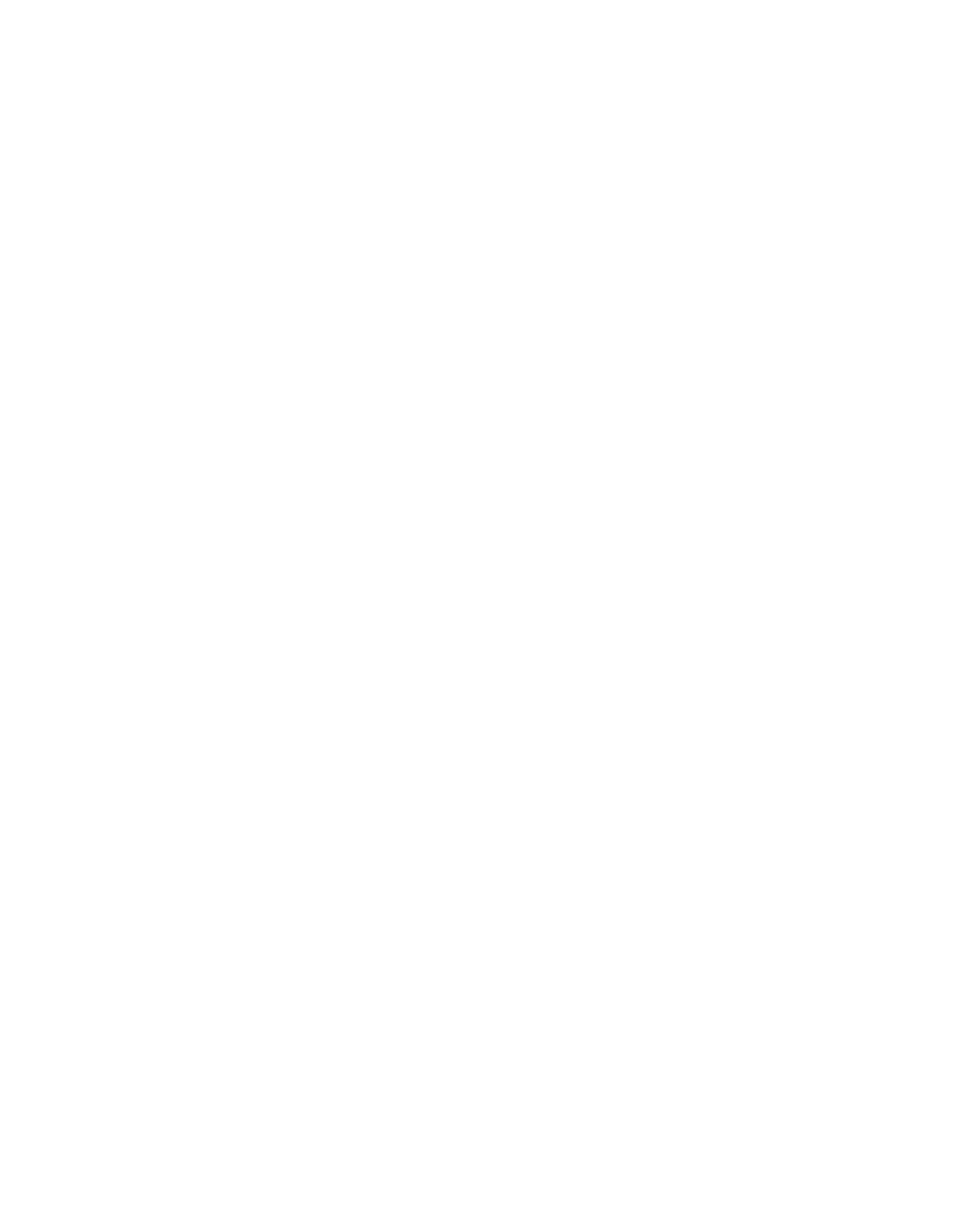# Table of Contents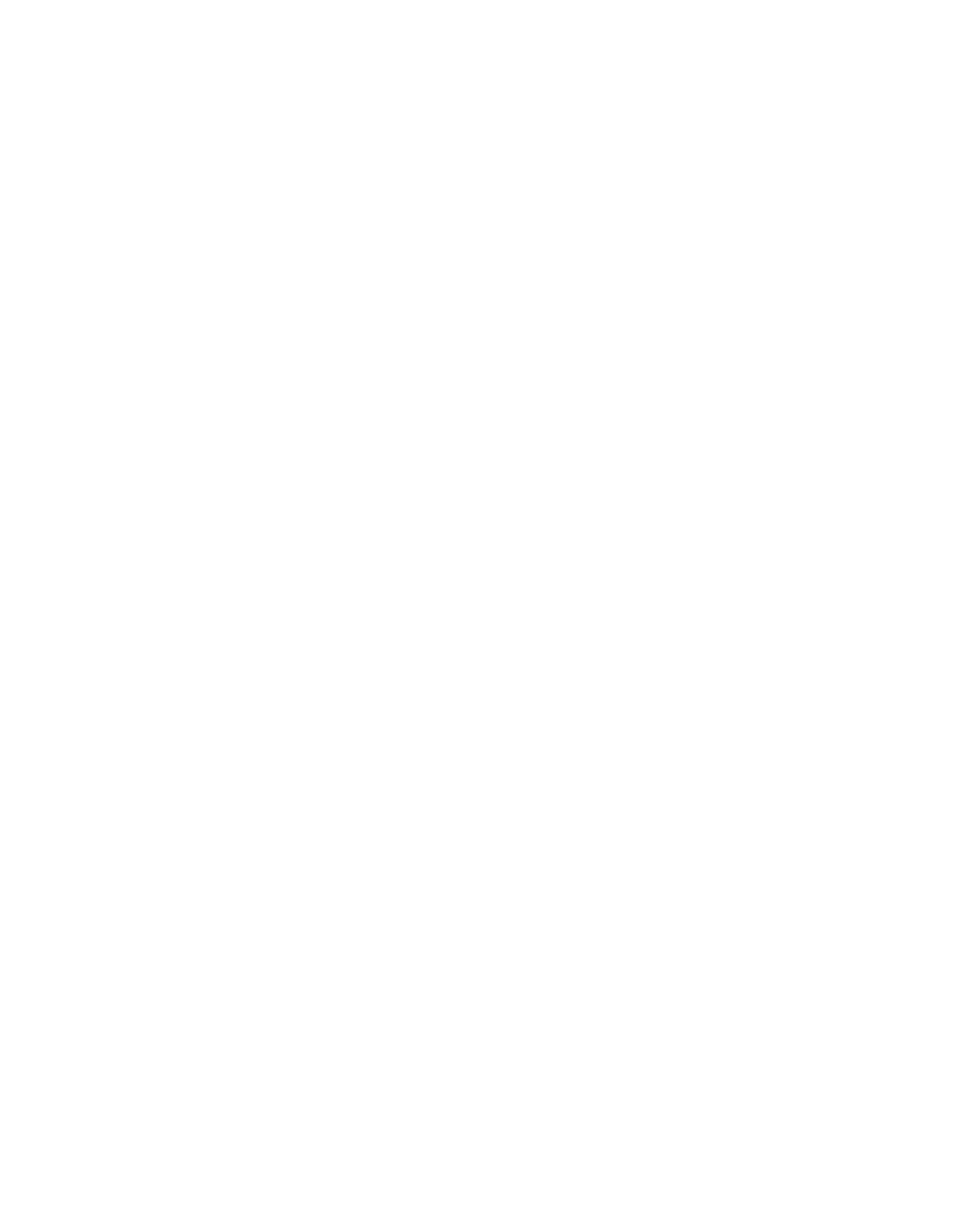# **INTRODUCTION**

The Air Resources Board (ARB) is a board with the California Environmental Protection Agency (Cal/EPA). ARB, in partnership with local air districts, oversees all air pollution control efforts to attain and maintain health-based air quality standards in California. ARB is also the lead State agency for reducing greenhouse gas emissions in the State as required by AB 32, the Global Warming Solutions Act of 2006.

ARB's Office of Legislative Affairs serves as the principal resource on air quality-related legislative issues for Cal/EPA and the Governor's Office. As the Administration's key air quality legislative staff, ARB's Office of Legislative Affairs provides technical expertise and policy advice relating to pending legislation, and serves as a resource to the Legislature.

This report contains brief descriptions of the most pertinent legislation tracked by the Office of Legislative Affairs during the first year of the 2013-2014 Legislative Session. The reader may look up bills by subject, by author or by numerical order. Year-end status is noted as Two-Year, Chaptered, Vetoed, Dead, or N/A (which refers to bills that related to air quality in some previous version but were subsequently amended to remove provisions of interest to the Board).

This year, the Legislature introduced over 2,500 bills. Of those, ARB's Office of Legislative Affairs tracked 251. Sixty-one bills having implications for air quality, climate change, or government operations were signed into law (*i.e.*, "chaptered") and 9 were vetoed. A listing of chaptered and vetoed bills may be found on pages 77 - 78 and 85, respectively.

In addition to working on legislation, ARB participated in eight special hearings and two townhall meetings. The "Legislative Hearings" section begins on page 101.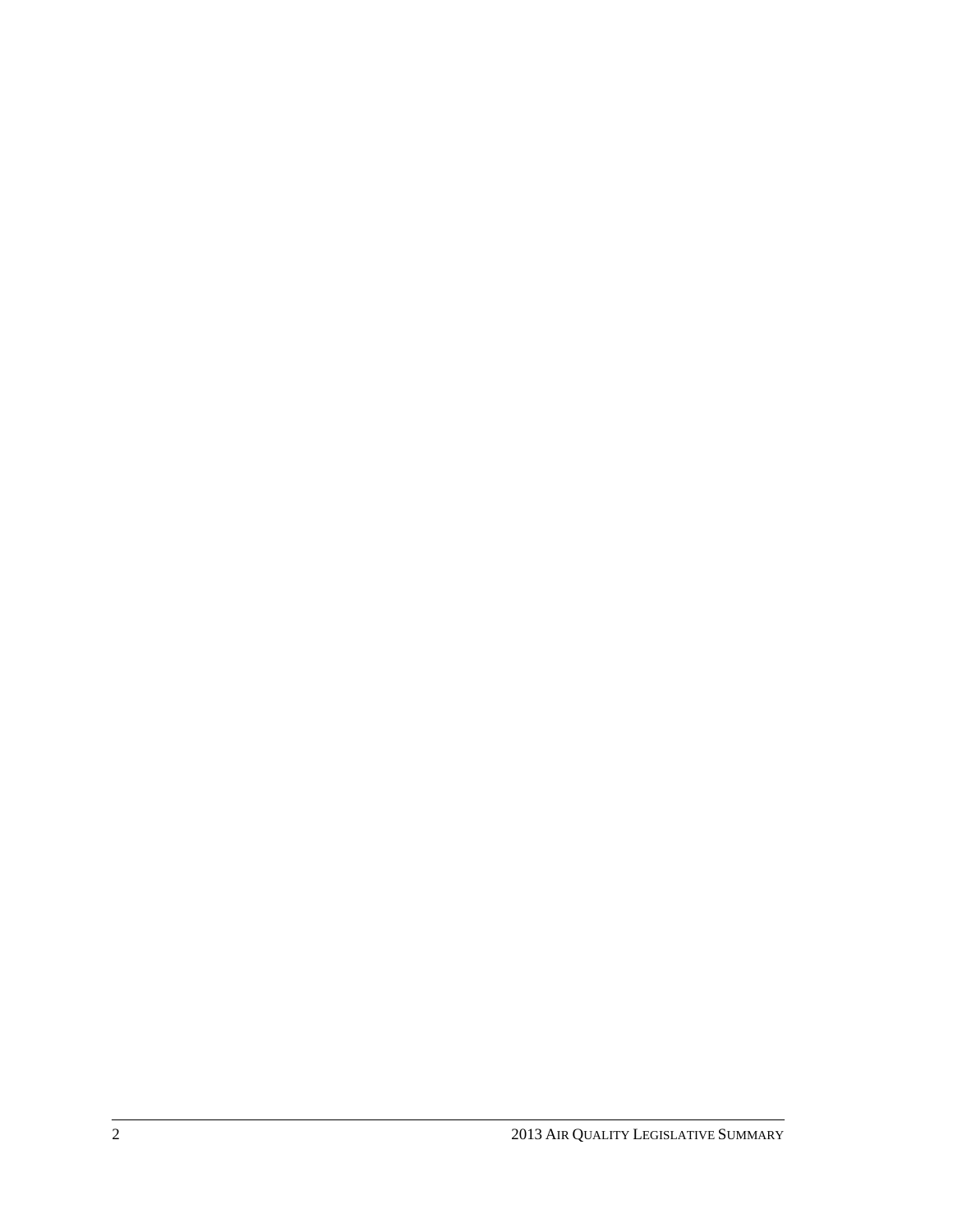# **ACRONYMS**

| AB                   | <b>Assembly Bill</b>                                                               |
|----------------------|------------------------------------------------------------------------------------|
| AB 32                | California Global Warming Solutions Act of 2006 (Núñez and Pavley,<br>Chapter 488) |
| <b>ACA</b>           | <b>Assembly Constitutional Amendment</b>                                           |
| <b>AJR</b>           | <b>Assembly Joint Resolution</b>                                                   |
| <b>ARB</b>           | <b>Air Resources Board</b>                                                         |
| ASM A&AR             | Assembly Accountability & Administrative Review Committee                          |
| <b>ASM BUD</b>       | <b>Assembly Budget Committee</b>                                                   |
| <b>ASM ESTM</b>      | Assembly Environmental Safety & Toxic Materials Committee                          |
| <b>ASM JED&amp;E</b> | Assembly Jobs, Economic Development & the Economy Committee                        |
| <b>CAEATFA</b>       | California Alternative Energy & Advanced Transportation Financing<br>Authority     |
| <b>CAISO</b>         | California Independent System Operator                                             |
| Cal/EPA              | California Environmental Protection Agency                                         |
| CalRecycle           | California Department of Resources Recycling & Recovery                            |
| Caltrans             | California Department of Transportation                                            |
| <b>CEC</b>           | California Energy Commission                                                       |
| <b>CEQA</b>          | California Environmental Quality Act                                               |
| <b>CHP</b>           | California Highway Patrol                                                          |
| <b>CPUC</b>          | California Public Utilities Commission                                             |
| <b>DMV</b>           | Department of Motor Vehicles                                                       |
| <b>DOF</b>           | Department of Finance                                                              |
| <b>DOGGR</b>         | Division of Oil, Gas & Geothermal Resources (Dept. of Conservation)                |
| <b>DPR</b>           | Department of Pesticide Regulation                                                 |
| <b>DTSC</b>          | Department of Toxic Substances Control                                             |
| GO-Biz               | Governor's Office of Business & Economic Development                               |
| IOU                  | <b>Investor-Owned Utility</b>                                                      |
| <b>LCFS</b>          | Low Carbon Fuel Standard                                                           |
| N/A                  | Not Applicable                                                                     |
| <b>NEM</b>           | Net Energy Metering                                                                |
| OAL                  | Office of Administrative Law                                                       |
| <b>OPR</b>           | Governor's Office of Planning & Research                                           |
| <b>PACE</b>          | <b>Property Assessed Clean Energy</b>                                              |
| POU                  | <b>Publicly Owned Utility</b>                                                      |
|                      |                                                                                    |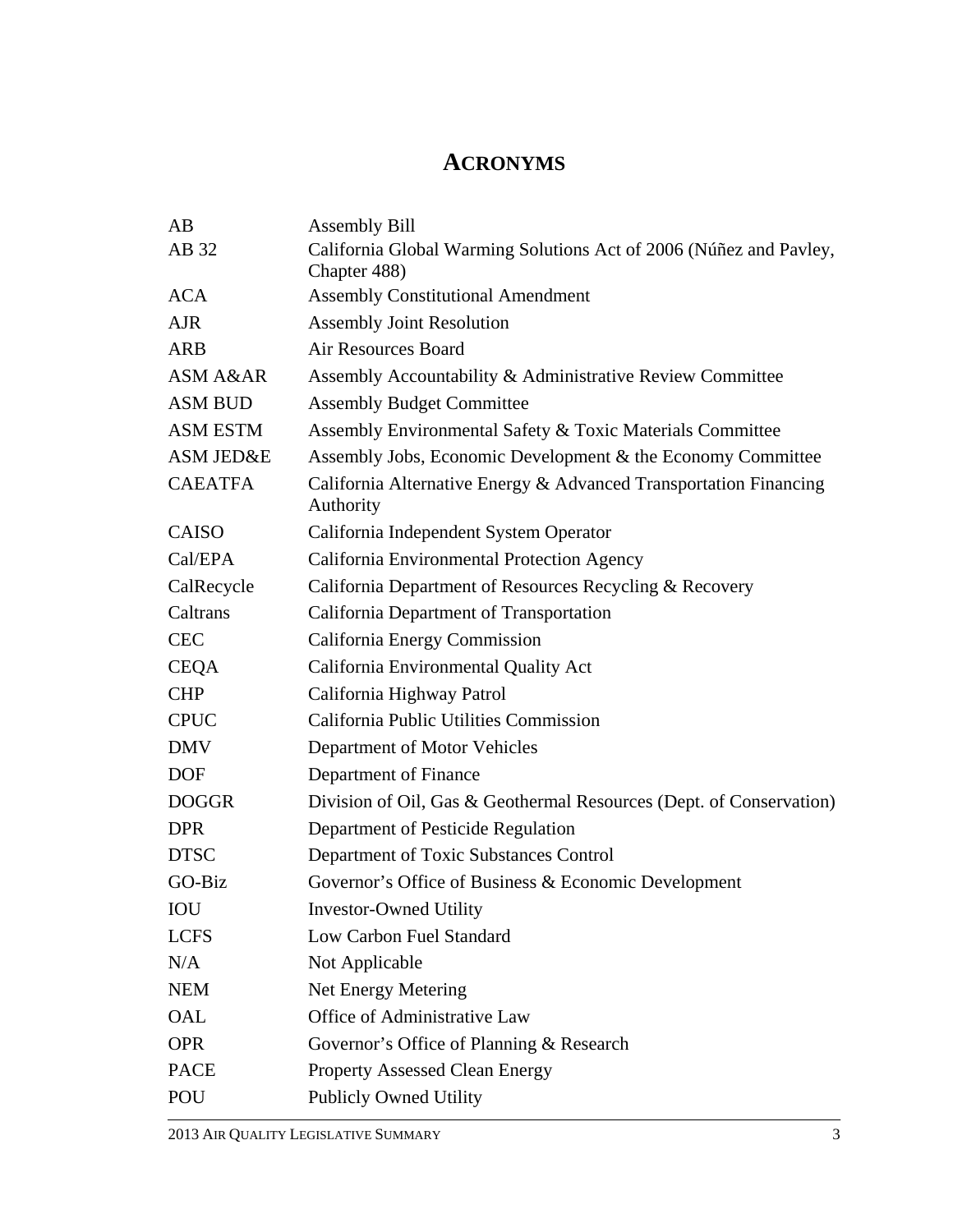| <b>RPS</b>          | Renewables Portfolio Standard               |
|---------------------|---------------------------------------------|
| <b>SB</b>           | Senate Bill                                 |
| <b>SCAQMD</b>       | South Coast Air Quality Management District |
| <b>SCS</b>          | <b>Sustainable Communities Strategy</b>     |
| <b>SEN B&amp;FR</b> | Senate Budget & Fiscal Review Committee     |
| <b>SEN G&amp;F</b>  | Senate Governance & Finance Committee       |
| <b>SENT&amp;H</b>   | Senate Transportation & Housing Committee   |
| <b>SWRCB</b>        | <b>State Water Resources Control Board</b>  |
| WCI, Inc.           | Western Climate Initiative, Inc.            |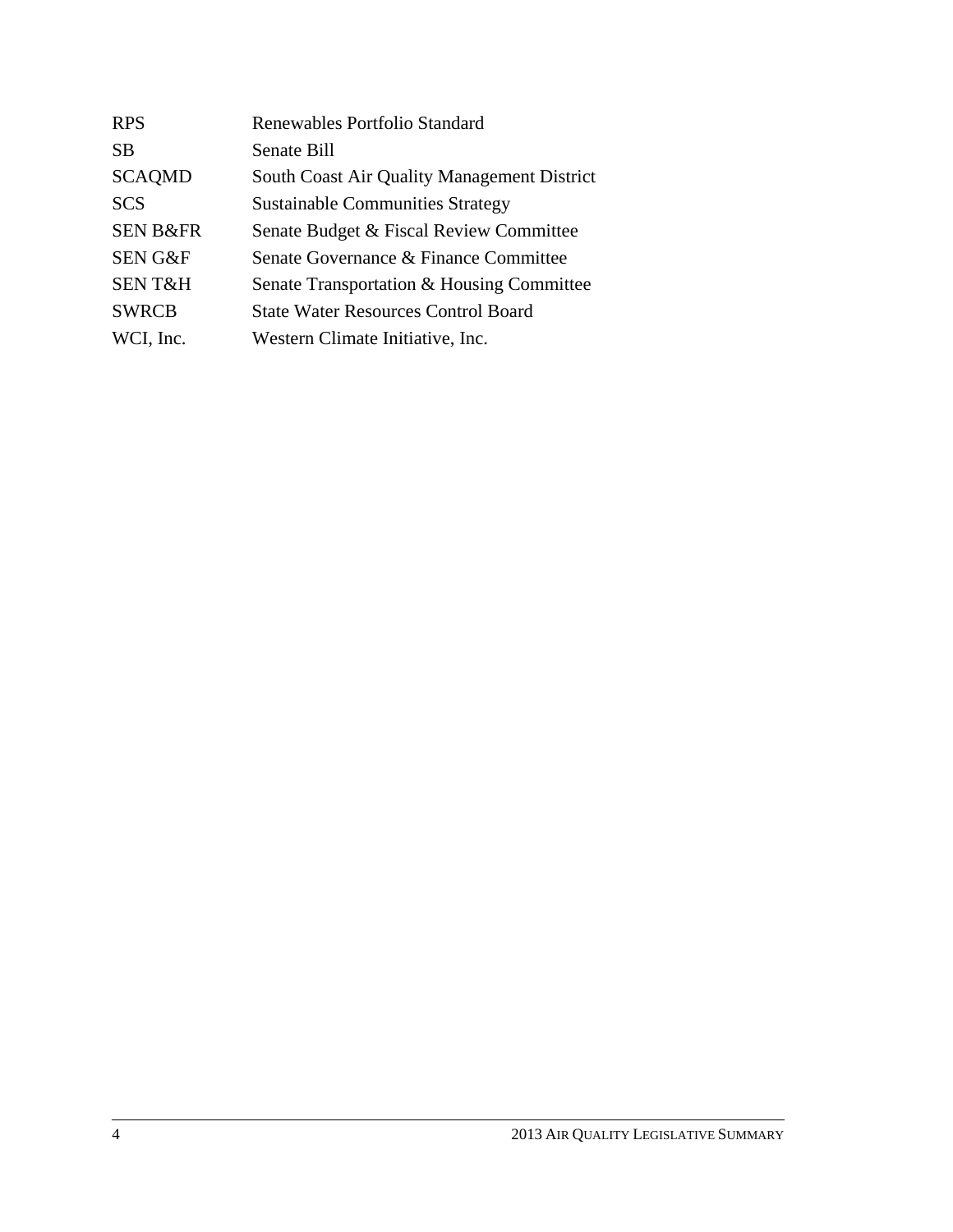# **BILLS BY SUBJECT**

**(Bills may appear under multiple subject headings.)**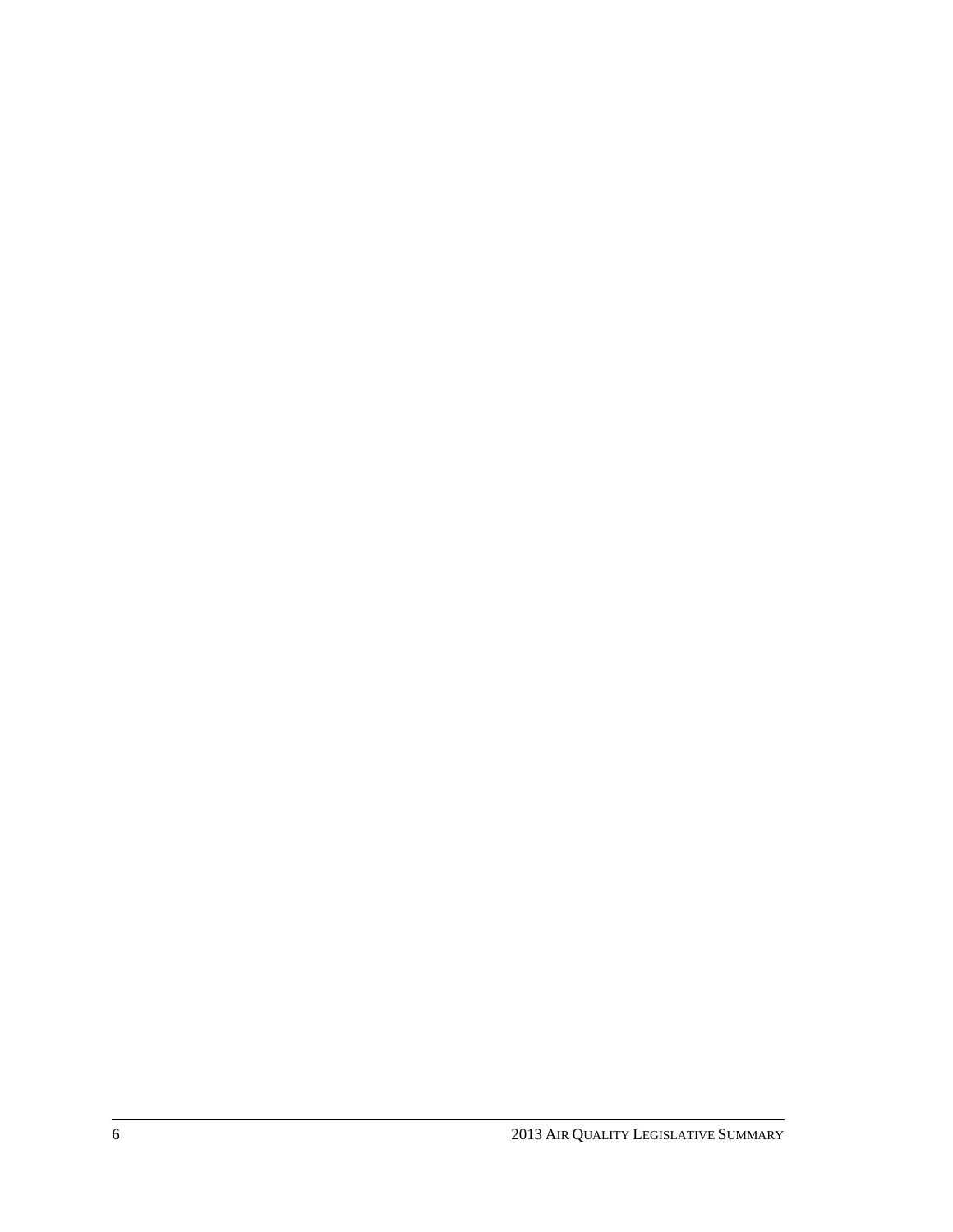# **ADMINISTRATIVE PROCEDURES**

| AB 12   | Cooley     | <b>Standardized Regulatory Impact Analysis</b> | Vetoed      |
|---------|------------|------------------------------------------------|-------------|
| AB 117  | Cooley     | Administrative and Fiscal Accountability       | Chapter 193 |
| AB 291  | Nestande   | <b>California Sunset Review Commission</b>     | $2$ -year   |
| AB 376  | Donnelly   | Notification of Regulations                    | $2$ -year   |
| AB 609  | Nestande   | <b>Public Access to State-Funded Research</b>  | $2$ -year   |
| AB 629  | Wilk       | <b>Local Government</b>                        | $2$ -year   |
| AB 661  | Gaines, B. | Financial Integrity and Accountability         | $2$ -year   |
| AB 671  | Logue      | <b>Publicly Available Data Sets</b>            | $2$ -year   |
| AB 866  | Linder     | Lower Threshold for "Major Regulation"         | $2$ -year   |
| AB 887  | Allen      | <b>OAL Regulatory Review</b>                   | $2$ -year   |
| AB 1017 | Gomez      | <b>State Agency Returning Calls</b>            | $2$ -year   |
| AB 1219 | Morrell    | <b>Regulatory Economic Impact</b>              | $2$ -year   |
| AB 1415 | ASM A&AR   | <b>Underground Regulations</b>                 | $2$ -year   |
| AB 1420 | ASM A&AR   | <b>State Agency Reports</b>                    | Chapter 275 |
| ACA 1   | Donnelly   | Legislative Approval of Regulations            | Dead        |
| SB 176  | Galgiani   | <b>Rulemaking Notification</b>                 | $2$ -year   |
| SB 570  | DeSaulnier | <b>Public Records</b>                          | N/A         |
| SB 801  | Roth       | <b>Budgeting and Accounting Reconciliation</b> | Chapter 281 |

# **AIR DISTRICTS**

| AB 1102 | Allen      | <b>SCAQMD Beach Bonfire Ban</b>     | 2-year    |
|---------|------------|-------------------------------------|-----------|
| SB 389  | Wright     | <b>SCAQMD</b> Emissions Offsets     | Dead      |
| SB 736  | Wright     | Air District Powerplant Permit Fees | $2$ -year |
| SB 792  | DeSaulnier | Regional Entities: Bay Area         | $2$ -year |

# **AIR QUALITY**

| AB 71   | Pérez, V.M. | <b>Salton Sea Restoration</b>          | Chapter 402 |
|---------|-------------|----------------------------------------|-------------|
| AB 147  | Pérez, V.M. | <b>Salton Sea Dust Mitigation</b>      | 2-year      |
| AB 709  | Nestande    | Local Authority Salton Sea Restoration | 2-year      |
| AB 1096 | Nestande    | Salton Sea Specialized License Plates  | 2-year      |

#### **BUDGET**

| <b>AB</b> 101 | ASM BUD             | Amendments to 2013-14 Budget | Chapter 354 |
|---------------|---------------------|------------------------------|-------------|
| AB 110        | Blumenfield         | 2013-14 Budget               | Chapter 20  |
| SB 95         | <b>SEN B&amp;FR</b> | Amendments to 2013-14 Budget | Vetoed      |
| SB 96         | <b>SEN B&amp;FR</b> | <b>Budget Trailer Bill</b>   | Chapter 356 |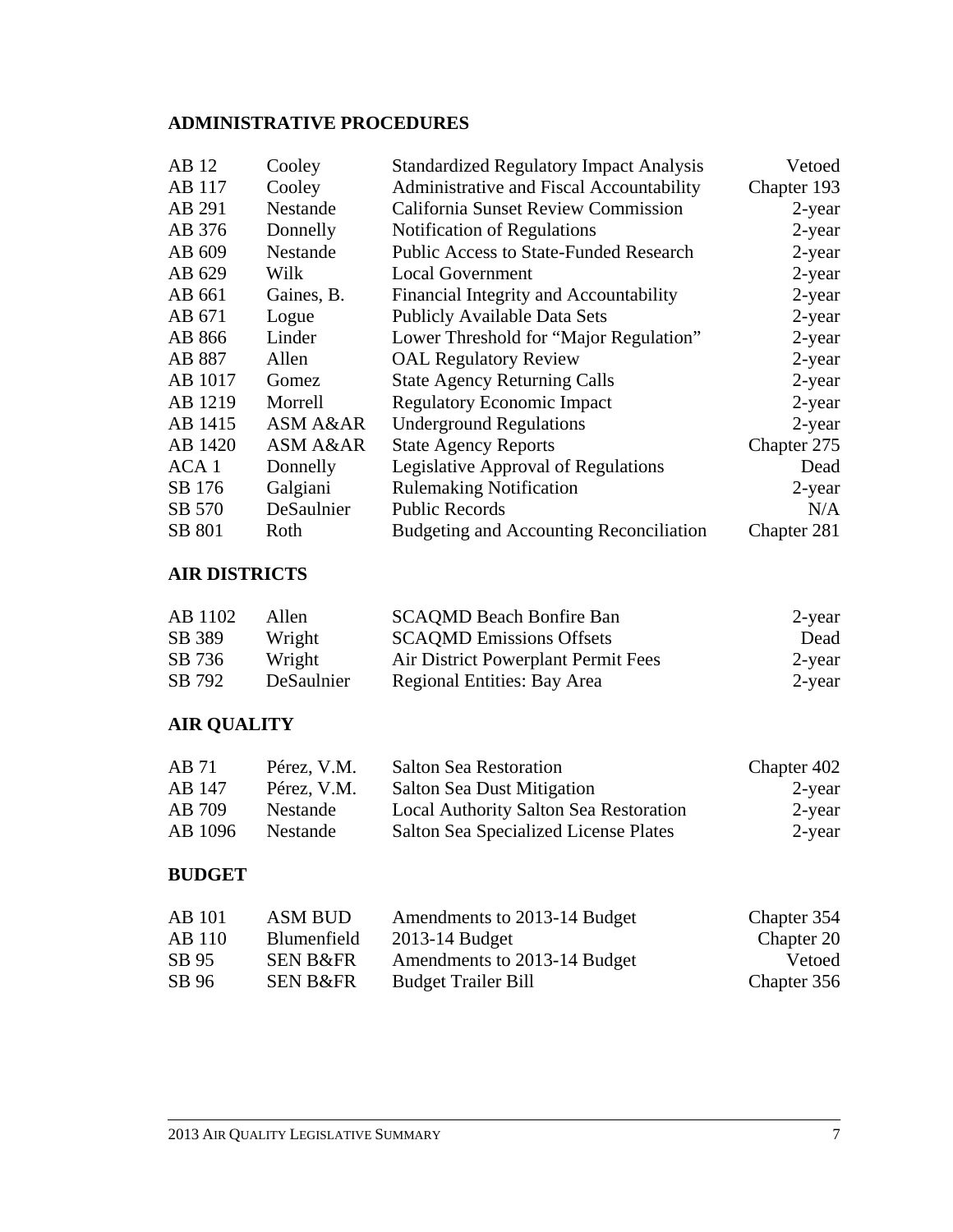# **CEQA**

| AB 37   | Perea     | <b>CEQA</b>                                     | N/A         |
|---------|-----------|-------------------------------------------------|-------------|
| AB 52   | Gatto     | <b>CEQA: Native Americans</b>                   | 2-year      |
| AB 380  | Dickinson | <b>CEQA: Notice Requirements</b>                | 2-year      |
| AB 417  | Frazier   | <b>CEQA: Bicycle Transportation Plans</b>       | Chapter 613 |
| AB 515  | Dickinson | <b>CEQA: Judicial Review</b>                    | $2$ -year   |
| AB 543  | Campos    | <b>CEQA</b> : Translation                       | 2-year      |
| AB 667  | Hernández | <b>CEQA</b>                                     | N/A         |
| AB 756  | Melendez  | CEQA: Judicial Review: Public Works             | 2-year      |
| AB 794  | Gorell    | <b>CEQA: Waste Exemptions</b>                   | 2-year      |
| AB 823  | Eggman    | CEQA: California Farmland Protection Act        | 2-year      |
| AB 863  | Torres    | <b>Environmental Review of Transit Projects</b> | 2-year      |
| AB 953  | Ammiano   | CEQA: Impacts of the Environment on Projects    | 2-year      |
| AB 1302 | Hagman    | CEQA: Sustainable Environmental Protection Act  | Dead        |
| SB 123  | Corbett   | CEQA: Environmental and Land Use Court          | 2-year      |
| SB 167  | Gaines    | <b>CEQA</b> : Environmental Quality             | 2-year      |
| SB 436  | Jackson   | <b>CEQA</b>                                     | N/A         |
| SB 525  | Galgiani  | <b>CEQA</b> : Exemptions                        | 2-year      |
| SB 617  | Evans     | <b>CEQA</b> : Noticing                          | 2-year      |
| SB 633  | Payley    | <b>Exemptions from CEQA</b>                     | 2-year      |
| SB 659  | Hancock   | CEQA: Archaeological Resources: Qualifications  | 2-year      |
| SB 731  | Steinberg | CEQA: Thresholds of Significance                | 2-year      |
| SB 739  | Calderon  | <b>CEQA</b>                                     | 2-year      |
| SB 743  | Steinberg | <b>CEQA: Sacramento Project</b>                 | Chapter 386 |
| SB 754  | Evans     | CEQA: Tiering                                   | 2-year      |
| SB 787  | Berryhill | CEQA: Sustainable Environmental Protection      | 2-year      |
| SB 811  | Lara      | CEQA: State Highway Route 710                   | Chapter 250 |

### **CLIMATE CHANGE**

| AB <sub>9</sub> | Holden   | <b>Employer Tax Credits</b>         | 2-year |
|-----------------|----------|-------------------------------------|--------|
| AB 1349         | Gatto    | Water Use Efficiency Revolving Fund | 2-year |
| SB 34           | Calderon | Carbon Capture and Storage          | 2-year |

# **Cap-and-Trade Auction Proceeds**

| 2-year    |
|-----------|
| $2$ -year |
| $2$ -year |
| 2-year    |
| $2$ -year |
| $2$ -year |
| $2$ -year |
| $2$ -year |
| $2$ -year |
|           |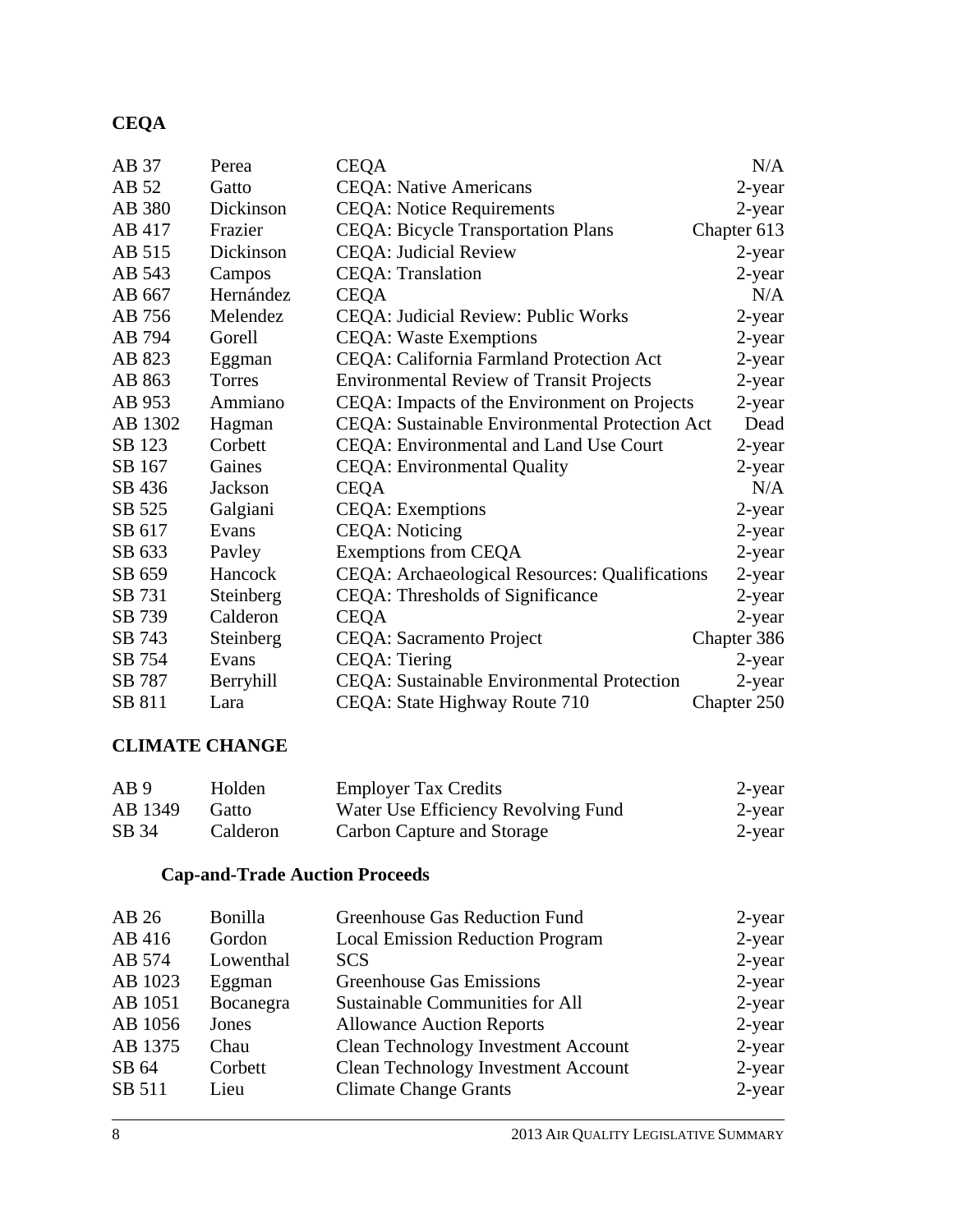| SB 605 | Lara    | Scoping Plan              | 2-year |
|--------|---------|---------------------------|--------|
| SB 798 | De León | Green Infrastructure Bank | 2-year |

#### **Climate Adaptation**

| AB 691 | Muratsuchi | Public Trust Lands and Sea Level Rise         | Chapter 592 |
|--------|------------|-----------------------------------------------|-------------|
| SB 257 | Hancock    | <b>Physical Adaptations to Climate Change</b> | 2-year      |
| SB 461 | Leno.      | <b>Coastal Adaptation Fund</b>                | 2-year      |

#### **Offsets and Allowances**

| AB 153 | Bonilla        | Cap-and-Trade Offset Protocols     | 2-year |
|--------|----------------|------------------------------------|--------|
| AB 572 | Atkins         | Market-Based Compliance Mechanisms | 2-year |
| SB 497 | <b>Walters</b> | Cap-and-Trade Allowances           | 2-year |

### **Scoping Plan**

| AB 284 | Ouirk | Road to 2050 Board | 2-year |
|--------|-------|--------------------|--------|
| SB 605 | Lara  | Scoping Plan       | 2-year |

# **Western Climate Initiative, Inc.**

| AB 245 | Grove         | WCI, Inc. | 2-year      |
|--------|---------------|-----------|-------------|
| AB 527 | <b>Gaines</b> | WCI, Inc. | Vetoed      |
| SB 726 | Lara          | WCI, Inc. | Chapter 420 |

# **COMPLIANCE (See ENFORCEMENT/PENALTIES)**

#### **ENERGY**

| Gorell          |                                              | $2$ -year                                                                                                 |
|-----------------|----------------------------------------------|-----------------------------------------------------------------------------------------------------------|
| <b>Skinner</b>  | Financial Assistance for Energy Conservation | $2$ -year                                                                                                 |
| Rendon          |                                              | $2$ -year                                                                                                 |
| Pérez, V. M.    | Renewable Energy at the Salton Sea           | $2$ -year                                                                                                 |
| Pérez, V. M.    | <b>Renewable Resources</b>                   | $2$ -year                                                                                                 |
| <b>Buchanan</b> | <b>Solar Energy Systems</b>                  | 2-year                                                                                                    |
| Buchanan        | <b>Solar Energy Systems</b>                  | $2$ -year                                                                                                 |
| Rendon          | Air Quality Impacts of Rigs-to-Reefs         | $2$ -year                                                                                                 |
| Quirk-Silva     | <b>Recycled Concrete</b>                     | Chapter 154                                                                                               |
| Gorell          | <b>Ventura County Powerplants</b>            | $2$ -year                                                                                                 |
| <b>Bradford</b> | <b>Energy Efficiency Assistance</b>          | Chapter 610                                                                                               |
| Chesbro         | <b>Waste Diversion of Green Material</b>     | $2$ -year                                                                                                 |
| Perea           | <b>Electricity Rates and NEM and RPS</b>     | Chapter 611                                                                                               |
| <b>Bradford</b> | Electric Program Investment Charge           | Vetoed                                                                                                    |
| Dickinson       | <b>Green Building Standards</b>              | Chapter 585                                                                                               |
| Garcia          | Solar Water Heating                          | Chapter 612                                                                                               |
|                 |                                              | Tax Credits for Prewiring for Alternative Energy<br><b>Energy Assessment for Nonresidential Buildings</b> |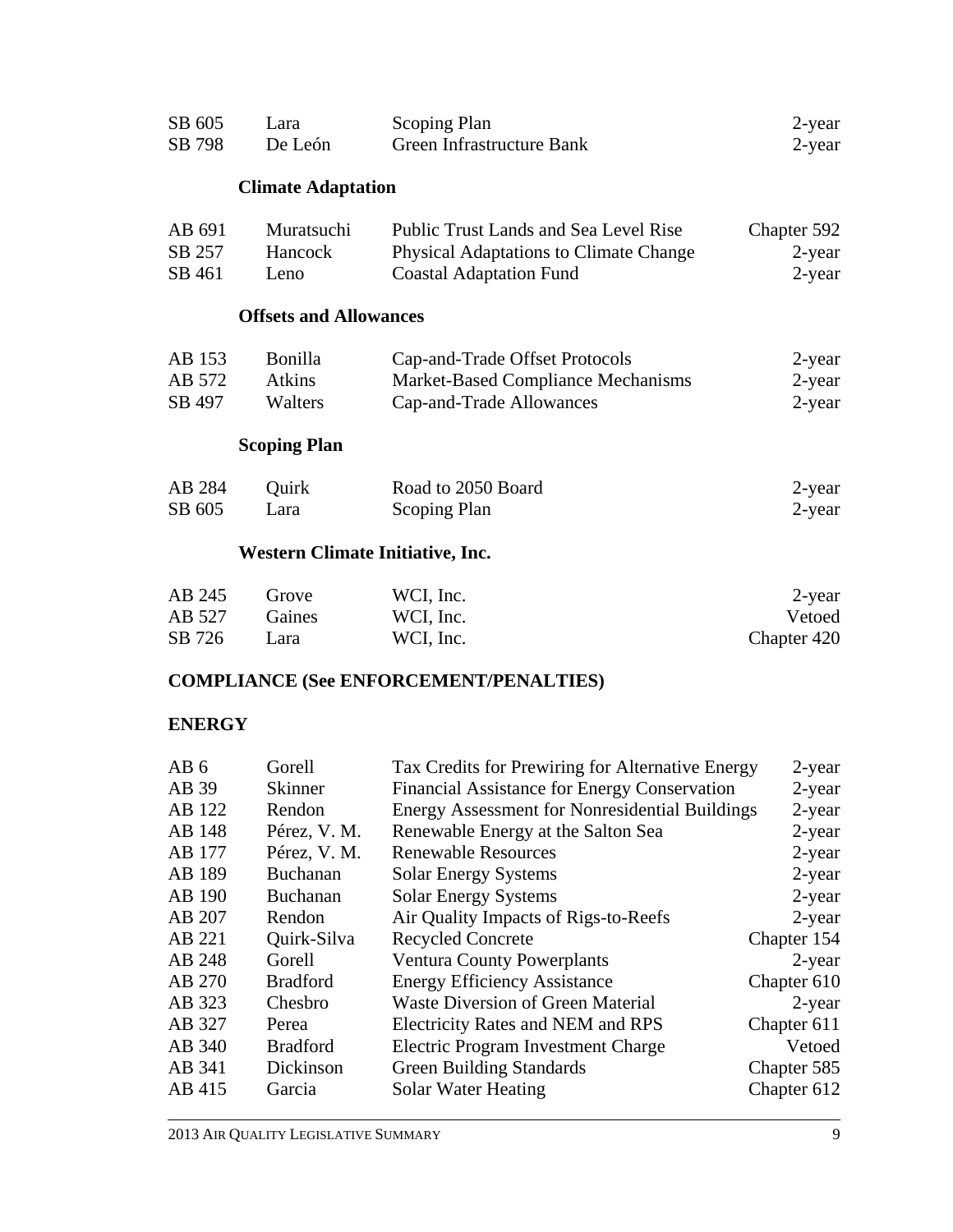| AB 427  | Mullin         | <b>Bottoming Cycle Waste Heat Recovery</b>  | 2-year      |
|---------|----------------|---------------------------------------------|-------------|
| AB 448  | Quirk          | <b>Renewable Energy Resources</b>           | 2-year      |
| AB 489  | <b>Skinner</b> | <b>Energy Conservation</b>                  | 2-year      |
| AB 627  | Gorell         | Zero-Net Energy in State Buildings          | 2-year      |
| AB 687  | Hernández, R.  | Direct Access for Water System Electricity  | 2-year      |
| AB 719  | Hernández, R.  | <b>Energy Efficiency for Street Lights</b>  | Chapter 616 |
| AB 762  | Patterson      | <b>RPS Hydroelectric Generation</b>         | 2-year      |
| AB 792  | Mullin         | <b>Clean Energy Resources Tax Exemption</b> | Chapter 534 |
| AB 793  | Gray           | <b>RPS Hydroelectric Generation</b>         | 2-year      |
| AB 796  | Muratsuchi     | <b>Natural Gas Rate for Fuel Cells</b>      | Chapter 617 |
| AB 834  | Williams       | <b>Energy Efficiency Enforcement</b>        | N/A         |
| AB 846  | Achadjian      | <b>PACE</b>                                 | 2-year      |
| AB 1014 | Williams       | Green Tariff Shared Renewable Program       | 2-year      |
| AB 1021 | Eggman         | Recycled Feedstock as Alternative Energy    | 2-year      |
| AB 1060 | Fox            | <b>Desert Renewable Energy Conservation</b> | Chapter 621 |
| AB 1104 | <b>Salas</b>   | <b>NEM</b>                                  | 2-year      |
| AB 1126 | Gordon         | <b>Engineered Municipal Solid Waste</b>     | Chapter 411 |
| AB 1228 | Pérez, V. M.   | <b>Fuel Cell NEM</b>                        | 2-year      |
| AB 1257 | Bocanegra      | <b>Natural Gas Report</b>                   | Chapter 749 |
| AB 1258 | <b>Skinner</b> | Hydroelectric and Pumped Storage Facilities | 2-year      |
| AB 1295 | Hernández, R.  | <b>Community Renewables Program</b>         | 2-year      |
| AB 1351 | Chávez         | <b>RPS</b>                                  | 2-year      |
| AB 1354 | Chávez         | <b>NEM</b>                                  | $2$ -year   |
| AB 1368 | Patterson      | <b>Self Generation Incentive Program</b>    | 2-year      |
| AB 1422 | ASM JED&E      | Participating Party for CAEATFA             | Chapter 540 |
| SB 37   | De León        | <b>Electricity On-Bill Repayment</b>        | Dead        |
| SB 43   | Wolk           | <b>Green Tariff Shared Renewables</b>       | Chapter 413 |
| SB 387  | Wright         | <b>Once-Through Cooling</b>                 | 2-year      |
| SB 389  | Wright         | <b>SCAQMD Emissions Offsets</b>             | Dead        |
| SB 418  | Jackson        | <b>Nuclear Fission Powerplants</b>          | 2-year      |
| SB 548  | Roth           | <b>POU RPS Content Requirements</b>         | 2-year      |
| SB 591  | Cannella       | POU RPS Hydroelectric Generation            | Chapter 520 |
| SB 674  | Corbett        | <b>Energy Storage</b>                       | 2-year      |
| SB 699  | Hill           | <b>IOU</b> Reporting                        | 2-year      |
| SB 715  | Lara           | Municipal Solid Waste Combustion            | 2-year      |
| SB 736  | Wright         | Air District Powerplant Permit Fees         | 2-year      |
| SB 760  | Wright         | <b>RPS</b>                                  | $2$ -year   |
| SB 767  | Lieu           | <b>RPS</b> Biomethane                       | Dead        |

# **Proposition 39 Bills**

| AB 29  | Williams     | <b>Clean Energy Projects</b>              | 2-year    |
|--------|--------------|-------------------------------------------|-----------|
| AB 114 | <b>Salas</b> | <b>Workforce Development</b>              | 2-year    |
| AB 239 | Hagman       | School Energy Efficiency Upgrade Projects | 2-year    |
| AB 293 | Allen        | <b>Clean Energy Jobs</b>                  | $2$ -year |
| SB 39  | De León      | Proposition 39 Implementation             | N/A       |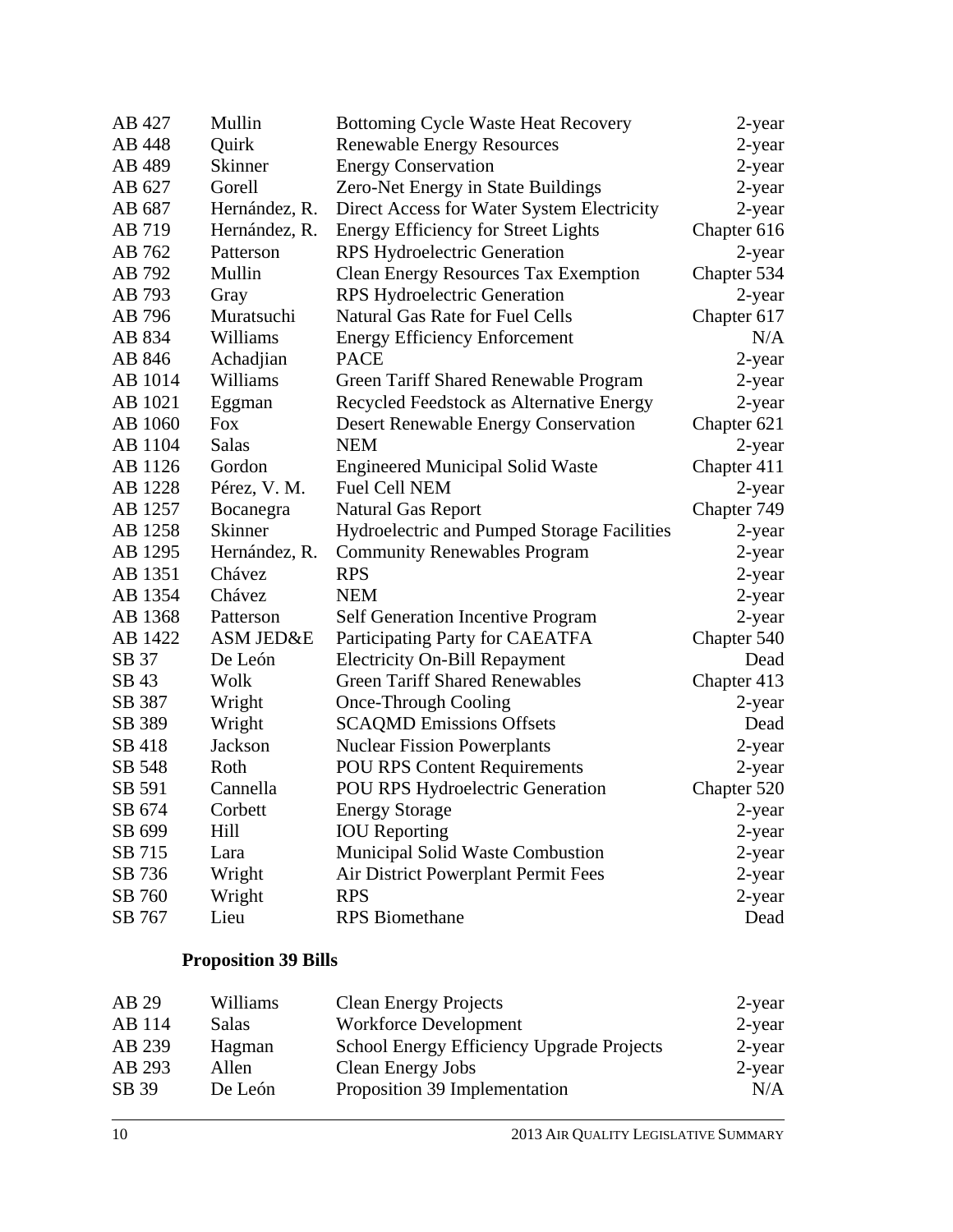| SB 73  | <b>SEN B&amp;FR</b> | <b>Budget Trailer Bill for Proposition 39</b> | Chapter 29 |
|--------|---------------------|-----------------------------------------------|------------|
| SB 267 | Payley              | Proposition 39 Implementation                 | 2-year     |
| SB 729 | Fuller              | Proposition 39 Implementation                 | 2-year     |

## **ENFORCEMENT/PENALTIES**

| AB 818  | Blumenfield | Local Prosecution of Air Violations | 2-year |
|---------|-------------|-------------------------------------|--------|
| AB 1330 | Pérez. J.   | <b>Environmental Justice</b>        | 2-year |
| SB 691  | Hancock     | Increase in Nonvehicular Penalty    | 2-year |

#### **ENVIRONMENTAL JUSTICE**

|                   | AB 1329 Pérez, V.M. | Hazardous Waste              | Chapter 598 |
|-------------------|---------------------|------------------------------|-------------|
| AB 1330 Pérez, J. |                     | <b>Environmental Justice</b> | 2-year      |

#### **FUELS**

| AB 278        | Gatto       | <b>LCFS</b>                              | 2-year      |
|---------------|-------------|------------------------------------------|-------------|
| AB 650        | Nazarian    | <b>Natural Gas Services Program</b>      | Chapter 615 |
| AB 1048       | Gray        | Labeling at Fuel Terminals               | $2$ -year   |
| AB 1191       | Patterson   | LCFS in Energy Assessments and Forecasts | $2$ -year   |
| AB 1257       | Bocanegra   | <b>Natural Gas Report</b>                | Chapter 749 |
| <b>AJR 21</b> | Olsen       | Renewable Fuel Standard                  | Chapter 155 |
| SB 336        | <b>Huff</b> | Gasoline Blends                          | $2$ -year   |
| SB 448        | Leno        | Petroleum Supply and Pricing             | Vetoed      |

# **Hydraulic Fracturing and Well Stimulation**

| AB7             | Wieckowski   | <b>Hydraulic Fracturing</b> | 2-year      |
|-----------------|--------------|-----------------------------|-------------|
| AB 288          | Levine       | <b>Hydraulic Fracturing</b> | $2$ -year   |
| AB 649          | Nazarian     | <b>Hydraulic Fracturing</b> | 2-year      |
| AB 669          | Stone        | <b>Hydraulic Fracturing</b> | $2$ -year   |
| AB 982          | Williams     | <b>Hydraulic Fracturing</b> | $2$ -year   |
| AB 1301         | <b>Bloom</b> | <b>Hydraulic Fracturing</b> | $2$ -year   |
| AB 1323         | Mitchell     | <b>Hydraulic Fracturing</b> | Dead        |
| SB <sub>4</sub> | Payley       | <b>Well Stimulation</b>     | Chapter 313 |

#### **Oil and Gas Production**

| SB 241 | Evans   | Oil Severance Tax Law                    | 2-year      |
|--------|---------|------------------------------------------|-------------|
| SB 395 | Jackson | Hazardous Waste in Wells                 | 2-year      |
| SB 665 | Wolk    | Indemnity Bonds for Oil and Gas Drilling | Chapter 315 |
| SB 802 | Evans   | Oil and Gas Trade Secrets                | 2-year      |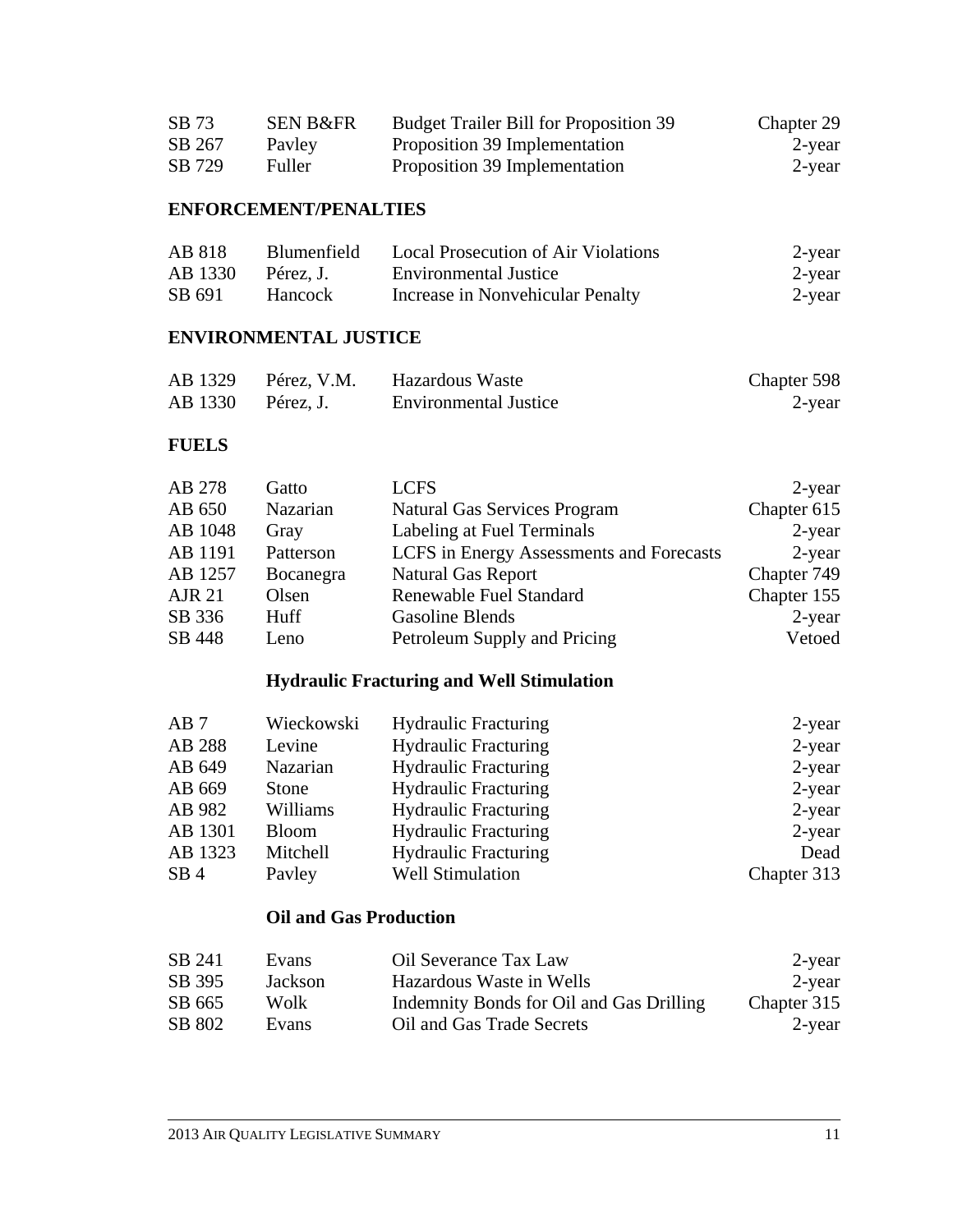#### **GOODS MOVEMENT**

| Lowenthal         | <b>State Freight Plan</b>                 | Chapter 223 |
|-------------------|-------------------------------------------|-------------|
| Allen             | <b>International Trade and Investment</b> | $2$ -year   |
| Lowenthal         | State Rail Plan                           | Chapter 237 |
| <b>Bonta</b>      | <b>Intermodal Marine Terminals</b>        | $2$ -year   |
| Gorrell           | Port Energy Management Plan               | Chapter 741 |
| Medina            | Goods Movement Infrastructure Plan        | $2$ -year   |
| Galgiani          | Low-Use Vehicles                          | $2$ -year   |
| Lieu              | <b>Trade Promotion of Ports</b>           | $2$ -year   |
| Gaines            | Truck and Bus Regulation                  | $2$ -year   |
| <b>SENT&amp;H</b> | <b>Transportation Omnibus</b>             | Chapter 523 |
| Lara              | <b>Shorepower Regulation</b>              | $2$ -year   |
|                   |                                           |             |

## **GREEN BUILDINGS & BUILDING EFFICIENCY**

| AB 39  | <b>Skinner</b>  | Financial Assistance for Energy Conservation          | 2-year      |
|--------|-----------------|-------------------------------------------------------|-------------|
| AB 122 | Rendon          | <b>Energy Assessment for Nonresidential Buildings</b> | 2-year      |
| AB 221 | Quirk-Silva     | <b>Recycled Concrete</b>                              | Chapter 154 |
| AB 270 | <b>Bradford</b> | <b>Energy Efficiency Assistance</b>                   | Chapter 610 |
| AB 341 | Dickinson       | <b>Green Building Standards</b>                       | Chapter 585 |
| AB 489 | <b>Skinner</b>  | <b>Energy Conservation</b>                            | $2$ -year   |
| AB 627 | Gorell          | Zero-Net Energy in State Buildings                    | $2$ -year   |
| AB 834 | Williams        | <b>Energy Efficiency Enforcement</b>                  | N/A         |
| AB 846 | Achadjian       | <b>PACE</b>                                           | $2$ -year   |
| SB 37  | De León         | <b>Electricity On-Bill Repayment</b>                  | Dead        |

## **GREENHOUSE GASES (See CLIMATE CHANGE and/or ENERGY)**

#### **HAZARDOUS WASTE**

| AB 686 | Ouirk | <b>Pharmaceutical Facilities</b> | $2$ -vear |
|--------|-------|----------------------------------|-----------|
|--------|-------|----------------------------------|-----------|

#### **HEAVY-DUTY DIESEL (See MOTOR VEHICLES)**

### **HIGH-SPEED RAIL**

| AB 441 | Patterson | <b>High-Speed Rail Contracts</b> | $2$ -year   |
|--------|-----------|----------------------------------|-------------|
| AB 463 | Logue     | High-Speed Rail Contracts        | $2$ -year   |
| AB 481 | Lowenthal | High-Speed Rail                  | Chapter 132 |
| AB 842 | Donnelly  | High-Speed Rail                  | $2$ -year   |
| SB 557 | Hill      | High-Speed Rail                  | Chapter 216 |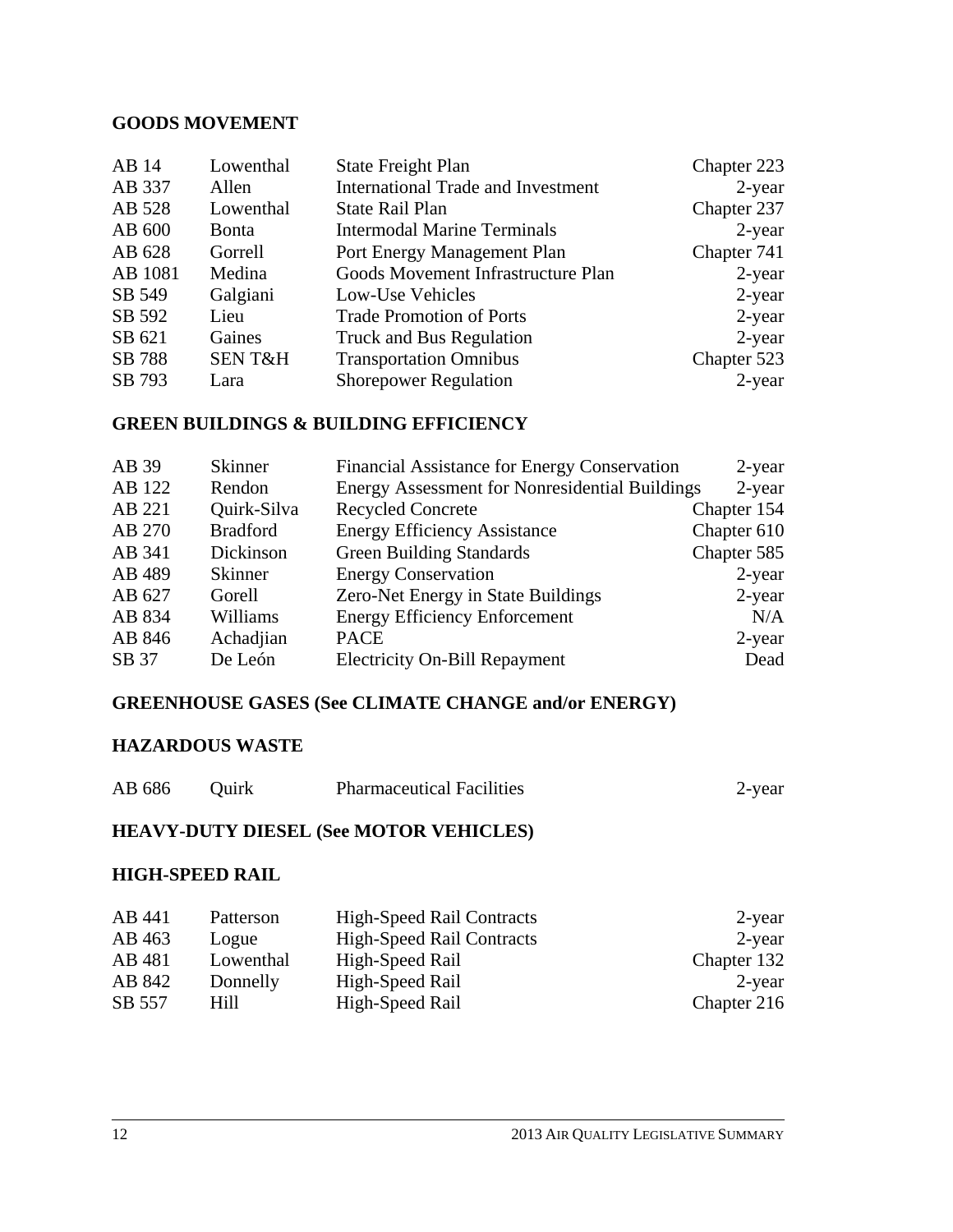# **INCENTIVE PROGRAMS**

| AB <sub>8</sub> | Perea               | <b>Incentive Funding Reauthorization</b>    | Chapter 401 |
|-----------------|---------------------|---------------------------------------------|-------------|
| AB 101          | <b>ASM BUD</b>      | Amendments to 2013-14 Budget                | Chapter 354 |
| AB 266          | Blumenfield         | <b>High-Occupancy Vehicles Lanes</b>        | Chapter 405 |
| AB 418          | Mullin              | <b>Electric Vehicles</b>                    | 2-year      |
| <b>SB</b> 11    | Payley              | Incentive Funding Reauthorization           | $2$ -year   |
| SB 95           | <b>SEN B&amp;FR</b> | Amendments to 2013-14 Budget                | Vetoed      |
| SB 286          | Yee                 | <b>High-Occupancy Vehicles Lanes</b>        | Chapter 414 |
| SB 359          | Corbett             | Vehicle Incentives                          | Chapter 415 |
| SB 459          | Payley              | <b>Enhanced Fleet Modernization Program</b> | Chapter 437 |

#### **INDOOR AIR**

| AB 127 | <b>Skinner</b> | <b>Flammability of Building Materials</b> | Chapter 579 |
|--------|----------------|-------------------------------------------|-------------|
| AB 352 | Hall           | <b>Smoke-Free Foster Care Environment</b> | Chapter 292 |
| AB 746 | Levine         | Multifamily Dwellings Smoking Ban         | 2-year      |

### **LAND USE**

| AB 121          | Dickinson       | Disposition of County Property                      | Chapter 224 |
|-----------------|-----------------|-----------------------------------------------------|-------------|
| AB 229          | Pérez, J.       | <b>Infrastructure and Revitalization</b>            | $2$ -year   |
| AB 431          | Mullin          | <b>Regional Planning</b>                            | N/A         |
| AB 440          | Gatto           | <b>Regional Planning</b>                            | N/A         |
| AB 453          | Mullin          | <b>Sustainable Communities</b>                      | 2-year      |
| AB 551          | Ting            | Urban Agriculture Incentive Zones                   | Chapter 406 |
| AB 621          | Wagner          | Local Land Use Planning                             | N/A         |
| AB 662          | <b>Atkins</b>   | Redevelopment                                       | Vetoed      |
| AB 745          | Levine          | <b>Housing Element</b>                              | $2$ -year   |
| AB 930          | Hall            | <b>Enterprise Zones: Energy Management Plans</b>    | 2-year      |
| AB 1079         | <b>Bradford</b> | <b>Energy Management Area and Plans</b>             | $2$ -year   |
| AB 1080         | Alejo           | <b>Community Revitalization and Investment</b>      | $2$ -year   |
| AB 1193         | Ting            | <b>Bikeways</b>                                     | $2$ -year   |
| SB <sub>1</sub> | Steinberg       | <b>Sustainable Communities Investment Authority</b> | $2$ -year   |
| SB 33           | Wolk            | <b>Infrastructure Financing Districts</b>           | 2-year      |
| SB 628          | Beall           | <b>Infrastructure Financing: Transit Projects</b>   | $2$ -year   |
| SB 630          | Payley          | <b>Tahoe Regional Planning Agency</b>               | Chapter 762 |

# **LOW EMISSION VEHICLES (See MOTOR VEHICLES)**

## **MOTOR VEHICLES**

| AB 298  | Pan       | <b>Agricultural Vehicle Exemptions</b>            | N/A         |
|---------|-----------|---------------------------------------------------|-------------|
| AB 513  | Frazier   | <b>Rubberized Asphalt</b>                         | Chapter 499 |
| AB 529  | Lowenthal | <b>Biennial Inspection of Terminals</b>           | Chapter 500 |
| AB 1314 | Bloom.    | <b>Compressed Natural Gas Vehicle Inspections</b> | 2-year      |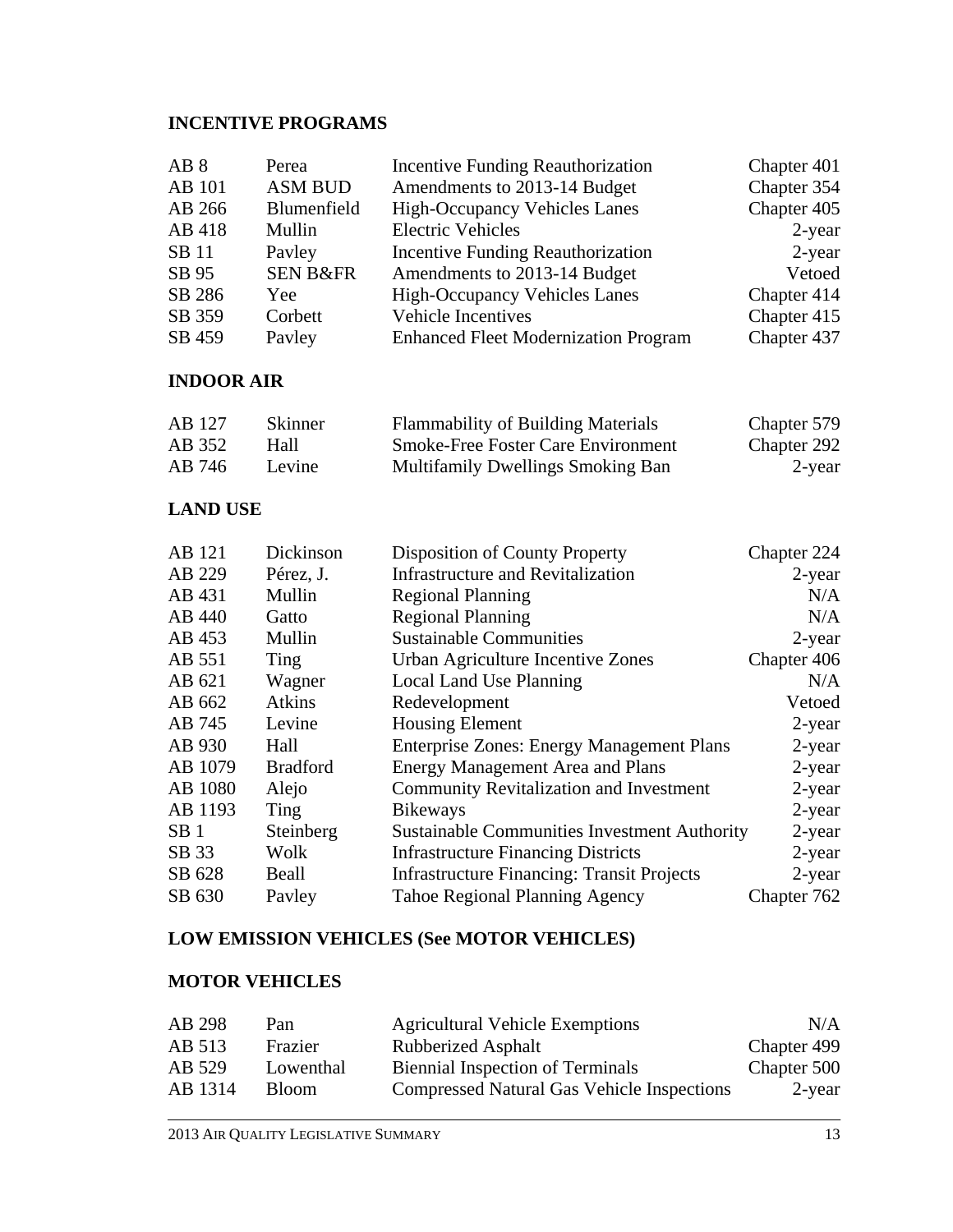| AB 1369 | Achadjian | <b>Farm Pickup Trucks</b>                        | $2$ -year   |
|---------|-----------|--------------------------------------------------|-------------|
| SB 109  | Corbett   | <b>Aerodynamic Devices on Trucks</b>             | Chapter 752 |
| SB 202  | Galgiani  | <b>Automotive Repair</b>                         | $2$ -year   |
| SB 273  | Gaines    | Farm Vehicles: Registration Exemptions           | $2$ -year   |
| SB 478  | Cannella  | <b>Livestock Vehicles: Length Limitations</b>    | $2$ -year   |
| SB 549  | Galgiani  | Low-Use Vehicles                                 | $2$ -year   |
| SB 600  | Lieu      | <b>Alternative Fuel Conversion Certification</b> | 2-year      |
| SB 621  | Gaines    | Truck and Bus Regulation                         | $2$ -year   |

#### **Electric Vehicle Infrastructure**

| AB 898  | Ting    | Electric Vehicle Charging Infrastructure                 | $2$ -year   |
|---------|---------|----------------------------------------------------------|-------------|
| AB 1092 | Levine  | Electric Vehicle Charging Infrastructure                 | Chapter 410 |
| AB 1158 | Waldron | Electric Vehicle Charging Infrastructure                 | $2$ -year   |
| AB 1328 | Linder  | <b>Off-Street Parking and Electric Charging Stations</b> | 2-year      |
| SB 454  | Corbett | Electric Vehicle Charging Infrastructure                 | Chapter 418 |

#### **High-Occupancy Vehicle Lanes**

| AB 266  | Blumenfield | <b>High-Occupancy Vehicles Lanes</b> | Chapter 405 |
|---------|-------------|--------------------------------------|-------------|
| AB 405  | Gatto       | <b>High-Occupancy Vehicle Lanes</b>  | Vetoed      |
| AB 1211 | Linder      | High-Occupancy Vehicle Lanes         | $2$ -year   |
| SB 286  | Yee.        | <b>High-Occupancy Vehicles Lanes</b> | Chapter 414 |

#### **Low Emission Vehicles and Zero Emission Vehicles**

| AB 225 | Nestande              | Medium-Speed Electric Vehicles | 2-year |
|--------|-----------------------|--------------------------------|--------|
|        | <b>Public Transit</b> |                                |        |

# SB 142 DeSaulnier Public Transit Chapter 655 SB 469 Corbett Public Contracts: Transit Vehicles 2-year

#### **Registration Fees**

| AB 204  | Wilk   | Green Vehicle Fees               | 2-year      |
|---------|--------|----------------------------------|-------------|
| AB 767  | Levine | <b>Vehicle Registration Fees</b> | Chapter 241 |
| AB 1002 | Bloom  | Vehicle Registration Fee and SCS | 2-year      |

#### **PENALTIES (See ENFORCEMENT/PENALTIES)**

#### **PORTS (See GOODS MOVEMENT)**

## **REPORTS (See ADMINISTRATIVE PROCEDURES)**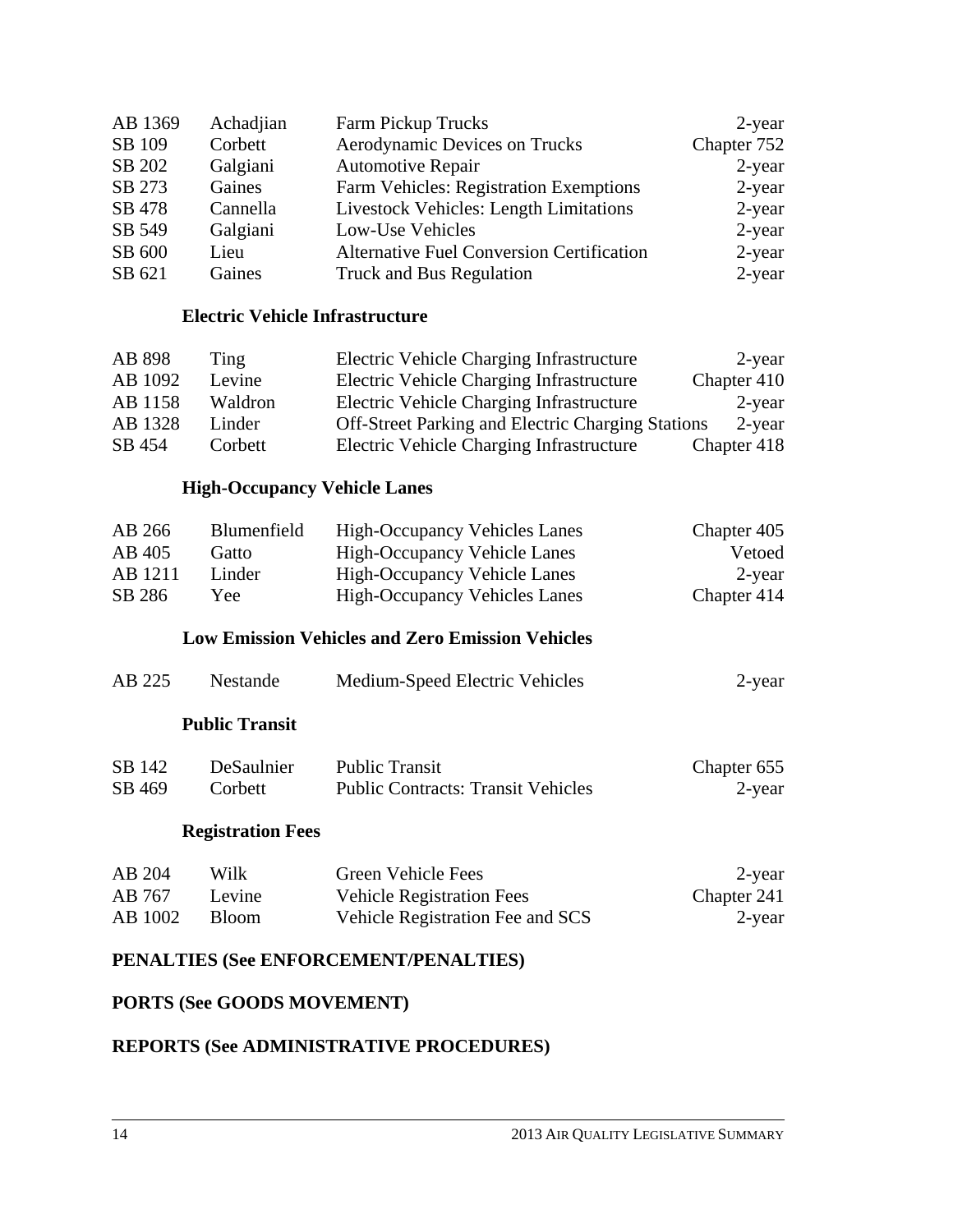# **SUSTAINABLE COMMUNITIES STRATEGIES**

| AB 453  | Mullin       | <b>Sustainable Communities</b>         | 2-year    |
|---------|--------------|----------------------------------------|-----------|
| AB 574  | Lowenthal    | <b>SCS</b>                             | $2$ -year |
| AB 1002 | <b>Bloom</b> | Vehicle Registration Fee and SCS       | $2$ -year |
| AB 1179 | Bocanegra    | <b>SCS Impact on School Enrollment</b> | $2$ -year |
| AB 1290 | Pérez, J.    | <b>Transportation Planning</b>         | Vetoed    |
| SB 792  | DeSaulnier   | <b>Regional Entities: Bay Area</b>     | 2-year    |

## **TAX AND FEE CREDITS**

| AB <sub>6</sub> | Gorell     | Tax Credits for Prewiring for Alternative Energy  | $2$ -year   |
|-----------------|------------|---------------------------------------------------|-------------|
| AB <sub>9</sub> | Holden     | <b>Employer Tax Credits</b>                       | $2$ -year   |
| AB 220          | Ting       | Sales and Use Taxes: Low-Emission Vehicles        | $2$ -year   |
| AB 792          | Mullin     | <b>Clean Energy Resources Tax Exemption</b>       | Chapter 534 |
| AB 1021         | Eggman     | Recycled Feedstock as Alternative Energy          | $2$ -year   |
| AB 1077         | Muratsuchi | <b>Sales Tax Exemption: Low-Emission Vehicles</b> | 2-year      |
| AB 1422         | ASM JED&E  | Participating Party for CAEATFA                   | Chapter 540 |
| SB 221          | Payley     | Tax and Fee Exclusion for Alternative Vehicles    | $2$ -year   |

## **TOXICS**

| AB 304        | Williams     | <b>Toxic Air Contaminant Pesticide Controls</b>   | Chapter 584 |
|---------------|--------------|---------------------------------------------------|-------------|
| AB 324        | <b>Bloom</b> | Lead and Arsenic in Glass Blasting Beads          | Chapter 230 |
| AB 358        | Holden       | <b>Evaluation and Control of Lead-Based Paint</b> | $2$ -year   |
| AB 597        | Dahle        | <b>Consumer Products Regulatory Response</b>      | 2-year      |
| AB 703        | Hall         | <b>Toxics Information Clearinghouse</b>           | N/A         |
| <b>AJR 30</b> | Stone        | Federal Chemical Safety Improvement Act           | $2$ -year   |
| SB 498        | Lara         | Green Chemistry Law                               | $2$ -year   |

#### **Diesel Emissions**

| AB 529 | Lowenthal | <b>Biennial Inspection of Terminals</b> | Chapter 500 |
|--------|-----------|-----------------------------------------|-------------|
| SB 621 | Gaines    | Truck and Bus Regulation                | 2-year      |

### **TRANSPORTATION PLANNING**

| AB 14   | Lowenthal   | State Freight Plan                  | Chapter 223 |
|---------|-------------|-------------------------------------|-------------|
| AB 466  | Quirk-Silva | <b>Federal Transportation Funds</b> | Chapter 736 |
| AB 1290 | Pérez, J.   | <b>Transportation Planning</b>      | Vetoed      |
| SB 408  | De Léon     | <b>Transportation Funds</b>         | $2$ -year   |

#### **UNDERGROUND STORAGE TANKS**

| AB 120 | <b>ASM ESTM</b> | <b>Underground Storage Tanks</b> | Chapter 632 |
|--------|-----------------|----------------------------------|-------------|
| AB 282 | Wieckowski      | <b>Underground Storage Tanks</b> | 2-year      |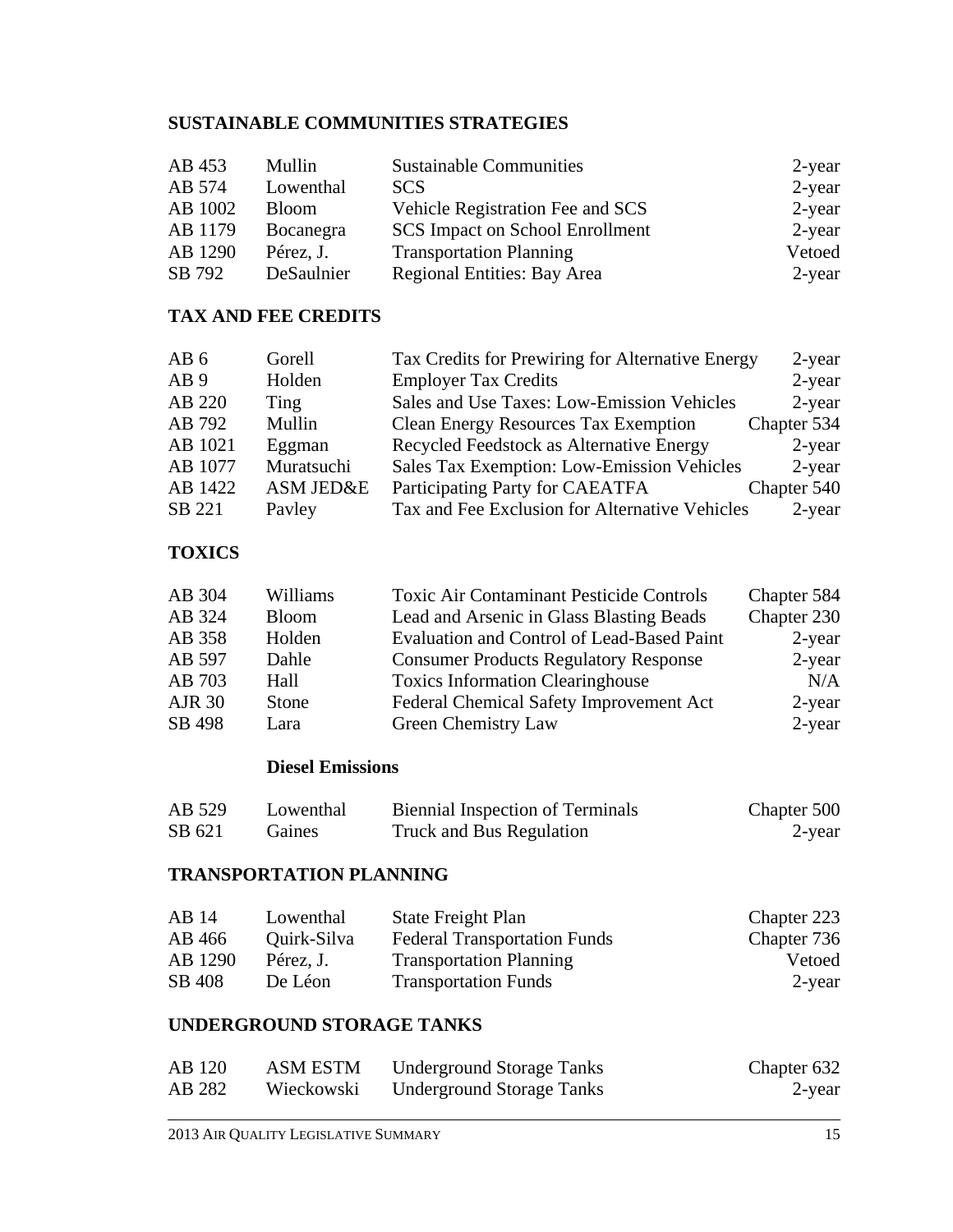| SB 574 | Nielsen       | Underground Storage Tanks      | 2-year      |
|--------|---------------|--------------------------------|-------------|
| SB 763 | <b>Fuller</b> | Underground Storage Tank Loans | Chapter 640 |
| SB 824 | SEN G&F       | Underground Storage Tank Fee   | Chapter 177 |

# **WASTE MANAGEMENT**

| SB 804 | Lara | <b>Biomass Conversion</b> | Vetoed |
|--------|------|---------------------------|--------|
|        |      |                           |        |

# **MISCELLANEOUS**

| AB 71   | Pérez, V.M.  | <b>Salton Sea Restoration</b>                 | Chapter 402 |
|---------|--------------|-----------------------------------------------|-------------|
| AB 147  | Pérez, V.M.  | <b>Salton Sea Dust Mitigation</b>             | $2$ -year   |
| AB 148  | Pérez, V. M. | Renewable Energy at the Salton Sea            | $2$ -year   |
| AB 709  | Nestande     | <b>Local Authority Salton Sea Restoration</b> | $2$ -year   |
| AB 1096 | Nestande     | Salton Sea Specialized License Plates         | $2$ -year   |
| AB 1315 | Pérez, J.    | Green Collar Jobs Council                     | 2-year      |
| SB 763  | Fuller       | <b>Underground Storage Tank Loans</b>         | Chapter 640 |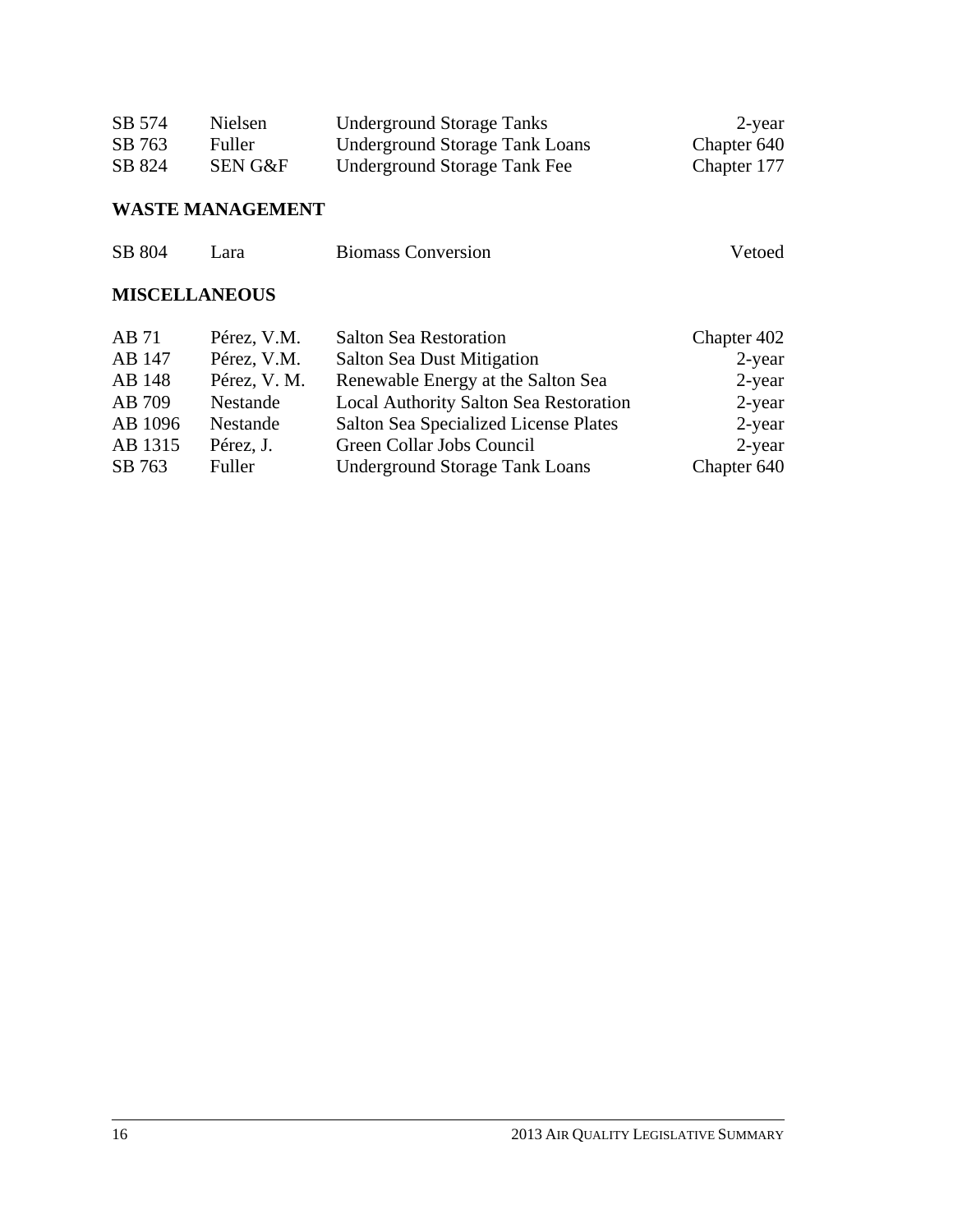# **BILLS BY AUTHOR**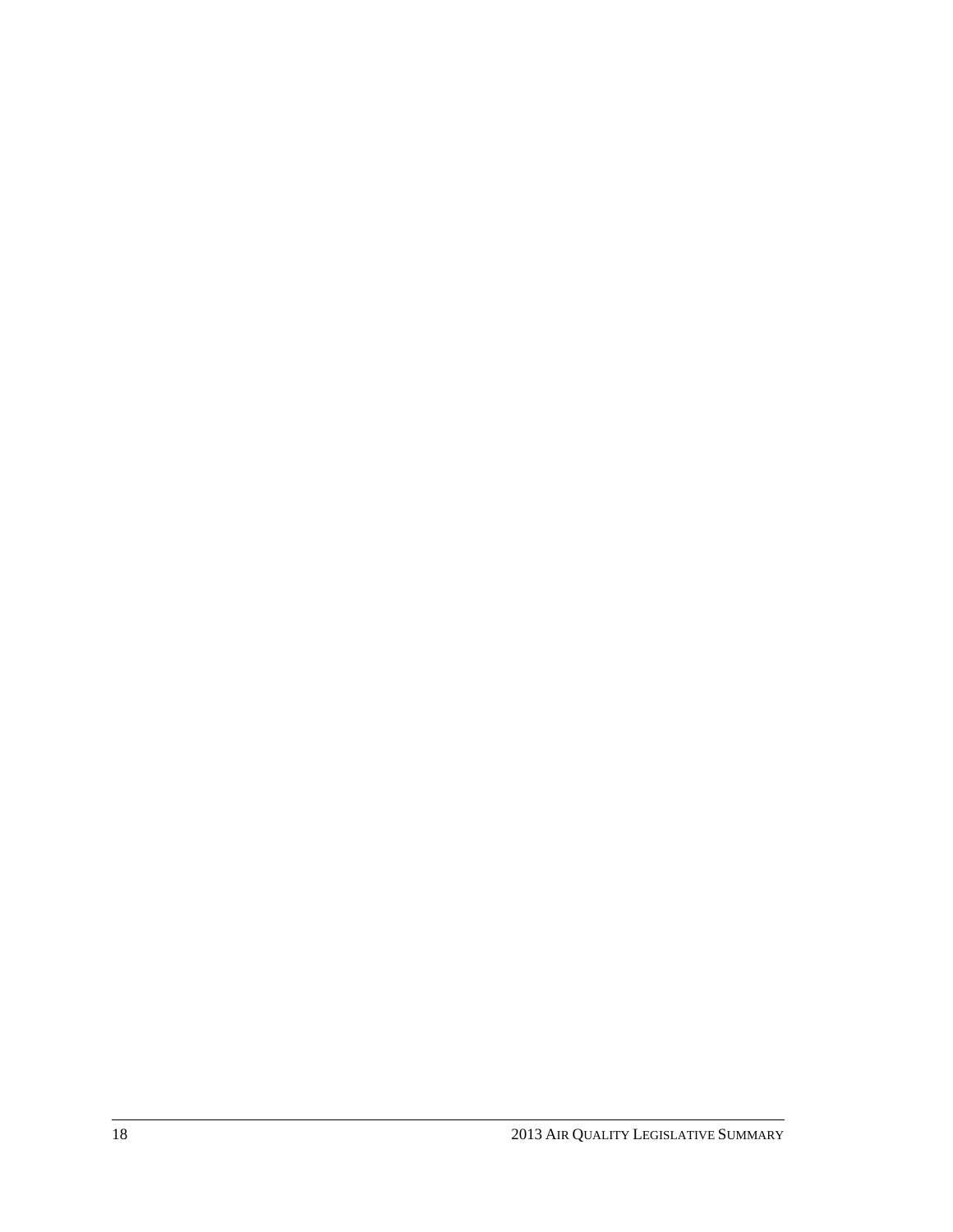# **ASSEMBLY**

# **ACHADJIAN**

| <b>ALEJO</b><br>AB 1080 | <b>Community Revitalization and Investment</b>                                   | 2-year              |
|-------------------------|----------------------------------------------------------------------------------|---------------------|
| <b>ALLEN</b>            |                                                                                  |                     |
| AB 293                  | <b>Clean Energy Jobs</b>                                                         | 2-year              |
| AB 337                  | <b>International Trade and Investment</b>                                        | 2-year              |
| AB 887<br>AB 1102       | <b>OAL Regulatory Review</b><br><b>SCAQMD Beach Bonfire Ban</b>                  | 2-year<br>$2$ -year |
| <b>AMMIANO</b>          |                                                                                  |                     |
| AB 953                  | CEQA: Impacts of the Environment on Projects                                     | 2-year              |
| <b>ATKINS</b>           |                                                                                  |                     |
| AB 572                  | Market-Based Compliance Mechanisms                                               | $2$ -year           |
| AB 662                  | Redevelopment                                                                    | Vetoed              |
| <b>BLOOM</b>            |                                                                                  |                     |
| AB 324                  | Lead and Arsenic in Glass Blasting Beads                                         | Chapter 230         |
| AB 1002                 | Vehicle Registration Fee and SCS                                                 | 2-year              |
| AB 1301<br>AB 1314      | <b>Hydraulic Fracturing</b><br><b>Compressed Natural Gas Vehicle Inspections</b> | 2-year<br>2-year    |
| <b>BLUMENFIELD</b>      |                                                                                  |                     |
| AB 110                  | 2013-14 Budget                                                                   | Chapter 20          |
| AB 266                  | High-Occupancy Vehicles Lanes                                                    | Chapter 405         |
| AB 818                  | <b>Local Prosecution of Air Violations</b>                                       | $2$ -year           |
| <b>BOCANEGRA</b>        |                                                                                  |                     |
| AB 1051                 | <b>Sustainable Communities for All</b>                                           | 2-year              |
| AB 1179                 | <b>SCS Impact on School Enrollment</b>                                           | 2-year              |
|                         |                                                                                  |                     |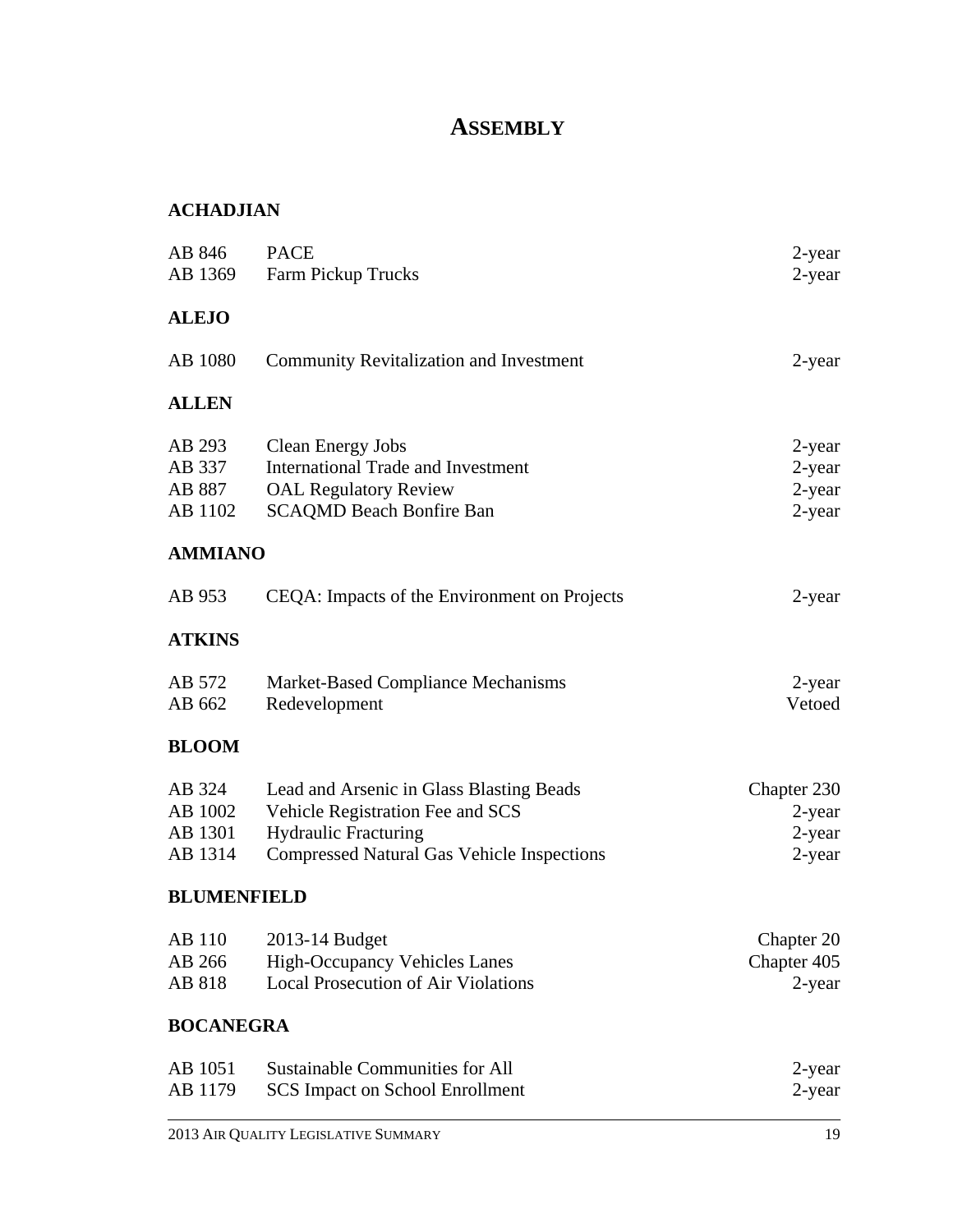| AB 1257                     | <b>Natural Gas Report</b>                                                                                            | Chapter 749                     |
|-----------------------------|----------------------------------------------------------------------------------------------------------------------|---------------------------------|
| <b>BONILLA</b>              |                                                                                                                      |                                 |
| AB 26<br>AB 153             | Greenhouse Gas Reduction Fund<br>Cap-and-Trade Offset Protocols                                                      | 2-year<br>$2$ -year             |
| <b>BONTA</b>                |                                                                                                                      |                                 |
| AB 600                      | <b>Intermodal Marine Terminals</b>                                                                                   | 2-year                          |
| <b>BRADFORD</b>             |                                                                                                                      |                                 |
| AB 270<br>AB 340<br>AB 1079 | <b>Energy Efficiency Assistance</b><br>Electric Program Investment Charge<br><b>Energy Management Area and Plans</b> | Chapter 610<br>Vetoed<br>2-year |
| <b>BUCHANAN</b>             |                                                                                                                      |                                 |
| AB 189<br>AB 190            | <b>Solar Energy Systems</b><br><b>Solar Energy Systems</b>                                                           | 2-year<br>$2$ -year             |
| <b>CAMPOS</b>               |                                                                                                                      |                                 |
| AB 543                      | <b>CEQA</b> : Translation                                                                                            | 2-year                          |
| <b>CHAU</b>                 |                                                                                                                      |                                 |
| AB 1375                     | <b>Clean Technology Investment Account</b>                                                                           | 2-year                          |
| <b>CHÁVEZ</b>               |                                                                                                                      |                                 |
| AB 1351<br>AB 1354          | <b>RPS</b><br><b>NEM</b>                                                                                             | 2-year<br>2-year                |
| <b>CHESBRO</b>              |                                                                                                                      |                                 |
| AB 323                      | <b>Waste Diversion of Green Material</b>                                                                             | 2-year                          |
| <b>COOLEY</b>               |                                                                                                                      |                                 |
| AB 12<br>AB 117             | <b>Standardized Regulatory Impact Analysis</b><br>Administrative and Fiscal Accountability                           | Vetoed<br>Chapter 193           |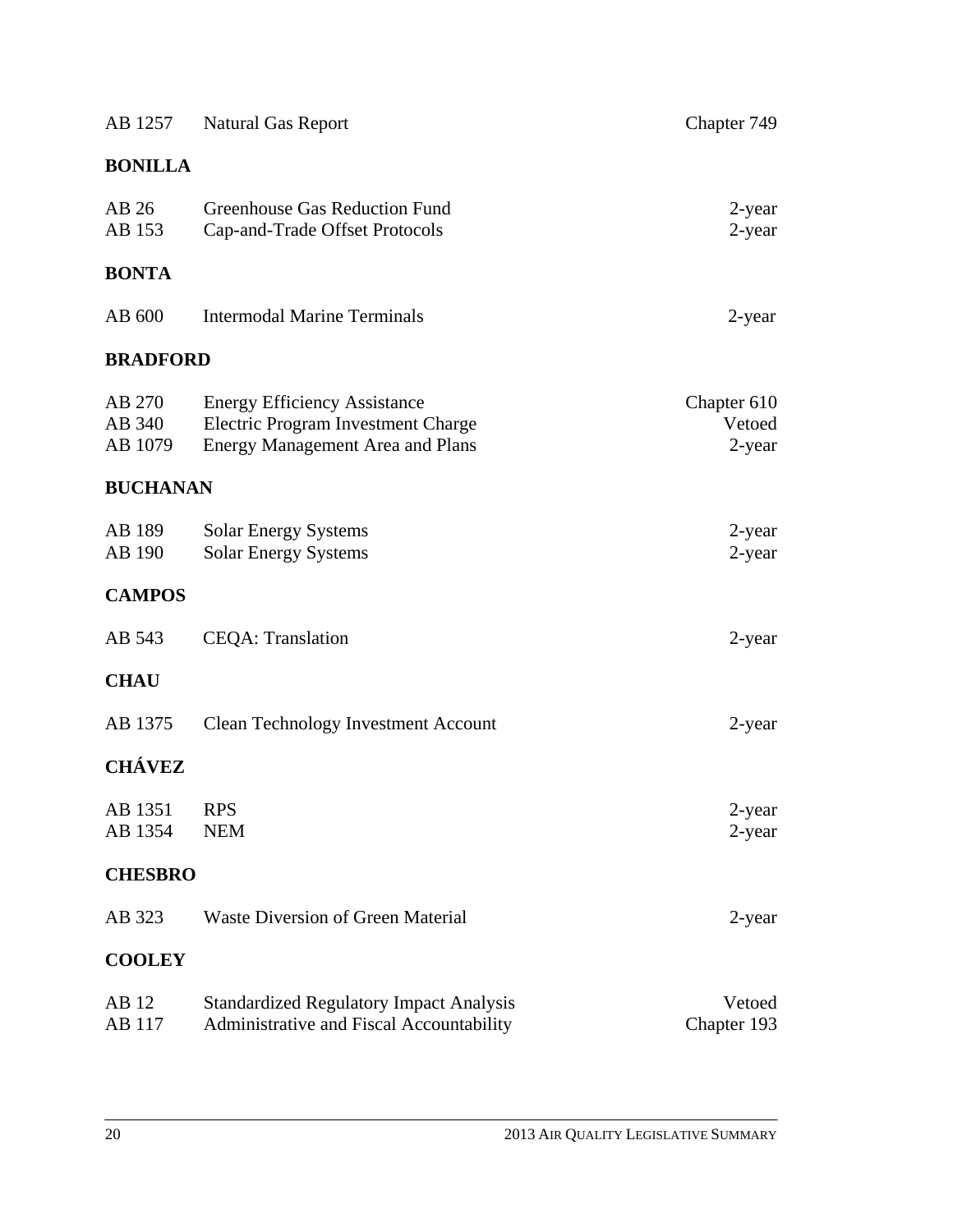# **DAHLE**

| AB 597                               | <b>Consumer Products Regulatory Response</b>                                                                                          | $2$ -year                                      |
|--------------------------------------|---------------------------------------------------------------------------------------------------------------------------------------|------------------------------------------------|
| <b>DICKINSON</b>                     |                                                                                                                                       |                                                |
| AB 121<br>AB 341<br>AB 380<br>AB 515 | Disposition of County Property<br><b>Green Building Standards</b><br><b>CEQA: Notice Requirements</b><br><b>CEQA: Judicial Review</b> | Chapter 224<br>Chapter 585<br>2-year<br>2-year |
| <b>DONNELLY</b>                      |                                                                                                                                       |                                                |
| AB 376<br>AB 842<br>ACA 1            | Notification of Regulations<br>High-Speed Rail<br>Legislative Approval of Regulations                                                 | 2-year<br>2-year<br>Dead                       |
| <b>EGGMAN</b>                        |                                                                                                                                       |                                                |
| AB 823<br>AB 1021<br>AB 1023         | CEQA: California Farmland Protection Act<br>Recycled Feedstock as Alternative Energy<br><b>Greenhouse Gas Emissions</b>               | $2$ -year<br>2-year<br>$2$ -year               |
| <b>FOX</b>                           |                                                                                                                                       |                                                |
| AB 1060                              | <b>Desert Renewable Energy Conservation</b>                                                                                           | Chapter 621                                    |
| <b>FRAZIER</b>                       |                                                                                                                                       |                                                |
| AB 417<br>AB 513                     | <b>CEQA: Bicycle Transportation Plans</b><br><b>Rubberized Asphalt</b>                                                                | Chapter 613<br>Chapter 499                     |
| GAINES, B.                           |                                                                                                                                       |                                                |
| AB 527<br>AB 661                     | WCI, Inc.<br>Financial Integrity and Accountability                                                                                   | Vetoed<br>2-year                               |
| <b>GARCIA</b>                        |                                                                                                                                       |                                                |
| AB 415                               | Solar Water Heating                                                                                                                   | Chapter 612                                    |
| <b>GATTO</b>                         |                                                                                                                                       |                                                |
| AB 52<br>AB 278<br>AB 405            | <b>CEQA</b> : Native Americans<br><b>LCFS</b><br><b>High-Occupancy Vehicle Lanes</b>                                                  | 2-year<br>2-year<br>Vetoed                     |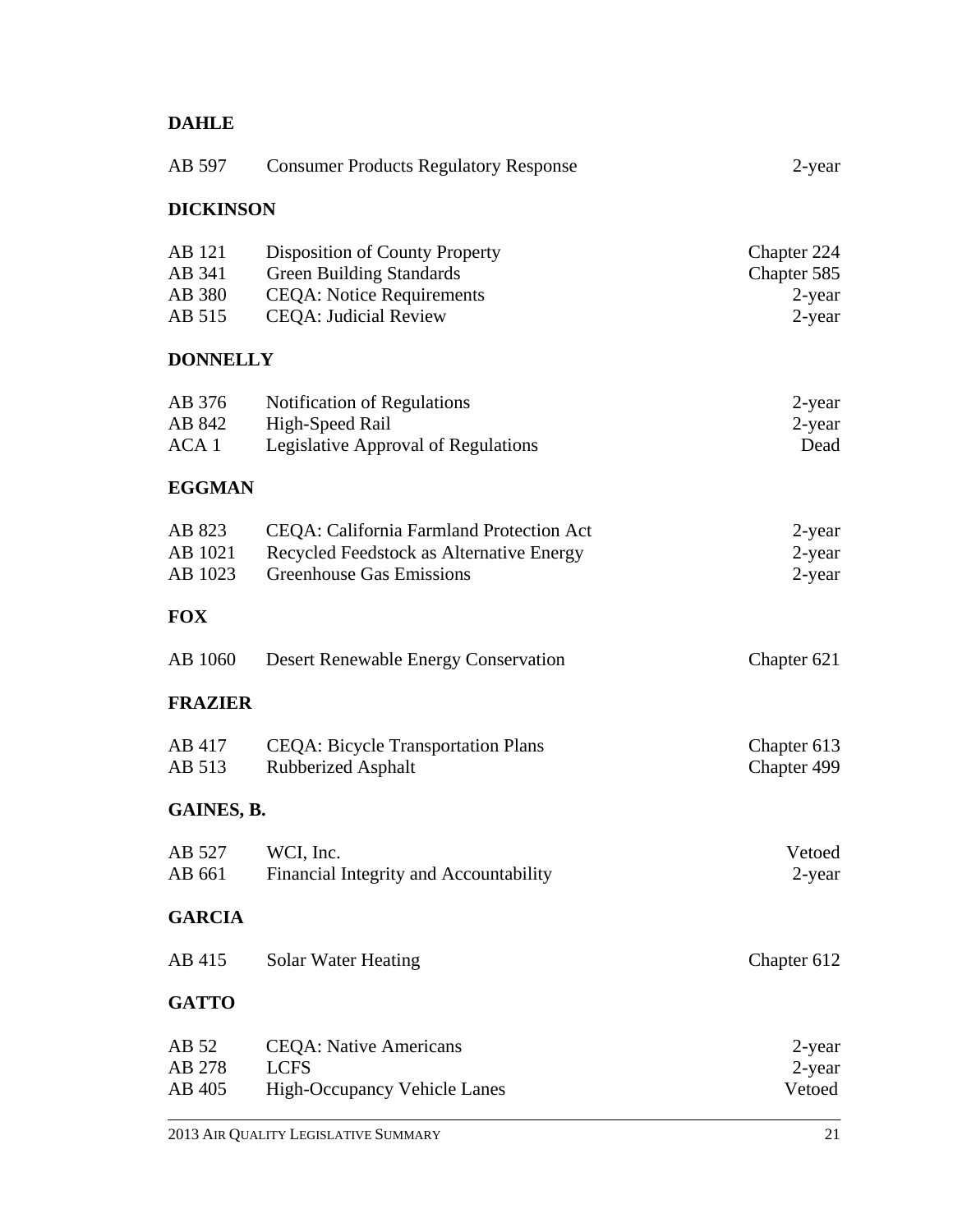| AB 440                                                  | <b>Regional Planning</b>                                                                                                                                                                    | N/A                                                    |
|---------------------------------------------------------|---------------------------------------------------------------------------------------------------------------------------------------------------------------------------------------------|--------------------------------------------------------|
| AB 1349                                                 | Water Use Efficiency Revolving Fund                                                                                                                                                         | 2-year                                                 |
| <b>GOMEZ</b>                                            |                                                                                                                                                                                             |                                                        |
| AB 1017                                                 | <b>State Agency Returning Calls</b>                                                                                                                                                         | 2-year                                                 |
| <b>GORDON</b>                                           |                                                                                                                                                                                             |                                                        |
| AB 416<br>AB 1126                                       | <b>Local Emission Reduction Program</b><br><b>Engineered Municipal Solid Waste</b>                                                                                                          | 2-year<br>Chapter 411                                  |
| <b>GORELL</b>                                           |                                                                                                                                                                                             |                                                        |
| AB <sub>6</sub><br>AB 248<br>AB 627<br>AB 628<br>AB 794 | Tax Credits for Prewiring for Alternative Energy<br><b>Ventura County Powerplants</b><br>Zero-Net Energy in State Buildings<br>Port Energy Management Plan<br><b>CEQA: Waste Exemptions</b> | 2-year<br>2-year<br>2-year<br>Chapter 741<br>$2$ -year |
| <b>GRAY</b>                                             |                                                                                                                                                                                             |                                                        |
| AB 793<br>AB 1048                                       | <b>RPS Hydroelectric Generation</b><br>Labeling at Fuel Terminals                                                                                                                           | 2-year<br>$2$ -year                                    |
| <b>GROVE</b>                                            |                                                                                                                                                                                             |                                                        |
| AB 245                                                  | WCI, Inc.                                                                                                                                                                                   | 2-year                                                 |
| <b>HAGMAN</b>                                           |                                                                                                                                                                                             |                                                        |
| AB 239<br>AB 1302                                       | School Energy Efficiency Upgrade Projects<br>CEQA: Sustainable Environmental Protection Act                                                                                                 | 2-year<br>Dead                                         |
| <b>HALL</b>                                             |                                                                                                                                                                                             |                                                        |
| AB 352<br>AB 930<br>AB 703                              | <b>Smoke-Free Foster Care Environment</b><br><b>Enterprise Zones: Energy Management Plans</b><br><b>Toxics Information Clearinghouse</b>                                                    | Chapter 292<br>2-year<br>N/A                           |
| HERNÁNDEZ, R.                                           |                                                                                                                                                                                             |                                                        |
| AB 667<br>AB 687<br>AB 719<br>AB 1295                   | <b>CEQA</b><br>Direct Access for Water System Electricity<br><b>Energy Efficiency for Street Lights</b><br><b>Community Renewables Program</b>                                              | N/A<br>2-year<br>Chapter 616<br>2-year                 |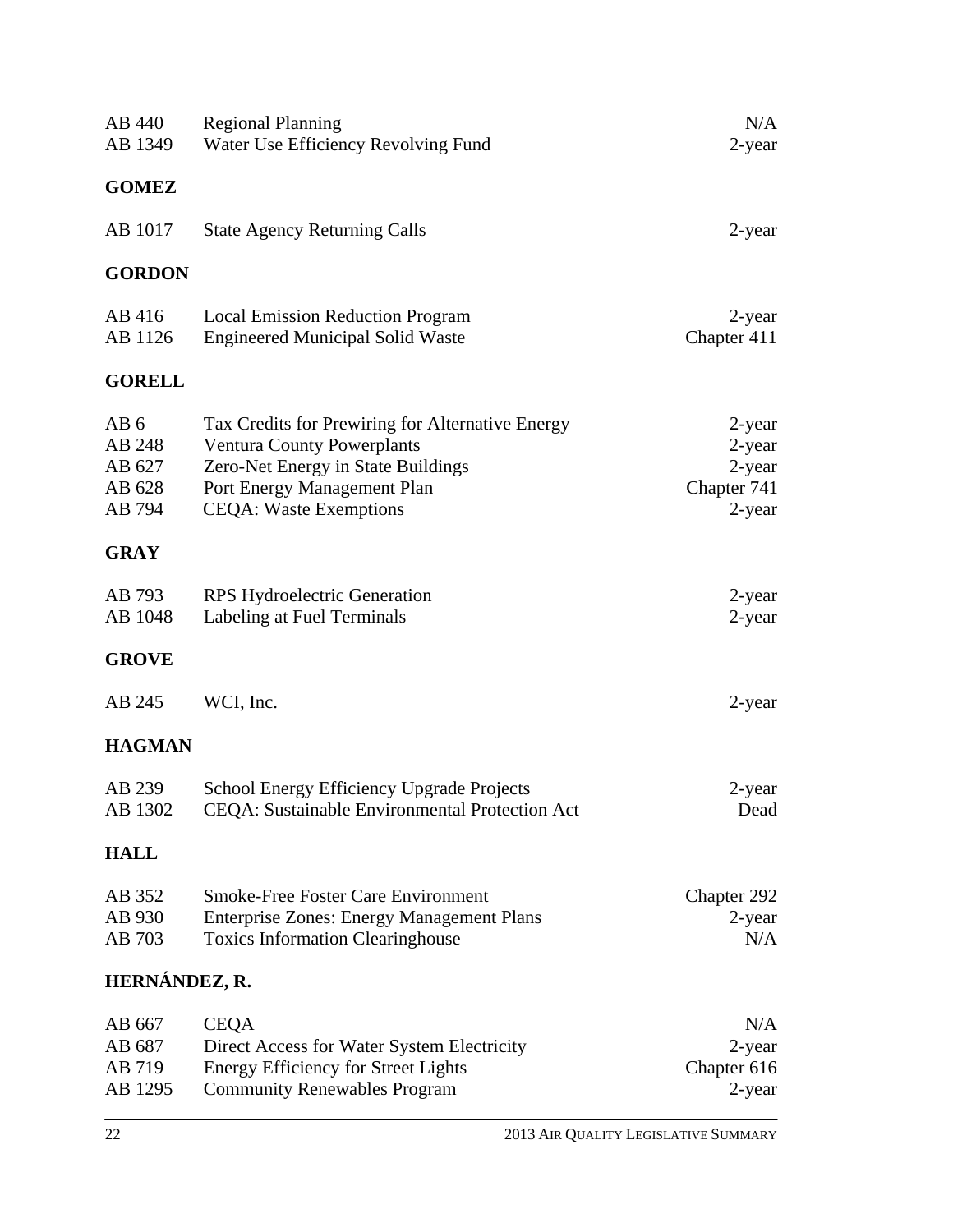# **HOLDEN**

| AB <sub>9</sub><br>AB 358                       | <b>Employer Tax Credits</b><br><b>Evaluation and Control of Lead-Based Paint</b>                                                                                           | 2-year<br>$2$ -year                                                   |
|-------------------------------------------------|----------------------------------------------------------------------------------------------------------------------------------------------------------------------------|-----------------------------------------------------------------------|
| <b>JONES</b>                                    |                                                                                                                                                                            |                                                                       |
| AB 1056                                         | <b>Allowance Auction Reports</b>                                                                                                                                           | $2$ -year                                                             |
| <b>LEVINE</b>                                   |                                                                                                                                                                            |                                                                       |
| AB 288<br>AB 745<br>AB 746<br>AB 767<br>AB 1092 | <b>Hydraulic Fracturing</b><br><b>Housing Element</b><br>Multifamily Dwellings Smoking Ban<br><b>Vehicle Registration Fees</b><br>Electric Vehicle Charging Infrastructure | $2$ -year<br>$2$ -year<br>$2$ -year<br>Chapter 241<br>Chapter 410     |
| <b>LINDER</b>                                   |                                                                                                                                                                            |                                                                       |
| AB 866<br>AB 1211<br>AB 1328                    | Lower Threshold for "Major Regulation"<br><b>High-Occupancy Vehicle Lanes</b><br>Off-Street Parking and Electric Charging Stations                                         | 2-year<br>$2$ -year<br>$2$ -year                                      |
| <b>LOGUE</b>                                    |                                                                                                                                                                            |                                                                       |
| AB 463<br>AB 671                                | <b>High-Speed Rail Contracts</b><br><b>Publicly Available Data Sets</b>                                                                                                    | 2-year<br>$2$ -year                                                   |
| <b>LOWENTHAL</b>                                |                                                                                                                                                                            |                                                                       |
| AB 14<br>AB 481<br>AB 528<br>AB 529<br>AB 574   | <b>State Freight Plan</b><br>High-Speed Rail<br><b>State Rail Plan</b><br><b>Biennial Inspection of Terminals</b><br><b>SCS</b>                                            | Chapter 223<br>Chapter 132<br>Chapter 237<br>Chapter 500<br>$2$ -year |
| <b>MEDINA</b>                                   |                                                                                                                                                                            |                                                                       |
| AB 1081                                         | Goods Movement Infrastructure Plan                                                                                                                                         | 2-year                                                                |
| <b>MELENDEZ</b>                                 |                                                                                                                                                                            |                                                                       |
| AB 756                                          | CEQA: Judicial Review: Public Works                                                                                                                                        | $2$ -year                                                             |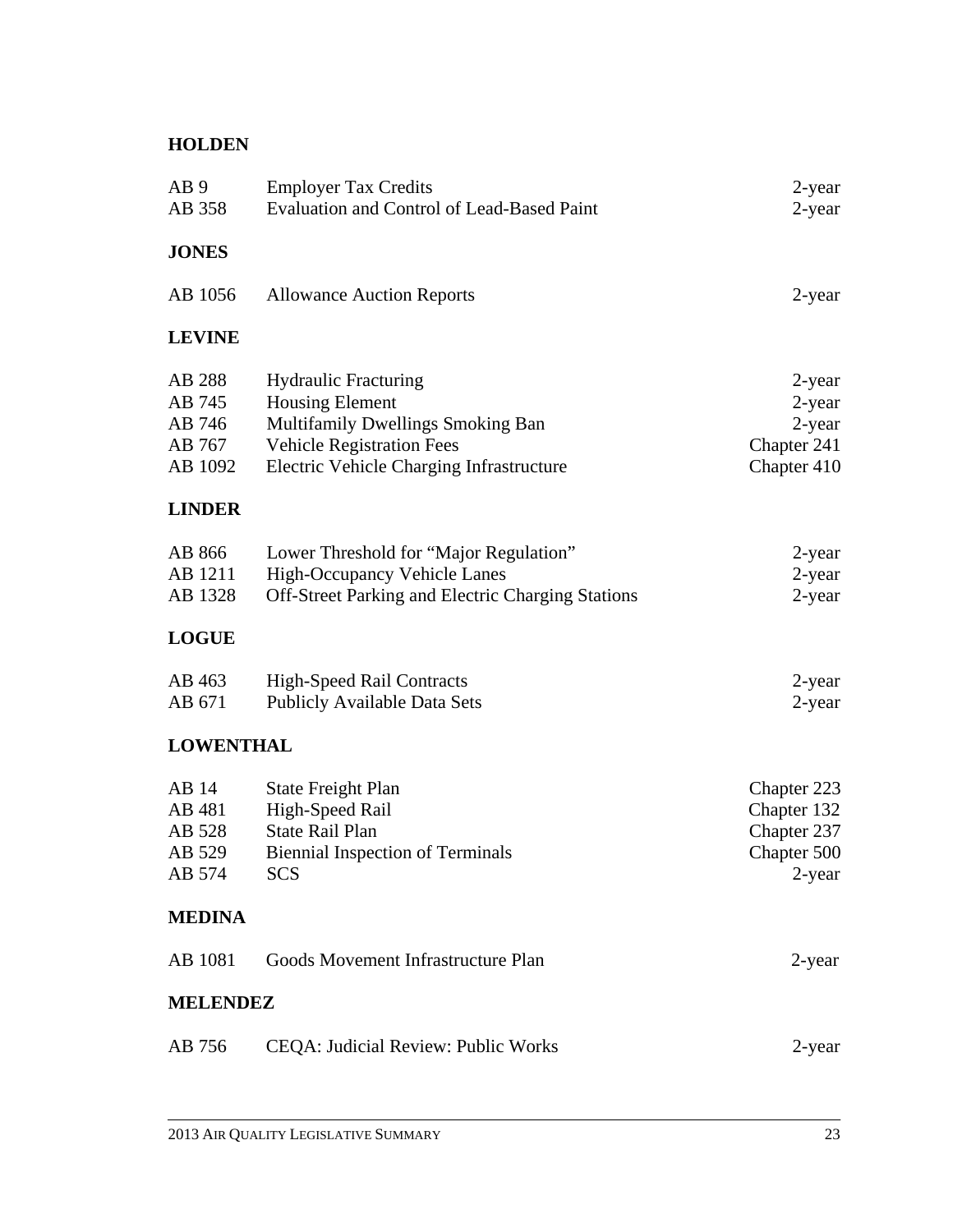# **MITCHELL**

| AB 1323                                         | <b>Hydraulic Fracturing</b>                                                                                                                                                                                                    | Dead                                                |
|-------------------------------------------------|--------------------------------------------------------------------------------------------------------------------------------------------------------------------------------------------------------------------------------|-----------------------------------------------------|
| <b>MORRELL</b>                                  |                                                                                                                                                                                                                                |                                                     |
| AB 1219                                         | <b>Regulatory Economic Impact</b>                                                                                                                                                                                              | 2-year                                              |
| <b>MULLIN</b>                                   |                                                                                                                                                                                                                                |                                                     |
| AB 418<br>AB 427<br>AB 431<br>AB 453<br>AB 792  | <b>Electric Vehicles</b><br><b>Bottoming Cycle Waste Heat Recovery</b><br><b>Regional Planning</b><br><b>Sustainable Communities</b><br><b>Clean Energy Resources Tax Exemption</b>                                            | 2-year<br>$2$ -year<br>N/A<br>2-year<br>Chapter 534 |
| <b>MURATSUCHI</b>                               |                                                                                                                                                                                                                                |                                                     |
| AB 691<br>AB 796<br>AB 1077                     | <b>Public Trust Lands and Sea Level Rise</b><br><b>Natural Gas Rate for Fuel Cells</b><br><b>Sales Tax Exemption: Low-Emission Vehicles</b>                                                                                    | Chapter 592<br>Chapter 617<br>2-year                |
| <b>NAZARIAN</b>                                 |                                                                                                                                                                                                                                |                                                     |
| AB 649<br>AB 650                                | <b>Hydraulic Fracturing</b><br><b>Natural Gas Services Program</b>                                                                                                                                                             | 2-year<br>Chapter 615                               |
| <b>NESTANDE</b>                                 |                                                                                                                                                                                                                                |                                                     |
| AB 225<br>AB 291<br>AB 609<br>AB 709<br>AB 1096 | Medium-Speed Electric Vehicles<br><b>California Sunset Review Commission</b><br><b>Public Access to State-Funded Research</b><br><b>Local Authority Salton Sea Restoration</b><br><b>Salton Sea Specialized License Plates</b> | 2-year<br>2-year<br>2-year<br>2-year<br>2-year      |
| <b>OLSEN</b>                                    |                                                                                                                                                                                                                                |                                                     |
| <b>AJR 21</b>                                   | Renewable Fuel Standard                                                                                                                                                                                                        | Chapter 155                                         |
| <b>PAN</b>                                      |                                                                                                                                                                                                                                |                                                     |
| AB 298                                          | <b>Agricultural Vehicle Exemptions</b>                                                                                                                                                                                         | N/A                                                 |
| <b>PATTERSON</b>                                |                                                                                                                                                                                                                                |                                                     |
| AB 441                                          | <b>High-Speed Rail Contracts</b>                                                                                                                                                                                               | 2-year                                              |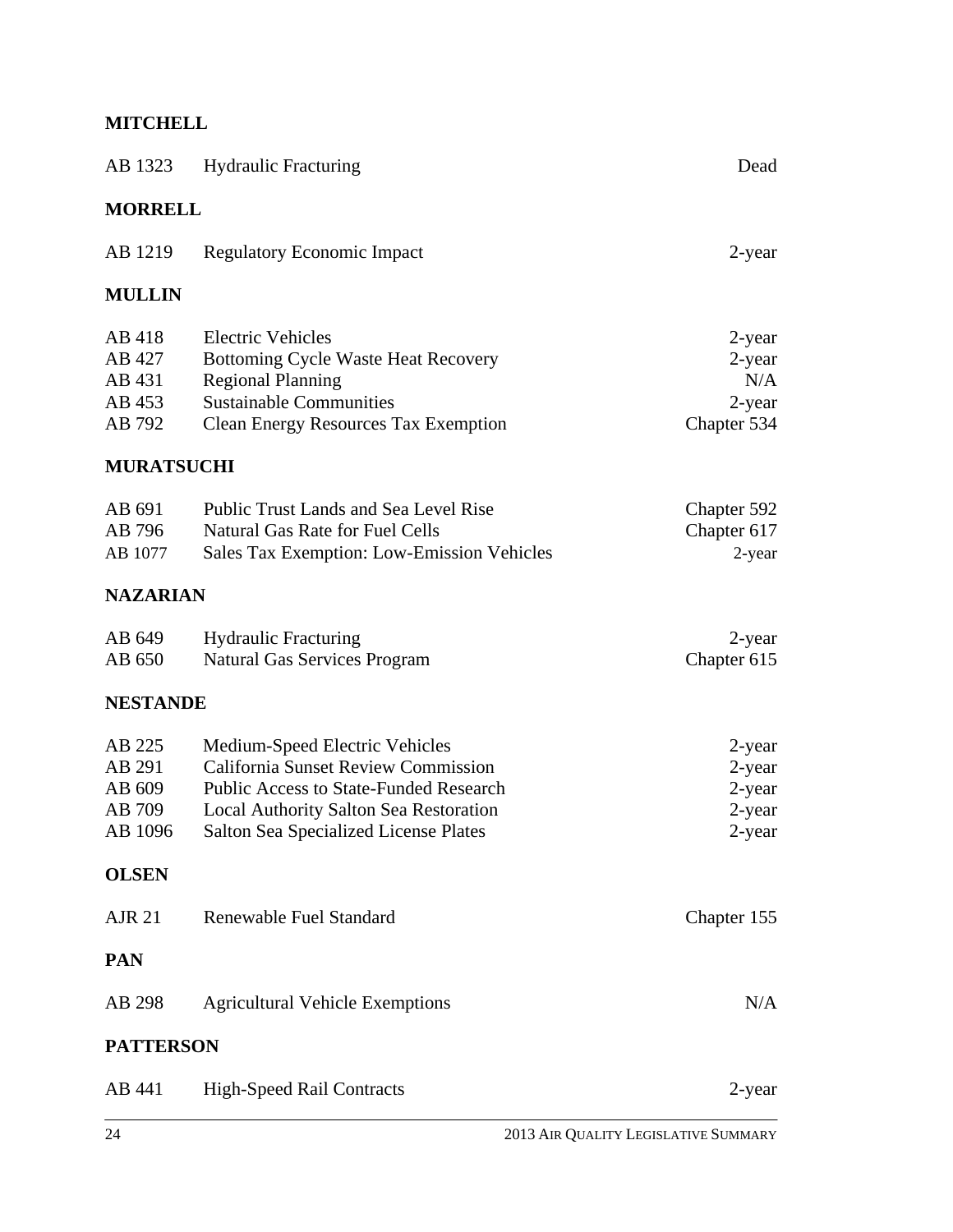|                    | 2013 AIR QUALITY LEGISLATIVE SUMMARY                  | 25          |
|--------------------|-------------------------------------------------------|-------------|
| AB 114             | Workforce Development                                 | 2-year      |
| AB 1104            | <b>NEM</b>                                            | 2-year      |
| <b>SALAS</b>       |                                                       |             |
| AB 122             | <b>Energy Assessment for Nonresidential Buildings</b> | 2-year      |
| AB 207             | Air Quality Impacts of Rigs-to-Reefs                  | 2-year      |
| <b>RENDON</b>      |                                                       |             |
| AB 221             | <b>Recycled Concrete</b>                              | Chapter 154 |
| AB 466             | <b>Federal Transportation Funds</b>                   | Chapter 736 |
| <b>QUIRK-SILVA</b> |                                                       |             |
| AB 284             | Road to 2050 Board                                    | 2-year      |
| AB 448             | <b>Renewable Energy Resources</b>                     | 2-year      |
| AB 686             | <b>Pharmaceutical Facilities</b>                      | $2$ -year   |
| <b>QUIRK</b>       |                                                       |             |
| AB 71              | <b>Salton Sea Restoration</b>                         | Chapter 402 |
| AB 147             | <b>Salton Sea Dust Mitigation</b>                     | $2$ -year   |
| AB 148             | Renewable Energy at the Salton Sea                    | 2-year      |
| AB 177             | <b>Renewable Resources</b>                            | 2-year      |
| AB 1228            | <b>Fuel Cell NEM</b>                                  | 2-year      |
| AB 1329            | Hazardous Waste                                       | Chapter 598 |
| PÉREZ, V.M.        |                                                       |             |
| AB 229             | <b>Infrastructure and Revitalization</b>              | 2-year      |
| AB 1290            | <b>Transportation Planning</b>                        | Vetoed      |
| AB 1315            | Green Collar Jobs Council                             | 2-year      |
| AB 1330            | <b>Environmental Justice</b>                          | 2-year      |
| PÉREZ, J.          |                                                       |             |
| AB <sub>8</sub>    | Incentive Funding Reauthorization                     | Chapter 401 |
| AB 37              | <b>CEQA</b>                                           | N/A         |
| AB 327             | Electricity Rates and NEM and RPS                     | Chapter 611 |
| <b>PEREA</b>       |                                                       |             |
| AB 762             | <b>RPS</b> Hydroelectric Generation                   | 2-year      |
| AB 1191            | LCFS in Energy Assessments and Forecasts              | 2-year      |
| AB 1368            | <b>Self Generation Incentive Program</b>              | 2-year      |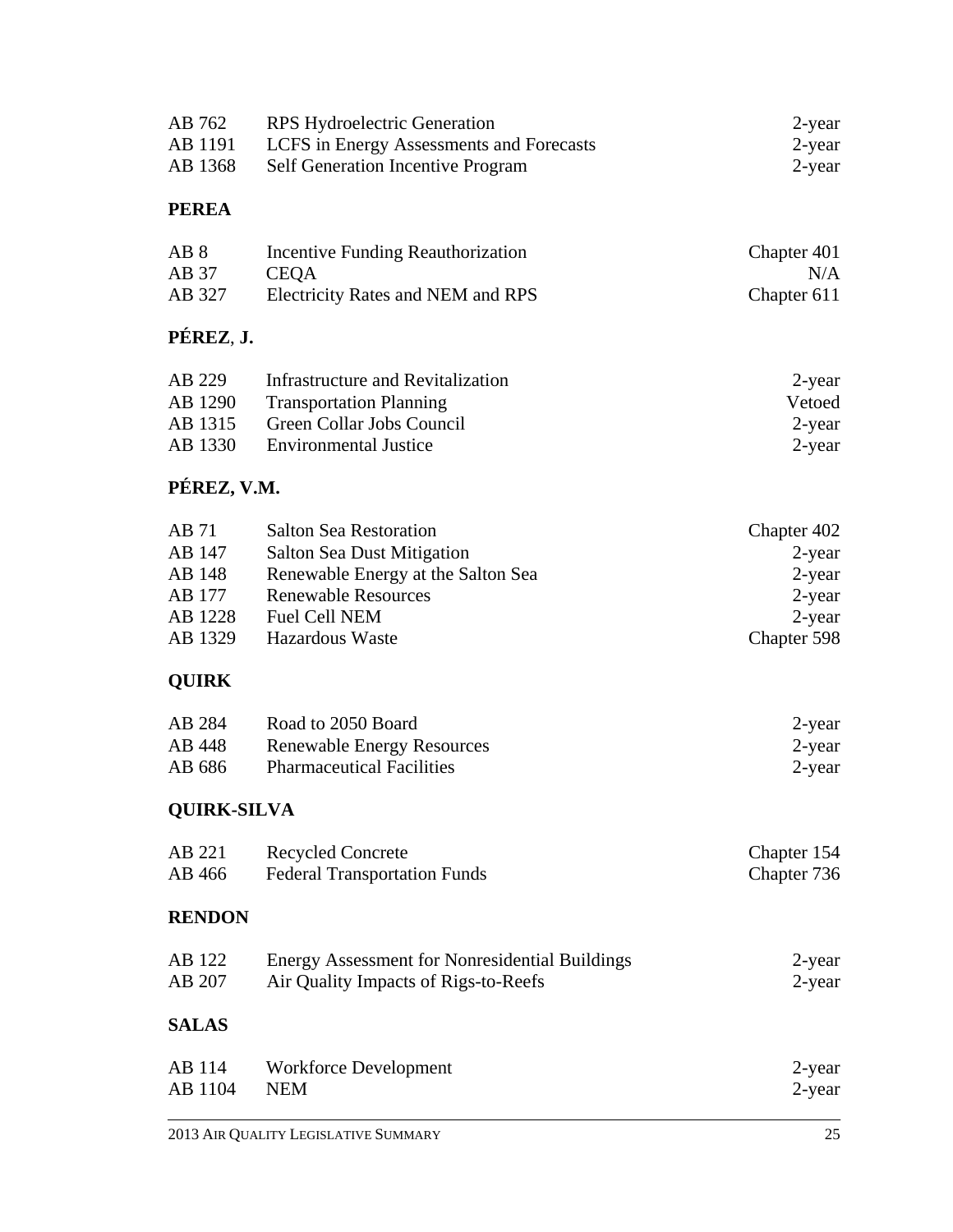# **SKINNER**

| AB 39<br>AB 127<br>AB 489<br>AB 1258  | Financial Assistance for Energy Conservation<br>Flammability of Building Materials<br><b>Energy Conservation</b><br>Hydroelectric and Pumped Storage Facilities | 2-year<br>Chapter 579<br>$2$ -year<br>2-year |
|---------------------------------------|-----------------------------------------------------------------------------------------------------------------------------------------------------------------|----------------------------------------------|
| <b>STONE</b>                          |                                                                                                                                                                 |                                              |
| AB 669<br><b>AJR 30</b>               | <b>Hydraulic Fracturing</b><br>Federal Chemical Safety Improvement Act                                                                                          | 2-year<br>2-year                             |
| <b>TING</b>                           |                                                                                                                                                                 |                                              |
| AB 220<br>AB 551<br>AB 898<br>AB 1193 | Sales and Use Taxes: Low-Emission Vehicles<br>Urban Agriculture Incentive Zones<br>Electric Vehicle Charging Infrastructure<br><b>Bikeways</b>                  | 2-year<br>Chapter 406<br>2-year<br>$2$ -year |
| <b>TORRES</b>                         |                                                                                                                                                                 |                                              |
| AB 863                                | <b>Environmental Review of Transit Projects</b>                                                                                                                 | 2-year                                       |
| <b>WAGNER</b>                         |                                                                                                                                                                 |                                              |
| AB 621                                | Local Land Use Planning                                                                                                                                         | N/A                                          |
| <b>WALDRON</b>                        |                                                                                                                                                                 |                                              |
| AB 1158                               | Electric Vehicle Charging Infrastructure                                                                                                                        | 2-year                                       |
| <b>WIECKOWSKI</b>                     |                                                                                                                                                                 |                                              |
| AB <sub>7</sub><br>AB 282             | <b>Hydraulic Fracturing</b><br><b>Underground Storage Tanks</b>                                                                                                 | 2-year<br>2-year                             |
| <b>WILK</b>                           |                                                                                                                                                                 |                                              |
| AB 204<br>AB 629                      | <b>Green Vehicle Fees</b><br><b>Local Government</b>                                                                                                            | 2-year<br>2-year                             |
| <b>WILLIAMS</b>                       |                                                                                                                                                                 |                                              |
| AB 29<br>AB 304                       | <b>Clean Energy Projects</b><br><b>Toxic Air Contaminant Pesticide Controls</b>                                                                                 | 2-year<br>Chapter 584                        |
|                                       |                                                                                                                                                                 |                                              |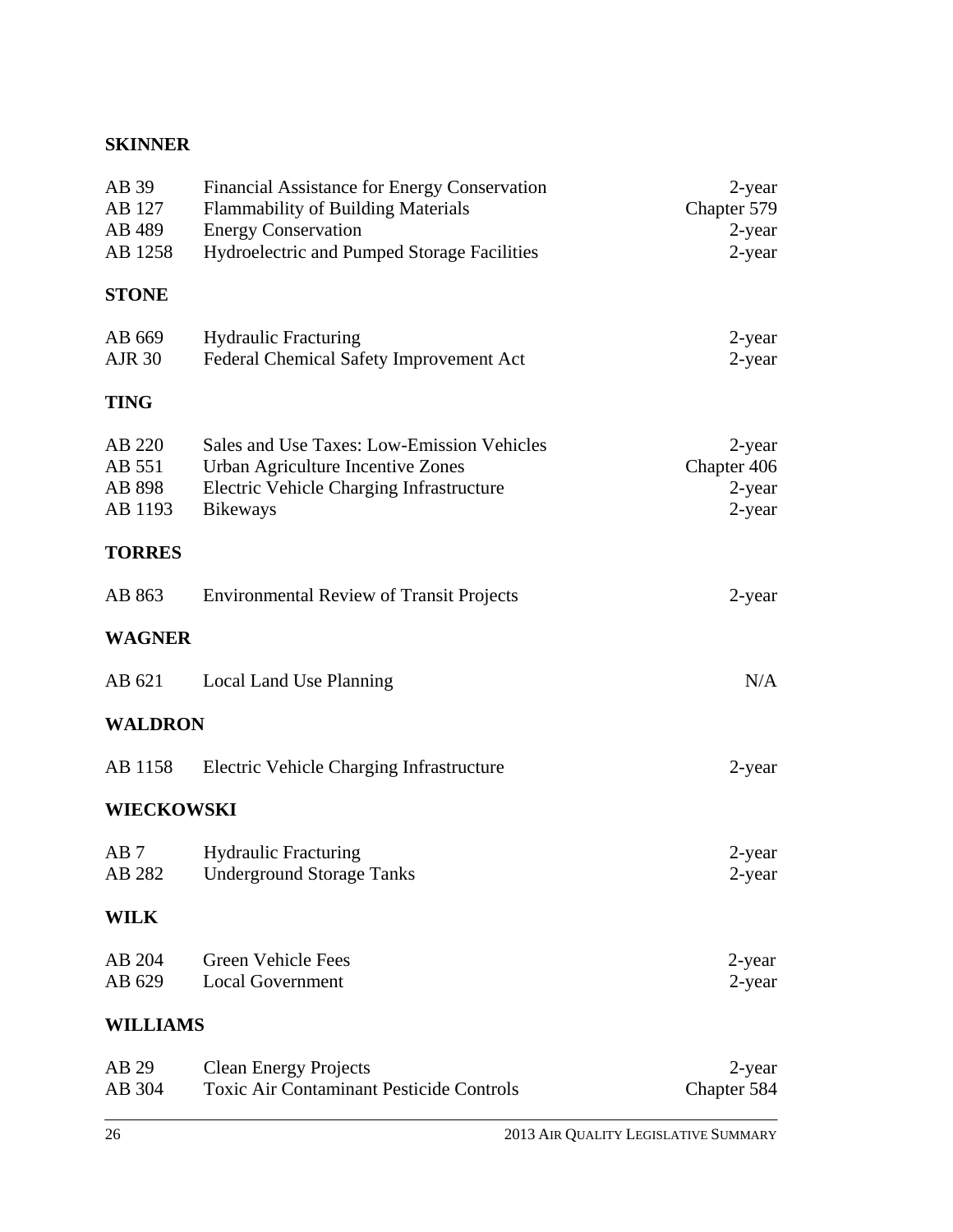| AB 834<br>AB 982<br>AB 1014                                                    | <b>Energy Efficiency Enforcement</b><br><b>Hydraulic Fracturing</b><br>Green Tariff Shared Renewable Program | N/A<br>$2$ -year<br>2-year |
|--------------------------------------------------------------------------------|--------------------------------------------------------------------------------------------------------------|----------------------------|
| <b>ASSEMBLY COMMITTEES</b>                                                     |                                                                                                              |                            |
| <b>ASSEMBLY ACCOUNTABILITY &amp; ADMINISTRATIVE REVIEW</b><br><b>COMMITTEE</b> |                                                                                                              |                            |
| AB 1415<br>AB 1420                                                             | <b>Underground Regulations</b><br><b>State Agency Reports</b>                                                | $2$ -year<br>Chapter 275   |
| <b>ASSEMBLY BUDGET COMMITTEE</b>                                               |                                                                                                              |                            |
| <b>AB</b> 101                                                                  | Amendments to 2013-14 Budget                                                                                 | Chapter 354                |
| <b>ASSEMBLY ENVIRONMENTAL SAFETY &amp; TOXIC MATERIALS</b><br><b>COMMITTEE</b> |                                                                                                              |                            |
| AB 120                                                                         | <b>Underground Storage Tanks</b>                                                                             | Chapter 632                |
| ASSEMBLY JOBS, ECONOMIC DEVELOPMENT, & THE ECONOMY<br><b>COMMITTEE</b>         |                                                                                                              |                            |

AB 1422 Participating Party for CAEATFA Chapter 540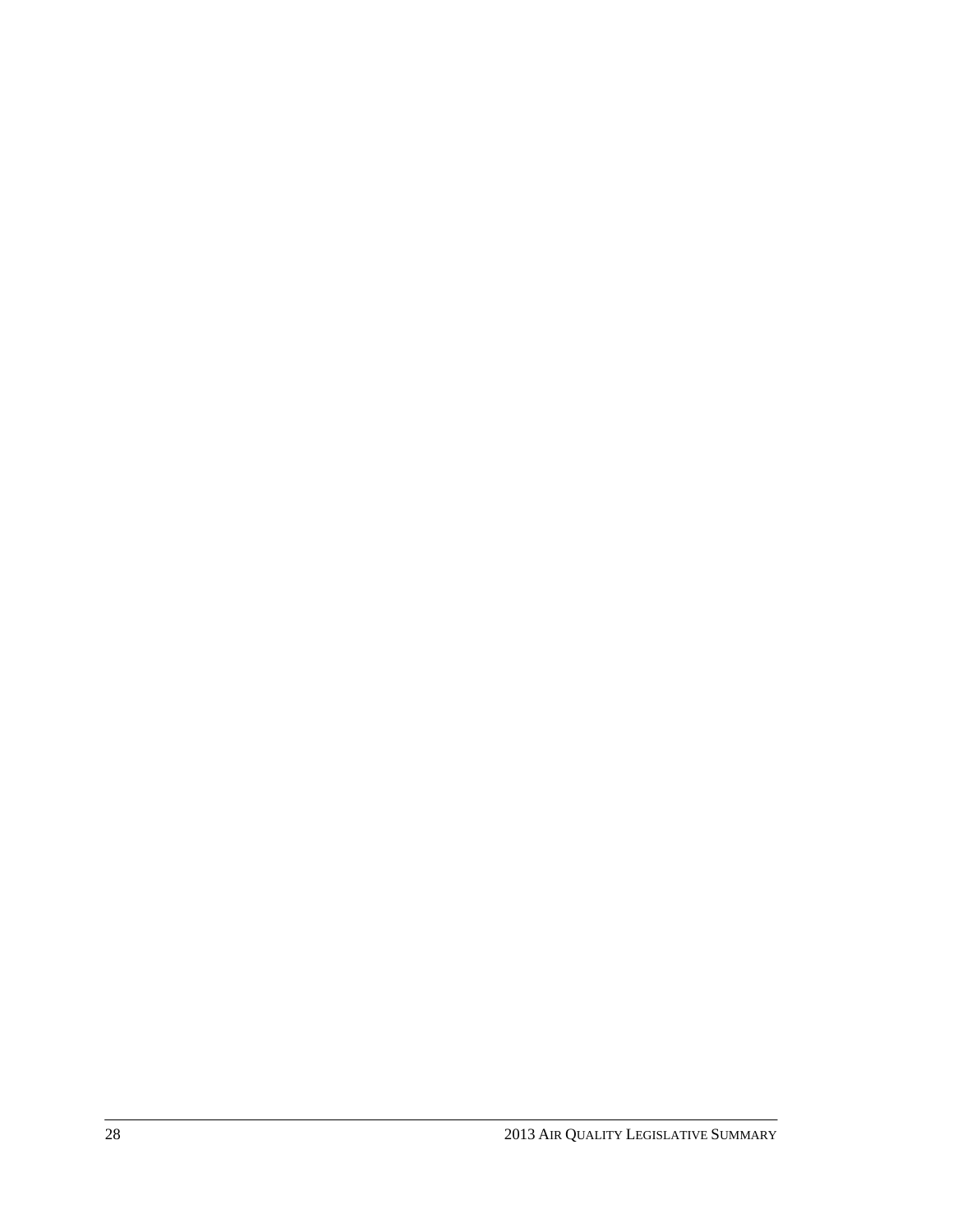## **SENATE**

| <b>BEALL</b>                                                      |                                                                                                                                                                                                                                                                      |                                                                                      |
|-------------------------------------------------------------------|----------------------------------------------------------------------------------------------------------------------------------------------------------------------------------------------------------------------------------------------------------------------|--------------------------------------------------------------------------------------|
| SB 628                                                            | <b>Infrastructure Financing: Transit Projects</b>                                                                                                                                                                                                                    | 2-year                                                                               |
| <b>BERRYHILL</b>                                                  |                                                                                                                                                                                                                                                                      |                                                                                      |
| SB 787                                                            | <b>CEQA</b> : Sustainable Environmental Protection                                                                                                                                                                                                                   | 2-year                                                                               |
| <b>CALDERON</b>                                                   |                                                                                                                                                                                                                                                                      |                                                                                      |
| SB 34<br>SB 739                                                   | Carbon Capture and Storage<br><b>CEQA</b>                                                                                                                                                                                                                            | 2-year<br>$2$ -year                                                                  |
| <b>CANNELLA</b>                                                   |                                                                                                                                                                                                                                                                      |                                                                                      |
| SB 478<br>SB 591                                                  | <b>Livestock Vehicles: Length Limitations</b><br><b>POU RPS Hydroelectric Generation</b>                                                                                                                                                                             | $2$ -year<br>Chapter 520                                                             |
| <b>CORBETT</b>                                                    |                                                                                                                                                                                                                                                                      |                                                                                      |
| SB 64<br>SB 109<br>SB 123<br>SB 359<br>SB 454<br>SB 469<br>SB 674 | <b>Clean Technology Investment Account</b><br>Aerodynamic Devices on Trucks<br>CEQA: Environmental and Land Use Court<br><b>Vehicle Incentives</b><br>Electric Vehicle Charging Infrastructure<br><b>Public Contracts: Transit Vehicles</b><br><b>Energy Storage</b> | 2-year<br>Chapter 752<br>2-year<br>Chapter 415<br>Chapter 418<br>$2$ -year<br>2-year |
| DE LEÓN                                                           |                                                                                                                                                                                                                                                                      |                                                                                      |
| SB 37<br>SB 39<br>SB 408<br>SB 570<br>SB 798<br><b>DESAULNIER</b> | <b>Electricity On-Bill Repayment</b><br>Proposition 39 Implementation<br><b>Transportation Funds</b><br><b>Public Records</b><br>Green Infrastructure Bank                                                                                                           | Dead<br>N/A<br>$2$ -year<br>N/A<br>$2$ -year                                         |
| SB 142                                                            | <b>Public Transit</b>                                                                                                                                                                                                                                                | Chapter 655                                                                          |
| SB 792                                                            | Regional Entities: Bay Area                                                                                                                                                                                                                                          | 2-year                                                                               |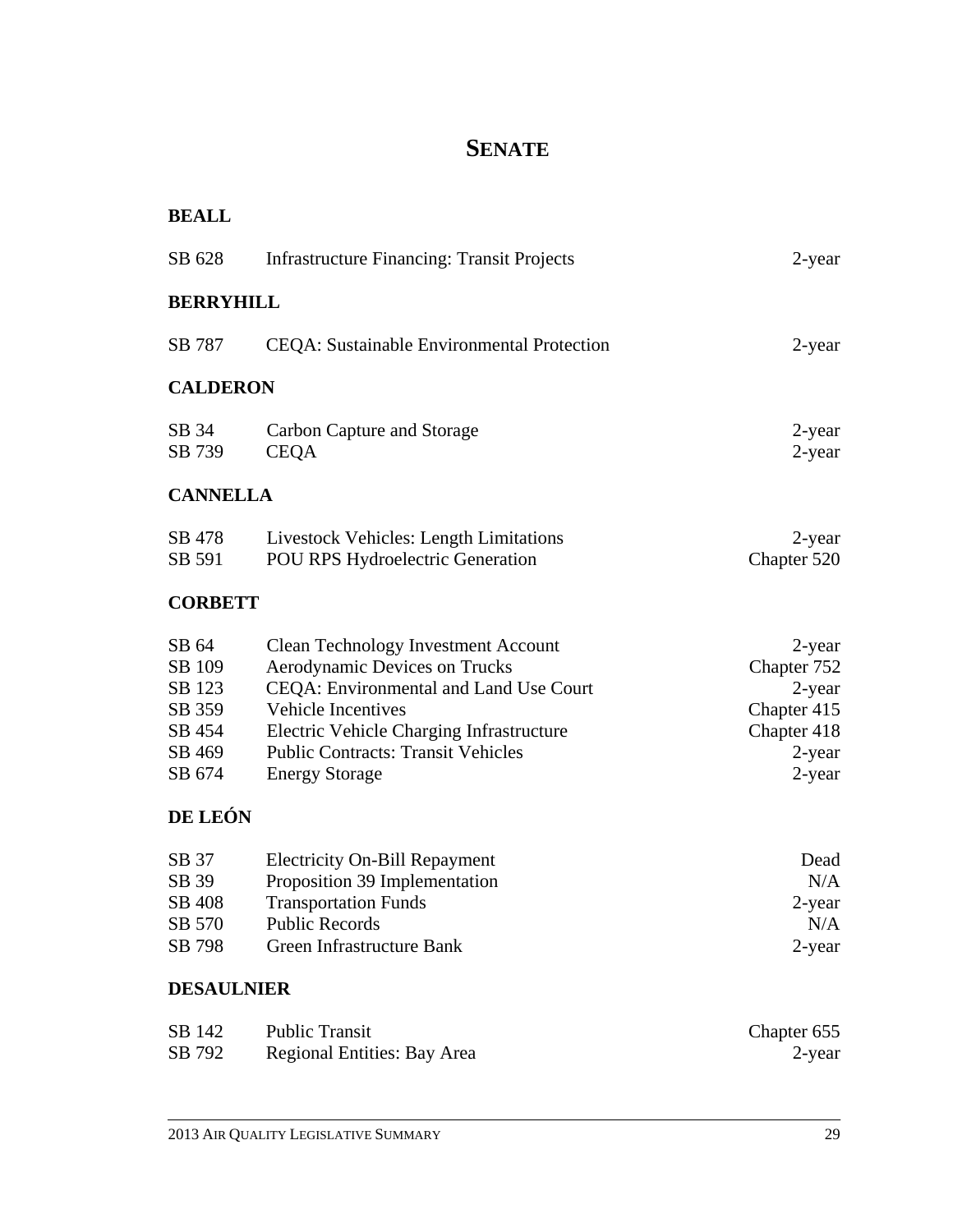### **EVANS**

| 2-year                                                                                |
|---------------------------------------------------------------------------------------|
| 2-year                                                                                |
| $2$ -year                                                                             |
| 2-year                                                                                |
| Oil Severance Tax Law<br>CEOA: Noticing<br>CEOA: Tiering<br>Oil and Gas Trade Secrets |

#### **FULLER**

| SB 729 | Proposition 39 Implementation  | 2-year      |
|--------|--------------------------------|-------------|
| SB 763 | Underground Storage Tank Loans | Chapter 640 |

### **GAINES**

| SB 167 | CEQA: Environmental Quality            | 2-year |
|--------|----------------------------------------|--------|
| SB 273 | Farm Vehicles: Registration Exemptions | 2-year |
| SB 621 | Truck and Bus Regulation               | 2-year |

### **GALGIANI**

| SB 176 | <b>Rulemaking Notification</b> | 2-year    |
|--------|--------------------------------|-----------|
| SB 202 | <b>Automotive Repair</b>       | $2$ -year |
| SB 525 | <b>CEOA</b> : Exemptions       | 2-year    |
| SB 549 | Low-Use Vehicles               | 2-year    |

#### **HANCOCK**

| SB 257 | <b>Physical Adaptations to Climate Change</b>  | 2-year |
|--------|------------------------------------------------|--------|
| SB 659 | CEQA: Archaeological Resources: Qualifications | 2-year |
| SB 691 | Increase in Nonvehicular Penalty               | 2-year |

#### **HILL**

| SB 557<br>SB 699           | High-Speed Rail<br><b>IOU</b> Reporting                                       | Chapter 216<br>$2$ -year   |
|----------------------------|-------------------------------------------------------------------------------|----------------------------|
| <b>HUFF</b>                |                                                                               |                            |
| SB 336                     | Gasoline Blends                                                               | 2-year                     |
| <b>JACKSON</b>             |                                                                               |                            |
| SB 395<br>SB 418<br>SB 436 | Hazardous Waste in Wells<br><b>Nuclear Fission Powerplants</b><br><b>CEQA</b> | 2-year<br>$2$ -year<br>N/A |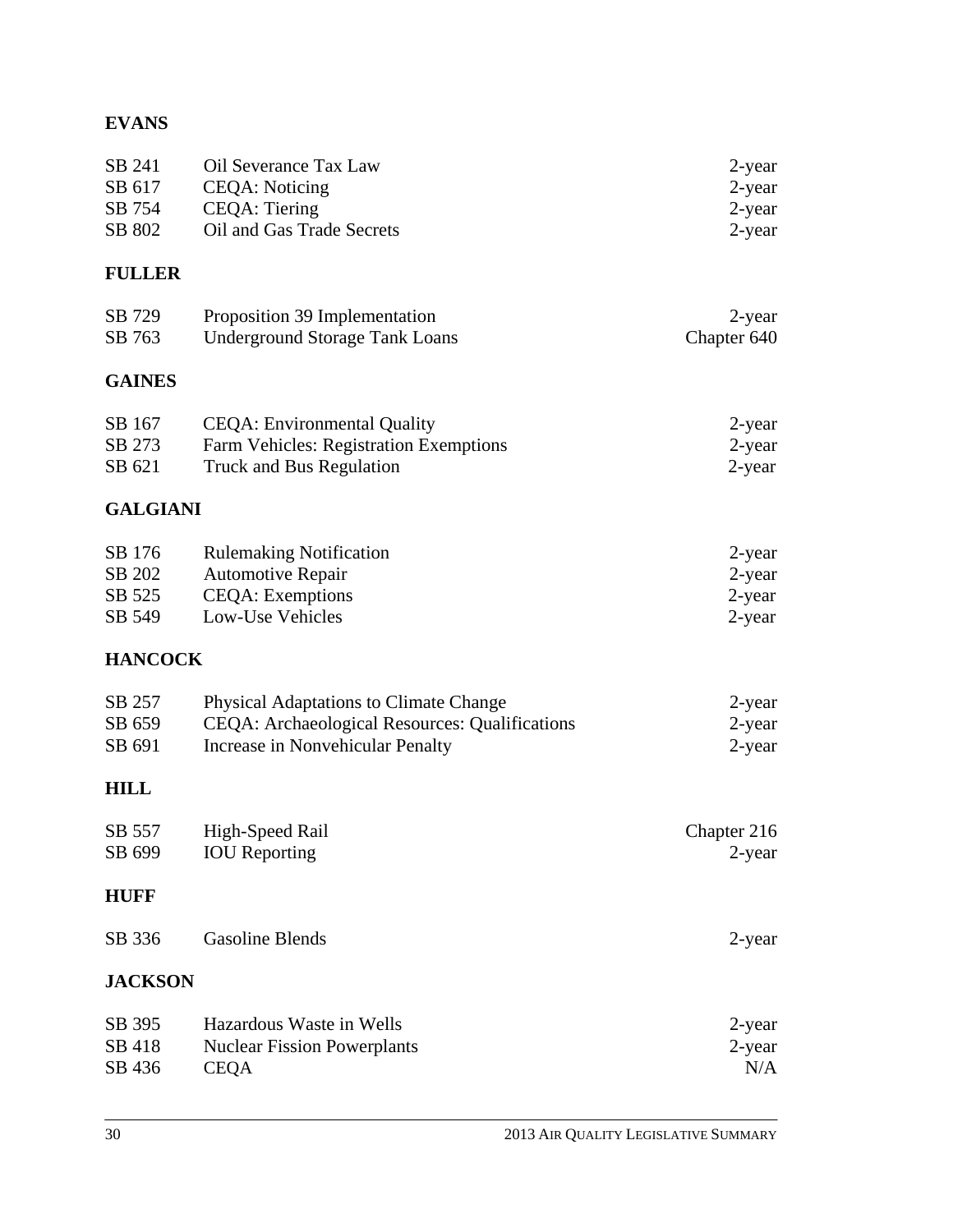### **LARA**

| SB 498<br>SB 605 | Green Chemistry Law<br>Scoping Plan                                          | 2-year<br>$2$ -year        |
|------------------|------------------------------------------------------------------------------|----------------------------|
| SB 715           | Municipal Solid Waste Combustion                                             | $2$ -year                  |
| SB 726           | WCI, Inc.                                                                    | Chapter 420                |
| SB 793           | <b>Shorepower Regulation</b>                                                 | 2-year                     |
| SB 804           | <b>Biomass Conversion</b>                                                    | Vetoed                     |
| SB 811           | CEQA: State Highway Route 710                                                | Chapter 250                |
| <b>LENO</b>      |                                                                              |                            |
| SB 448           | Petroleum Supply and Pricing                                                 | Vetoed                     |
| SB 461           | <b>Coastal Adaptation Fund</b>                                               | 2-year                     |
| <b>LIEU</b>      |                                                                              |                            |
| SB 511           | <b>Climate Change Grants</b>                                                 | 2-year                     |
| SB 592           | <b>Trade Promotion of Ports</b>                                              | 2-year                     |
| SB 600           | <b>Alternative Fuel Conversion Certification</b>                             | $2$ -year<br>Dead          |
| SB 767           | <b>RPS</b> Biomethane                                                        |                            |
| <b>NIELSEN</b>   |                                                                              |                            |
| SB 574           | <b>Underground Storage Tanks</b>                                             | 2-year                     |
| <b>PAVLEY</b>    |                                                                              |                            |
| SB <sub>4</sub>  | <b>Well Stimulation</b>                                                      | Chapter 313                |
| SB 11            | <b>Incentive Funding Reauthorization</b>                                     | 2-year                     |
| SB 221           | Tax and Fee Exclusion for Alternative Vehicles                               | $2$ -year                  |
| SB 267<br>SB 459 | Proposition 39 Implementation<br><b>Enhanced Fleet Modernization Program</b> | 2-year                     |
| SB 630           | <b>Tahoe Regional Planning Agency</b>                                        | Chapter 437<br>Chapter 762 |
| SB 633           | Exemptions from CEQA                                                         | 2-year                     |
| <b>ROTH</b>      |                                                                              |                            |
| SB 548           | <b>POU RPS Content Requirements</b>                                          | 2-year                     |
| SB 801           | <b>Budgeting and Accounting Reconciliation</b>                               | Chapter 281                |
| <b>STEINBERG</b> |                                                                              |                            |
| SB <sub>1</sub>  | <b>Sustainable Communities Investment Authority</b>                          | 2-year                     |
| SB 731           | CEQA: Thresholds of Significance                                             | 2-year                     |
| SB 743           | <b>CEQA:</b> Sacramento Project                                              | Chapter 386                |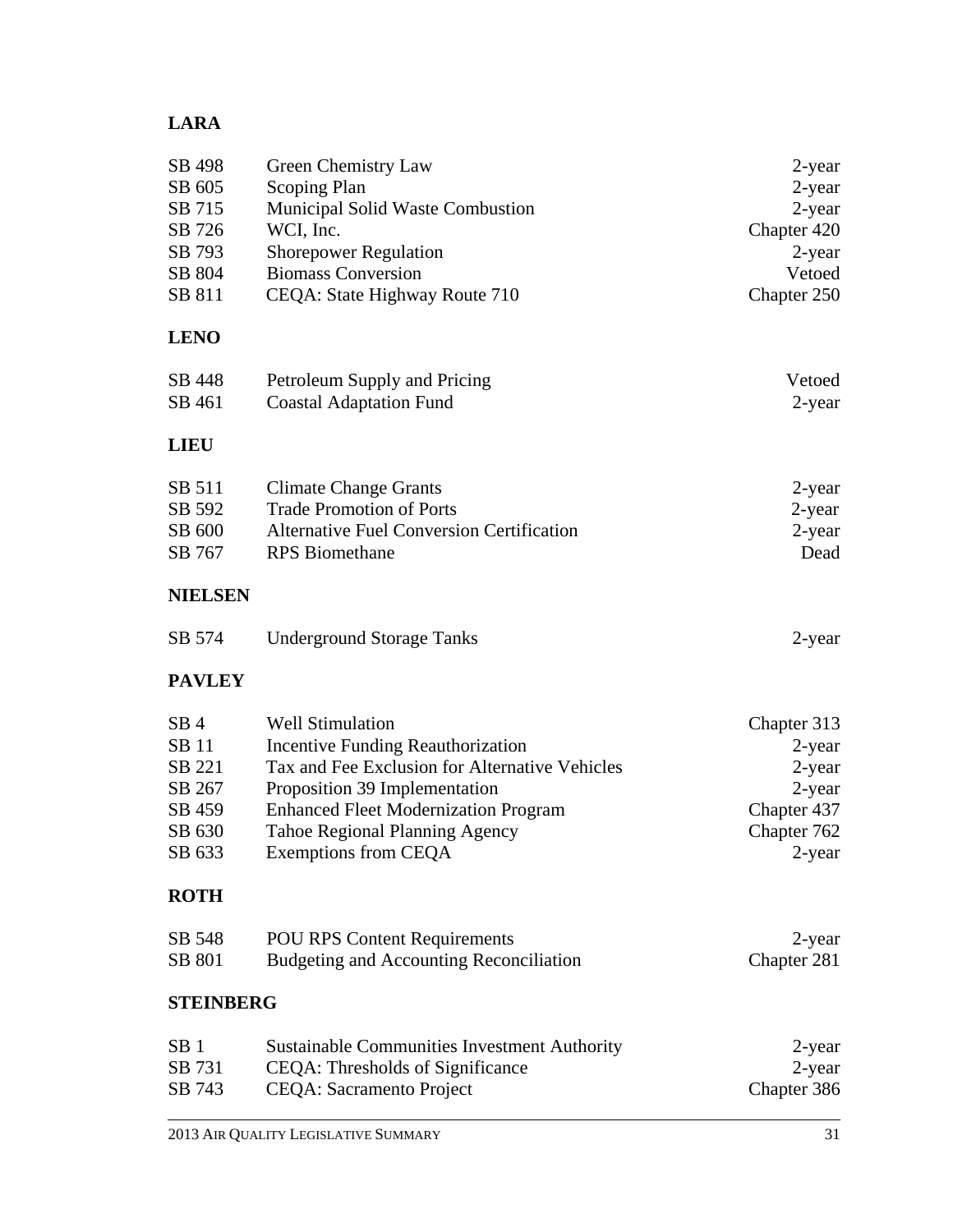#### **WALTERS**

| SB 497                                               | Cap-and-Trade Allowances                                                                                                       | 2-year                                   |
|------------------------------------------------------|--------------------------------------------------------------------------------------------------------------------------------|------------------------------------------|
| <b>WOLK</b>                                          |                                                                                                                                |                                          |
| SB 33<br>SB 43<br>SB 665                             | <b>Infrastructure Financing Districts</b><br><b>Green Tariff Shared Renewables</b><br>Indemnity Bonds for Oil and Gas Drilling | 2-year<br>Chapter 413<br>Chapter 315     |
| <b>WRIGHT</b>                                        |                                                                                                                                |                                          |
| SB 387<br>SB 389<br>SB 736<br>SB 760<br><b>YEE</b>   | <b>Once-Through Cooling</b><br><b>SCAQMD Emissions Offsets</b><br>Air District Powerplant Permit Fees<br><b>RPS</b>            | 2-year<br>Dead<br>$2$ -year<br>$2$ -year |
| SB 286                                               | <b>High-Occupancy Vehicles Lanes</b>                                                                                           | Chapter 414                              |
|                                                      | <b>SENATE COMMITTEES</b>                                                                                                       |                                          |
|                                                      | <b>SENATE BUDGET &amp; FISCAL REVIEW COMMITTEE</b>                                                                             |                                          |
| SB 73<br>SB 95<br>SB 96                              | <b>Budget Trailer Bill for Proposition 39</b><br>Amendments to 2013-14 Budget<br><b>Budget Trailer Bill</b>                    | Chapter 29<br>Vetoed<br>Chapter 356      |
|                                                      | <b>SENATE GOVERNANCE &amp; FINANCE COMMITTEE</b>                                                                               |                                          |
| SB 824                                               | <b>Underground Storage Tank Fee</b>                                                                                            | Chapter 177                              |
| <b>SENATE TRANSPORTATION &amp; HOUSING COMMITTEE</b> |                                                                                                                                |                                          |
| SB 788                                               | <b>Transportation Omnibus</b>                                                                                                  | Chapter 523                              |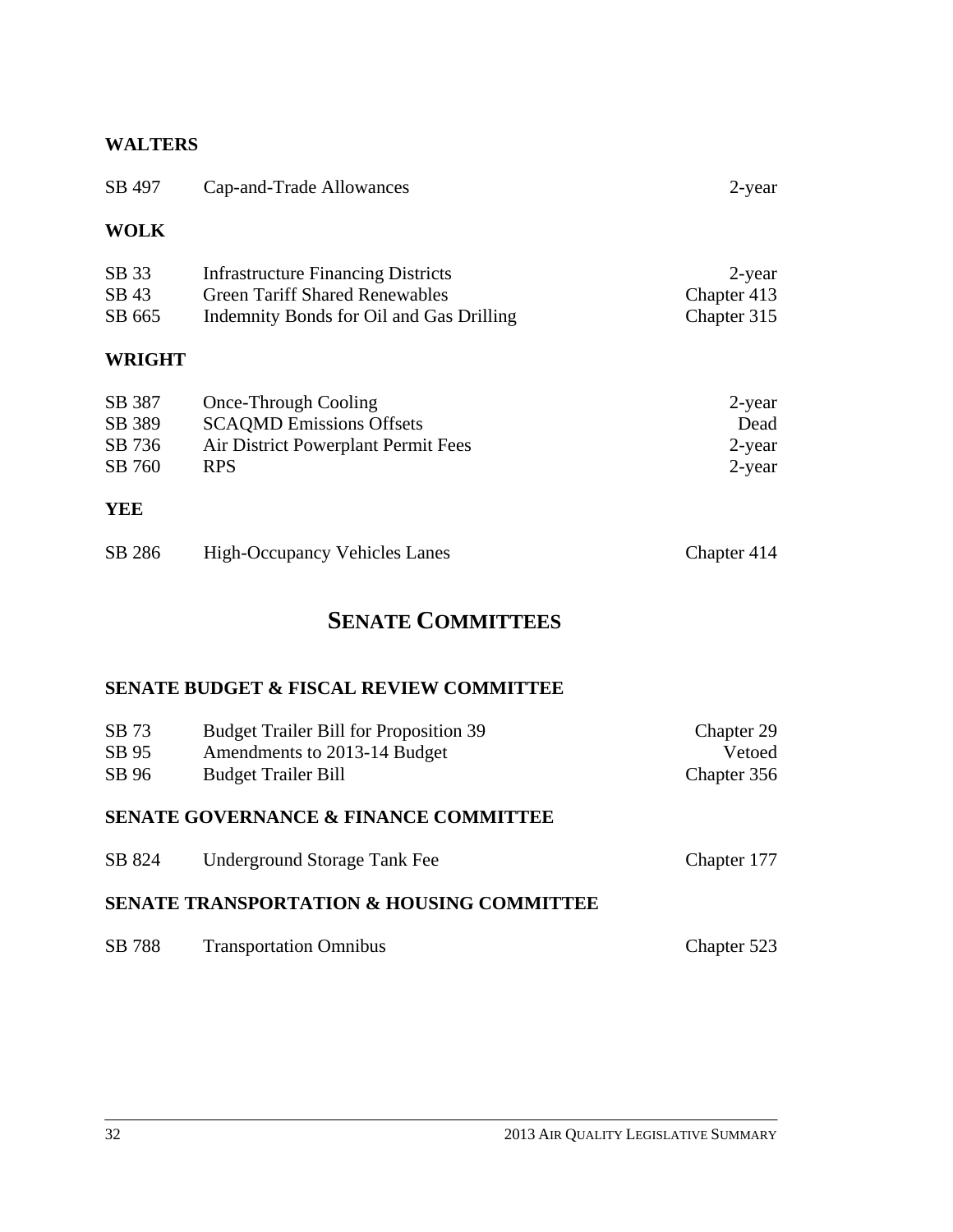# **ASSEMBLY BILLS**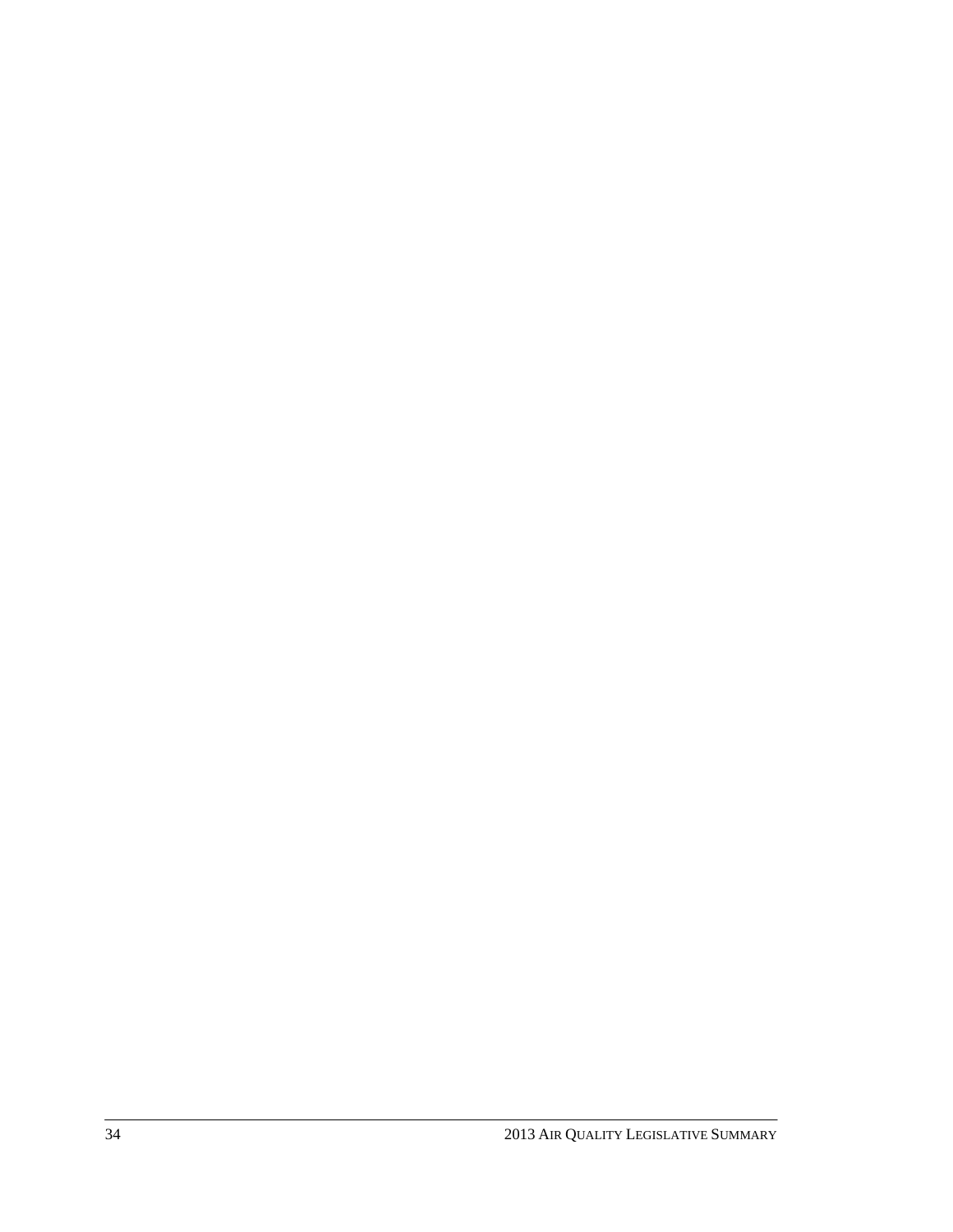#### **AB 6 Gorell Tax Credits for Prewiring for Alternative Energy 2-year**

Allows a credit under both the Personal Income Tax and the Corporation Tax for costs incurred for the installation of prewiring at a service station for back up generation at gasoline stations. *Awaiting a hearing in the Assembly Revenue & Taxation Committee.*

#### **AB 7 Wieckowski Hydraulic Fracturing 2-year**

Requires disclosure of chemicals used in hydraulic fracturing, provides for trade secret protections of that disclosure, and requires DOGGR to submit a report on hydraulic fracturing to the Legislature. *Failed passage on the Assembly Floor and granted reconsideration.*

**AB 8 Perea Incentive Funding Reauthorization Chapter 401**  This bill is identical to SB 11 (Pavley) and reauthorizes vehicle-related, vessel, and tire fees that support the Carl Moyer, AB 118, and local air district programs until January 1, 2024. The bill also directs up to \$20 million per year to fund hydrogen fueling stations, and precludes ARB from enforcing its Clean Fuel Outlet regulation. Urgency bill.

#### **AB 9 Holden Employer Tax Credits 2-year**  Expands the definition of a "qualified employee" for employer tax credit purposes to

include employees that have been terminated or laid off as a consequence of compliance with AB 32, in addition to the Clean Air Act. *Held without a hearing in the Assembly Jobs, Economic Development & the Economy Committee at the request of the author.*

**AB 12 Cooley Standardized Regulatory Impact Analysis Vetoed**  Requires DOF and OAL to annually review State agencies' standardized regulatory impact analyses for adherence to DOF regulations. The bill requires OAL to submit a report to the Legislature by November 2015, and annually thereafter, and requires OAL to notify the Legislature of a State agency's noncompliance with the DOF regulations for standardized regulatory impact analyses.

## **AB 14 Lowenthal State Freight Plan Chapter 223**

Requires the State Transportation Agency to: prepare a comprehensive State freight plan; establish a freight advisory committee that would, among other things, participate in the development of the State freight plan and provide advice on freight-related priorities, issues, projects, and funding needs; and submit the plan to the Governor, Legislature, and specified State entities by December 31, 2014.

**AB 26 Bonilla Greenhouse Gas Reduction Fund 2-year**  Specifies that moneys from the Greenhouse Gas Reduction Fund may only be made available for work at a refinery, if that work is related to complying with a market-based compliance mechanism to reduce greenhouse gas emissions. *Held without a hearing in the Senate Labor & Industrial Relations Committee at the request of the author.*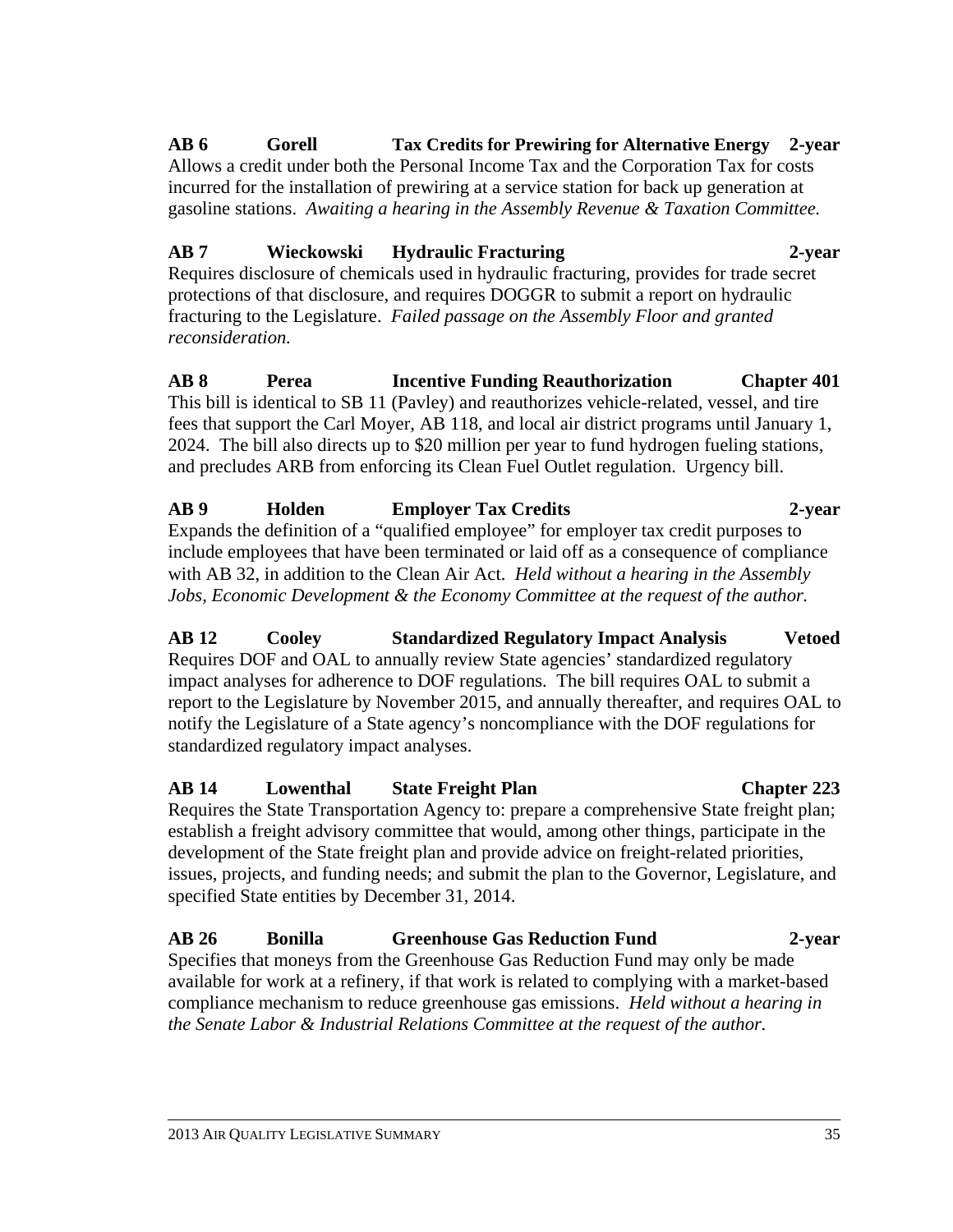#### **AB 29 Williams Clean Energy Projects 2-year**

Appropriates \$152 million per year to public higher education projects from funds allocated under Proposition 39, the Clean Energy Jobs Act, to clean energy projects. *Held without a hearing in the Assembly Utilities & Commerce Committee at the request of the author.*

#### **AB 37 Perea CEQA** N/A

Originally affected the records of proceedings process for CEQA cases. The bill was subsequently amended to require the Employment Development Department to include specified items in its biennial status report when the Unemployment Fund has a negative balance.

#### **AB 39 Skinner Financial Assistance for Energy Conservation 2-year**  Extends the sunset date of CEC's Energy Conservation Assistance Account program to January 1, 2020. *Senate Inactive File.*

#### **AB 52 Gatto CEQA: Native Americans 2-year**

Requires that a project-induced substantial adverse impact on a tribal cultural resource be considered and mitigated for in the CEQA analysis*. Awaiting a hearing in the Senate Environmental Quality Committee.* 

### **AB 71 Pérez, V.M. Salton Sea Restoration Chapter 402**

Requires the Secretary of the Natural Resources Agency, in consultation and coordination with the Salton Sea Authority, to lead Salton Sea restoration efforts. The bill allows the Salton Sea Authority to lead a restoration funding and feasibility study, which may review existing long-term restoration plans, analyze feasible funding sources, and analyze economic development opportunities.

#### **AB 101 ASM BUD Amendments to 2013-14 Budget Chapter 354**

Amends the 2013-14 budget, and includes various appropriations. Specifically, the bill appropriates \$24.55 million to the Air Quality Improvement fund.

#### **AB 110 Blumenfield 2013-14 Budget Chapter 20**

Makes appropriations for support of State government for the 2013-14 fiscal year. The bill authorizes a loan of \$500 million of Cap-and-Trade auction proceeds to the General Fund. (NOTE: None of the text of the Governor's signing message specifically affects ARB; therefore, the signing message will not be included in this summary report.)

### **AB 114 Salas Workforce Development 2-year**

Requires the Clean Energy Jobs and Workforce Development Program grant recipients to report to the California Workforce Investment Board the number of individuals trained, their demographic and geographic profile, number of training completions, and number of job placements. *Senate Inactive File.*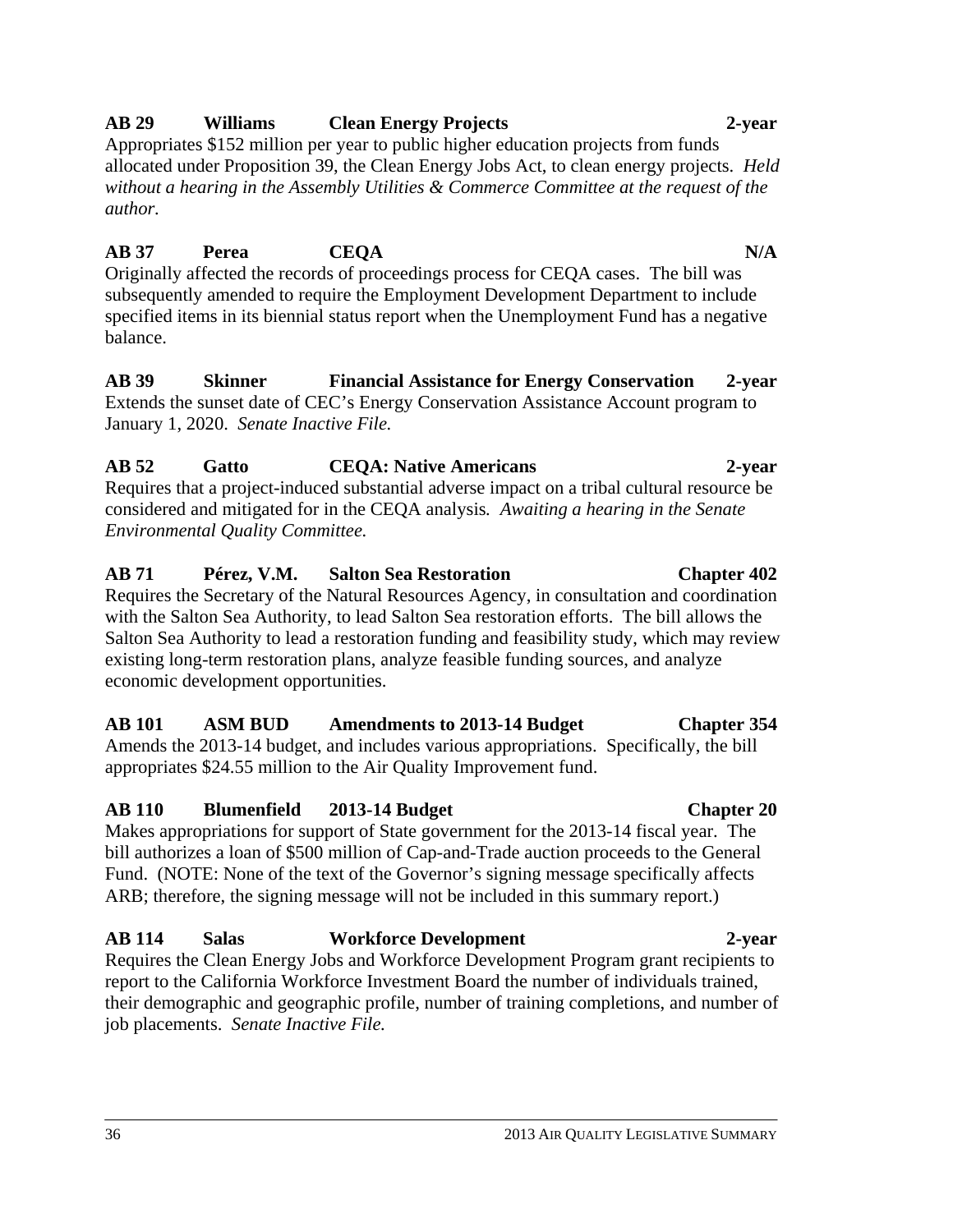## **AB 117 Cooley Administrative and Fiscal Accountability Chapter 193**

Makes DOF, in consultation with the Controller and State Auditor, responsible for establishing guidelines for how the independence and objectivity of any State agency staff tasked with monitoring systems of internal accounting and administrative control is to be maintained.

#### **AB 120 ASM ESTM Underground Storage Tanks Chapter 632**  Waives the permitting requirement for a school district to receive reimbursement for underground storage tank cleanup if the superintendent of the district certifies that no petroleum was delivered after January 1, 2003 or the tank has been removed.

**AB 121 Dickinson Disposition of County Property Chapter 224**  Provides an exemption from current law governing the disposition of county property to allow Sacramento County to sell or lease its property on the former Mather Air Force Base or McClellan Air Force Base under specified conditions, and to allow Merced County to do the same for property sales on the former Castle Air Force Base.

**AB 122 Rendon Energy Assessment for Nonresidential Buildings 2-year**  Establishes the Nonresidential Building Energy Retrofit Financing Act, and requires CEC to establish the Nonresidential Building Energy Retrofit Financing Program to provide financial assistance through revenue bonds for owners of eligible buildings to implement energy efficiency improvements and renewable energy generation. *Awaiting a hearing in the Assembly Appropriations Committee.* 

**AB 127 Skinner Flammability of Building Materials Chapter 579**  Requires the State Fire Marshal to review flammability standards for building insulation materials, including whether the flammability standards for some insulation materials can only be met with the addition of chemical flame retardants. The bill requires the State Fire Marshal, if appropriate, to propose by July 2015 updated insulation flammability standards for consideration by the California Building Standards Commission.

### **AB 147 Pérez, V.M. Salton Sea Dust Mitigation 2-year**

Requires ARB, upon execution of an agreement with the Joint Powers Authority responsible for environmental mitigation associated with the Quantitative Settlement Agreement, to evaluate and determine if the air quality planning conducted by the Joint Powers Authority is sufficient to mitigate the air quality impacts of the Quantification Settlement Agreement. The bill requires ARB to provide recommendations if ARB concludes that additional mitigation planning needs to occur. *Held without a hearing in the Senate Natural Resources & Water Committee at the request of the author.*

## **AB 148 Pérez, V. M. Renewable Energy at the Salton Sea 2-year**

Creates, under the Natural Resources Agency, a Salton Sea Renewable Energy and Biofuel Research and Development Program to provide grants for research and commercial development of renewable energy and biofuel resources in the Salton Sea basin. *Held without a hearing in the Assembly Natural Resources Committee at the request of the author.*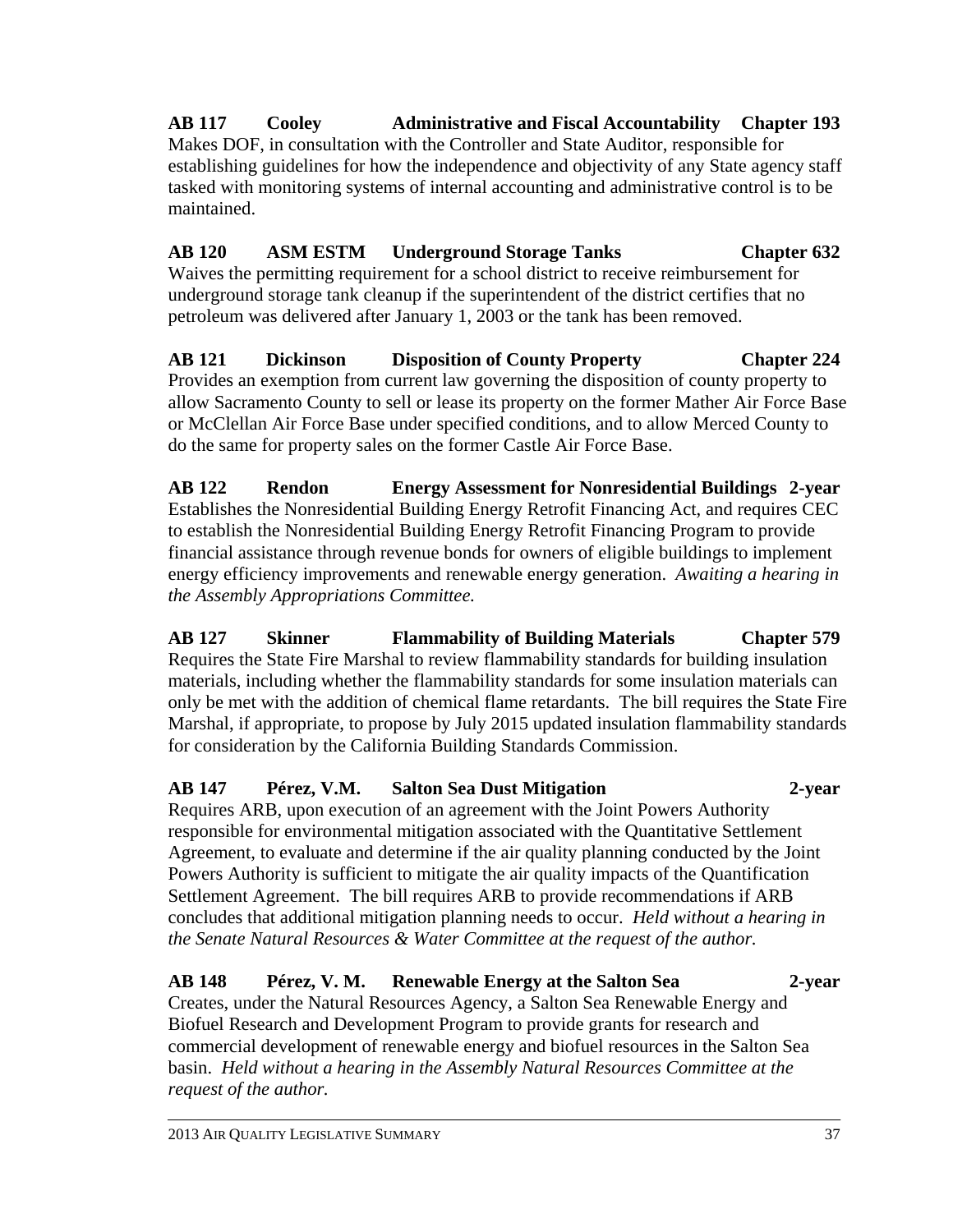#### **AB 153 Bonilla Cap-and-Trade Offset Protocols 2-year**

Requires ARB to adopt a specified process for the review and consideration of new offset protocols by January 1, 2015, and commencing in 2014, use that process to review and consider new offset protocols. *Held on suspense by the Assembly Appropriations Committee.* 

#### **AB 177 Pérez, V. M. Renewable Resources 2-year**

States that it is the policy of the State to require all retail sellers of electricity, including IOUs and POUs, to procure all available cost-effective energy efficiency, demand response, and renewable energy resources, so as to achieve renewable energy, electrical system reliability, and greenhouse gases emission reductions simultaneously, in the most cost-effective and affordable manner practicable. The bill requires that procurement not be limited by any targets established for these resources by statute or regulatory decision. *Awaiting a hearing in the Assembly Utilities & Commerce Committee.*

#### **AB 189 Buchanan Solar Energy Systems 2-year**

Is a spot bill that makes technical, nonsubstantive changes to the California Solar Initiative. *Was not referred to committee.* 

### **AB 190 Buchanan Solar Energy Systems 2-year**

Is a spot bill that makes technical, nonsubstantive changes to the California Solar Initiative. *Was not referred to committee.*

## **AB 204 Wilk Green Vehicle Fees 2-year**

Is a spot bill that expresses the intent of the Legislature to enact legislation to impose a fee in conjunction with registration on "green" vehicles to address the costs of those vehicles using public roads and highways. *Was not referred to committee.* 

#### **AB 207 Rendon Air Quality Impacts of Rigs-to-Reefs 2-year**  Revises requirements of an existing program governing partial removal of offshore oil structures by modifying the calculation of cost savings that are to be shared with the State, the determination of net environmental benefit, including air quality impacts, and requirements for indemnification of the State from liability. *Held on suspense by the Assembly Appropriations Committee.*

**AB 220 Ting Sales and Use Taxes: Low-Emission Vehicles 2-year**  Exempts certain alternative fuel and conventional fuel vehicles from a portion of sales and use taxes associated with vehicle purchase. This bill is substantially similar to AB 1077 (Murtasuchi). *Held without a hearing in the Assembly Revenue & Tax Committee at the request of the author.*

#### **AB 221 Quirk-Silva Recycled Concrete Chapter 154**  Revises the definition of recycled concrete to include concrete mix designs that are in the

specifications of the California Green Building Standards Code.

# 38 2013 AIR QUALITY LEGISLATIVE SUMMARY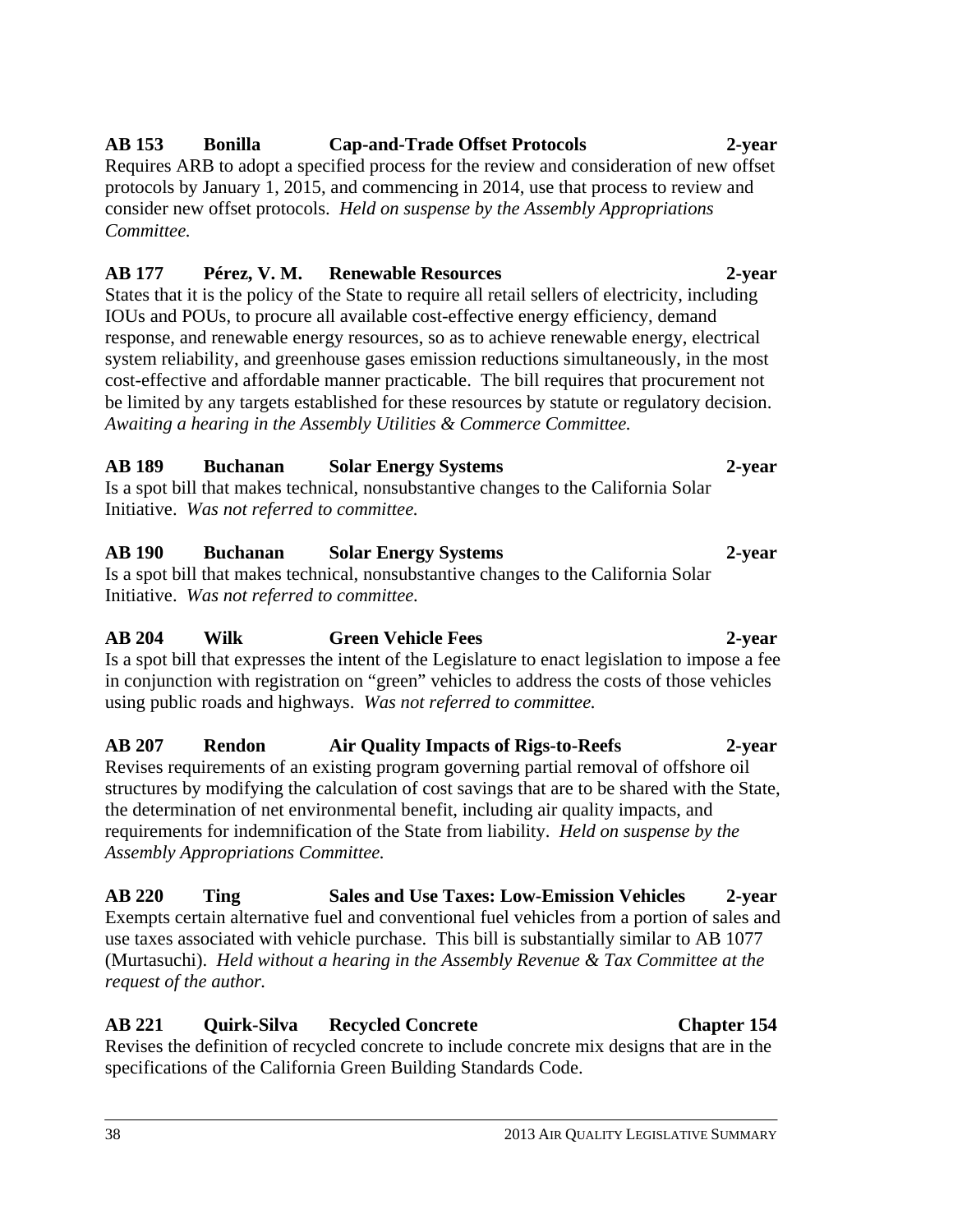#### 2013 AIR QUALITY LEGISLATIVE SUMMARY 39

*reconsideration.* 

# low emission vehicle and the federal inherently low-emission vehicle standards such as the Natural Gas Honda Civic (commonly known as "white-sticker" vehicles).

Requires electrical and gas corporations to establish an Internet Web site containing ratepayer-funded energy efficiency program information. The bill also requires CEC to report on its efforts to identify ratepayer-funded energy efficiency programs that are similar to State programs and require program revisions to reduce duplication.

*reconsideration.* **AB 266 Blumenfield High-Occupancy Vehicles Lanes Chapter 405**  Extends by four years, from 2015 until 2019, the law providing specified vehicles access to high-occupancy vehicle and high-occupancy toll lanes, regardless of occupancy and without paying a toll, unless otherwise prohibited by federal law. Vehicles receiving this extension include those that meet California's super ultra-low emission vehicle standard and the federal inherently low-emission vehicle standard such as the Nissan Leaf, as well as vehicles produced during the 2004 model year or earlier that meet California's ultra-

*passage in the Assembly Government Organization Committee and granted reconsideration.*  **AB 248 Gorell Ventura County Powerplants 2-year**  Requires CPUC and CAISO to prepare a specified report, with consultation from ARB and other agencies, regarding the future of two aging powerplants on the Ventura County coast. *Failed passage in the Assembly Natural Resources Committee and granted* 

**AB 239 Hagman School Energy Efficiency Upgrade Projects 2-year**  Transfers 50 percent of funds allocated by Proposition 39, the Clean Energy Jobs Act, for clean energy projects to the Clean Energy School Fund to be expended by the Office of Public School Construction to fund zero-interest revolving loans and grants for energy efficiency retrofits or clean energy installation projects at public schools. *Failed passage in the Assembly Utilities & Commerce Committee and granted reconsideration.*

**AB 229 Pérez, J. Infrastructure and Revitalization 2-year**  Establishes a mechanism for creating infrastructure and revitalization financing districts to finance redevelopment projects. *Failed passage on the Assembly Floor and granted* 

certain safety requirements, including specified Federal Motor Vehicle Safety Standards, and subjects the vehicle and driver to all laws applicable to a motor vehicle. *Held without hearing in the Senate Transportation & Housing Committee at request of author.* 

more than 45 miles per hour on a roadway. The bill also requires the vehicle to meet

Authorizes the operation of a medium-speed electric vehicle, as defined, at speeds of no

## **AB 225 Nestande Medium-Speed Electric Vehicles 2-year**

**AB 245 Grove WCI, Inc. 2-year**  Repeals the WCI, Inc. exemption from the Bagley-Keene Open Meeting Act. *Failed* 

**AB 270 Bradford Energy Efficiency Assistance Chapter 610**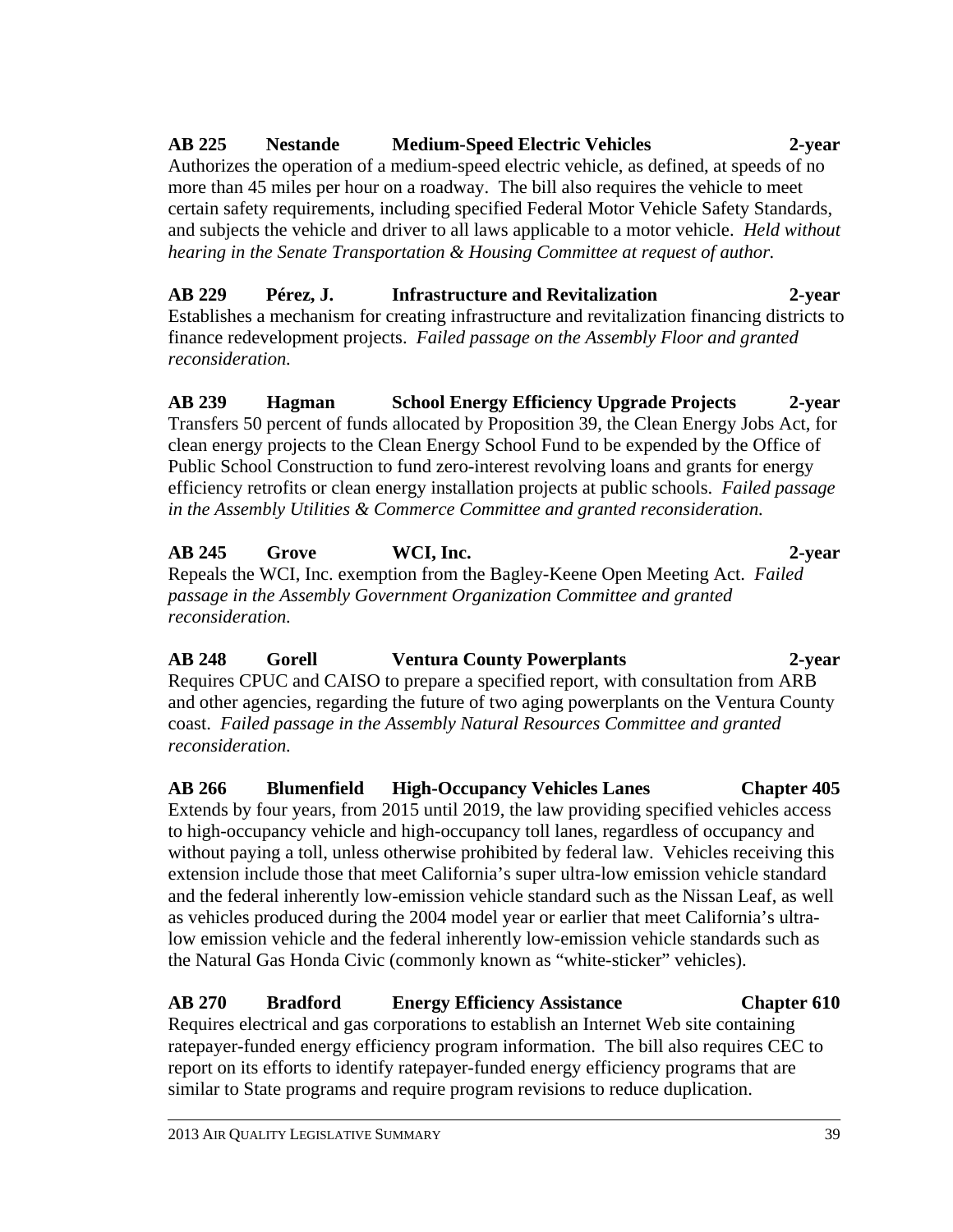#### **AB 278 Gatto LCFS 2-year**

Requires ARB to consider specified sustainability factors when promulgating the carbon intensity of fuels and to provide incentives for fuels that are produced without displacing food crops. *Senate Inactive File.* 

#### **AB 282 Wieckowski Underground Storage Tanks 2-year**

Increases the storage fee for petroleum placed in an underground storage tank by \$0.006 per gallon until January 1, 2016, and extends the repeal date of the Underground Storage Tank Cleanup Fund until January 1, 2018. *Held on suspense in the Senate Appropriations Committee.* 

#### **AB 284 Quirk Road to 2050 Board 2-year**

Requires the Chair of ARB to create a Road to 2050 Board with specified membership. The bill requires the Road to 2050 Board to report on impacts of climate change on the State, as well as mitigation and adaptation plans to combat these impacts. *Held on suspense by the Assembly Appropriations Committee.* 

#### **AB 288 Levine Hydraulic Fracturing 2-year**

Requires DOGGR to supervise drilling, maintenance, operation, and abandonment of wells so as to permit well owners or operators to utilize all safe methods and practices. The bill allows owners and operators to utilize all methods and practices to increase the ultimate recovery of underground hydrocarbons, so long as DOGGR determines that those methods are used in a safe manner. *Failed passage on the Assembly Floor and granted reconsideration.* 

### **AB 291 Nestande California Sunset Review Commission 2-year**

Establishes the California Sunset Review Commission within the executive branch of State government, and tasks the commission with reviewing State agencies for the continuing need for an agency to exist. *Held without a hearing in the Assembly Accountability & Administrative Review Committee at the request of the author.*

### **AB 293 Allen Clean Energy Jobs 2-year**

Requires CEC to develop a program to award funding for the purposes of Proposition 39, the Clean Energy Jobs Act. *Held on suspense by the Assembly Appropriations Committee.*

## AB 298 Pan Agricultural Vehicle Exemptions N/A

Originally would have exempted defined farm vehicles from inspection, maintenance, and repair requirements, and exempted drivers of these vehicles from certain licensing and safety requirements, under certain limited conditions in order to comply with federal law. The bill was subsequently amended to deal with an unrelated subject matter.

#### **AB 304 Williams Toxic Air Contaminant Pesticide Controls Chapter 584**  Requires DPR to develop health protective control measures for any toxic air contaminant pesticide within two years of determining that there is a need for control measures. The bill requires DPR to determine the need for and appropriate degree of control measures for

#### 40 2013 AIR QUALITY LEGISLATIVE SUMMARY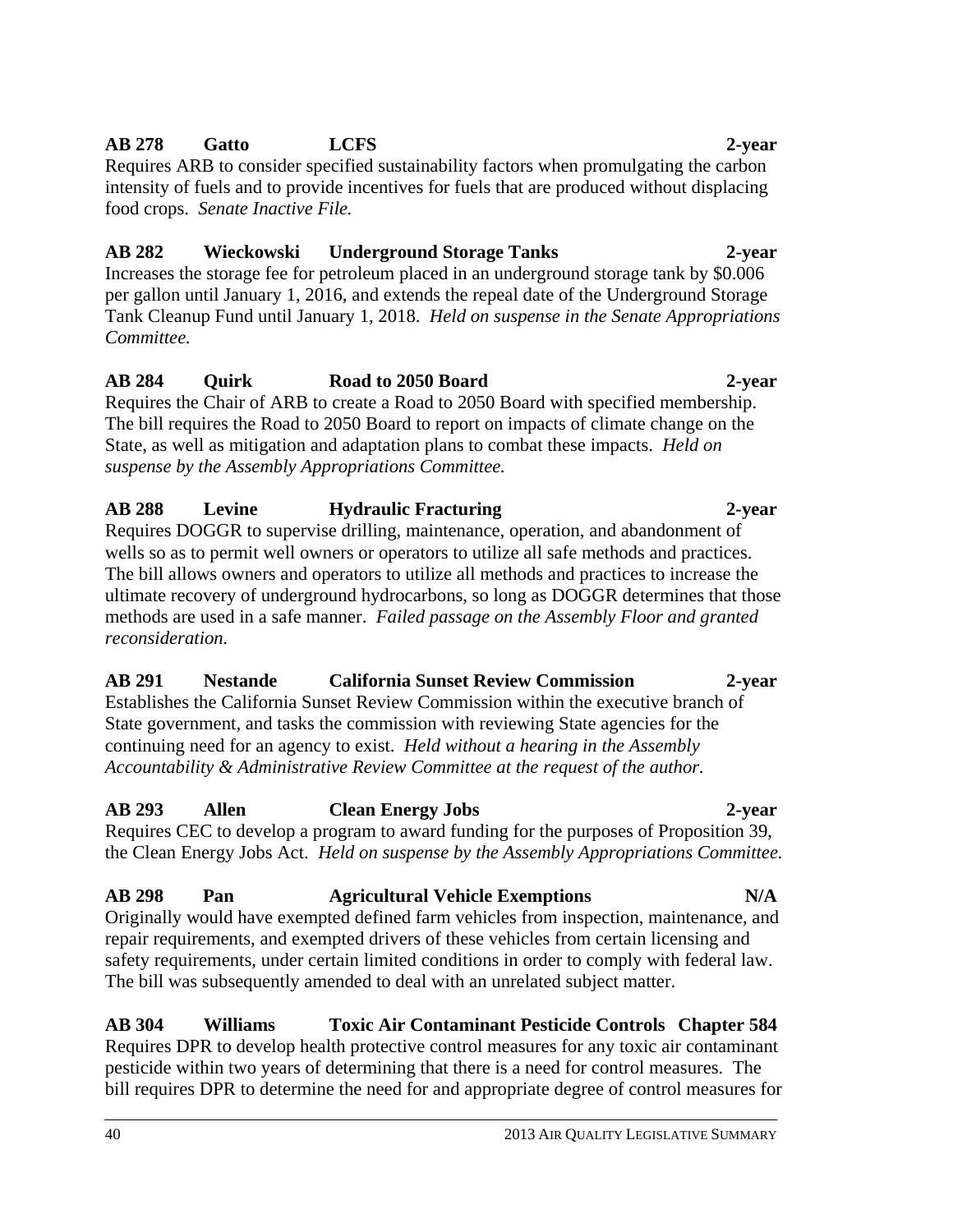a pesticide that is a toxic air contaminant listed as a federal hazardous air pollutant, where a risk assessment has been completed. The bill requires DPR, when making this determination, to consult with the Office of Environmental Health Hazard Assessment, ARB, and the air districts in the affected counties.

**AB 323 Chesbro Waste Diversion of Green Material 2-year**  Requires CalRecycle to phase-out recycling credit for green waste used in the operation of a landfill. *Held on suspense by the Assembly Appropriations Committee.*

**AB 324 Bloom Lead and Arsenic in Glass Blasting Beads Chapter 230**  Extends, from 2015 until 2020, a DTSC program regulating lead and arsenic in industrial glass blasting beads. The bill also requires DTSC, by 2019, to prepare an evaluation of existing research and data to determine if the program's lead and arsenic standards are appropriate and protective, and to submit the findings to the Legislature. The bill strengthens DTSC's authority to enforce the program, and specifies laboratory and sample preparation methods.

**AB 327 Perea Electricity Rates and NEM and RPS Chapter 611**  Modifies statutory requirements specific to residential rate design applicable to the customers of IOUs; modifies the provisions applicable to NEM to create a new NEM program; allows CPUC to require procurement beyond the current 33 percent renewable procurement mandate; requires IOUs to develop and implement distributed generation resources plans.

**AB 337 Allen International Trade and Investment 2-year**  Requires the Director of GO-Biz to include an evaluation of the State's ports' capacity for handling international trade, including industrial and postconsumer secondary material that originated in or is destined for other states, as part of its strategy for international trade and investment. *Held without a hearing in the Assembly Jobs, Economic Development & the Economy Committee at the request of the author.*

**AB 340 Bradford Electric Program Investment Charge Vetoed**  Requires CPUC to establish a program to encourage the use of women, minority, and disabled veteran business enterprises as prime contractors and subcontractors for all grants, contracts, subsidies, financing, and activities administered through the Electric Program Investment Charge.

**AB 341 Dickinson Green Building Standards Chapter 585**  Modifies the process for adopting green building standards by formalizing the process by which State agencies with expertise in green building standards provide input on proposed standards; requiring green building standards to be integrated into the relevant parts of the California Building Standards Code to the extent feasible; and requiring State agencies that offer advice on proposed standards as part of an advisory panel to indicate whether a voluntary standard may be considered for adoption as mandatory within the next two building code adoption cycles. The bill also clarifies activities, such as education on green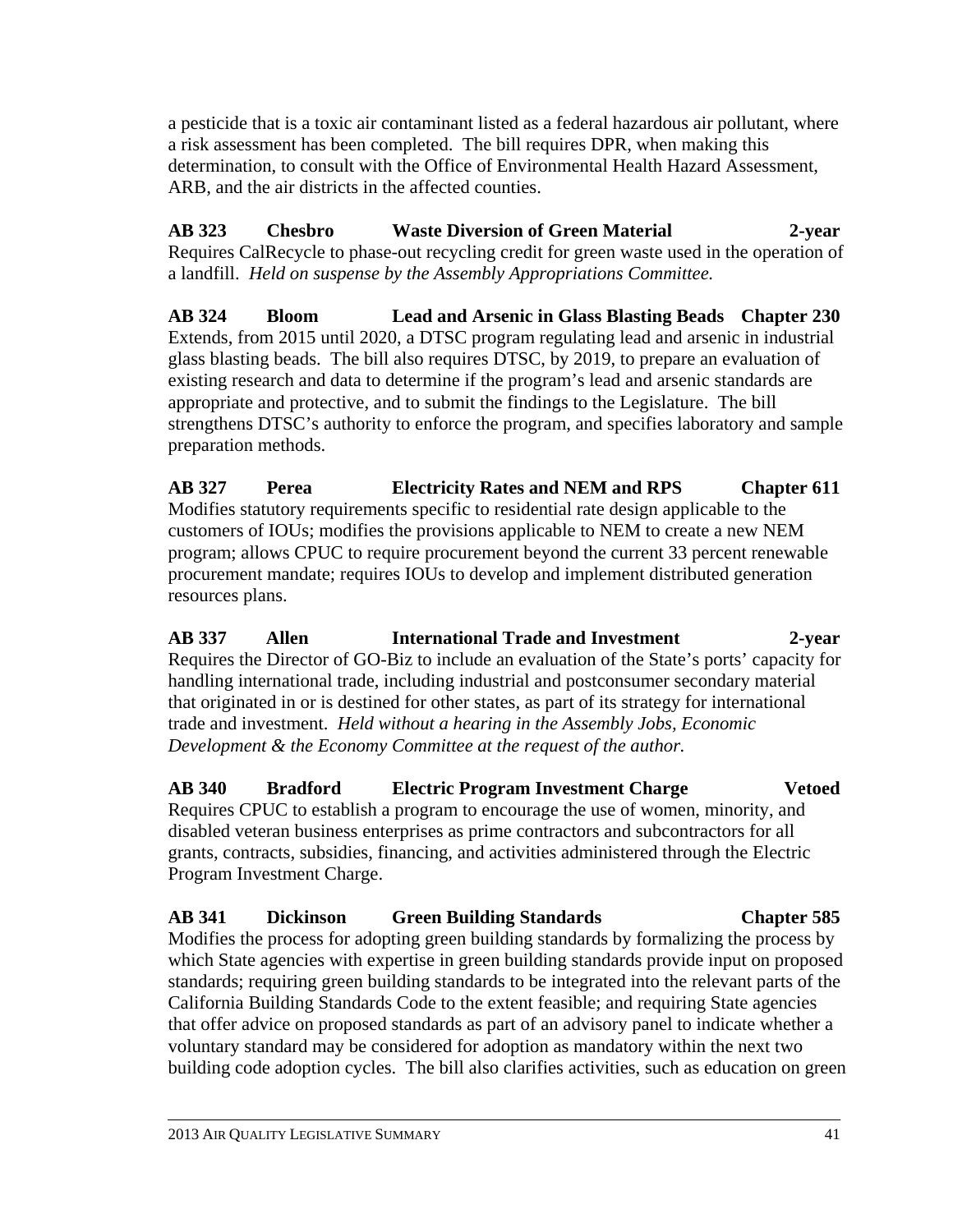building standards, which may be funded from the Building Standards Administration Special Revolving Fund.

**AB 352 Hall Smoke-Free Foster Care Environment Chapter 292**  Mandates that group homes, foster family agencies, small family homes, transitional housing placement providers, and crisis nurseries maintain a smoke-free environment.

#### **AB 358 Holden Evaluation and Control of Lead-Based Paint 2-year**

Allows the Department of Public Health to update regulations regarding the evaluation and control of lead-based paint to include federal guidelines and lead hazard evaluation methods recommended by the United States Environmental Protection Agency. *Held without a hearing in the Senate Appropriations Committee at the request of the author.*

#### **AB 376 Donnelly Notification of Regulations 2-year**

Requires agencies enforcing a regulation promulgated on or after January 1, 2014 to notify affected businesses about the existence of the new regulation 30 days before the effective date of the regulation. *Awaiting a hearing in the Assembly Accountability & Administrative Review Committee.* 

#### **AB 380 Dickinson CEQA: Notice Requirements 2-year**

Requires that ARB and other certified regulatory agencies send CEQA notices for projects or policies that impact the State to all California county clerks. Once these notices are posted at the county level, the public notice and comment period officially commences. Under this bill, workshop must be noticed to each County Clerk 45-days prior to the workshop. *Awaiting a hearing in the Senate Environmental Quality Committee.*

### **AB 405 Gatto High-Occupancy Vehicle Lanes Vetoed**

Prohibits any high-occupancy vehicle lane from being established on specified portions of State highway routes in the County of Los Angeles, unless established during the hours of heavy commuter traffic. On or after May 1, 2015, Caltrans would have the ability to reinstate 24-hour high-occupancy vehicle lanes on these routes based on a specified determination. Finally, the bill requires that Caltrans report to the Legislature on the impact on traffic of limiting the use of high-occupancy lanes only during the hours of heavy commuter traffic, as provided in the bill.

### **AB 415 Garcia Solar Water Heating Chapter 612**

Broadens the test protocols and accredited listing agencies that equipment manufacturers can use to ensure eligibility of solar water heating systems for incentives.

### **AB 416 Gordon Local Emission Reduction Program 2-year**

Creates the Local Emission Reduction Program, and requires moneys to be available from the General Fund, upon appropriation by the Legislature, for the purposes of providing grants and financial assistance to cities, counties, metropolitan planning organizations, air quality control districts, and other local governments to develop and implement greenhouse gas reduction projects in the State. *Held on suspense in the Assembly Appropriations Committee.*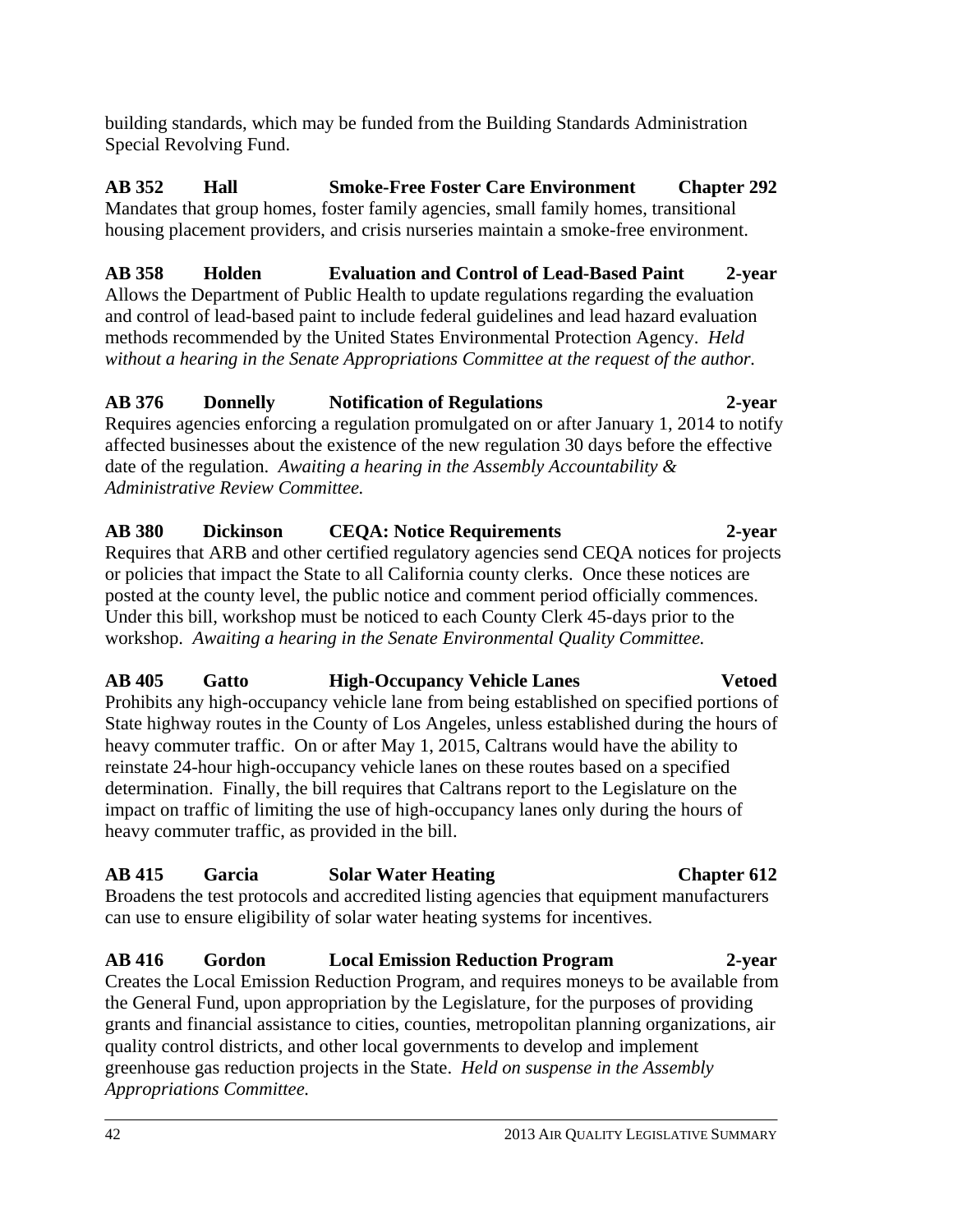### **AB 417 Frazier CEQA: Bicycle Transportation Plans Chapter 613**

Exempts bicycle transportation plans from the requirements of CEQA.

### **AB 418 Mullin Electric Vehicles 2-year**

Transfers as a loan \$30 million from the Vehicle Inspection and Repair Fund to the Air Quality Improvement Fund for the Clean Vehicle Rebate Project and the Hybrid and Zero-Emission Truck and Bus Voucher Incentive Program. *Awaiting a hearing in the Senate Transportation & Housing Committee.* 

**AB 427 Mullin Bottoming Cycle Waste Heat Recovery 2-year**  Exempts electrical corporation customers who use bottoming cycle waste heat recovery from all nonbypassable charges. *Failed passage in the Assembly Utilities & Commerce Committee and granted reconsideration.*

#### **AB 431 Mullin Regional Planning N/A**

Originally named the Metropolitan Transportation Commission as one of the regional agencies that the Association of Bay Area Governments should use as a source of planning information. The bill was subsequently amended to affect retirement benefits of public officials.

#### **AB 440 Gatto Regional Planning N/A**

Originally named the Metropolitan Transportation Commission as one of the regional agencies that the Association of Bay Area Governments should use as a source of planning information and then amended to a SCS bill that would allow regional planning agencies to raise funds for sustainable communities projects. The bill was subsequently amended to authorize local agencies to investigate and clean up hazardous materials releases in blighted areas*.* 

#### **AB 441 Patterson High-Speed Rail Contracts 2-year**  Is substantially similar to AB 463 (Logue) and requires the High-Speed Rail Authority to submit copies of all contracts entered into for \$25,000 or more to the appropriate policy and fiscal committees of the Legislature. *Awaiting a hearing in the Assembly Transportation Committee.*

## **AB 448 Quirk Renewable Energy Resources 2-year**

Requires CEC to include in its integrated energy policy report an assessment of the flexible capacity required by CAISO to reliably operate the electrical system as energy resources are diversified. *Held without a hearing in the Assembly Utilities & Commerce Committee at the request of the author.* 

### **AB 453 Mullin Sustainable Communities 2-year**

Allows local agency formation commissions to be eligible to apply for and receive planning grants from the Strategic Growth Council. *Held on suspense by the Senate Appropriations Committee.*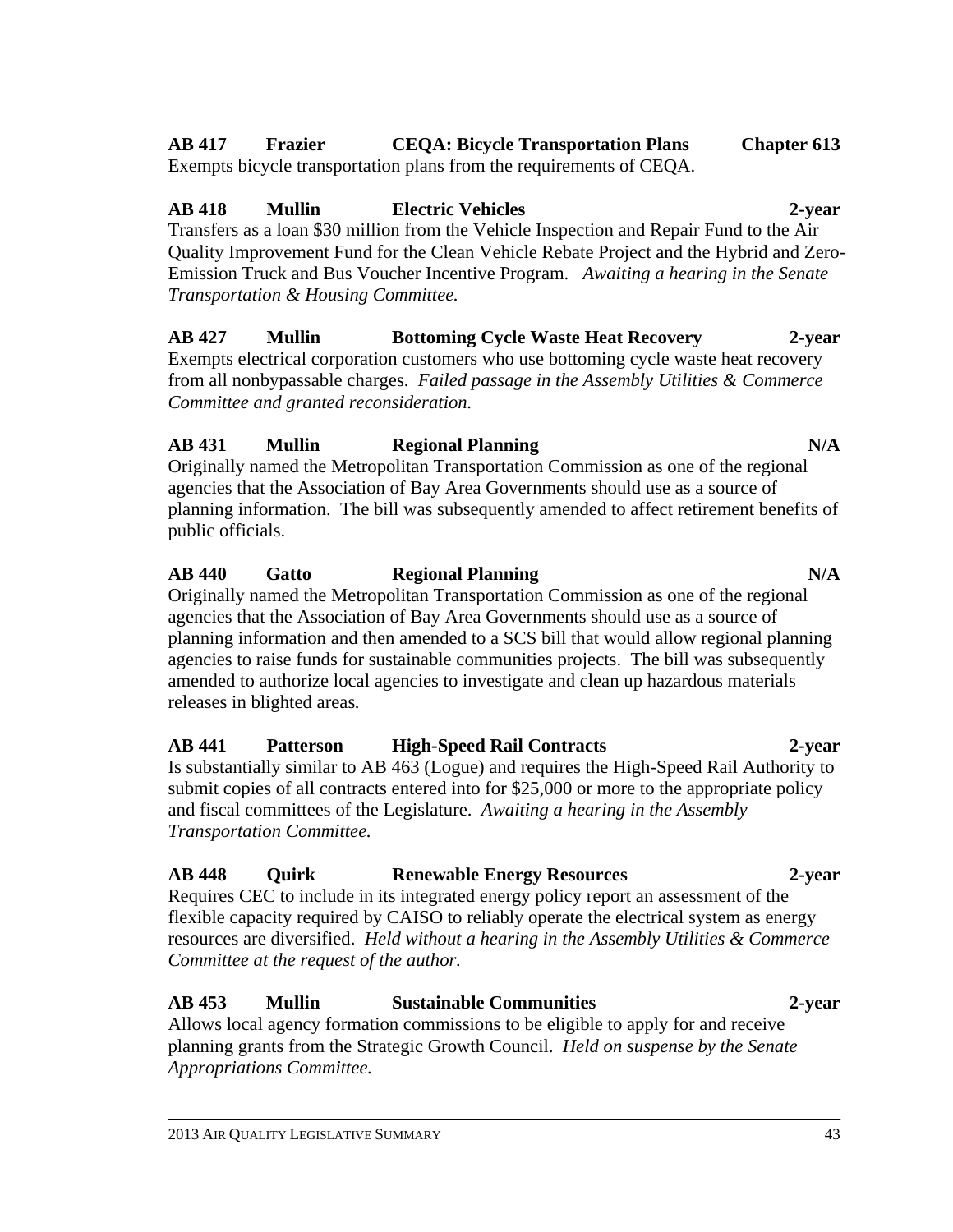#### 44 2013 AIR QUALITY LEGISLATIVE SUMMARY

#### **AB 463 Logue High-Speed Rail Contracts 2-year**

Is substantially similar to AB 441 (Patterson) and requires the High-Speed Rail Authority to submit copies of all contracts entered into for \$25,000 or more to the appropriate policy and fiscal committees of the Legislature. *Held without a hearing in the Assembly Transportation Committee at the request of the author.* 

#### **AB 466 Quirk-Silva Federal Transportation Funds Chapter 736**

Codifies existing practice that Caltrans uses to allocate federal Congestion Mitigation and Air Quality Improvement Program funds to regional agencies.

### **AB 481 Lowenthal High-Speed Rail Chapter 132**

Allows property acquired by the High-Speed Rail Authority for high-speed rail purposes and leased back for commercial or business uses to the former owner to be insured for loss by fire at the request of the former owner, with the premium for the insurance included in the rent.

#### **AB 489 Skinner Energy Conservation 2-year**

Allows State funds to be used to replace exhausted federal American Recovery and Reinvestment Act funding to achieve energy efficiency improvements in existing buildings. *Held on suspense by the Assembly Appropriations Committee.*

### **AB 513 Frazier Rubberized Asphalt Chapter 499**

Requires CalRecycle to award grants to local governments for using rubberized asphalt concrete in public works projects at the rate of \$2 per 12 pounds of crumb rubber used.

### **AB 515 Dickinson CEQA: Judicial Review 2-year**

Establishes a CEQA division in each county superior court, and directs the Judicial Council to adopt rules for the operation of those divisions. *Held without a hearing in the Assembly Judiciary Committee at the request of the author.*

### **AB 527 Gaines WCI, Inc. Vetoed**

Repeals the WCI, Inc. exemption from the Bagley-Keene Open Meeting Act, and subjects contracts between ARB and WCI, Inc. to audit by the State Auditor.

### **AB 528 Lowenthal State Rail Plan Chapter 237**

Requires Caltrans to prepare a State rail plan that includes specified information, and to submit the plan as approved by the State Transportation Agency, by March 1, 2017 and every five years thereafter, to the Governor, CPUC, the High-Speed Rail Authority, and the California Transportation Commission. The bill also requires the High-Speed Rail Authority to submit to the Legislature, by May 1, 2014 and every two years thereafter, a business plan that includes specified information, with a draft plan published 60 days prior for review and comment by the public and specified legislative committees.

**AB 529 Lowenthal Biennial Inspection of Terminals Chapter 500**  Revises and renames the "Biennial Inspection of Terminals Program" to the "Basic Inspection of Terminals Program," and authorizes CHP to implement a performance-based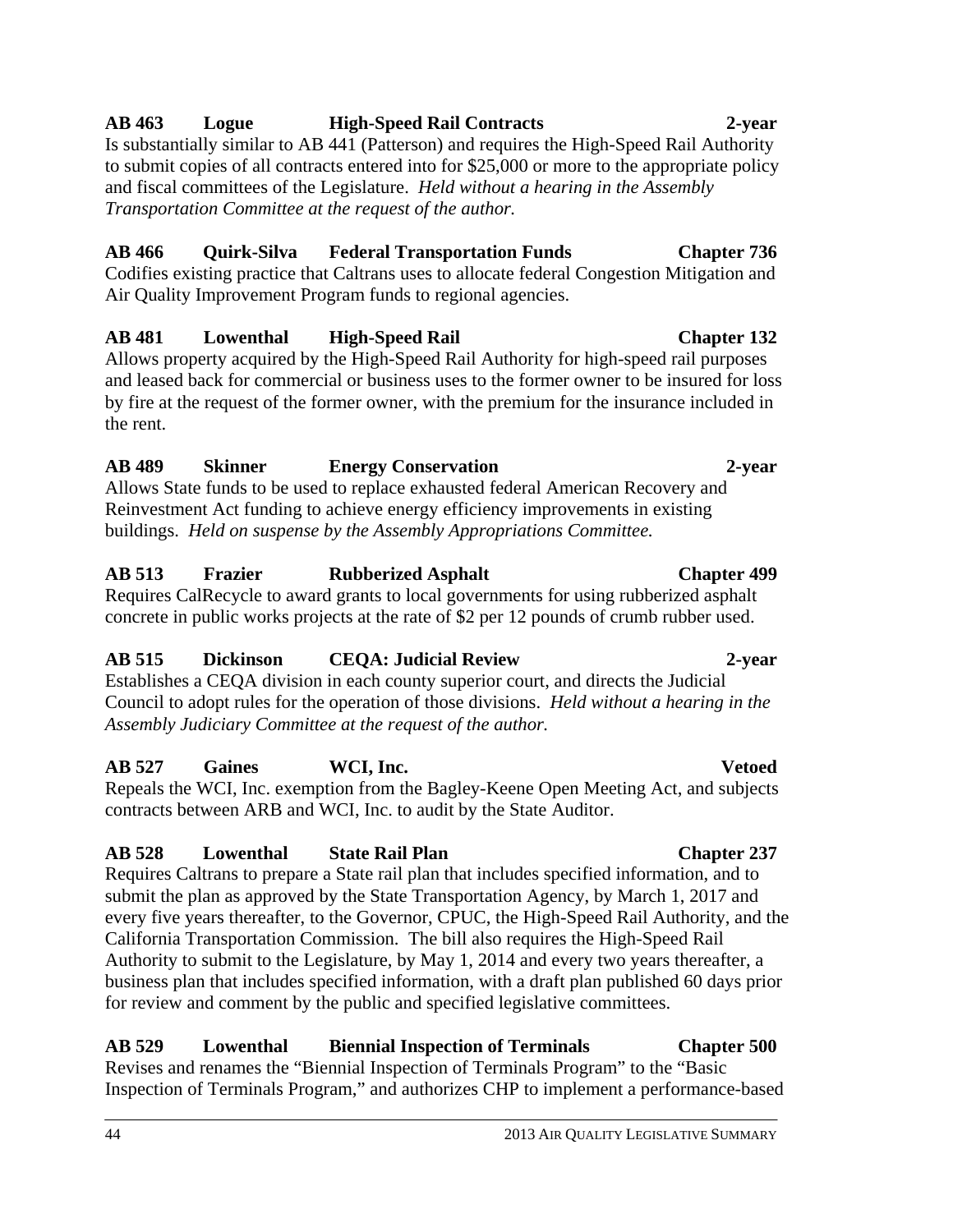truck terminal inspection program by January 1, 2016, making motor carrier terminals that have never previously been inspected a priority.

#### **AB 543 Campos CEQA: Translation 2-year**  Requires that all lead agencies translate CEQA notices, documents, and executive summaries where the project being analyzed impacts communities with 25 percent or more non-English speakers. *Held without a hearing in the Senate Environmental Quality Committee at the request of the author.*

**AB 551 Ting Urban Agriculture Incentive Zones Chapter 406** 

Allows cities or counties to establish Urban Agriculture Incentive Zones to incentivize urban agricultural operations in exchange for a lower property tax rate.

**AB 572 Atkins Market-Based Compliance Mechanisms 2-year**  Requires CPUC, in consultation with CEC and ARB, to develop one or more protocols to enable third-party intermediaries to document, aggregate, and trade or sell the greenhouse gas emission reduction values of energy efficiency measures that are more stringent than building codes, on behalf of commercial property owners, California businesses, and municipal facility clients. *Awaiting a hearing in the Assembly Natural Resources Committee.*

#### **AB 574 Lowenthal SCS 2-year**

Requires ARB, in consultation with the California Transportation Commission and the Strategic Growth Council, to establish standards for the use of moneys allocated from the Greenhouse Gas Reduction Fund for sustainable communities projects and to establish criteria for the development and implementation of regional grant programs. The bill requires the California Transportation Commission, in consultation with ARB, to designate agencies to act as the regional granting authorities to administer regional grant programs. *Held on suspense by the Assembly Appropriations Committee.*

**AB 597 Dahle Consumer Products Regulatory Response 2-year**  Prohibits DTSC from undertaking a regulatory action under the Safer Consumer Products Regulation (*i.e.*, Green Chemistry) until an unspecified number of days after the date that DTSC issues a notice of the proposed regulatory action to a consumer product manufacturer, distributor, and retailer. *Awaiting a hearing in the Assembly Environmental Safety & Toxic Materials Committee.*

**AB 600 Bonta Intermodal Marine Terminals 2-year**  Originally made technical and non-substantial changes to the statute enabling ARB to establish a smoke inspection program for heavy-duty diesel vehicles. The bill was subsequently amended to clarify the rights of intermodal motor carriers regarding the pick-up and delivery of intermodal equipment. The bill prohibits marine terminals from penalizing or imposing certain charges on motor carriers in the transport of goods from the State's seaports and the delayed return of empty cargo containers. *Held without a hearing in the Senate Transportation & Housing Committee at the request of the author.*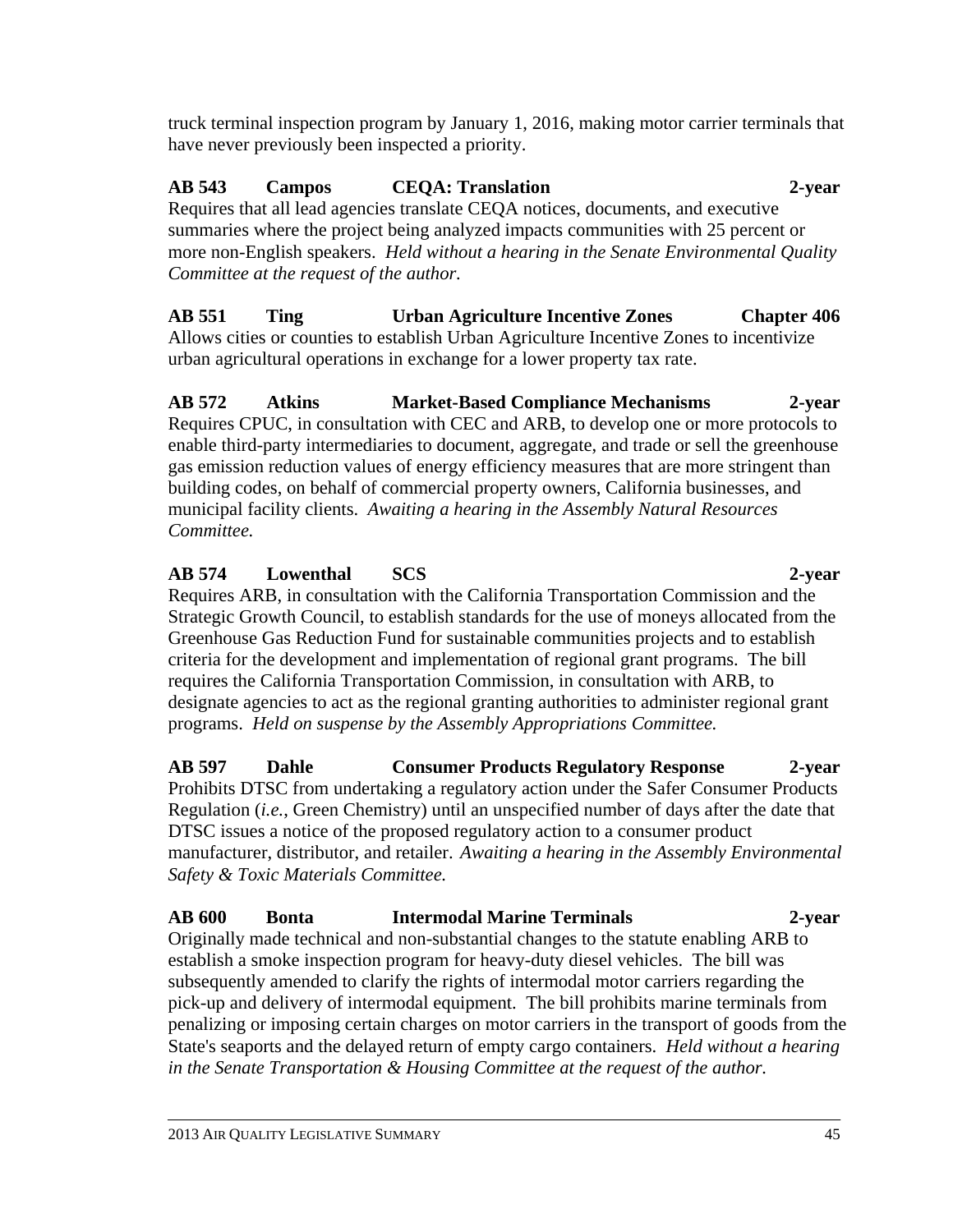#### 46 2013 AIR QUALITY LEGISLATIVE SUMMARY

## **AB 662 Atkins Redevelopment Vetoed**

Allows an infrastructure financing district to finance projects or portions of projects that are located in a former redevelopment area.

**AB 629 Wilk Local Government 2-year**  Is a spot bill related to the adoption of rules and regulations by local entities. *Was not referred to committee.*  **AB 649 Nazarian Hydraulic Fracturing 2-year** 

Prohibits hydraulic fracturing within 4,000 feet of specified locations until a report on the impacts and required mitigations for hydraulic fracturing is completed. *Held on suspense by the Assembly Appropriations Committee.* 

**AB 650 Nazarian Natural Gas Services Program Chapter 615**  Creates the Natural Gas Services Program in the Department of General Services, and requires it to provide service to local governments, and non-profit hospitals and educational institutions that use public funds. The bill requires agencies in the executive branch to utilize the program for noncore natural gas purchases.

**AB 661 Gaines, B. Financial Integrity and Accountability 2-year**  Adds posting, reporting and guidance requirements to the Financial Integrity and State Manager's Accountability Act. The bill requires the head of an agency to sign, under penalty of perjury, reports required under the Financial Integrity and State Manager's Accountability Act. *Held on suspense by the Assembly Appropriations Committee.* 

Provides a framework for the development of energy management plans between specified port and harbor districts and IOUs, POUs, and Community Choice Aggregators, as defined, in order to reduce air emissions and promote economic development of the harbor district.

**AB 628 Gorrell Port Energy Management Plan Chapter 741**

#### evaluating the potential construction of a new building or facility, or the transfer or renewal of a lease for a building or facility. *Awaiting a hearing in the Assembly Natural*

**AB 627 Gorell Zero-Net Energy in State Buildings 2-year**  Requires a State agency, department, or commission to consider as a top priority whether a net-zero energy consumption building or facility can be constructed or occupied when

Originally was a spot bill related to local land use planning. The bill was subsequently

amended to address local government bonding.

*Resources Committee.*

publication regarding a State-agency funded invention or technology. *Failed passage in the Senate Governmental Organization Committee and granted reconsideration.*  **AB 621 Wagner Local Land Use Planning N/A** 

#### **AB 609 Nestande Public Access to State-Funded Research 2-year**  Requires researchers who receive a State-funded grant to provide free public access to any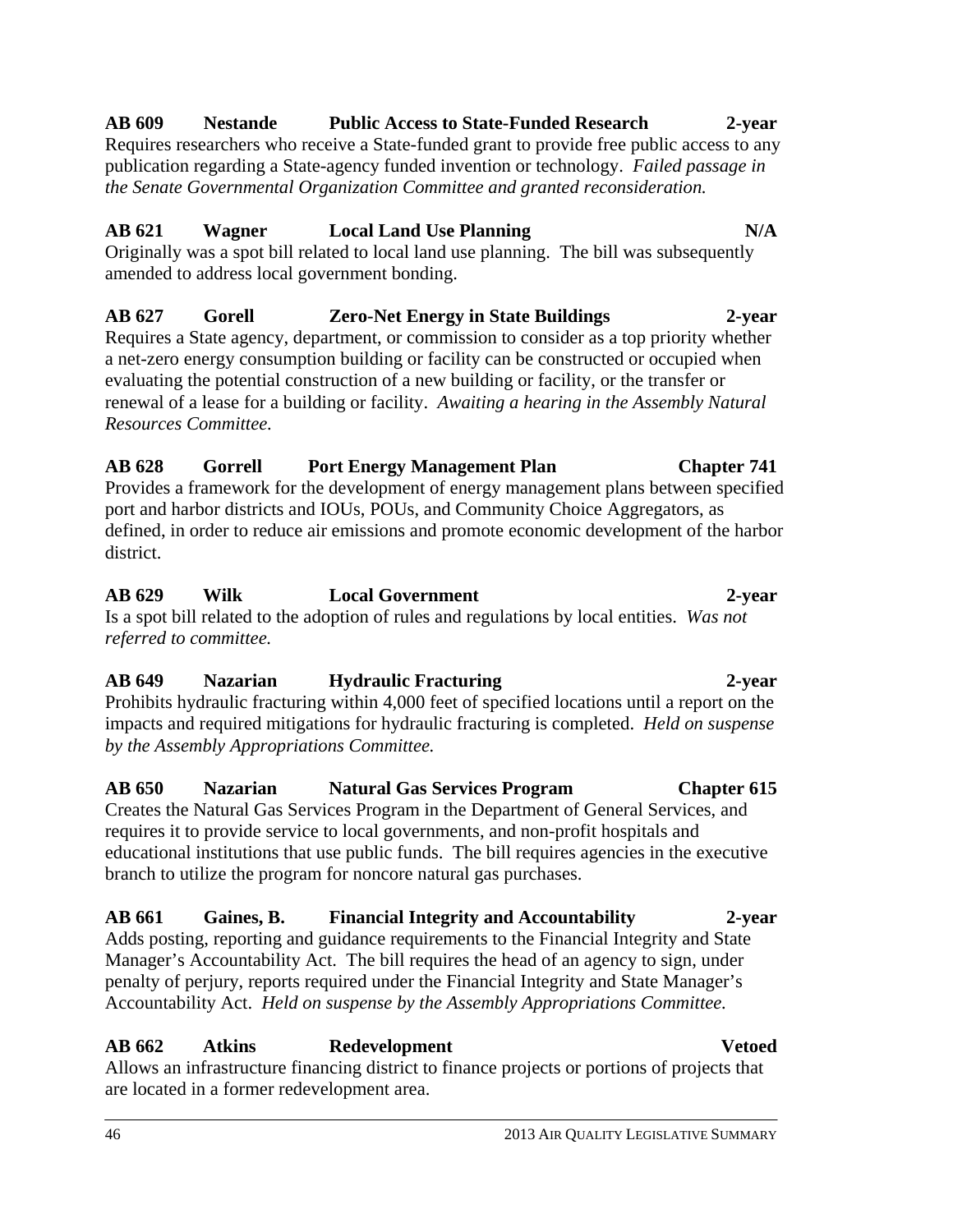#### **AB 667 Hernández, R. CEQA N/A**

Originally was a spot bill related to CEQA. The bill was subsequently amended to require that a proposed superstore receiving over \$100,000 in financial assistance conduct an economic impact report.

## **AB 669 Stone Hydraulic Fracturing 2-year**

Requires the operator of a gas or oil well that is hydraulically fractured to report on the origin and total amount of water to be used, show proof that their disposal plan for wastewater has been approved by the regional water quality control board, and provide a copy of the hydraulic fracturing permit to affected property owners. *Failed passage on the Assembly Floor and granted reconsideration.* 

#### **AB 671 Logue Publicly Available Data Sets 2-year**  Requires ARB to make publicly available data sets that ARB relied on for development of a regulation considered for adoption during the 45-day public notice period. *Held without a hearing in the Assembly Natural Resources Committee at the request of the author.*

**AB 686 Quirk Pharmaceutical Facilities 2-year**  Requires DTSC to develop recommendations for standards and guidelines for the operation of onsite waste management and hazardous waste recycling at pharmaceutical manufacturing and development facilities and submit a report to the Legislature with those recommendations by January 1, 2016. *Held without a hearing in the Senate Environmental Quality Committee at the request of the author.*

**AB 687 Hernández, R. Direct Access for Water System Electricity 2-year**  Gives public drinking water systems serving a disadvantaged community or a severely disadvantaged community the highest priority in acquiring electricity through direct access subscription for the treatment and remediation of contaminated water. *Held on suspense by the Senate Appropriations Committee.*

**AB 691 Muratsuchi Public Trust Lands and Sea Level Rise Chapter 592**  Provides that local trustees of public trust lands shall address sea level rise as part of their management priorities and that trustees with revenue greater than \$250,000 per year shall submit a report to the State Lands Commission by July 1, 2019, assessing how it plans to address sea level rise.

**AB 703 Hall Toxics Information Clearinghouse N/A**  Originally was a spot bill that made technical, nonsubstantive changes to the Toxic Information Clearinghouse. The bill was subsequently amended to address peace officers and firearms.

**AB 709 Nestande Local Authority Salton Sea Restoration 2-year**  Requires the Salton Sea Authority to develop, by April 2014, a restoration plan for the Salton Sea ecosystem that is financially feasible and meets specified habitat, air, and water quality goals. If the Legislative Analyst finds that the plan is financially feasible and that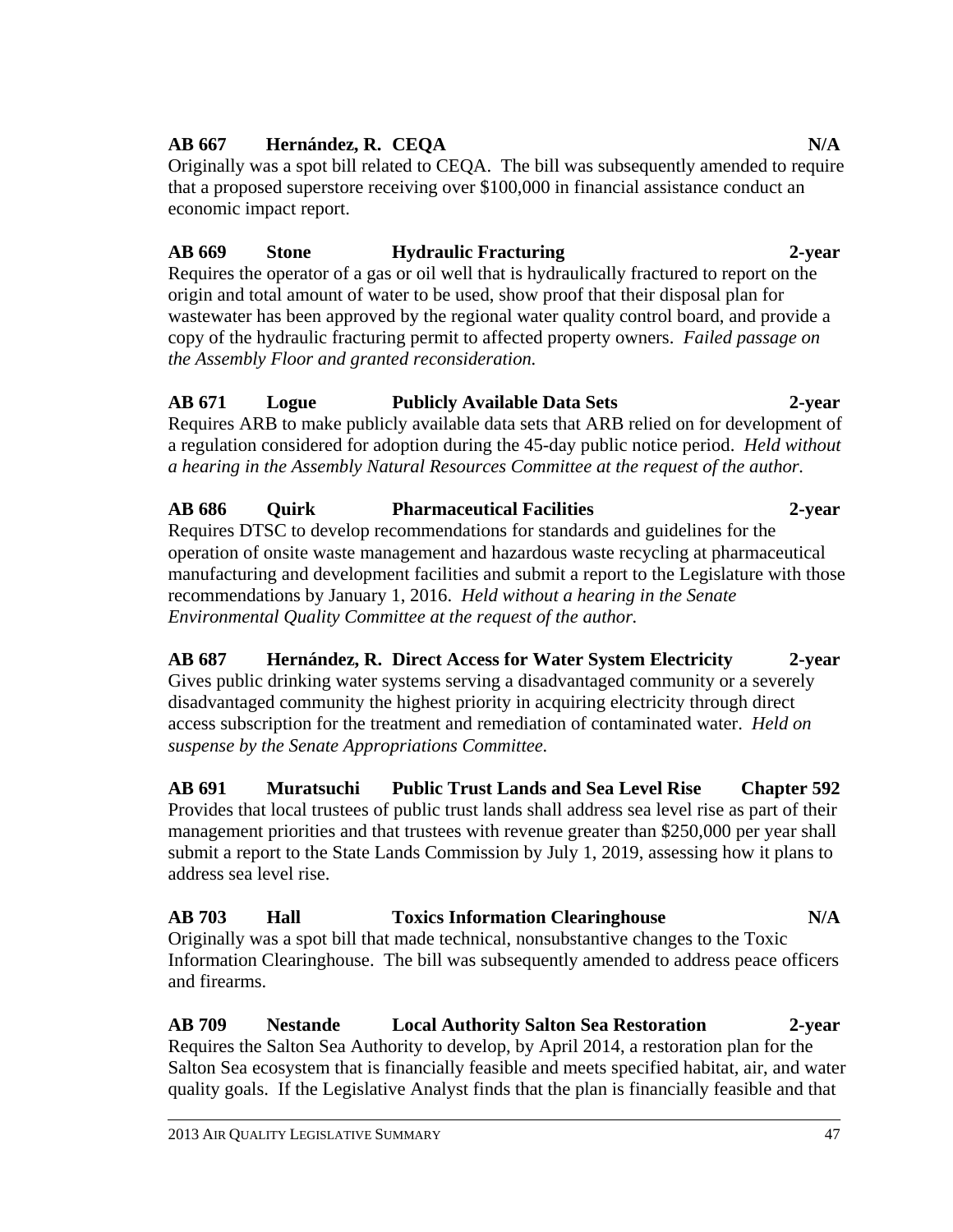the authority is capable of implementing the plan, then the bill requires that moneys in the Salton Sea Restoration Fund be continuously appropriated and available to the Authority to implement the restoration plan. *Failed passage in the Assembly Water, Parks & Wildlife Committee and granted reconsideration.*

#### **AB 719 Hernández, R. Energy Efficiency for Street Lights Chapter 616**  Requires electrical corporations to file a tariff with CPUC so that local governments who pay the electric bills for street lighting may use the revenues from the tariff to fund the installation of more energy efficient lighting in the street light poles that are owned by the electrical corporations.

#### **AB 745 Levine Housing Element 2-year**  Allows a city or county to request that the council of governments adjust low-income housing density requirements if those requirements are in conflict with local zoning or general plan designations. *Held without a hearing in the Assembly Housing & Community Development Committee at the request of the author.*

#### **AB 746 Levine Multifamily Dwellings Smoking Ban 2-year**  Prohibits cigarette smoking at new and existing multifamily dwellings, except where designated and under certain conditions. *Failed passage in the Assembly Housing & Community Development Committee and granted reconsideration.*

#### **AB 756 Melendez CEQA: Judicial Review: Public Works 2-year**  Adds a new section to the Public Resources Code, which requires legal challenges to public works projects to conclude within 175 days. *Held without a hearing in the Assembly Judiciary Committee at the request of the author.*

## **AB 762 Patterson RPS Hydroelectric Generation 2-year**  Revises the definition of an eligible renewable energy resource for the purposes of RPS to

include a hydroelectric generation facility of any size. *Failed passage in the Assembly Utilities & Commerce Committee and granted reconsideration.*

**AB 767 Levine Vehicle Registration Fees Chapter 241**  Authorizes counties to increase the tax on vehicle registration for the prevention of vehicle theft crimes.

**AB 792 Mullin Clean Energy Resources Tax Exemption Chapter 534**  Exempts the consumption of electricity generated by clean energy resources, as defined, for use by a single consumer, or the customer's tenants, from local utility user taxes until January 1, 2020.

**AB 793 Gray RPS Hydroelectric Generation 2-year**  Provides that a POU is not required to procure additional eligible renewable energy resources in excess of specified levels, if it receives 50 percent or greater of its annual retail sales from its own hydroelectric generation. *Senate Inactive File.*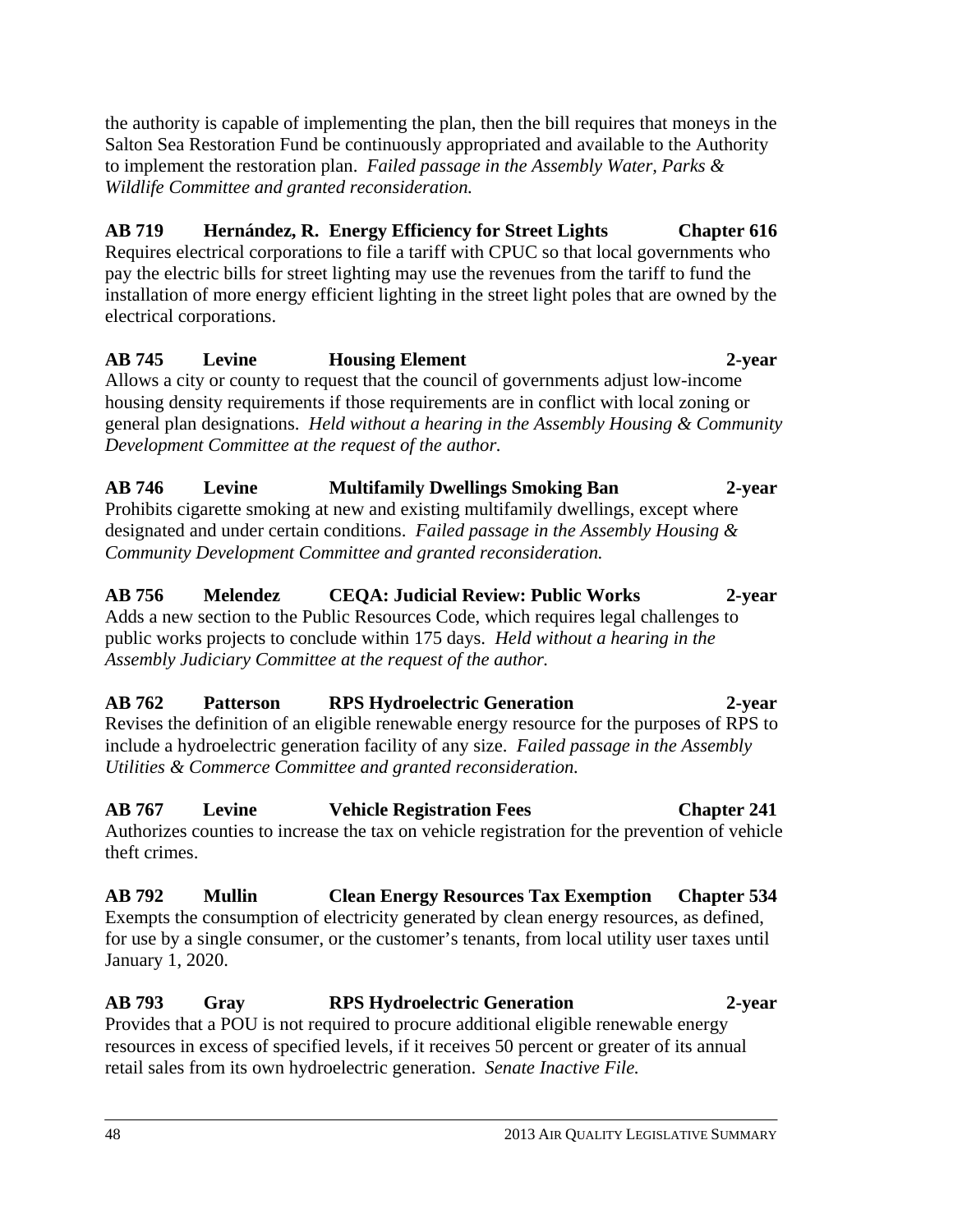#### **AB 794 Gorell CEQA: Waste Exemptions 2-year**

Exempts biomass projects from the requirements of CEQA. *Held without a hearing in the Assembly Natural Resources Committee at the request of the author.* 

#### **AB 796 Muratsuchi Natural Gas Rate for Fuel Cells Chapter 617**  Extends a sunset by two years, from January 1, 2014 to January 1, 2016, to continue the eligibility of "advanced electrical distributed generation technology," which includes highly-efficient fuel cells, to receive a preferred rate on the natural gas that fuels them. Urgency bill.

#### **AB 818 Blumenfield Local Prosecution of Air Violations 2-year**  Allows a city attorney of a city and county, a full-time city prosecutor with the consent of the district attorney, or a city attorney of a city having a population in excess of 750,000 to recover civil penalties for certain air pollution violations. The bill would grant the entire penalty collected to be paid to the city, county, or city and county on whose behalf judgment was entered. *Awaiting a hearing in the Assembly Judiciary Committee.*

#### **AB 823 Eggman CEQA: California Farmland Protection Act 2-year**  Requires projects that convert agricultural land to another use to consider permanent protection or replacement of agricultural land as a CEQA mitigation measure. *Awaiting a hearing in the Assembly Agriculture Committee.*

#### **AB 834 Williams Energy Efficiency Enforcement N/A**  Originally the bill would have expanded CEC's administrative civil penalty enforcement authority to include energy efficiency and water efficiency standards for buildings. The bill was subsequently amended to deal with private postsecondary education.

#### **AB 842 Donnelly High-Speed Rail 2-year**  Prohibits federal or State funds, including State bond funds, from being expended by the High-Speed Rail Authority or any other State agency, on the construction of the highspeed rail project, except as necessary to meet contractual commitments entered into before January 1, 2014. *Failed passage in the Assembly Transportation Committee and granted reconsideration.*

### **AB 846 Achadjian PACE 2-year**

#### Authorizes a school district, county office of education, or charter school to voluntarily enter into an agreement with a PACE program to finance, refinance, or lease the installation of distributed generation renewable energy sources, electric vehicle charging infrastructure, or energy or water efficiency improvements. *Awaiting a hearing in the Assembly Natural Resources Committee.*

#### **AB 863 Torres Environmental Review of Transit Projects 2-year**  Is a spot bill regarding State and federal environmental review of transportation projects. *Held without a hearing in the Assembly Agriculture Committee at the request of the author.*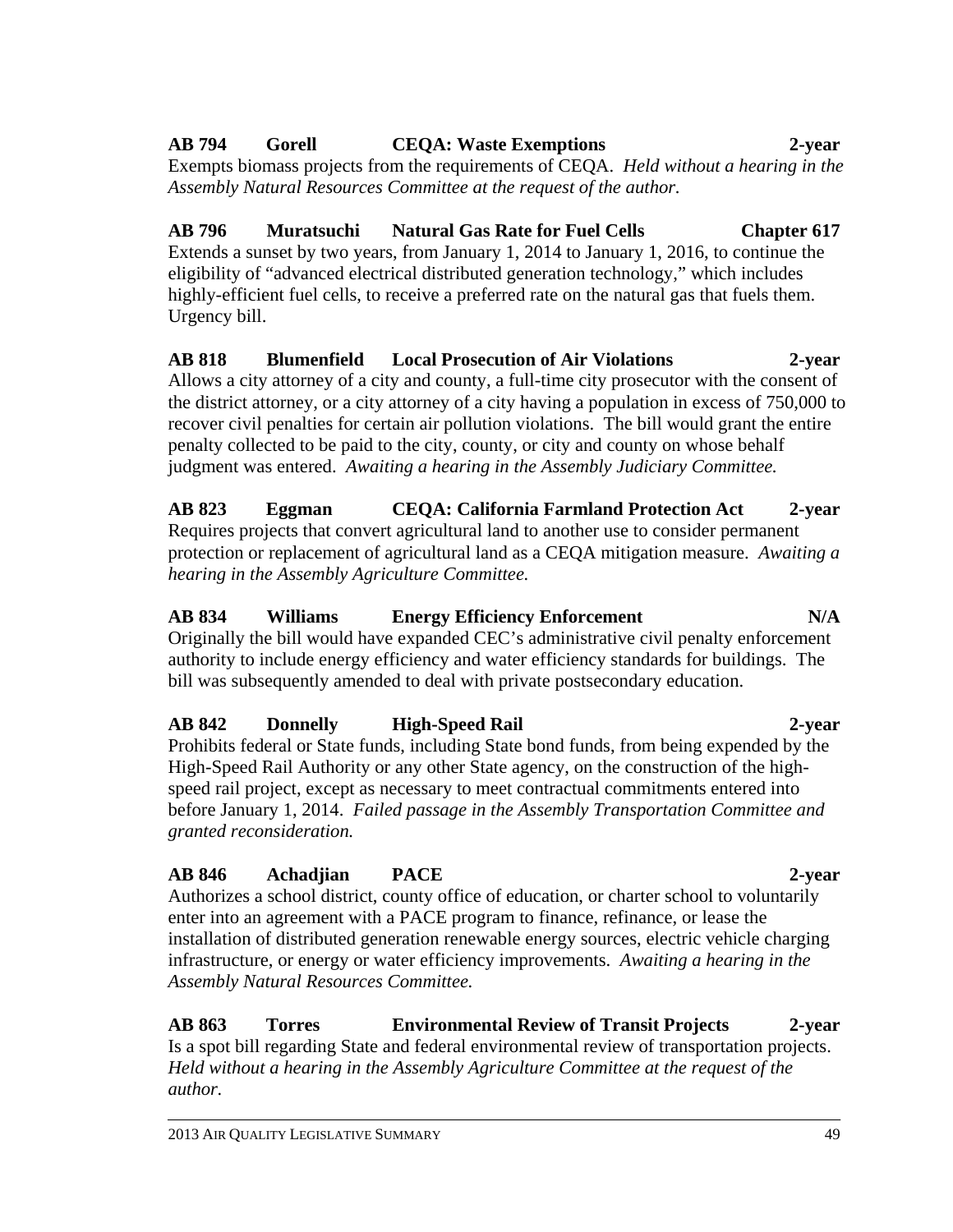**AB 866 Linder Lower Threshold for "Major Regulation" 2-year**  Lowers the economic impact threshold, from \$50 million to \$15 million, for a regulation to be considered "major" for purposes of conducting a full economic impact assessment (*i.e.*, standardized economic impact assessment) under the Administrative Procedure Act. The bill also makes other changes to the requirements for a standardized economic impact assessment for major regulations. *Assembly Accountability & Administrative Review Committee.*

#### **AB 887 Allen OAL Regulatory Review 2-year**

Is a spot bill that makes technical, nonsubstantive changes to requirements of the Administrative Procedure Act regarding priority review of regulations that a legislative committee believes does not meet the standards of the act. *Was not referred to committee.*

**AB 898 Ting Electric Vehicle Charging Infrastructure 2-year**  Is a spot bill that expresses the intent of the Legislature to reduce emissions by expanding the range of zero-emission electric vehicles through the construction of charging infrastructure. *Was not referred to committee*.

**AB 930 Hall Enterprise Zones: Energy Management Plans 2-year**  Amends the Enterprise Zone Act to include energy management plans, which would be developed by partnerships of local jurisdictions, electrical or gas corporations, or local electric utility companies. energy management plans would include proposed actions for the development of refueling infrastructure for alternative fuel vehicles. The bill also allows projects occurring under future energy management plans to be eligible for CEQA streamlining. ARB would be charged with reviewing alternative fuel vehicle infrastructure projects to determine whether they will meet emission standards. *Awaiting a hearing in the Assembly Natural Resources Committee.* 

**AB 953 Ammiano CEQA: Impacts of the Environment on Projects 2-year**  Expands CEQA from considering the impacts of a proposed project on the environment to also considering the impacts of the environment on a proposed project. *Assembly Inactive File.* 

#### **AB 982 Williams Hydraulic Fracturing 2-year**

Defines hydraulic fracturing, requires any notice of intent to drill, rework, or deepen a well where hydraulic fracturing will occur to include a groundwater monitoring plan approved by the regional water quality control board, and requires the notice of intent to include the amount and source of water to be used. *Held on suspense by the Assembly Appropriations Committee.* 

**AB 1002 Bloom Vehicle Registration Fee and SCS 2-year**  Adds \$6 to vehicle registration fees. The bill requires that these funds be appropriated for SCS planning grants and to transit operators for operations costs*. Held without a hearing in the Assembly Local Government Committee at the request of the author.*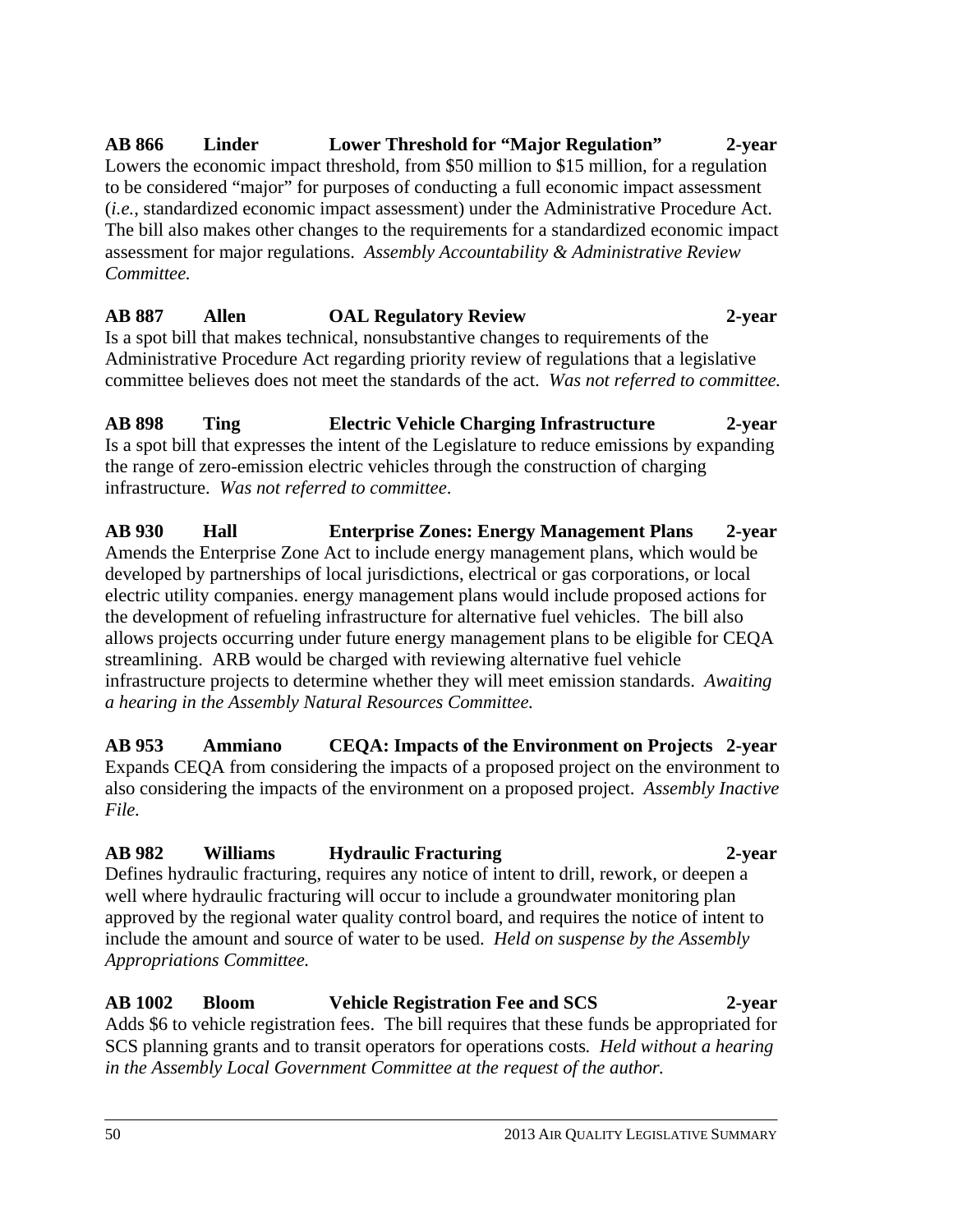#### **AB 1014 Williams Green Tariff Shared Renewable Program 2-year**  Creates a new renewable energy program that allows customers of the three largest IOUs to purchase a portion of their electricity from a renewable generation facility and receive a

credit on their electricity bill. *Senate Rules Committee.* 

## **AB 1017 Gomez State Agency Returning Calls 2-year**

Requires State agencies to adopt telephone procedures to enable callers to leave messages either by voicemail, with a person, or through another method. The bill requires that these calls be returned within 3 business days or 72 hours after the message is left, whichever is earlier. *Awaiting a hearing in the Assembly Business, Professions & Consumer Protection Committee.*

#### **AB 1021 Eggman Recycled Feedstock as Alternative Energy 2-year**  Adds "recycled feedstock" to the definition of a project under CAEATFA programs that allow CAEATFA to offer sales and use tax exemptions for advanced transportation and technology equipment. The bill defines "recycled feedstock" as material destined for disposal having completed its intended end use and lifecycle. *Held on suspense by the Senate Appropriations Committee.*

#### **AB 1023 Eggman Greenhouse Gas Emissions 2-year**  Requires CalRecycle to implement a market development program for industries that reduce greenhouse gas emissions through waste reduction, recycling, and composting. *Held on suspense by the Assembly Appropriations Committee.*

## **AB 1048 Gray Labeling at Fuel Terminals 2-year**

Prohibits a fuel terminal from selling diesel fuel combined with biodiesel unless the amount of biodiesel is disclosed on the fuel invoice or product transfer document by the percent or gallon. *Held on suspense by the Assembly Appropriations Committee.* 

#### **AB 1051 Bocanegra Sustainable Communities for All 2-year**  Creates the Sustainable Communities for All Program, beginning in 2015, which would fund, upon appropriation by the Legislature, from the Greenhouse Gas Reduction Fund, sustainable transportation and housing improvements that benefit lower-income households. *Held on suspense by the Assembly Appropriations Committee.*

#### **AB 1056 Jones Allowance Auction Reports 2-year**  Requires ARB to provide quarterly reports on greenhouse gas allowance auctions to appropriate fiscal and policy committees of the Legislature. *Awaiting a hearing in the Assembly Natural Resources Committee.*

**AB 1060 Fox Desert Renewable Energy Conservation Chapter 621**  Originally a CEQA bill, which was subsequently amended to re-appropriate funds to CEC to fund the continued development of the Desert Renewable Energy Conservation Plan, and to fund renewable energy planning grants in specific California counties.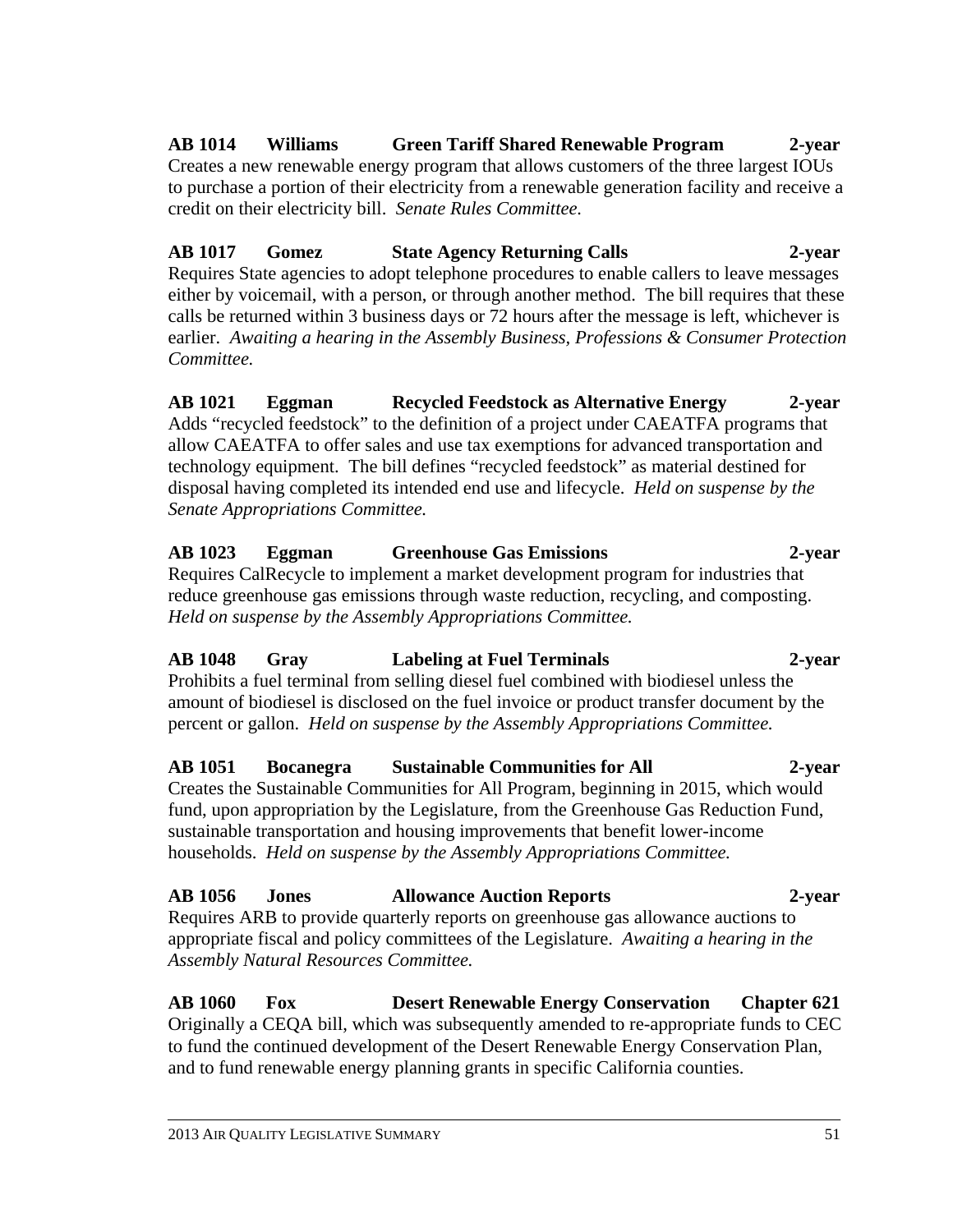**AB 1077 Muratsuchi Sales Tax Exemption: Low-Emission Vehicles 2-year**  Exempts alternative fuel and certain conventional fuel vehicles from a portion of sales and use taxes associated with vehicle purchase. This bill is substantially similar to AB 220 (Ting). *Held on suspense by the Assembly Appropriations Committee.* 

#### **AB 1079 Bradford Energy Management Area and Plans 2-year**  Authorizes local jurisdictions to collaborate with an electrical or gas company to develop energy management plans and designate energy management areas. *Held on suspense by the Senate Appropriations Committee.*

#### **AB 1080 Alejo Community Revitalization and Investment 2-year**  Authorizes local governments to form community revitalization and investment authorities, and collect tax increment funds for the purpose of funding redevelopment activities. *Held on suspense by the Senate Appropriations Committee.*

#### **AB 1081 Medina Goods Movement Infrastructure Plan 2-year**

Requires the Governor's annual five-year infrastructure plan to address infrastructure needs related to goods movement in the State, including recommendations for private sector financing, as specified. *Held on suspense by the Assembly Appropriations Committee.*

#### **AB 1092 Levine Electric Vehicle Charging Infrastructure Chapter 410**

Requires the California Building Standards Commission to incorporate, in the next triennial update of the California Building Standards Code, mandatory building standards that support the installation of electric vehicle charging infrastructure in multifamily dwellings and non-residential developments.

#### **AB 1096 Nestande Salton Sea Specialized License Plates 2-year**

Authorizes the Department of Fish and Wildlife to apply to the California Department of Motor Vehicles to sponsor a Salton Sea specialized license plate. The bill requires the revenue generated from the additional fees for the specialized license plates to be deposited into the Salton Sea Restoration Account. *Senate Rules Committee.*

#### **AB 1102 Allen SCAQMD Beach Bonfire Ban 2-year**

Prohibits the SCAQMD from enacting a rule that prohibits a person from engaging in an open burning conducted in a public coastal area marked by an accumulation of sand. *Awaiting a hearing in the Assembly Natural Resources Committee.* 

### **AB 1104 Salas NEM 2-year**

Is a spot bill that makes a technical, nonsubstantive change to the statute authorizing the NEM program. *Was not referred to committee.* 

#### **AB 1126 Gordon Engineered Municipal Solid Waste Chapter 411**  Establishes standards for facilities that convert "engineered municipal solid waste" for energy generation.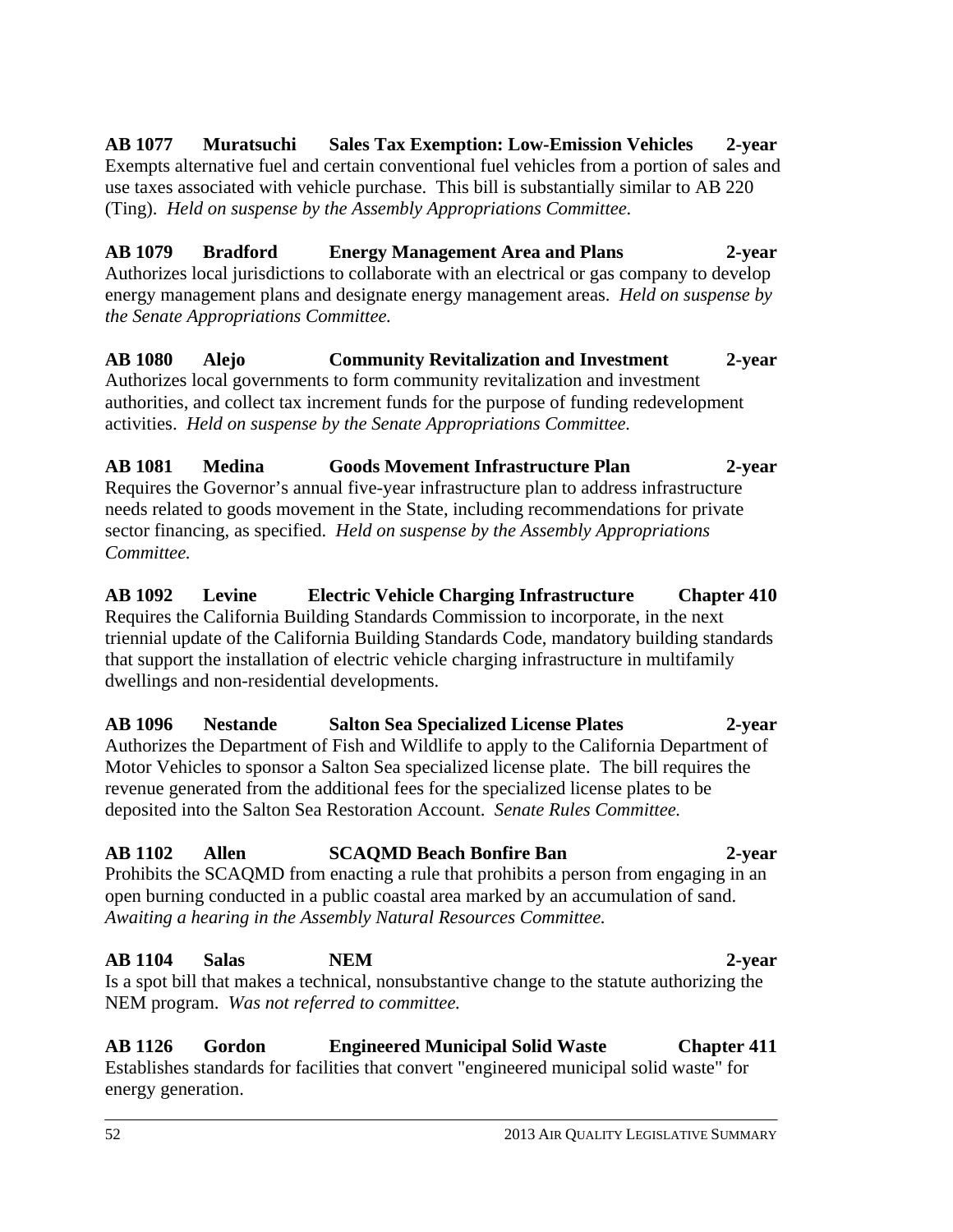#### **AB 1158 Waldron Electric Vehicle Charging Infrastructure 2-year**

Authorizes local authorities to designate and enforce on-street parking spaces for electric vehicles. *Held without hearing in the Assembly Transportation Committee at the request of the author.* 

#### **AB 1179 Bocanegra SCS Impact on School Enrollment 2-year**

Requires sustainable communities strategies to identify how the plan may impact school enrollment and capacity. *Awaiting a hearing in the Assembly Local Government Committee.* 

**AB 1191 Patterson LCFS in Energy Assessments and Forecasts 2-year**  Requires CEC to conduct its specified transportation assessments and forecasting annually and to include an evaluation of the sufficiency of credits for compliance with the LCFS. *Held on suspense in the Assembly Appropriations Committee.* 

#### **AB 1193 Ting Bikeways 2-year**

Prohibits Caltrans from denying funding to a local project if that project is exempted from complying with specific criteria for the provision of bikeways. *Awaiting a hearing in the Assembly Local Government Committee.* 

#### **AB 1211 Linder High-Occupancy Vehicle Lanes 2-year**

Is a spot bill and makes a non-substantive change to the statute authorizing certain lowemission and hybrid vehicles to use high-occupancy vehicle lanes regardless of the number of passengers. *Awaiting a hearing in the Assembly Transportation Committee.* 

#### **AB 1219 Morrell Regulatory Economic Impact 2-year**

Is a spot bill that makes technical, nonsubstantive changes to requirements of the Administrative Procedure Act regarding adverse economic impacts of regulations. *Was not referred to committee*.

#### **AB 1228 Pérez, V. M. Fuel Cell NEM 2-year**

Increases the capacity of a fuel cell electrical generating facility, operating under a NEM tariff, from 1 megawatt to not more than 3 megawatts. *Held without a hearing in the Assembly Utilities & Commerce Committee at the request of the author.* 

#### **AB 1257 Bocanegra Natural Gas Report Chapter 749**

Requires CEC, beginning November 1, 2015, and again every four years thereafter, to identify strategies to maximize the benefits obtained from natural gas, including biomethane, as an energy source, and report those to the Legislature concurrently with the Integrated Energy Policy Report.

#### **AB 1258 Skinner Hydroelectric and Pumped Storage Facilities 2-year**  Requires CEC, in consultation with other State and federal agencies, IOUs and POUs, to perform a technical analysis of the potential uses of existing hydro-electric and pumped storage facilities to provide additional operational flexibility to integrate eligible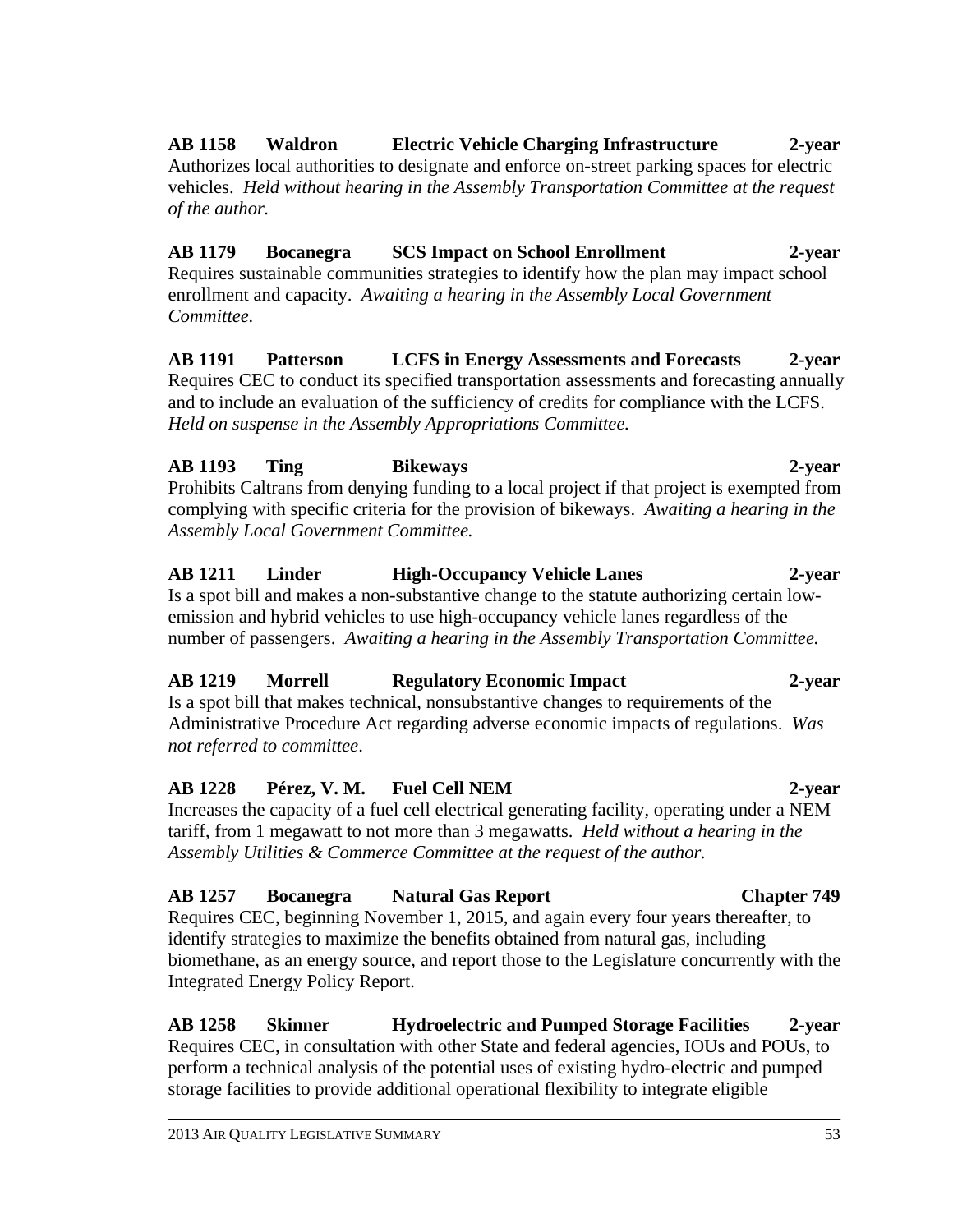renewable energy sources into the grid. *Held on suspense by the Assembly Appropriations Committee.*

#### **AB 1290 Pérez, J. Transportation Planning Vetoed**

Appoints the Chairperson of ARB to serve as an ex-officio member without vote on the California Transportation Commission. The bill also requires the Commission's Committee on Planning to monitor the changes in greenhouse gas emissions due to adoption of SCSs or alternative planning strategies and to include a summary of these efforts in the Commission's annual report to the Legislature. Further, transportation planning agencies must describe the progress that the agency has made in implementing their SCSs.

#### **AB 1295 Hernández, R. Community Renewables Program 2-year**

Requires IOUs to establish a program, approved by CPUC, under which the customers of the State's IOUs can purchase electrical generation directly from a "community renewable facility" at a rate determined between the facility and the customer. The total capacity cap of interconnected resources would be 600 megawatts allocated between the IOUs in proportion to the statewide peak electricity demand and distributed over the life of a sixyear program. *Held without a hearing in the Senate Energy, Utilities & Communications Committee at the request of the author.*

**AB 1301 Bloom Hydraulic Fracturing 2-year**  Defines and prohibits hydraulic fracturing until the Legislature enacts subsequent legislation that determines whether and under what conditions it may be conducted, while protecting public health and safety and the natural resources of the State. *Held on suspense by the Assembly Appropriations Committee.* 

**AB 1302 Hagman CEQA: Sustainable Environmental Protection Act Dead**  Restricts legal challenges that may occur on the basis of CEQA environmental reviews. *Failed passage in the Assembly Natural Resources Committee.*

**AB 1314 Bloom Compressed Natural Gas Vehicle Inspections 2-year** Establishes triennial inspection requirements for compressed natural gas cylinders and tank brackets installed on motor vehicles and specifies cylinder replacement requirements and qualifications for compressed natural gas cylinder inspectors. The bill requires the smog check technician to locate and report the expiration date of a vehicle's compressed natural gas cylinder, and authorizes DMV to refuse registration to owners of compressed natural gas vehicles under certain circumstances. *Held without a hearing in the Assembly Transportation Committee at the request of the author.*

### **AB 1315 Pérez, J. Green Collar Jobs Council 2-year**

Adds the Speaker of the Assembly and President Pro Tempore of the Senate to the State Workforce Investment Board, and authorizes the Green Collar Jobs Council to include other representatives as appropriate. The bill also directs the Green Collar Jobs Council to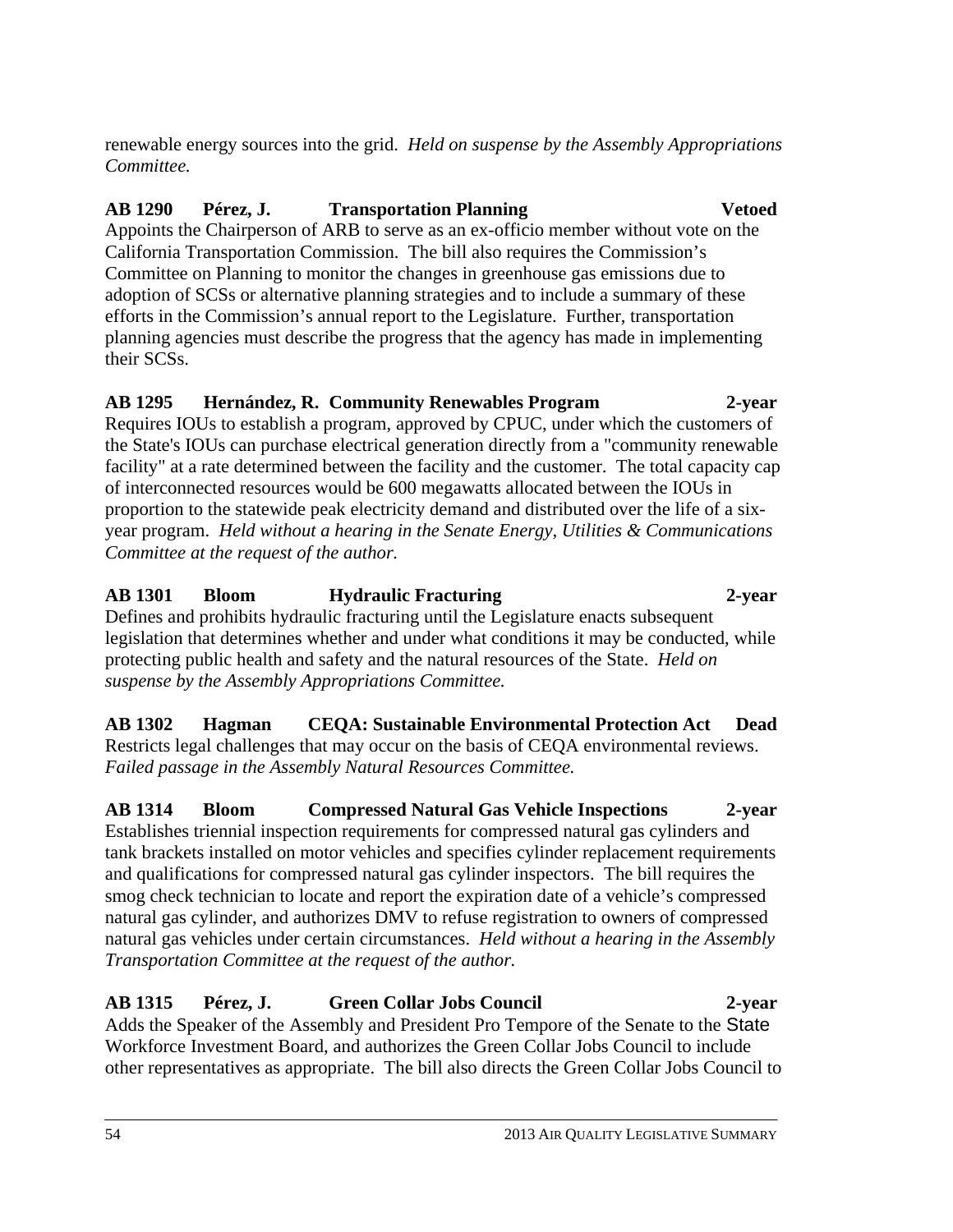develop a common framework to address workforce needs arising from industries impacted by policies to reduce greenhouse gas emissions. *Assembly Inactive File.* 

#### **AB 1323 Mitchell Hydraulic Fracturing Dead**

Prohibits hydraulic fracturing until DOGGR adopts regulations for hydraulic fracturing. *Failed passage on the Assembly Floor.*

**AB 1328 Linder Off-Street Parking and Electric Charging Stations 2-year**  Is a spot bill that bill makes technical and non-substantive changes to provisions relating to off-street parking for electric vehicles. *Was not referred to committee.* 

#### **AB 1329 Pérez, V.M. Hazardous Waste Chapter 598**

Requires DTSC to prioritize an enforcement action affecting communities that have been identified by Cal/EPA as being the most impacted environmental justice communities.

#### **AB 1330 Pérez, J. Environmental Justice 2-year**

Requires Cal/EPA to identify the top 15 percent of communities that are most disproportionately impacted by environmental hazards. The bill gives priority to enforcement actions in those identified communities, and requires Cal/EPA to maintain a statewide database of enforcement cases. The bill requires State agencies that are part of Cal/EPA or the Natural Resources Agency to give priority to identified communities in awarding grants or funding, establishes the Green Zone Trust Fund in the State Treasury, and doubles penalties for environmental violations in identified communities, directing half of those penalties to the Green Zone Trust Fund. The bill prioritizes Green Zone Trust Fund moneys for environmental projects in the communities where the penalties were assessed. The bill creates the Hazardous Reduction Advisory Committee, and adds provisions for the development of the State Hazardous Waste Reduction Plan. *Senate Inactive File.*

#### **AB 1349 Gatto Water Use Efficiency Revolving Fund 2-year**  Creates the CalConserve Water Use Efficiency Revolving Fund administered by the Department of Water Resources, and would require moneys continually appropriated to the fund to be used for water use efficiency projects, including projects that reduce greenhouse gas emissions through water efficiency improvements. *Held on suspense by the Assembly Appropriations Committee.*

#### **AB 1351 Chávez RPS 2-year**

Is a spot bill that makes a technical, nonsubstantive change to the RPS code. *Was not referred to committee.* 

#### **AB 1354 Chávez NEM 2-year**

Is a spot bill that makes a technical, nonsubstantive change to the NEM code. *Was not referred to committee.*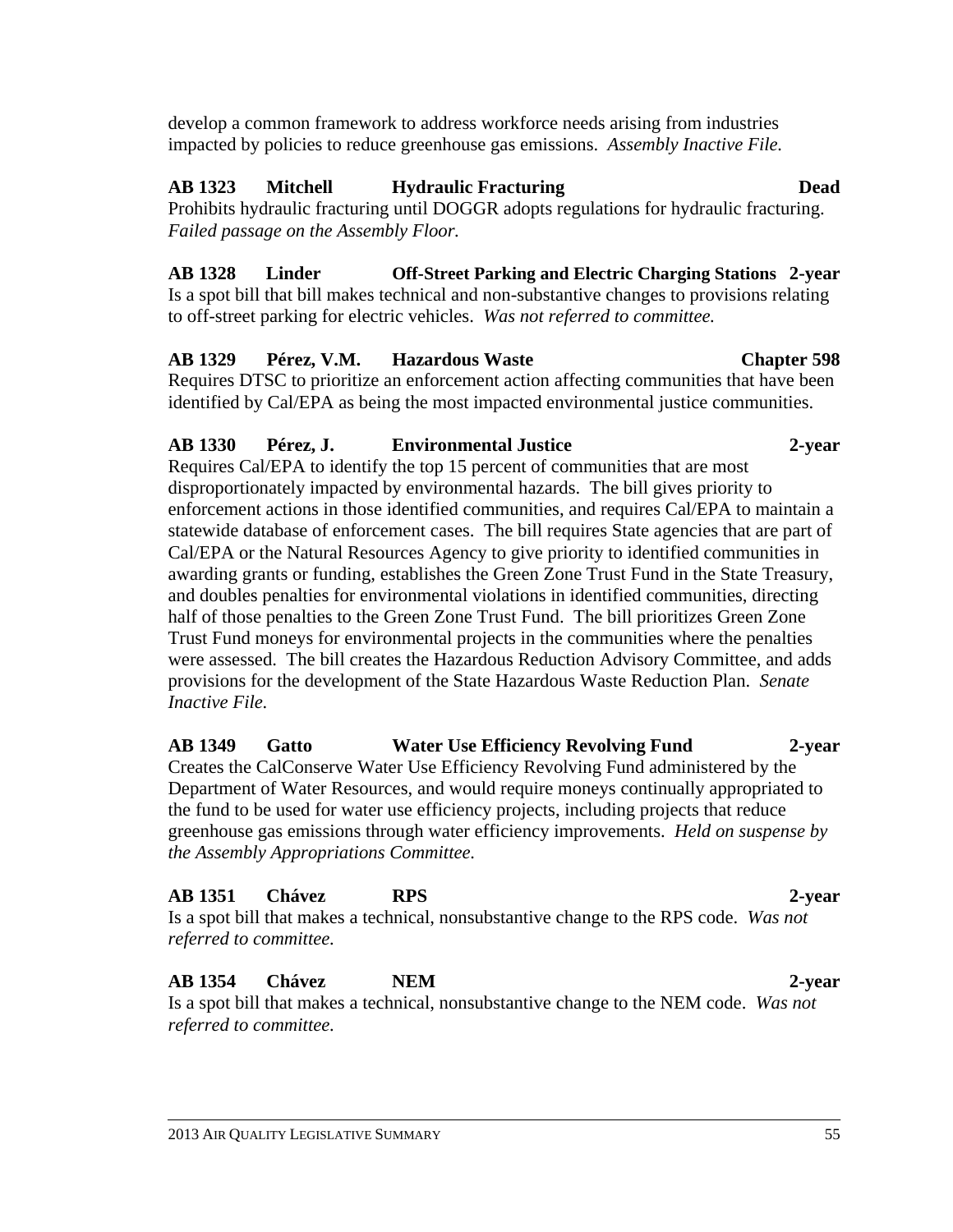# **AB 1368 Patterson Self Generation Incentive Program 2-year**

Is a spot bill that makes a technical, nonsubstantive change to the Self Generation Incentive Program. *Was not referred to committee.* 

## **AB 1369 Achadjian Farm Pickup Trucks 2-year**

Defines farm pickup trucks, and exempts them from CHP inspection and DMV logbook and motor carrier permit requirements. *Held without a hearing in the Assembly Transportation Committee at the request of the author.*

# **AB 1375 Chau Clean Technology Investment Account 2-year**

This bill, which is substantially similar to SB 64 (Corbett), creates the Clean Technology Investment Account within the Greenhouse Gas Reduction Fund, and requires the Legislature to annually appropriate moneys from the Greenhouse Gas Reduction Fund into the Clean Technology Investment Account. The bill requires ARB to develop guidelines and use these moneys for purposes of accelerating the development, demonstration, and deployment of clean technologies that will reduce greenhouse gas emissions. *Held on suspense by the Assembly Appropriations Committee.*

## **AB 1415 ASM A&AR Underground Regulations 2-year**

Extends the filing time, from 30 days to 45 days, for submitting a written petition with the court in order to obtain judicial review of a determination by OAL that a guideline, criterion, bulletin, manual, instruction, order, standard of general application, or other rule issued, enforced, or used by an agency that has not been adopted pursuant to the Administrative Procedure Act is, in fact, a regulation. *Senate Inactive File.*

## **AB 1420 ASM A&AR State Agency Reports Chapter 275**

Makes various minor and technical changes to address chaptering conflicts with provisions that eliminated a number of obsolete reporting requirements for State agencies and departments.

## **AB 1422 ASM JED&E Participating Party for CAEATFA Chapter 540**

Clarifies that for purposes of the sales and use tax exclusion, an entity located outside of the State, including an entity located overseas, is considered to be a participating party and is eligible to apply for financial assistance if the participating party commits to, and demonstrates that the participating party will be opening a manufacturing facility in the State.

## **ACA 1 Donnelly Legislative Approval of Regulations Dead**

Amends the California Constitution to require State agencies to submit a regulation that has been approved by OAL to the Legislature for approval, except regulations proposed by a State agency prior to the effective date of the constitutional amendment. *Failed passage in the Assembly Accountability & Administrative Review Committee.*

# **AJR 21 Olsen Renewable Fuel Standard Chapter 155**

Makes findings related to corn ethanol production, high feed prices, and loss of dairy production capacity in the State. The resolution makes declarations that urge Congress to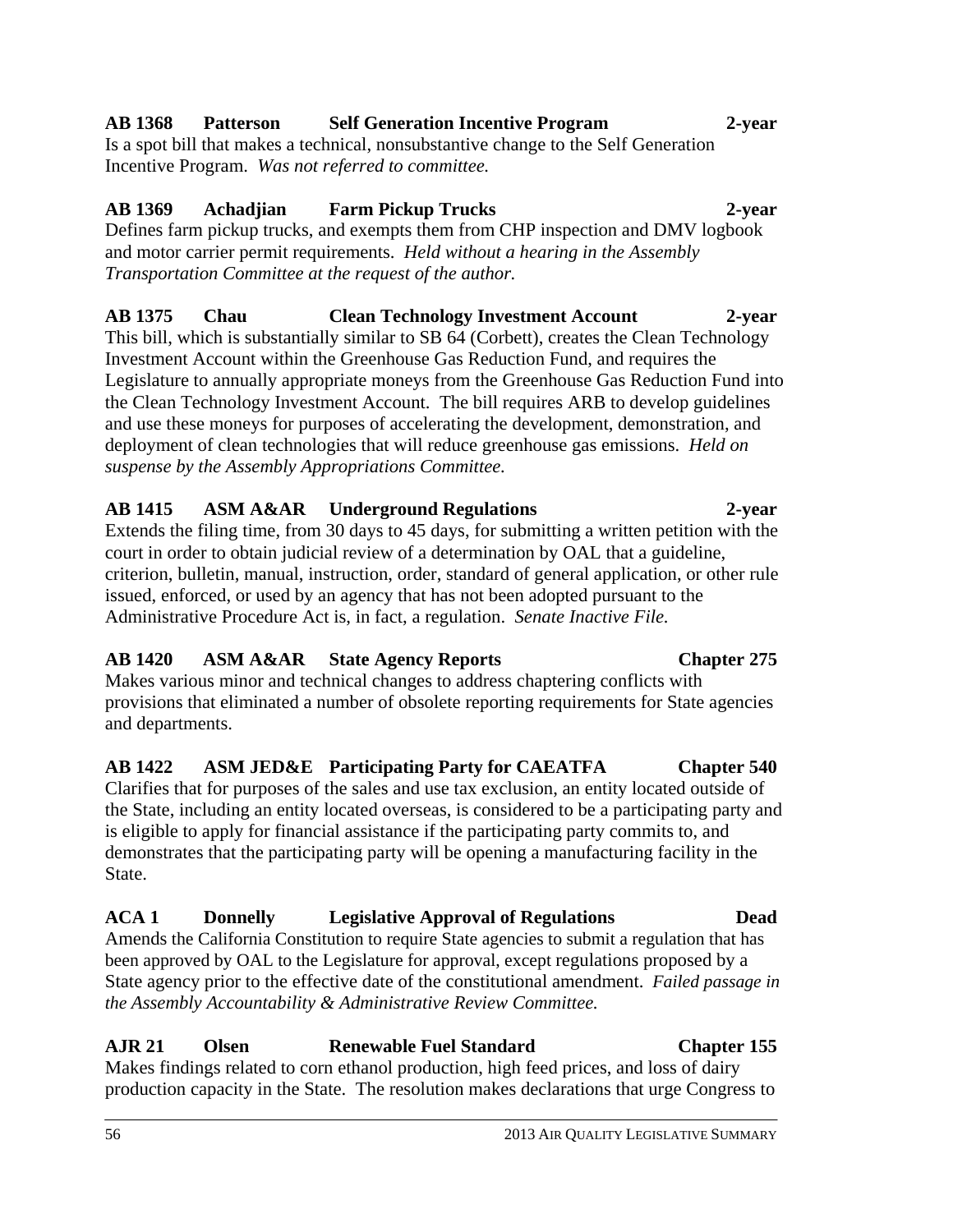reform the Renewable Fuel Standard to transition away from biofuel sources that compete with food production.

**AJR 30 Stone Federal Chemical Safety Improvement Act 2-year**  Memorializes the Congress and the President of the United States to respect the rights of states to protect the health of their citizens, including children and pregnant women, and to not enact the federal Chemical Safety Improvement Act in its current form containing provisions that provide for the preemption of a state's authority to protect the public from toxic substances and other harmful chemicals. *Senate Inactive File.*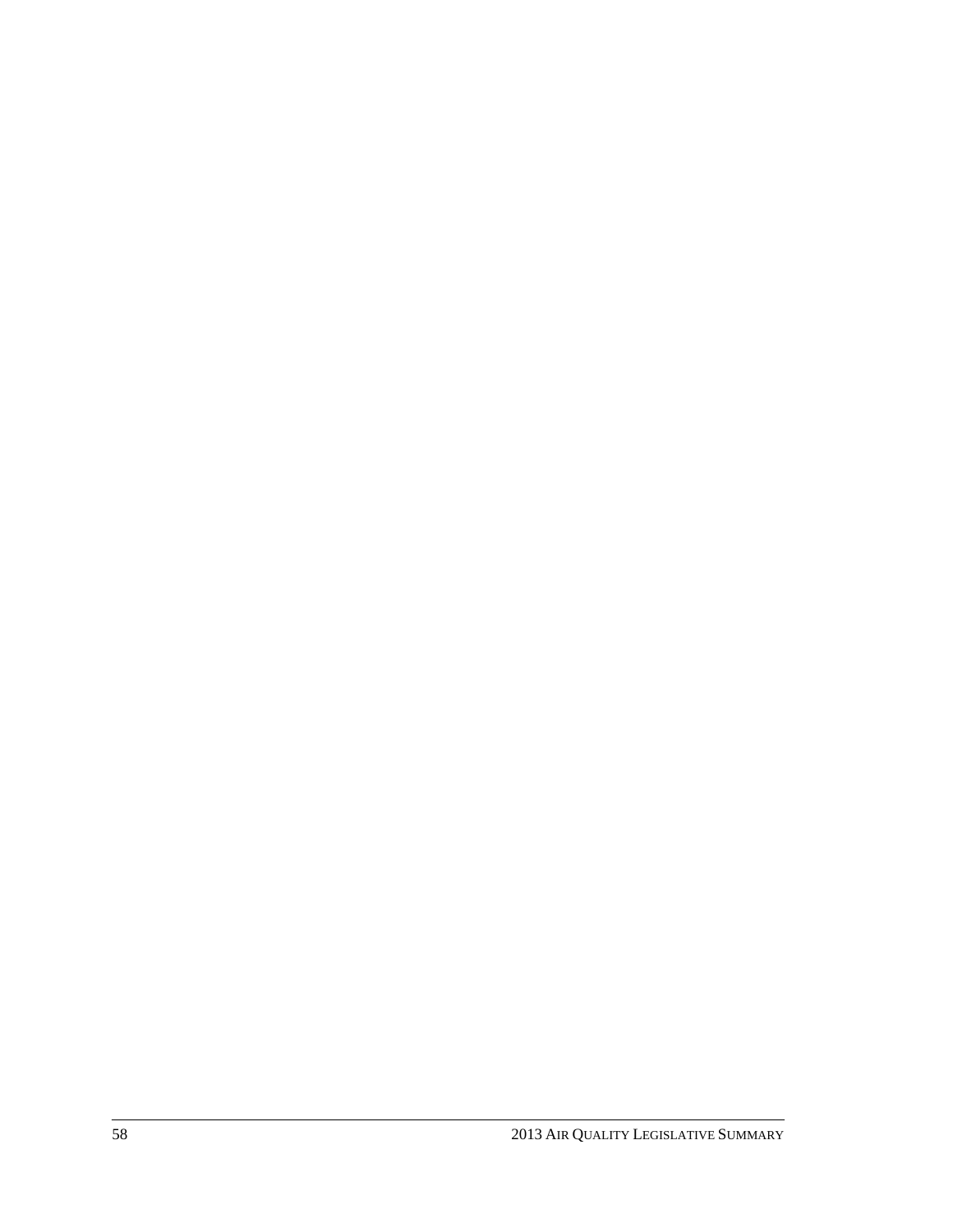# **SENATE BILLS**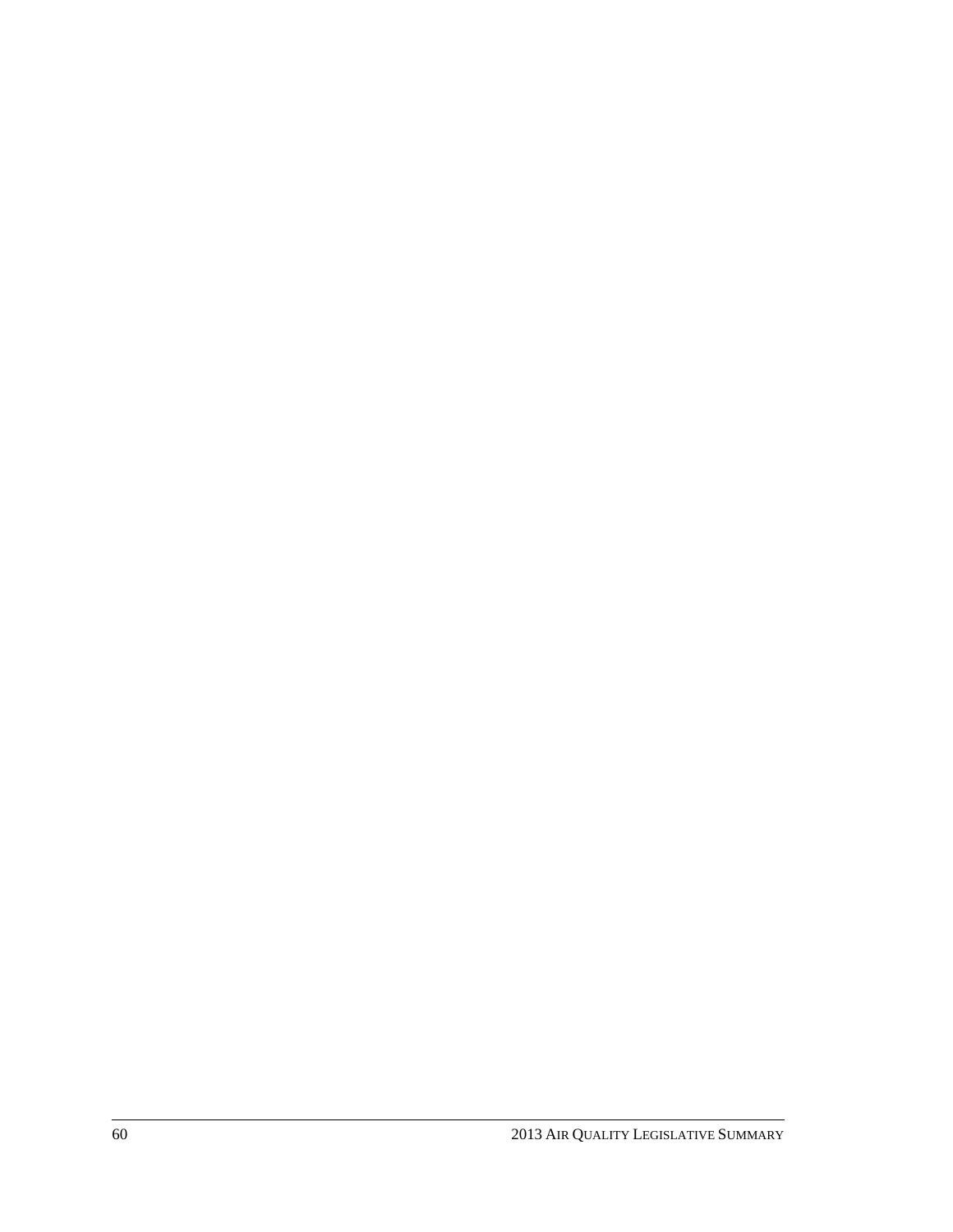#### **SB 1 Steinberg Sustainable Communities Investment Authority 2-year**  Authorizes formation of sustainable communities investment authorities to fund redevelopment projects with tax increment funds. *Senate Inactive File.*

### **SB 4 Pavley Well Stimulation Chapter 313**

Creates a framework for regulating well stimulation. The bill requires DOGGR to adopt regulations on well stimulation by January 1, 2015, and specifies provisions on reporting, trade secret disclosure and permitting that must be included.

**SB 11 Pavley Incentive Funding Reauthorization 2-year**  This bill is identical to AB 8 (Perea), which was chaptered, and reauthorizes vehiclerelated, vessel, and tire fees that support the Carl Moyer, AB 118, and local air district programs until January 1, 2024. The bill also directs up to \$20 million per year to fund hydrogen fueling stations and precludes ARB from enforcing its Clean Fuel Outlet regulation. Urgency bill. *Held in the Assembly Transportation Committee at the request of the author.* 

### **SB 33 Wolk Infrastructure Financing Districts 2-year**

Authorizes public infrastructure financing authorities to, among other things, finance any project that implements a transit priority project, regional transportation plan, or other projects that are consistent with an adopted SCS. *Assembly Inactive File.* 

#### **SB 34 Calderon Carbon Capture and Storage 2-year**

Requires ARB, by 2016, to adopt a quantification methodology for assessing the amount of carbon dioxide captured underground that a facility could use to offset its compliance obligation with respect to Cap-and-Trade and mandatory reporting requirements, as well as the emissions performance standard for electric utilities. The bill further provides DOGGR with the authority to regulate the underground injection of carbon dioxide at enhanced oil recovery projects. Urgency bill. *Held on suspense by the Assembly Appropriations Committee.*

### **SB 37 De León Electricity On-Bill Repayment Dead**

Enacts the California Clean Energy Consumer Access Act of 2013, and authorizes CPUC to require an electrical or gas corporation with 250,000 or more service connections to develop and implement an on-bill repayment program providing financial assistance for energy efficiency, renewable energy, distributed generation, or demand response improvements. *Failed passage in the Senate Energy, Utilities & Communications Committee.* 

#### **SB 39 De León Proposition 39 Implementation N/A**

Originally the bill would have required the State Office of Public School Construction, in consultation with CPUC, the State Department of Education, CEC, and the State Allocation Board, to administer a competitive grant program for energy efficiency upgrade projects for K-12 schools, funded by Proposition 39 revenues*.* The bill was subsequently amended to address a matter unrelated to air quality.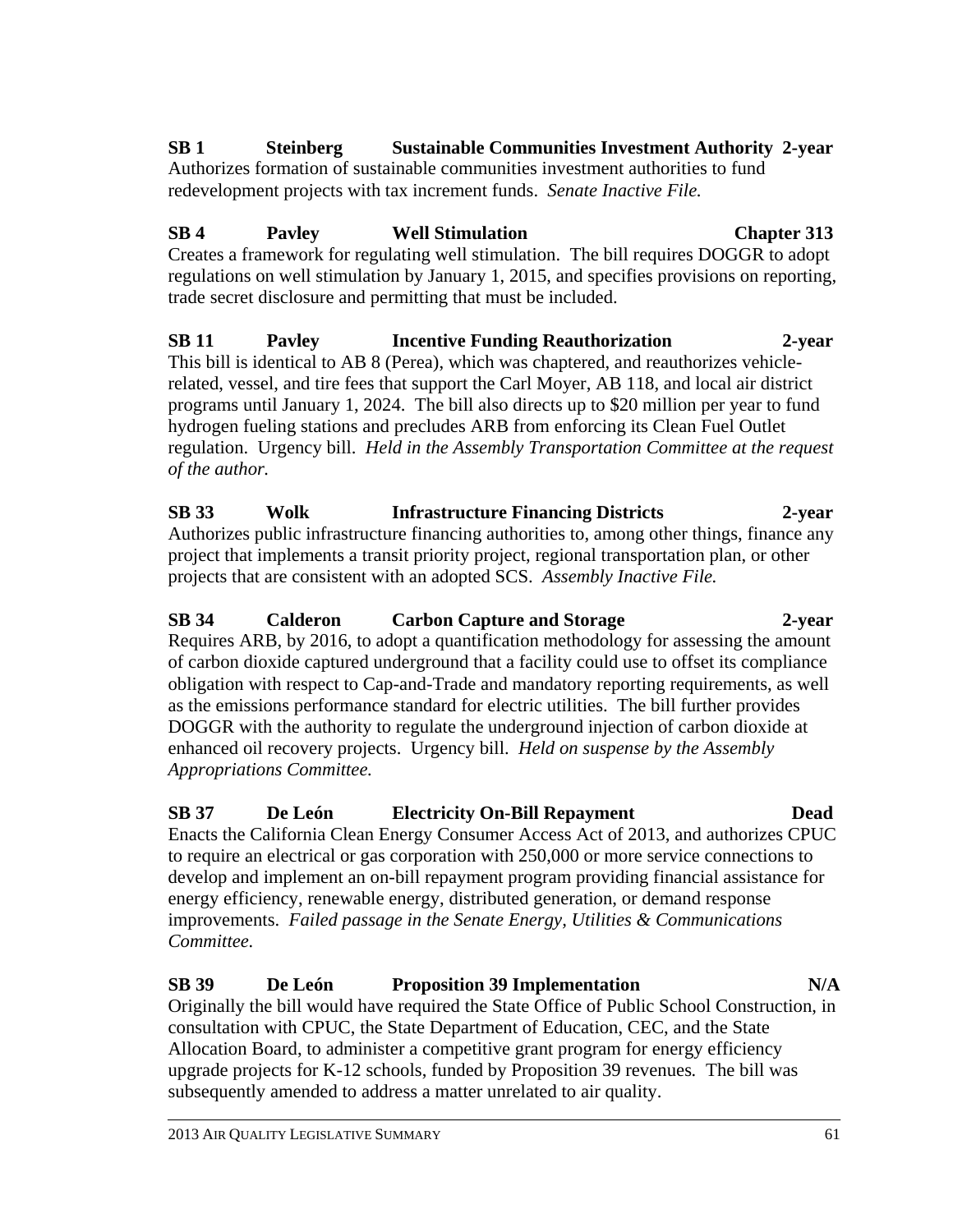**SB 43 Wolk Green Tariff Shared Renewables Chapter 413**  Creates, until January 1, 2019, a Green Tariff Shared Renewables Program as a small program to allow customers of the three largest IOUs to purchase a portion of their electricity from a renewable generation facility and receive a credit on their electricity bill. The program provides no financial subsidies and cannot shift any of its costs to nonparticipating customers. The bill also requires that the greenhouse gas attributes associated with the renewable energy procured under the program must be in compliance with ARB's Voluntary Renewable Electricity Program and associated greenhouse gas allowances must be retired.

**SB 64 Corbett Clean Technology Investment Account 2-year**  This bill is substantially similar to AB 1375 (Chau). The bill creates the Clean Technology Investment Account within the Greenhouse Gas Reduction Fund, and requires the Legislature to annually appropriate moneys from the Greenhouse Gas Reduction Fund or other funds to the Clean Technology Investment Account in the Budget Act. The bill makes these monies available to ARB for the purposes of providing grants to nonprofit public benefit corporations and regional technology alliances to design and implement programs that accelerate the development, demonstration, and deployment by companies and entrepreneurs of transformative technologies that reduce greenhouse gas emissions. *Held without a hearing in the Assembly Natural Resources Committee at the request of the author.*

**SB 73 SEN B&FR Budget Trailer Bill for Proposition 39 Chapter 29**  Provides funding for K-12 schools and community colleges; directs CEC administration; and creates a revolving loan program and a job training grants program as part of the implementation of Proposition 39, the Clean Energy Jobs Act.

**SB 95 SEN B&FR Amendments to 2013-14 Budget Vetoed**  This bill was very similar to AB 101, except for additional appropriations for the support of the Department of Corrections and Rehabilitation.

**SB 96 SEN B&FR Budget Trailer Bill Chapter 356**  Requires, among other things, that funds authorized by ARB for the Lower-Emission School Bus Program be allocated to small local air districts first, that each allocation provide sufficient funding for at least one project, and that unexpended funds be transferred to an alternative local air district if funds are not spent within six months of the expenditure deadline.

**SB 109 Corbett Aerodynamic Devices on Trucks Chapter 752**  Originally allowed the use of aerodynamic devices that extend no more than five feet beyond the length of a truck if the device was not rigid enough to cause damage or injury, and if the device does not obscure any safety devices. The bill was subsequently amended to address limousine safety.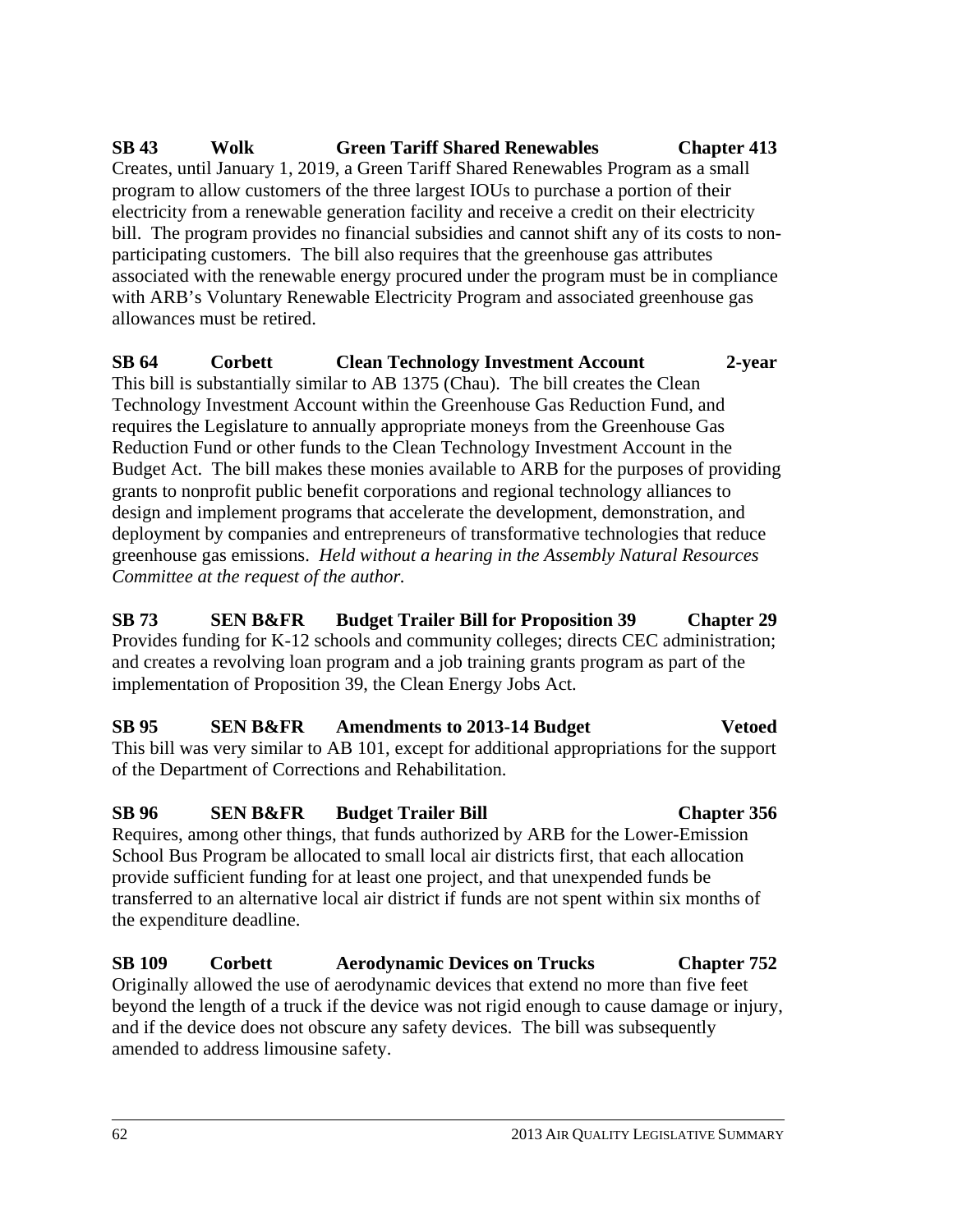**SB 123 Corbett CEQA: Environmental and Land Use Court 2-year**  Requires the Judicial Council to form an environmental and land use division within two or more superior courts to process CEQA litigation. *Held on suspense by the Senate Appropriations Committee.* 

#### **SB 142 DeSaulnier Public Transit Chapter 655**

Allows the governing board of a transit district, municipal operator, or other public agency operating or contracting for the operation of transit, commuter rail, or intercity rail services to levy a special benefit assessment, until January 1, 2021, on real property to finance the acquisition, construction, development, joint development, operation, maintenance, or repair of one or more eligible transit projects, as defined.

#### **SB 167 Gaines CEQA: Environmental Quality 2-year**  Is a spot bill related to CEQA. *Senate Rules Committee.*

#### **SB 176 Galgiani Rulemaking Notification 2-year**

Requires a State agency, before issuing a 45-day public notice, to have public discussions concerning a rulemaking with parties subject to the proposed rulemaking, and to make a reasonable effort to consult with interested persons subject to the rulemaking. The bill requires a State agency to include in the rulemaking record a list of such interested persons who were consulted by the agency. The bill also requires a State agency, if it does not or cannot comply with this consultation and list requirement, to state the reasons for noncompliance in the rulemaking record. *Held on suspense by the Assembly Appropriations Committee.*

## **SB 202 Galgiani Automotive Repair 2-year**

Requires tire repair and changing businesses to be licensed as an automotive repair dealer under the Bureau of Automotive Repair. *Held on suspense by the Assembly Appropriations Committee*.

**SB 221 Pavley Tax and Fee Exclusion for Alternative Vehicles 2-year**  Exempts alternative fuel and conventional fuel vehicles from a portion of sales and use taxes associated with vehicle purchase. The bill charges the State Board of Equalization with determining incentive amounts and vehicle eligibility. *Held without a hearing in the Senate Governance & Finance Committee at the request of the author.* 

#### **SB 241 Evans Oil Severance Tax Law 2-year**

Imposes an oil and gas severance tax upon any oil or gas well operator, for the privilege of severing oil or gas from the earth or water in the State for sale, transport, consumption, storage, profit, or use. The bill requires the tax to be administered by the State Board of Equalization and collected pursuant to the procedures set forth in the Fee Collection Procedures Law. *Held on suspense by the Senate Appropriations Committee.*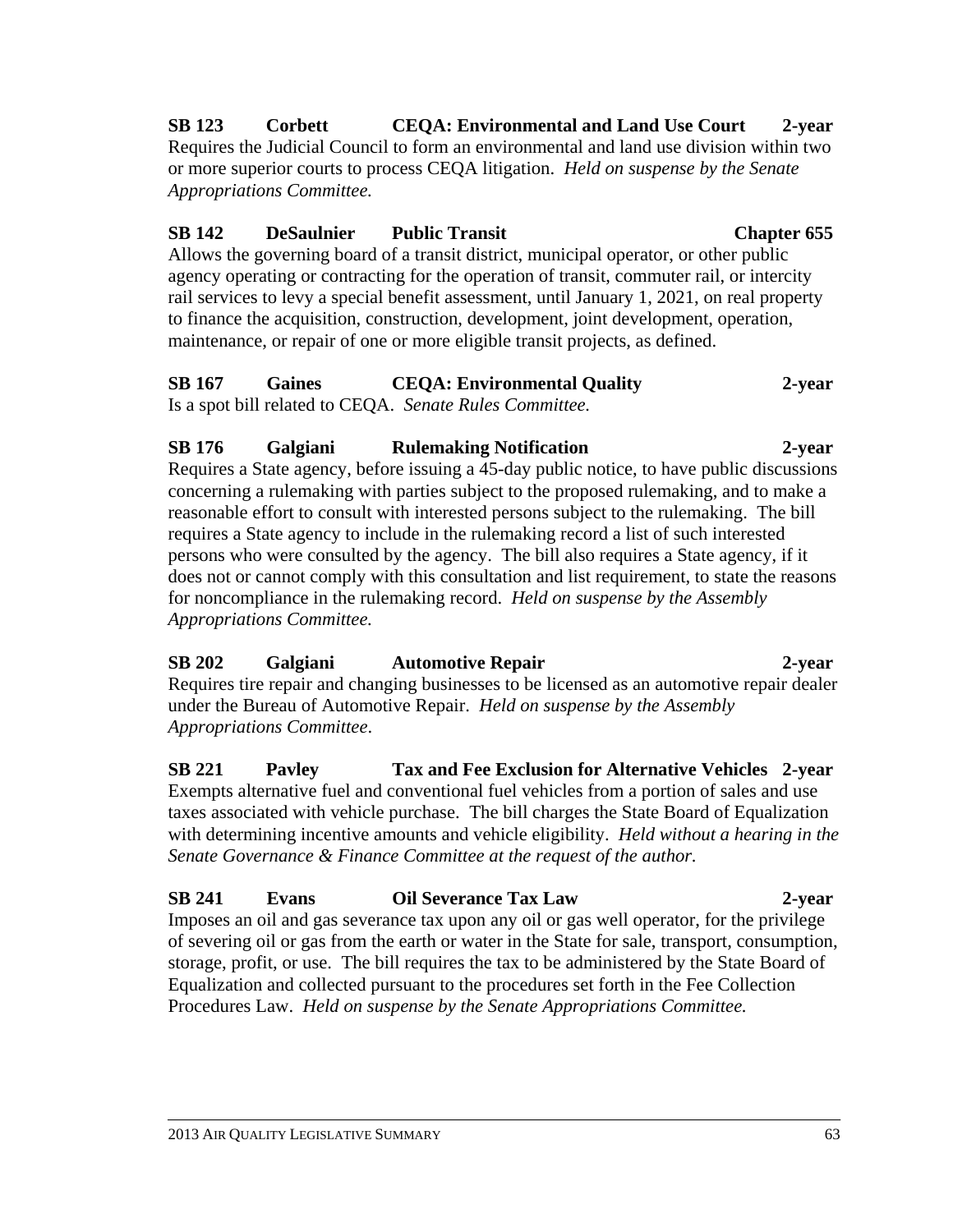### **SB 257 Hancock Physical Adaptations to Climate Change 2-year**

Is a spot bill that declares the intent of the Legislature to enact legislation that would address the issue of coastal physical adaptations to climate change. *Senate Rules Committee.* 

## **SB 267 Pavley Proposition 39 Implementation 2-year**

Requires CEC to develop and administer a financial assistance program to assist the California Community Colleges, the California State University, and the University of California with energy efficiency and clean energy onsite generation projects. *Awaiting a hearing in the Assembly Natural Resources Committee.*

## **SB 273 Gaines Farm Vehicles: Registration Exemptions 2-year**

Is a spot bill relating to farm vehicle registration. *Was not referred to committee.* 

#### **SB 286 Yee High-Occupancy Vehicles Lanes Chapter 414**  Extends by four years, from 2015 until 2019, the law providing specified vehicles access to high-occupancy vehicle and high-occupancy toll lanes, regardless of occupancy and without paying a toll, unless otherwise prohibited by federal law. Vehicles receiving this extension include those that meet California's enhanced advanced technology partial zero-emission vehicle or transitional zero-emission vehicle standards such as the Chevy Volt (commonly known as "green-sticker" vehicles).

## **SB 336 Huff Gasoline Blends 2-year**

Is a spot bill that makes a technical, non-substantive change to the Health and Safety Code. *Senate Rules Committee.*

## **SB 359 Corbett Vehicle Incentives Chapter 415**

Transfers \$40 million as a loan from the Vehicle Inspection and Repair Fund to the Air Quality Improvement Fund and Air Pollution Control Fund for the Clean Vehicle Rebate Project and the Hybrid and Zero-Emission Truck and Bus Voucher Incentive Program. Transfers as a loan \$10 million from the Vehicle Inspection and Repair Fund to the Air Pollution Control Fund for the Truck Loan Assistance Program. The bill also increases the spending authority for the Enhanced Fleet Modernization Program by \$8 million.

## **SB 387 Wright Once-Through Cooling 2-year**

Requires SWRCB to authorize the process of once-through cooling, as defined, on existing powerplant facilities to the extent allowable by federal laws, including any federal regulations adopted by the United States Environmental Protection Agency. *Held without a hearing in the Senate Environmental Quality Committee at the request of the author.*

## **SB 389 Wright SCAQMD Emissions Offsets Dead**

Prohibits SCAQMD, on and after February 1, 2013, from charging a fee for the transfer of an emissions offset from the district's internal emissions offset account to offset any emissions increase from the replacement of electric utility steam boilers at electric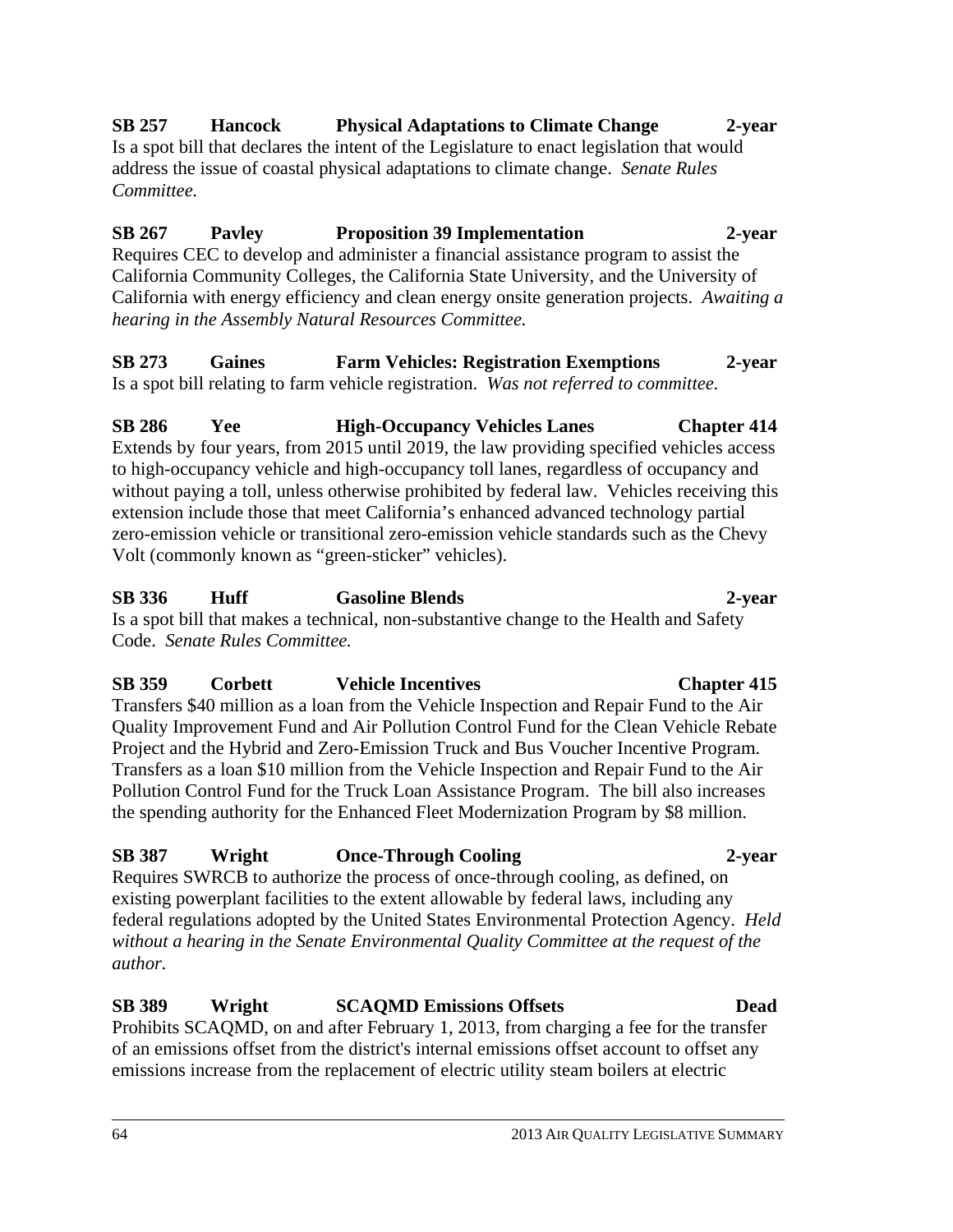generating facilities, pursuant to a specified South Coast district regulation. *Failed passage in the Senate Environmental Quality Committee.*

## **SB 395 Jackson Hazardous Waste in Wells 2-year**  Deletes the exclusion of regulated wells from the definition of "injection wells," thereby subjecting those wells to the requirements imposed on injection wells. The bill requires a generator of produced water to test that water to determine if it is hazardous waste. *Senate Inactive File.*

# **SB 408 De Léon Transportation Funds 2-year**

Is a spot bill related to State and federal transportation funding. *Senate Rules Committee.* 

# **SB 418 Jackson Nuclear Fission Powerplants 2-year**  Enacts the Nuclear Energy Planning and Responsibility Act, and requires CPUC to require an entity applying for ratepayer funding, or reopening an existing application for ratepayer funding, for the relicensing of a nuclear fission thermal powerplant with a generation capacity of 50 megawatts or greater, to submit a detailed study of the project needs and costs in order to assess the cost-effectiveness of the continued operation of the powerplant. *Awaiting a hearing in the Assembly Utilities & Commerce Committee.*

# **SB 436 Jackson CEQA N/A**

Originally was a spot bill related to CEQA. The bill was amended to appropriate \$1,000,000 from the Safe Neighborhood Parks, Clean Water, Clean Air and Coastal Protection Bond Fund to the State Coastal Conservancy for emergency measures along Hueneme Beach caused by erosion and flooding. Urgency bill.

## **SB 448 Leno Petroleum Supply and Pricing Vetoed**  Requires CEC to identify and collect data needed to determine whether fuel price manipulation may be occurring. The bill also requires CEC, in consultation with ARB, to include a report on potential strategies to reduce price volatility in the Integrated Energy Policy Report, upon appropriation of funds for that purpose.

**SB 454 Corbett Electric Vehicle Charging Infrastructure Chapter 418**  Enhances access to publicly available, privately-held electric vehicle charging stations, requires disclosure of total actual charges at the point of use and other information, and authorizes ARB to formulate interoperability billing standards if no national standards are established by 2015.

**SB 459 Pavley Enhanced Fleet Modernization Program Chapter 437**  Requires ARB to update the Enhanced Fleet Modernization Program guidelines by June 30, 2015 in accordance with specified goals and considerations. The bill includes provisions that restrict program eligibility and adjust vehicle retirement and replacement compensation amounts to ensure the program achieves greater emission reductions while also serving low-income drivers. Additionally, the bill permits the vehicle retirement component of the Consumer Assistance Program to accept vehicles that have lapsed in registration.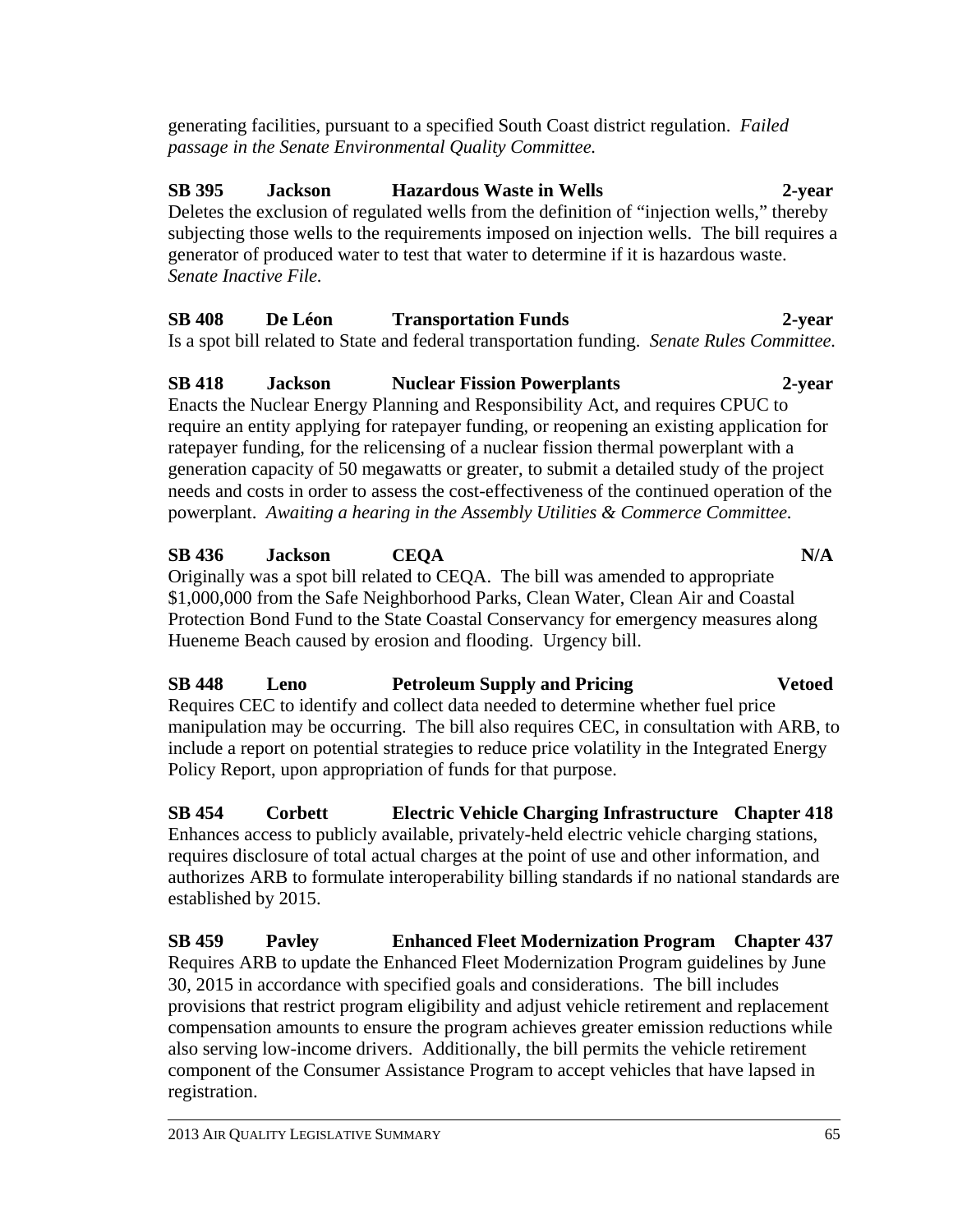# **SB 461 Leno Coastal Adaptation Fund 2-year**

Creates the Coastal Adaptation Fund, and requires \$6 million to \$10 million to be deposited in it from the General Fund, for use by relevant agencies for activities in accordance with the 2009 California Climate Change Adaptation Strategy or its most recent update. *Held on suspense by the Assembly Appropriations Committee.*

# **SB 469 Corbett Public Contracts: Transit Vehicles 2-year**

Requires a local authority awarding a procurement contract for the purchase of a public transit vehicle to give a 10 percent preference to any bidder that agrees that all vehicles to be purchased under the contract are to be manufactured within the State of California. *Held without a hearing in the Senate Transportation & Housing Committee at the request of the author.* 

# **SB 478 Cannella Livestock Vehicles: Length Limitations 2-year**

Exempts livestock semitrailers from California's vehicle length limit laws. *Awaiting a hearing in the Senate Transportation & Housing Committee.* 

# **SB 497 Walters Cap-and-Trade Allowances 2-year**

Requires ARB to freely allocate greenhouse gas emissions allowances to the California State University, the University of California, and private colleges and universities for purposes of any market-based compliance mechanism adopted by ARB. The bill prohibits ARB from assessing a fee on those entities for purposes of any program or regulation adopted pursuant to AB 32. *Failed passage in the Senate Environmental Quality Committee and granted reconsideration.* 

# **SB 498 Lara Green Chemistry Law 2-year**

Excludes from the definition of consumer products, under DTSC's Green Chemistry Program, a motor vehicle with a gross vehicle weight rating of less than 14,000 pounds and that motor vehicle's component or replacement parts. *Held without a hearing in the Senate Environmental Quality Committee at the request of the author.*

# **SB 511 Lieu Climate Change Grants 2-year**

Requires the Secretary of the Natural Resources Agency, in coordination with ARB, to develop guidelines for awarding grants for projects that enhance greenhouse gas emissions avoidance and sequestration associated with natural resources. *Held on suspense by the Senate Appropriations Committee.* 

## **SB 525 Galgiani CEQA: Exemptions 2-year**  Exempts the California High-Speed Rail project from the requirements of CEQA. *Held without a hearing in the Senate Environmental Quality Committee at the request of the*

**SB 548 Roth POU RPS Content Requirements 2-year**  Provides that electricity products from eligible renewable energy resources that provide 200,000 megawatt-hours or fewer of electricity to retail end-use consumers in its service

## 66 2013 AIR QUALITY LEGISLATIVE SUMMARY

*author.*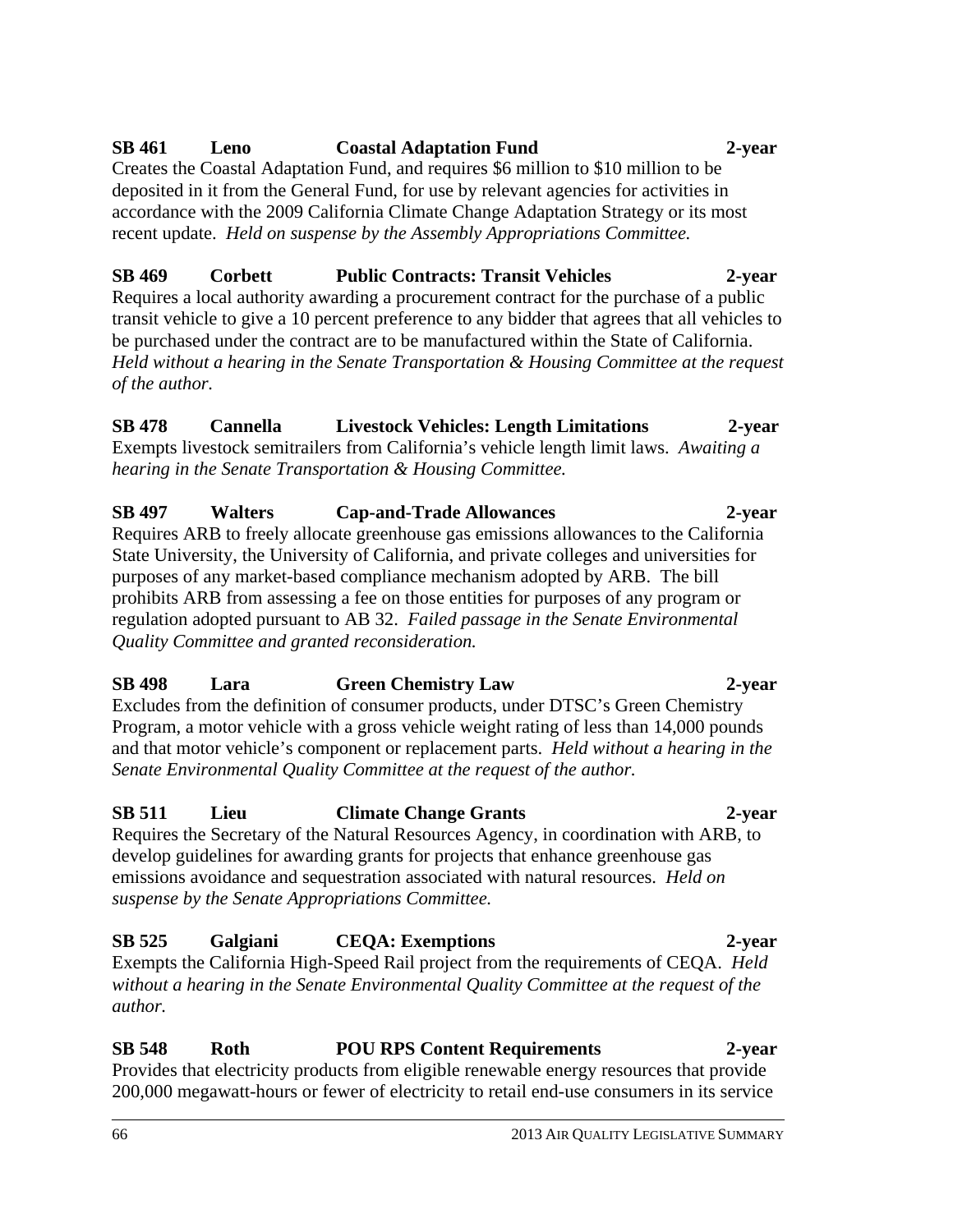territory during a calendar year may be used for compliance with RPS content requirements for a POU in existence on or before January 1, 2010. *Held without a hearing in the Senate Energy, Utilities & Communications Committee at the request of the author.*

# **SB 549 Galgiani Low-Use Vehicles 2-year**

Requires ARB to change the mileage limit of the low-use provision in the *Regulation to Reduce Emissions of Diesel Particulate Matter, Oxides of Nitrogen and Other Criteria Pollutants from In-Use Heavy-Duty Diesel-Fueled Vehicles (i.e.*, Truck and Bus regulation) from 1,000 miles to 2,000 miles. *Awaiting a hearing in the Senate Transportation & Housing Committee.* 

# **SB 557 Hill High-Speed Rail Chapter 216**

Specifies that of the \$1.1 million appropriated for early high-speed rail improvement projects in the Budget Act of 2012, \$600 million and \$500 million shall be allocated solely for purposes of specified memoranda of understanding approved by the High-Speed Rail Authority with Southern California transportation agencies.

# **SB 570 DeSaulnier Public Records N/A**  Originally prohibited a public agency from charging for copies of records available in portable digital format, or for a copy of data that is extracted from a database, if new programing is not required to extract the data. The bill was subsequently amended to address alcohol and drug counselors.

## **SB 574 Nielsen Underground Storage Tanks 2-year**  Requires certain underground storage tanks to have been removed to qualify for reimbursement for underground cleanup, and requires a second reimbursement for an

owner of an underground storage tank if additional cleanup is required and the owner meets specific conditions. *Held on suspense by the Senate Appropriations Committee.* 

**SB 591 Cannella POU RPS Hydroelectric Generation Chapter 520**  Limits the Merced Irrigation District's RPS obligation to the electricity demands that go unsatisfied by the New Exchequer Dam.

# **SB 592 Lieu Trade Promotion of Ports 2-year**

Requires GO-Biz to provide a trade promotion strategy for California's sea, land and air ports to the Legislature by December 1, 2014, and convene a statewide business partnership to promote greater utilization and trade for ports in the State. Urgency bill. *Held on suspense by the Senate Appropriations Committee.*

**SB 600 Lieu Alternative Fuel Conversion Certification 2-year**  Requires ARB to make changes to its alternative fuel conversion certification program for small volume manufacturers. The bill requires ARB to automatically qualify an alternative fuel conversion certification for a new vehicle for an after-market certification if requested; use commercially available fuel for all required emissions testing; conduct evaporative emissions testing only on added alternative fuel systems seeking to certify as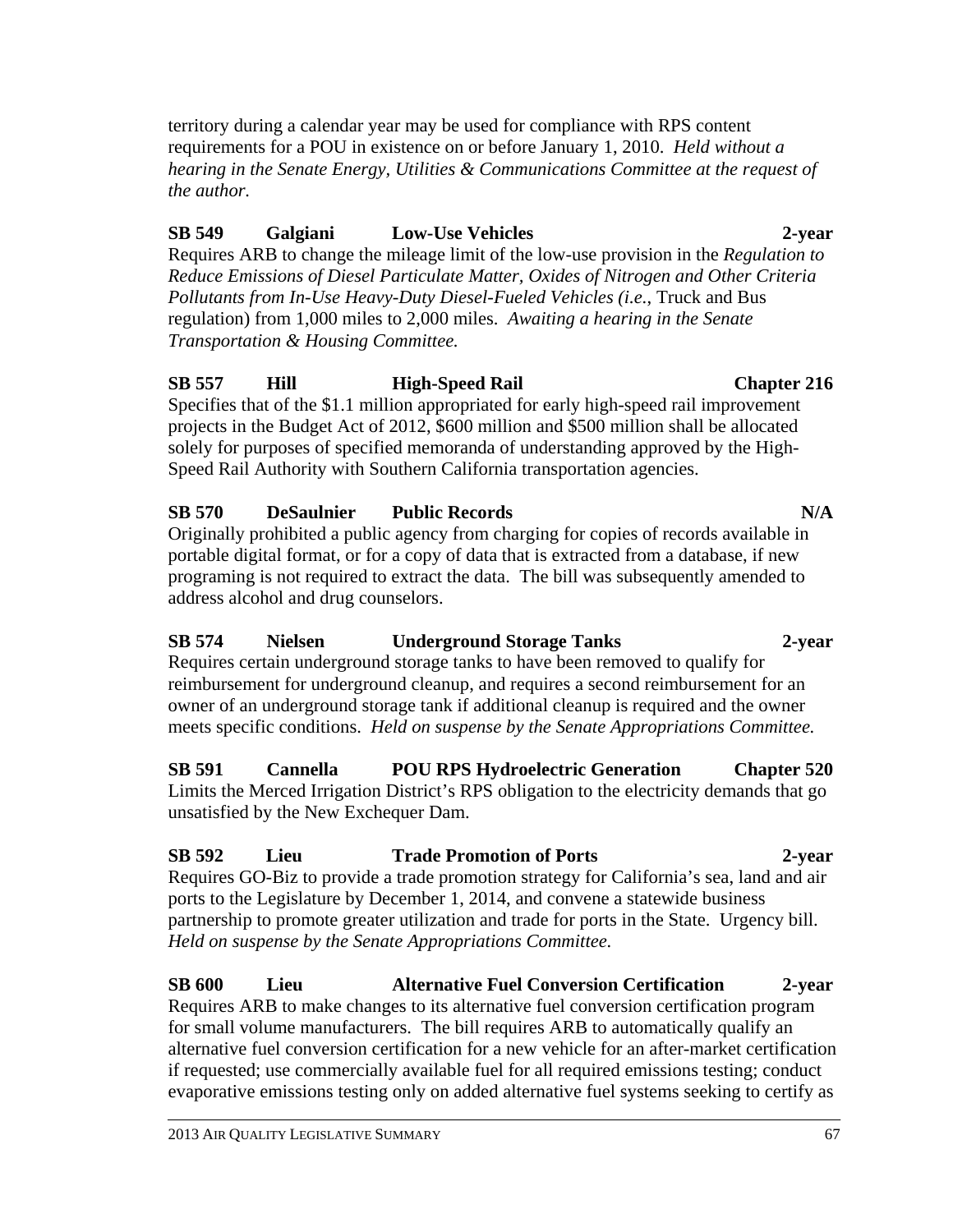a dual-fuel conversion; and extend the life of a new vehicle or engine certification until December 31 of the year following a given vehicle model year. *Held without a hearing in the Assembly Transportation Committee at the request of the author.*

# **SB 605 Lara Scoping Plan 2-year**

Requires ARB, when updating the Scoping Plan, to prioritize specified actions that create jobs in California, reduce co-pollutants within the State, implement regulations and actions to reduce short-lived climate pollutants by 2015, and limit the use of offset credits to those originating and achieved within California to the extent feasible. The bill requires, as part of the Scoping Plan Update, that ARB include a plan to achieve the goals of AB 32 should any of the measures adopted by ARB not achieve their expected emissions reductions. The bill requires ARB to submit the criteria required by this bill to the Joint Legislative Budget Committee, and states that if the Scoping Plan Update is completed prior to January 1, 2014, it must be revised to include the requirements of this bill. The bill also appropriates up to \$125 million from the Greenhouse Gas Reduction Fund to ARB for expenditure in Fiscal Year 2013-14 for the benefit of disadvantaged communities. *Awaiting a hearing in the Assembly Appropriations Committee.* 

# **SB 617 Evans CEQA: Noticing 2-year**

Expands CEQA noticing requirements to include local county clerk-recorder's offices and OPR. The bill also links CEQA public review periods and statute of limitations periods to the date that related notices are posted at local county clerk-recorder's offices or OPR, whichever posting occurs later. *Senate Inactive File.*

# **SB 621 Gaines Truck and Bus Regulation 2-year**

Requires ARB to amend the *Regulation to Reduce Emissions of Diesel Particulate Matter, Oxides of Nitrogen and Other Criteria Pollutants from In-Use Heavy-Duty Diesel-Fueled Vehicles* (*i.e.*, the Truck and Bus regulation) to extend all compliance deadlines by five years. *Failed in the Senate Transportation & Housing Committee and granted reconsideration.*

**SB 628 Beall Infrastructure Financing: Transit Projects 2-year**  Requires infrastructure financing districts to fund projects consistent with an approved sustainable communities strategy without a public vote, and requires these districts to use

25 percent of their revenue to develop and maintain low- and moderate-income housing. *Withdrawn from engrossing and enrolling, and ordered held at Senate Desk.*  **SB 630 Pavley Tahoe Regional Planning Agency Chapter 762** 

Directs the Tahoe Regional Planning Agency to ensure that the regional plan reflects economic considerations, and creates the Lake Tahoe Science and Lake Improvement Account.

## **SB 633 Pavley Exemptions from CEQA 2-year**  Directs OPR to revise the portion of the CEQA Guidelines that define categorical exemptions, to include minor temporary uses of land and public gatherings. *Held without a hearing in the Assembly Appropriations Committee at the request of the author.*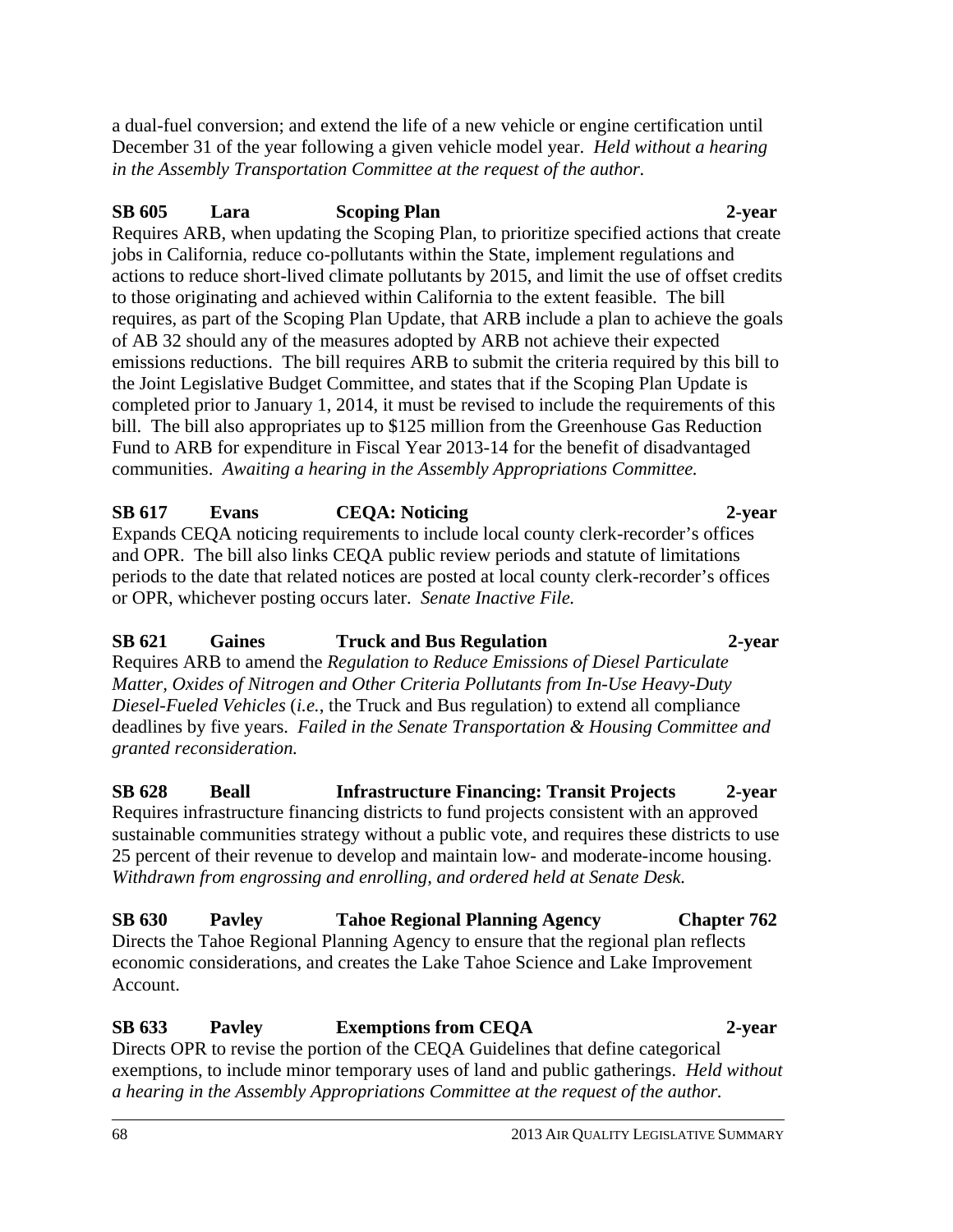**SB 659 Hancock CEQA: Archaeological Resources: Qualifications 2-year**  Requires OPR, in cooperation with the State Historical Resources Commission, to develop standards for archaeological evaluation conducted as part of CEQA. *Held on suspense by the Senate Appropriations Committee.* 

**SB 665 Wolk Indemnity Bonds for Oil and Gas Drilling Chapter 315**  Requires an indemnity bond for drilling, redrilling, or deepening a well to be \$25,000 to \$40,000 depending on the well. The bill authorizes an operator to file a blanket indemnity bond for \$200,000 for operating 20 or more wells and having 50 or fewer wells. The bill allows an operator to file a blanket indemnity bond of \$400,000, for an operator having greater than 50 wells. The bill authorizes an operator to file a blanket indemnity for land-based wells of \$2,000,000, which would also include bonds or fees required for idled wells. The bill increases the amount of the blanket indemnity bond required to be filed by an operator operating one or more wells located on submerged lands under ocean waters to \$1,000,000.

# **SB 674 Corbett Energy Storage 2-year**  Requires CPUC to adjust the payment rate for electricity purchased from electrical

generation facility projects that integrate energy storage to adequately compensate for the addition of the energy storage system. *Awaiting a hearing in the Senate Energy, Utilities & Communications Committee.*

# **SB 691 Hancock Increase in Nonvehicular Penalty 2-year**  Requires an air district or ARB to levy a civil penalty of not more than \$100,000 on the initial day of violation of the public nuisance law involving a discharge that includes or contains one or more toxic air contaminants from a Title V source. If a violation of public nuisance law continues to occur after the initial day, then the bill requires the existing fee structure for non-vehicular civil penalties to apply on those subsequent days. The bill does not allow this proposed penalty to apply to air contaminant releases that are only nuisance odors. *Senate Inactive File.*

**SB 699 Hill IOU Reporting 2-year**  Requires CPUC, in consultation with CEC, to direct an IOU to: (1) consider and procure clean distributed energy resources, as defined, to meet distribution grid needs as a part of the IOU's transmission and distribution grid infrastructure investments; and, (2) consider and procure clean distributed energy resources to meet the IOU's needs as part of any procurement and planning process at CPUC, CEC, or CAISO. The bill requires an IOU to annually report to CPUC capital expenditures included in the distribution category of the IOU's ratebase for each project. The bill requires an IOU to report all interconnection costs charged to the customer for each interconnection agreement to interconnect distributed energy resources to the electrical grid. *Awaiting a hearing in the Assembly Utilities & Commerce Committee.*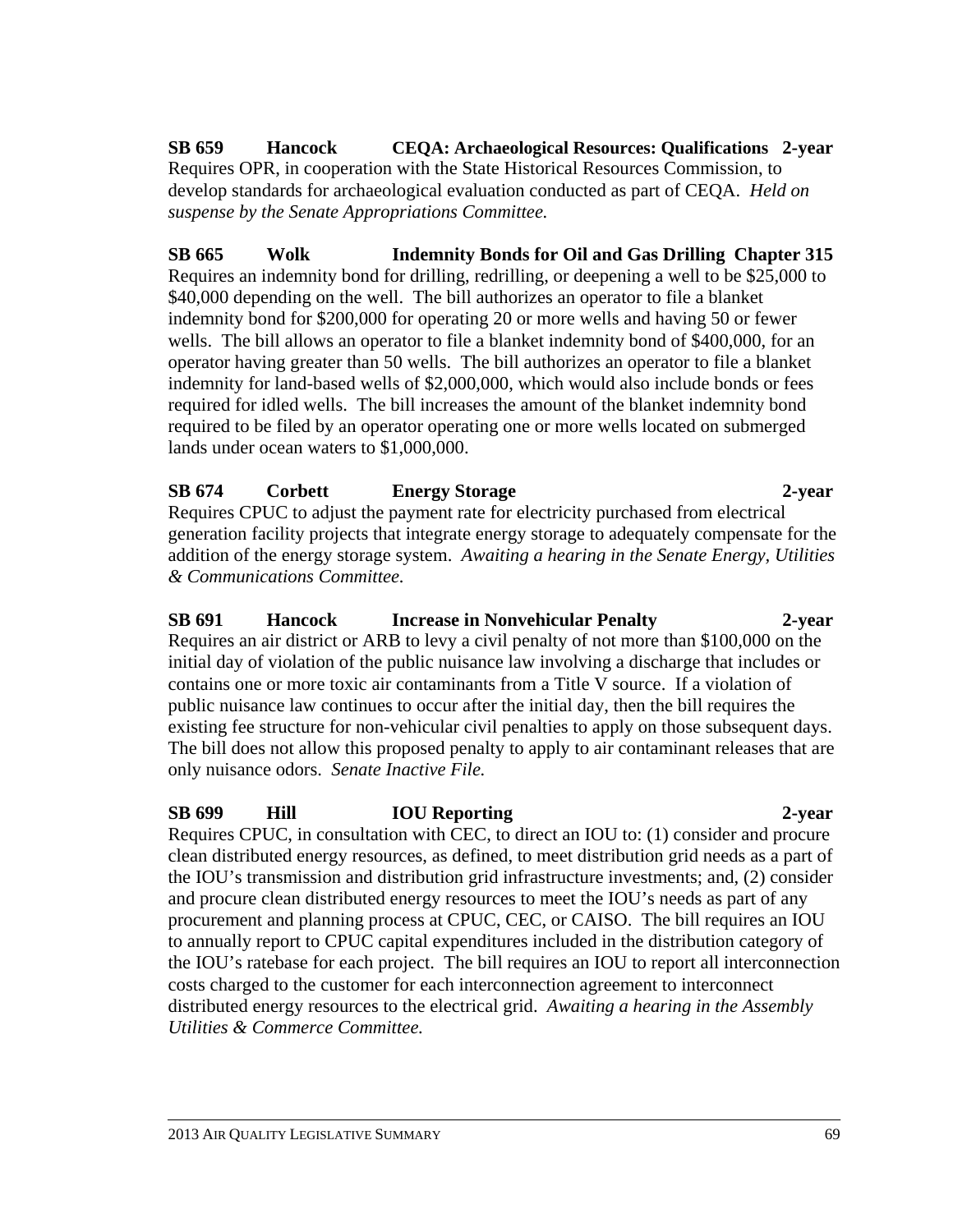# **SB 715 Lara Municipal Solid Waste Combustion 2-year**

Defines two municipal solid waste combustion facilities from Los Angeles County as eligible for RPS credit, and requires these facilities to convert to non-combustion facilities by 2045 or forfeit eligibility for RPS. *Held without a hearing in the Senate Energy, Utilities & Communications Committee at the request of the author.*

# **SB 726 Lara WCI, Inc. Chapter 420**

Requires ARB to include information on all proposed expenditures and allocations of moneys to WCI, Inc. in the Governor's Budget commencing January 1, 2014. The bill requires ARB to report to the Joint Legislative Budget Committee on procurements over \$150,000 proposed by WCI, Inc. The bill requires WCI, Inc. to maintain policies that are substantially similar to the Bagley-Keene Open Meeting Act and the Public Records Act, and acknowledges that WCI, Inc. has adopted policies consistent with the Bagley-Keene Open Meeting Act and the Public Records Act. The bill requires WCI, Inc. to edit its bylaws to limit its activities to technical and operational support of the greenhouse gas emission reduction programs of California and other jurisdictions, and prohibits the bylaws from allowing WCI, Inc. to have policymaking authority with respect to these programs.

# **SB 729 Fuller Proposition 39 Implementation 2-year**

Is a spot bill that states the intent of the Legislature to enact legislation to implement Proposition 39, the Clean Energy Jobs Act. *Was not referred to committee.*

# **SB 731 Steinberg CEQA: Thresholds of Significance 2-year**

Directs OPR to establish new thresholds of significance for environmental reviews, and clarifies procedural options available to courts for CEQA legal challenges. The bill also establishes, until January 1, 2017, the position of Advisor on Renewable Energy Facilities in the Office of the Governor, and states the intent of the Legislature to appropriate \$30 million annually to the Strategic Growth Council to provide planning grants to local agencies for the development of regional and local land use plans, including SCSs. *Held without a hearing in the Assembly Local Government Committee at the request of the author.* 

# **SB 736 Wright Air District Powerplant Permit Fees 2-year**

Prohibits an air district from assessing a permit modification fee on the operator or owner of an electrical generation facility that participates in the transfer of an emissions offset when a modification of the electrical generation facility results in increased thermal efficiency for the electrical generating units and does not increase the gross generating capacity. *Held without a hearing in the Senate Environmental Quality Committee at the request of the author.*

# **SB 739 Calderon CEQA 2-year**

Is a spot bill that makes technical, nonsubstantive changes to CEQA. *Senate Rules Committee.*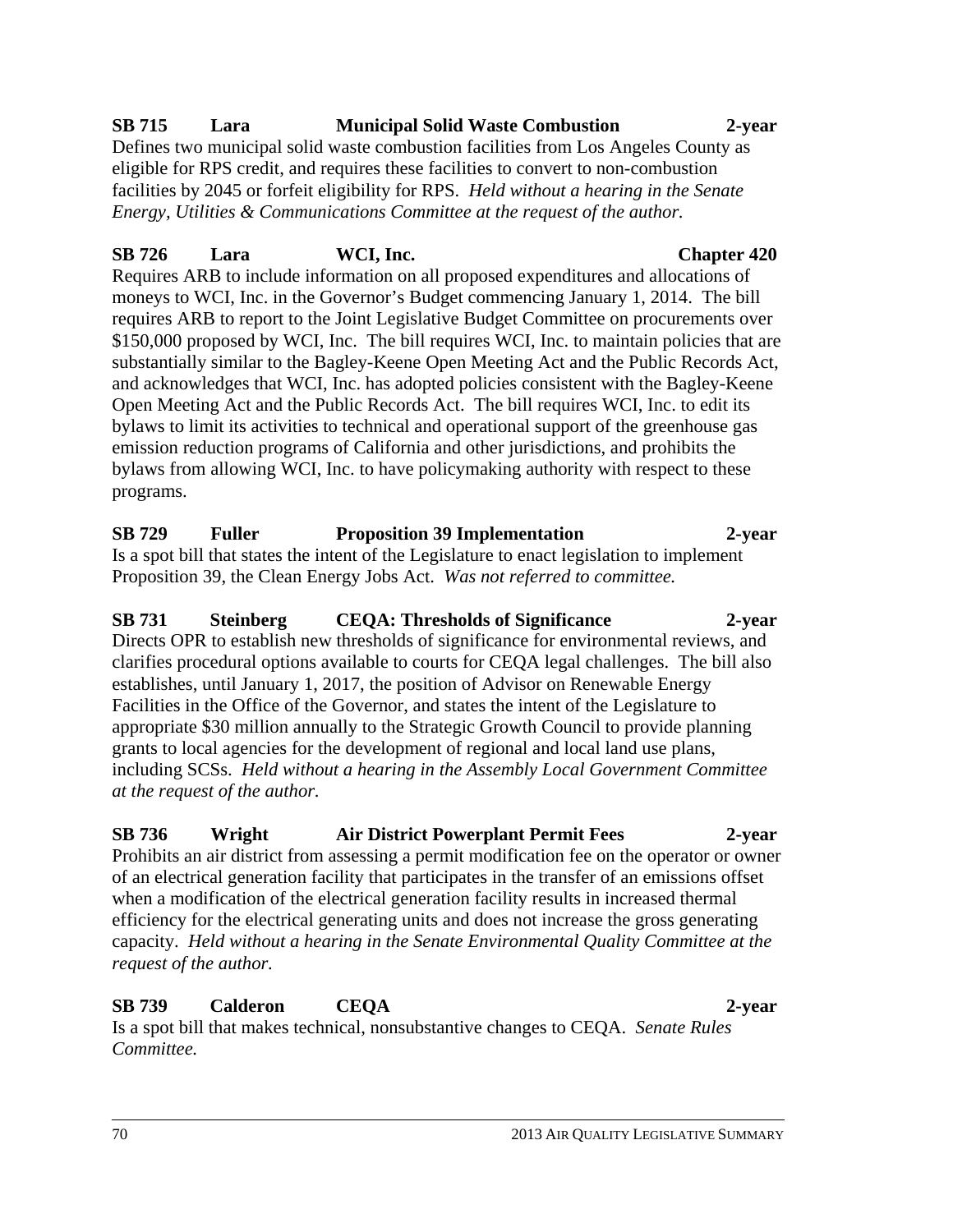# **SB 743 Steinberg CEQA: Sacramento Project Chapter 386**

Provides streamlined judicial review of potential legal challenges to the proposed downtown arena in the City of Sacramento. The bill also exempts certain types of projects from review under CEQA, and directs OPR to establish new CEQA thresholds of significance for transportation impacts of proposed projects located near transit stops and new CEQA transportation metrics for proposed projects by July 1, 2014.

# **SB 754 Evans CEQA: Tiering 2-year**

Removes existing caps on the cost of required mitigation for impacts to archaeological resources, and prohibits proposed projects from tiering off a previous Environmental Impact Report if that report is more than seven years old. *Held on suspense by the Senate Appropriations Committee.* 

# **SB 760 Wright RPS 2-year**

Revises several RPS code sections to emphasize electricity reliability and favor procurement of geothermal energy. *Awaiting a hearing in the Assembly Utilities & Commerce Committee.*

**SB 763 Fuller Underground Storage Tank Loans Chapter 640**  Originally the bill was a spot bill that made technical, nonsubstantive changes to the public nuisance law for air discharges. The bill was subsequently amended to make changes to the SWRCB's underground storage tank loan program, including extending the sunset date of the program, adjusting the interest rate on loans, and transferring funds to the loan program.

## **SB 767 Lieu RPS Biomethane Dead**  Extends, from April 1, 2014 to January 31, 2015, the "flow deadline," a condition of RPS eligibility for sources of biomethane associated with pre-existing contracts that may be grandfathered under existing law. *Failed passage in the Assembly Natural Resources Committee.*

**SB 787 Berryhill CEQA: Sustainable Environmental Protection 2-year**  Prohibits CEQA challenges if the environmental document discloses a requirement of compliance with an applicable environmental law or regulation, plan, permit, license, or authorization application and approval processing procedures or if the project conforms to application General Plan policies and zoning code requirements. *Failed passage in the Senate Environmental Quality Committee and granted reconsideration.* 

# **SB 788 SEN T&H Transportation Omnibus Chapter 523**

Makes multiple, non-controversial changes to existing law.

# **SB 792 DeSaulnier Regional Entities: Bay Area 2-year**

Requires that Bay Area SCSs prepared after January 1, 2014 include consideration of local and regional air quality, sea level rise, infrastructure needs, economic development opportunities, and social equity. The bill further develops a number of requirements for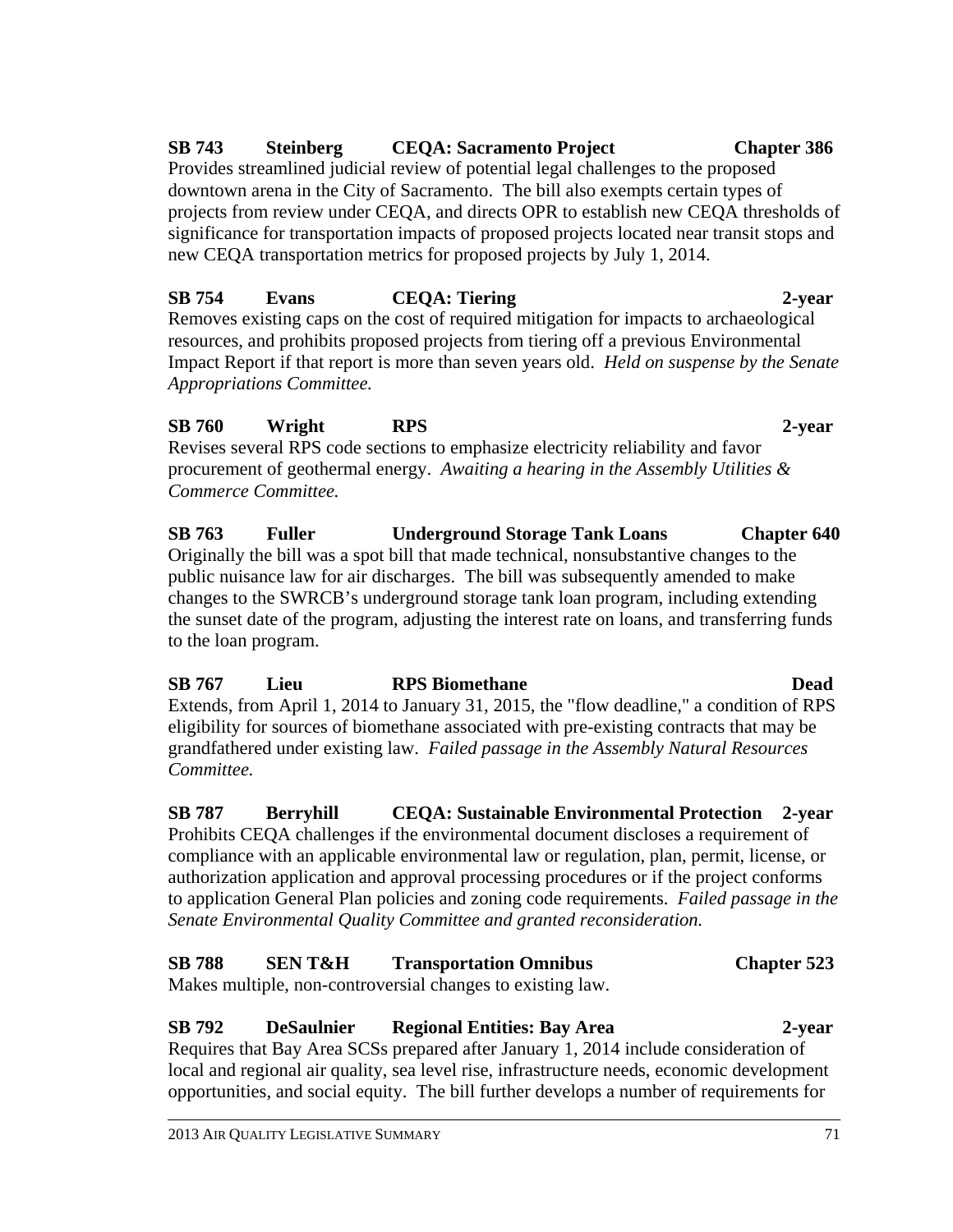the existing Joint Policy Committee, including convening an economic advisory body and preparing a regional organization plan to consolidate the operations of its member agencies. *Held on suspense by the Senate Appropriations Committee.* 

# **SB 793 Lara Shorepower Regulation 2-year**

Deems that a vessel, upon its initial visit to a marine terminal with a berth equipped to provide shore power, has met the requirements of ARB's *Airborne Toxic Control Measure for Auxiliary Diesel Engines Operated on Ocean-Going Vessels At-Berth (i.e.*, Shorepower regulation), even if the vessel does not successfully "plug in" to receive shore power, provided specified conditions are met. *Held on suspense by the Senate Appropriations Committee.* 

# **SB 798 De León Green Infrastructure Bank 2-year**

Establishes the California Green Infrastructure Bank as a public corporation. The bill puts the bank under the direction of an executive director to be appointed by the Governor and subject to Senate confirmation. The bill authorizes the bank to issue loans and bonds that facilitate green economic development, and adds the bank to the list of investments eligible for funds from the Greenhouse Gas Reduction Fund. *Held without a hearing in the Senate Government & Finance Committee at the request of the author.* 

## **SB 801 Roth Budgeting and Accounting Reconciliation Chapter 281**  Requires DOF to annually require each department head or designee whose duty it is to

audit the accounts of a State agency to provide a certification, signed under penalty of perjury, to DOF that the budgeting and accounting information provided to DOF reconciles to the year-end finance reports submitted to the Controller's office.

# **SB 802 Evans Oil and Gas Trade Secrets 2-year**

Requires DOGGR to regulate oil and gas operations in conformance with the provisions of the Uniform Trade Secrets Act. *Held without a hearing in the Senate Natural Resources & Water Committee at the request of the author.*

# **SB 804 Lara Biomass Conversion Vetoed**

Expands the definition of "biomass conversion" for purposes of allowing more options for cities and counties to meet waste diversion goals under the Integrated Waste Management Act. The bill also requires CalRecycle to inspect noncombustion biomass conversion facilities and report violations to relevant air districts for further investigation. The bill requires biomass conversion technology facilities to certify to the air district that biomass sent to the facility by a local agency is in compliance with the Integrated Waste Management Act, to not increase air pollutants compared to a biomass combustion facility, to not be designed to produce hazardous waste byproducts unless such byproducts are treated onsite, and to meet best available control technology for specified air pollutants.

**SB 811 Lara CEQA: State Highway Route 710 Chapter 250**  Requires the environmental analysis prepared for the State Highway Route 710 corridor project to include project alternatives that address air quality, public health, and mobility

## 72 2013 AIR QUALITY LEGISLATIVE SUMMARY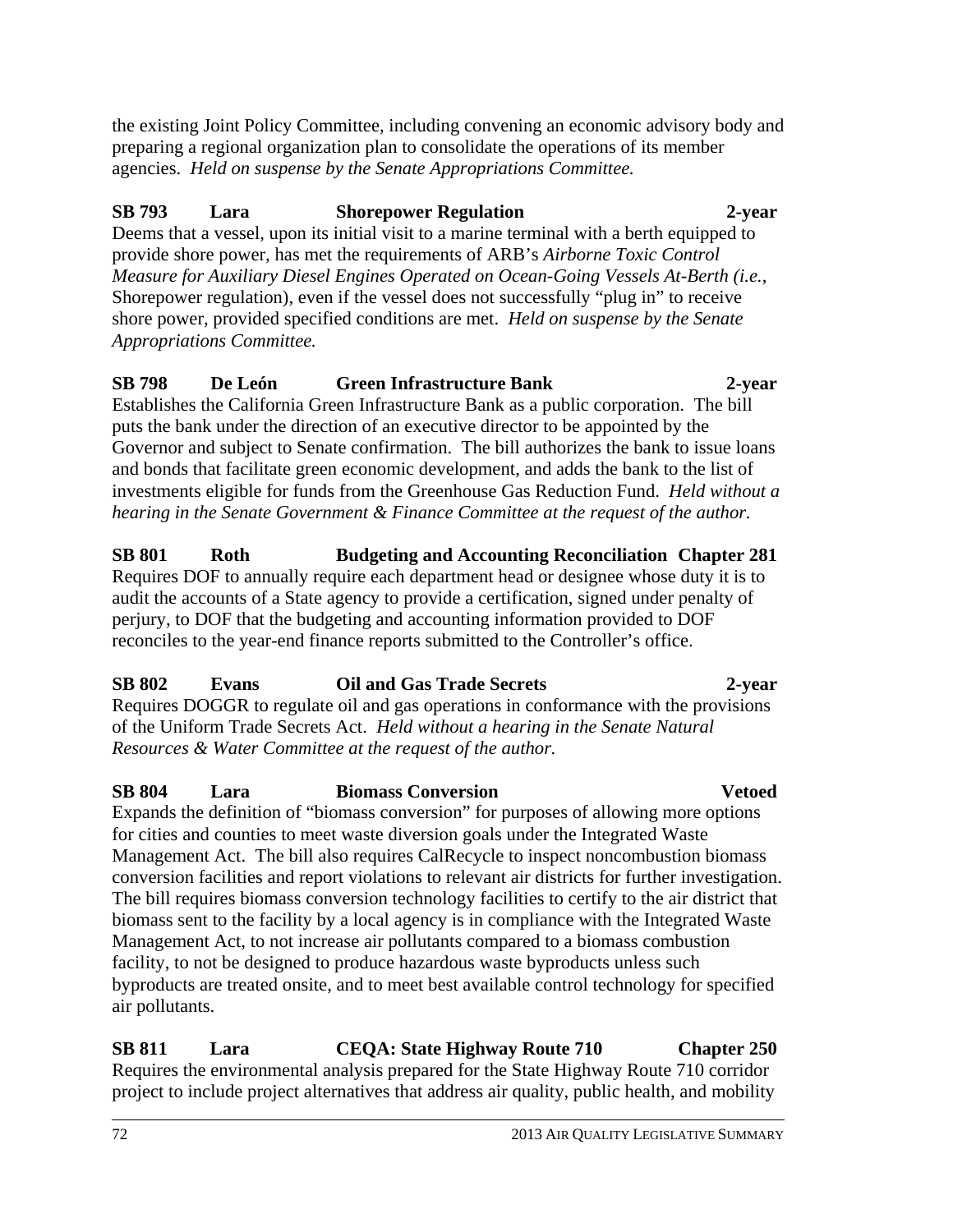impacts of the project on neighboring committees.

**SB 824 SEN G&F Underground Storage Tank Fee Chapter 177**  Corrects a cross-reference in a provision of law that requires the storage fees that fund the Underground Storage Tank Cleanup Fund to be paid to the State Board of Equalization.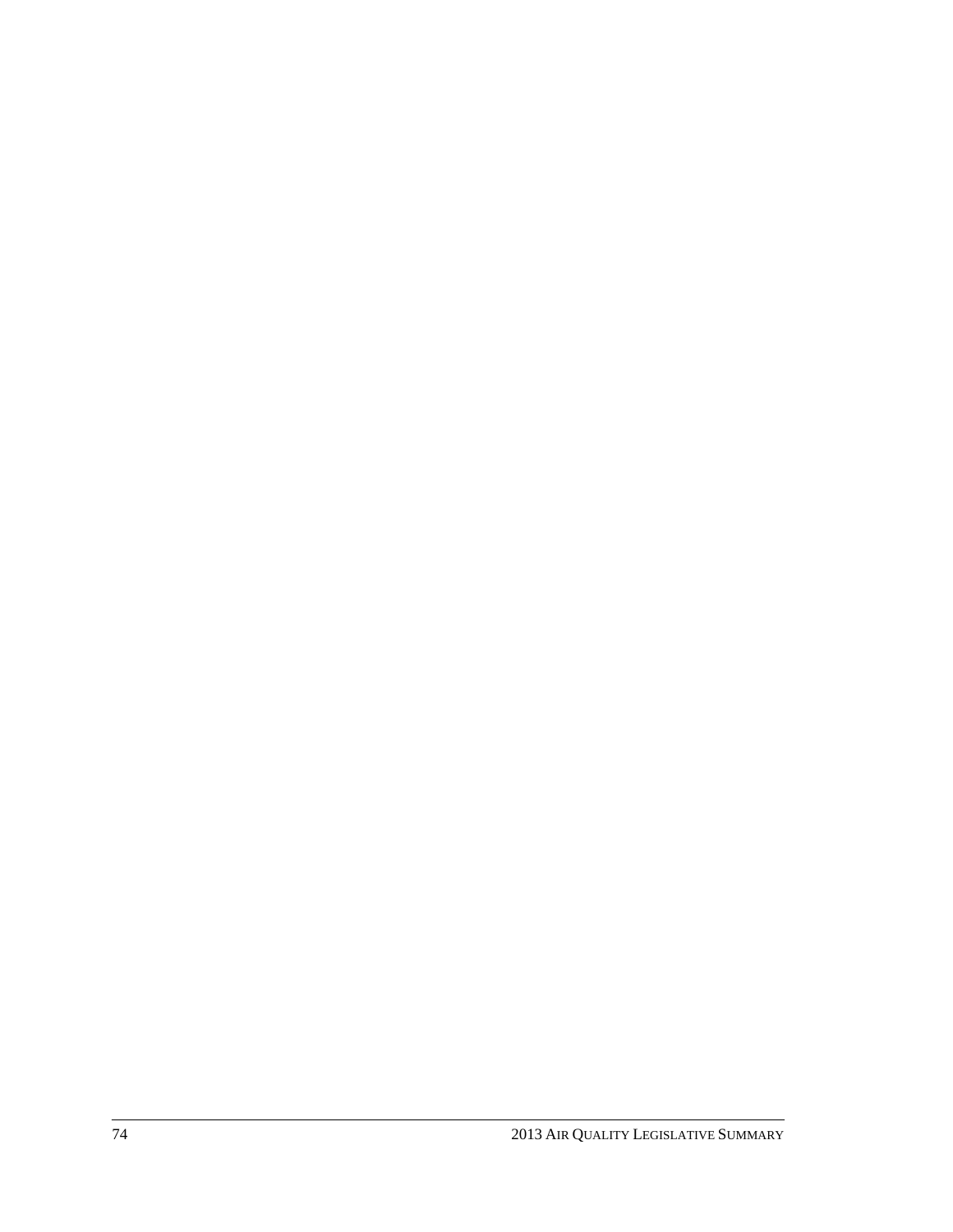# **CHAPTERED BILLS**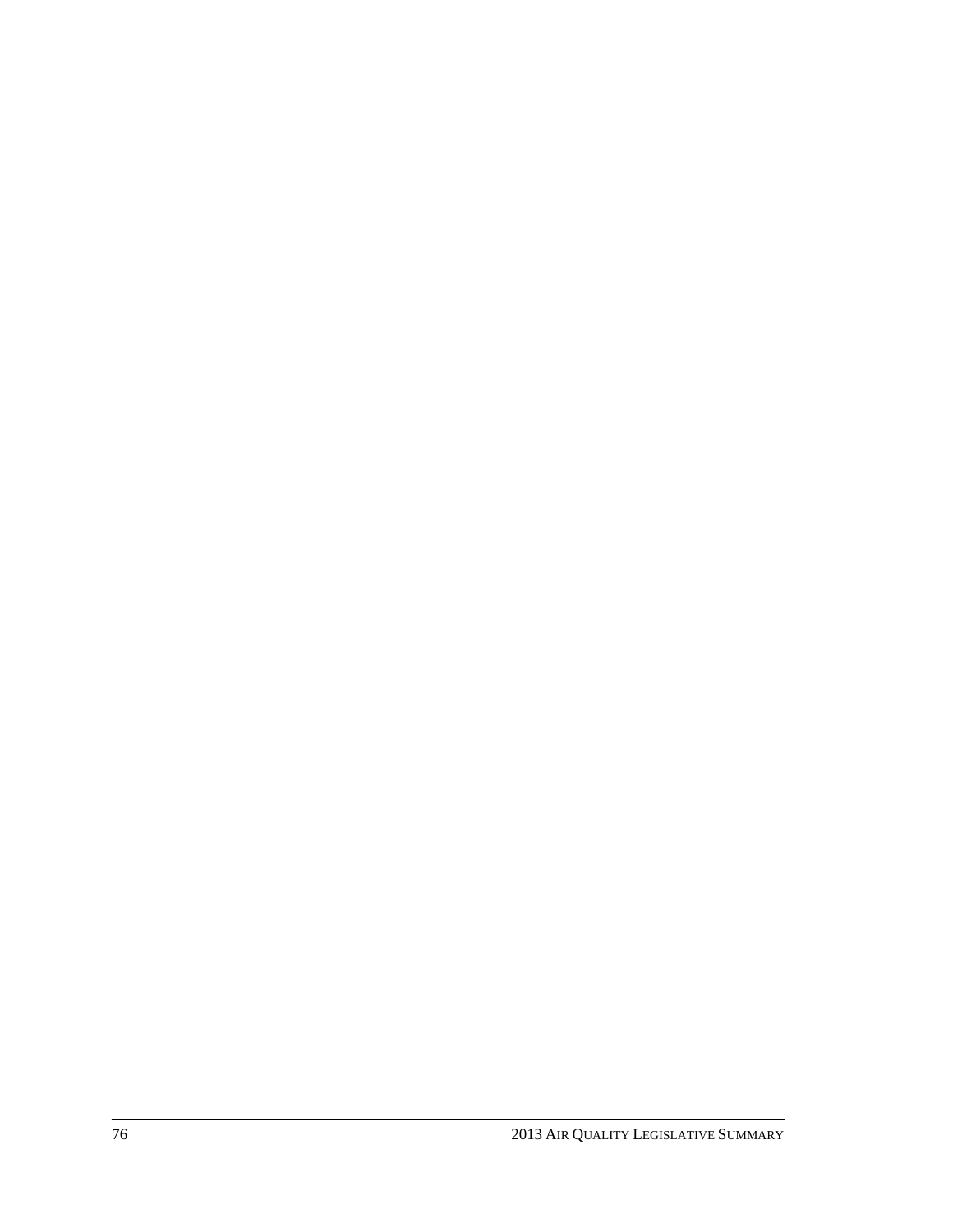# **CHAPTERED BILLS**

| AB <sub>8</sub> | Perea               | Incentive Funding Reauthorization               | Chapter 401 |
|-----------------|---------------------|-------------------------------------------------|-------------|
| AB 14           | Lowenthal           | <b>State Freight Plan</b>                       | Chapter 223 |
| AB 71           | Pérez, V.M.         | <b>Salton Sea Restoration</b>                   | Chapter 402 |
| <b>AB</b> 101   | ASM BUD             | Amendments to 2013-14 Budget                    | Chapter 354 |
| AB 110          | Blumenfield         | 2013-14 Budget                                  | Chapter 20  |
| AB 117          | Cooley              | Administrative and Fiscal Accountability        | Chapter 193 |
| AB 120          | <b>ASM ESTM</b>     | <b>Underground Storage Tanks</b>                | Chapter 632 |
| AB 121          | Dickinson           | Disposition of County Property                  | Chapter 224 |
| AB 127          | Skinner             | <b>Flammability of Building Materials</b>       | Chapter 579 |
| AB 221          | Quirk-Silva         | <b>Recycled Concrete</b>                        | Chapter 154 |
| AB 266          | Blumenfield         | <b>High-Occupancy Vehicles Lanes</b>            | Chapter 405 |
| AB 270          | <b>Bradford</b>     | <b>Energy Efficiency Assistance</b>             | Chapter 610 |
| AB 304          | Williams            | <b>Toxic Air Contaminant Pesticide Controls</b> | Chapter 584 |
| AB 324          | <b>Bloom</b>        | Lead and Arsenic in Glass Blasting Beads        | Chapter 230 |
| AB 327          | Perea               | Electricity Rates and NEM and RPS               | Chapter 611 |
| AB 341          | Dickinson           | <b>Green Building Standards</b>                 | Chapter 585 |
| AB 352          | Hall                | <b>Smoke-Free Foster Care Environment</b>       | Chapter 292 |
| AB 415          | Garcia              | Solar Water Heating                             | Chapter 612 |
| AB 417          | Frazier             | <b>CEQA: Bicycle Transportation Plans</b>       | Chapter 613 |
| AB 466          | Quirk-Silva         | <b>Federal Transportation Funds</b>             | Chapter 736 |
| AB 481          | Lowenthal           | High-Speed Rail                                 | Chapter 132 |
| AB 513          | Frazier             | <b>Rubberized Asphalt</b>                       | Chapter 499 |
| AB 528          | Lowenthal           | <b>State Rail Plan</b>                          | Chapter 237 |
| AB 529          | Lowenthal           | <b>Biennial Inspection of Terminals</b>         | Chapter 500 |
| AB 551          | Ting                | Urban Agriculture Incentive Zones               | Chapter 406 |
| AB 628          | Gorrell             | Port Energy Management Plan                     | Chapter 741 |
| AB 650          | Nazarian            | <b>Natural Gas Services Program</b>             | Chapter 615 |
| AB 691          | Muratsuchi          | Public Trust Lands and Sea Level Rise           | Chapter 592 |
| AB 719          | Hernández, R.       | <b>Energy Efficiency for Street Lights</b>      | Chapter 616 |
| AB 767          | Levine              | <b>Vehicle Registration Fees</b>                | Chapter 241 |
| AB 792          | Mullin              | <b>Clean Energy Resources Tax Exemption</b>     | Chapter 534 |
| AB 796          | Muratsuchi          | <b>Natural Gas Rate for Fuel Cells</b>          | Chapter 617 |
| AB 1060         | Fox                 | <b>Desert Renewable Energy Conservation</b>     | Chapter 621 |
| AB 1092         | Levine              | Electric Vehicle Charging Infrastructure        | Chapter 410 |
| AB 1126         | Gordon              | <b>Engineered Municipal Solid Waste</b>         | Chapter 411 |
| AB 1257         | Bocanegra           | <b>Natural Gas Report</b>                       | Chapter 749 |
| AB 1329         | Pérez, V.M.         | Hazardous Waste                                 | Chapter 598 |
| AB 1420         | ASM A&AR            | <b>State Agency Reports</b>                     | Chapter 275 |
| AB 1422         | ASM JED&E           | Participating Party for CAEATFA                 | Chapter 540 |
| <b>AJR 21</b>   | Olsen               | Renewable Fuel Standard                         | Chapter 155 |
| $SB$ 4*         | Payley              | <b>Well Stimulation</b>                         | Chapter 313 |
| SB 43           | Wolk                | <b>Green Tariff Shared Renewables</b>           | Chapter 413 |
| SB 73           | <b>SEN B&amp;FR</b> | <b>Budget Trailer Bill for Proposition 39</b>   | Chapter 29  |
| SB 96           | <b>SEN B&amp;FR</b> | <b>Budget Trailer Bill</b>                      | Chapter 356 |
|                 |                     |                                                 |             |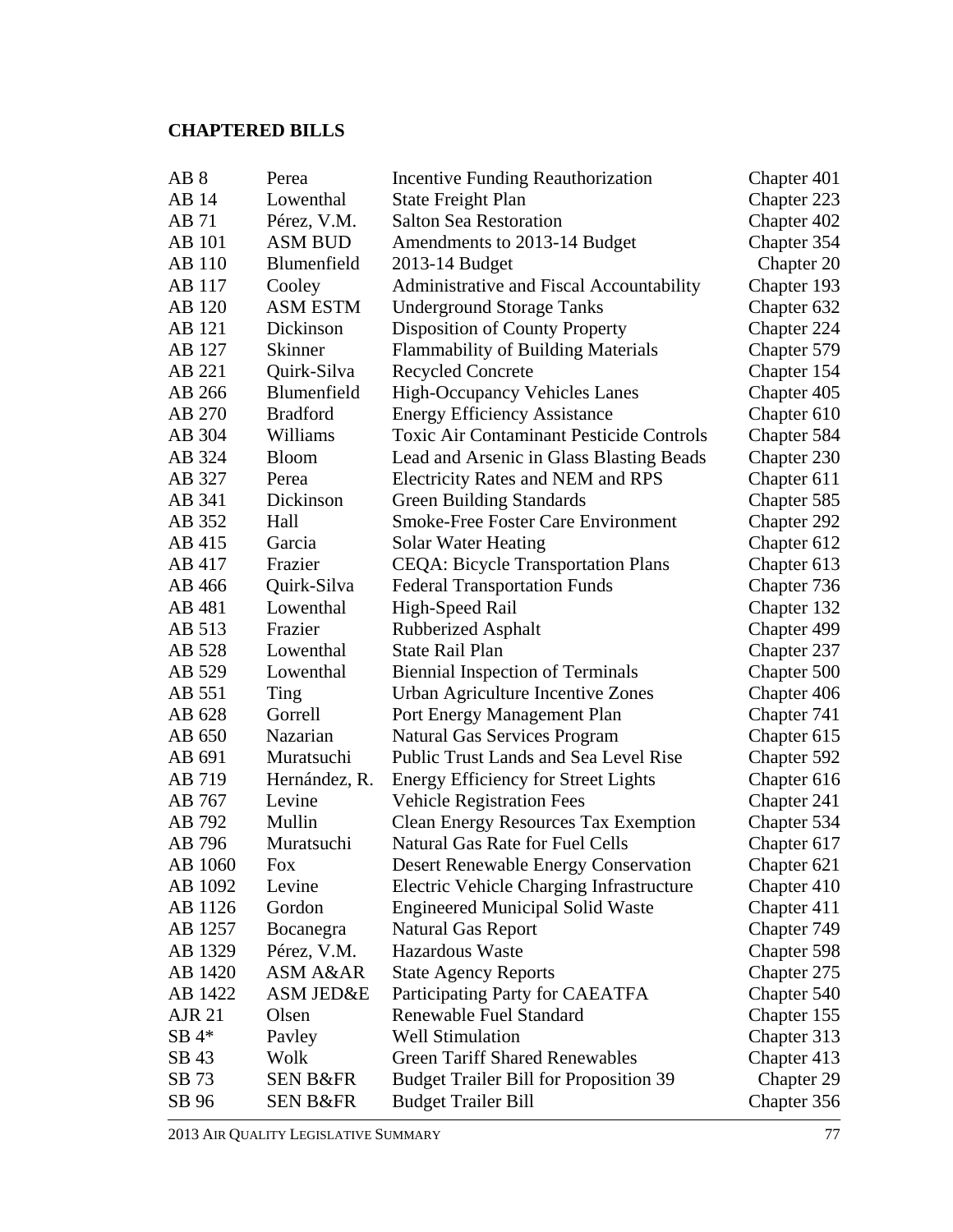| SB 109 | Corbett            | Aerodynamic Devices on Trucks               | Chapter 752 |
|--------|--------------------|---------------------------------------------|-------------|
| SB 142 | DeSaulnier         | <b>Public Transit</b>                       | Chapter 655 |
| SB 286 | Yee                | <b>High-Occupancy Vehicles Lanes</b>        | Chapter 414 |
| SB 359 | Corbett            | <b>Vehicle Incentives</b>                   | Chapter 415 |
| SB 454 | Corbett            | Electric Vehicle Charging Infrastructure    | Chapter 418 |
| SB 459 | Payley             | <b>Enhanced Fleet Modernization Program</b> | Chapter 437 |
| SB 557 | Hill               | High-Speed Rail                             | Chapter 216 |
| SB 591 | Cannella           | <b>POU RPS Hydroelectric Generation</b>     | Chapter 520 |
| SB 630 | Payley             | <b>Tahoe Regional Planning Agency</b>       | Chapter 762 |
| SB 665 | Wolk               | Indemnity Bonds for Oil and Gas Drilling    | Chapter 315 |
| SB 726 | Lara               | WCI, Inc.                                   | Chapter 420 |
| SB 743 | Steinberg          | <b>CEQA</b> : Sacramento Project            | Chapter 386 |
| SB 763 | Fuller             | <b>Underground Storage Tank Loans</b>       | Chapter 640 |
| SB 788 | <b>SENT&amp;H</b>  | <b>Transportation Omnibus</b>               | Chapter 523 |
| SB 801 | Roth               | Budgeting and Accounting Reconciliation     | Chapter 281 |
| SB 811 | Lara               | CEQA: State Highway Route 710               | Chapter 250 |
| SB 824 | <b>SEN G&amp;F</b> | <b>Underground Storage Tank Fee</b>         | Chapter 177 |

**\*** Chaptered bill accompanied by a signing message.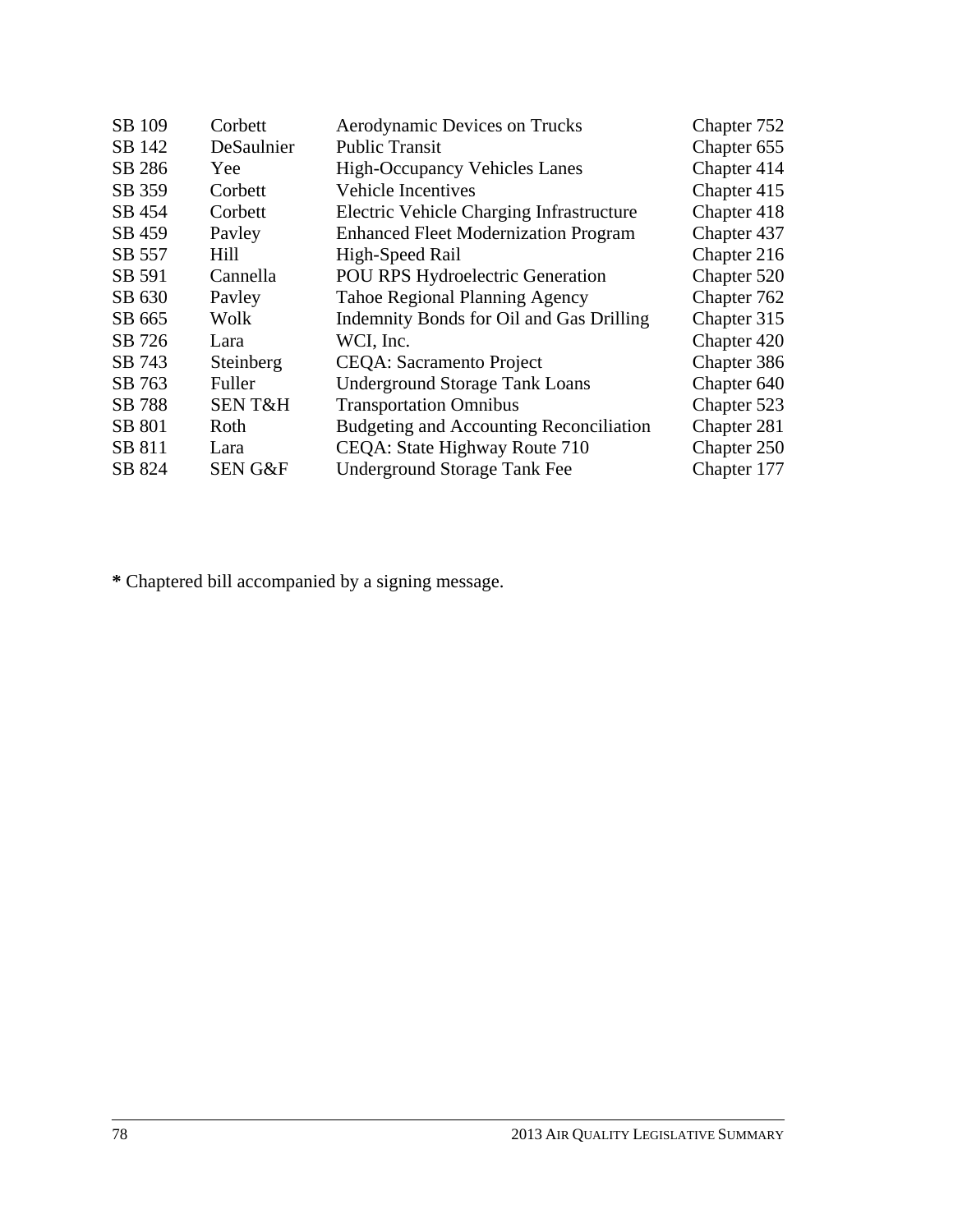# **GOVERNOR'S SIGNING MESSAGES**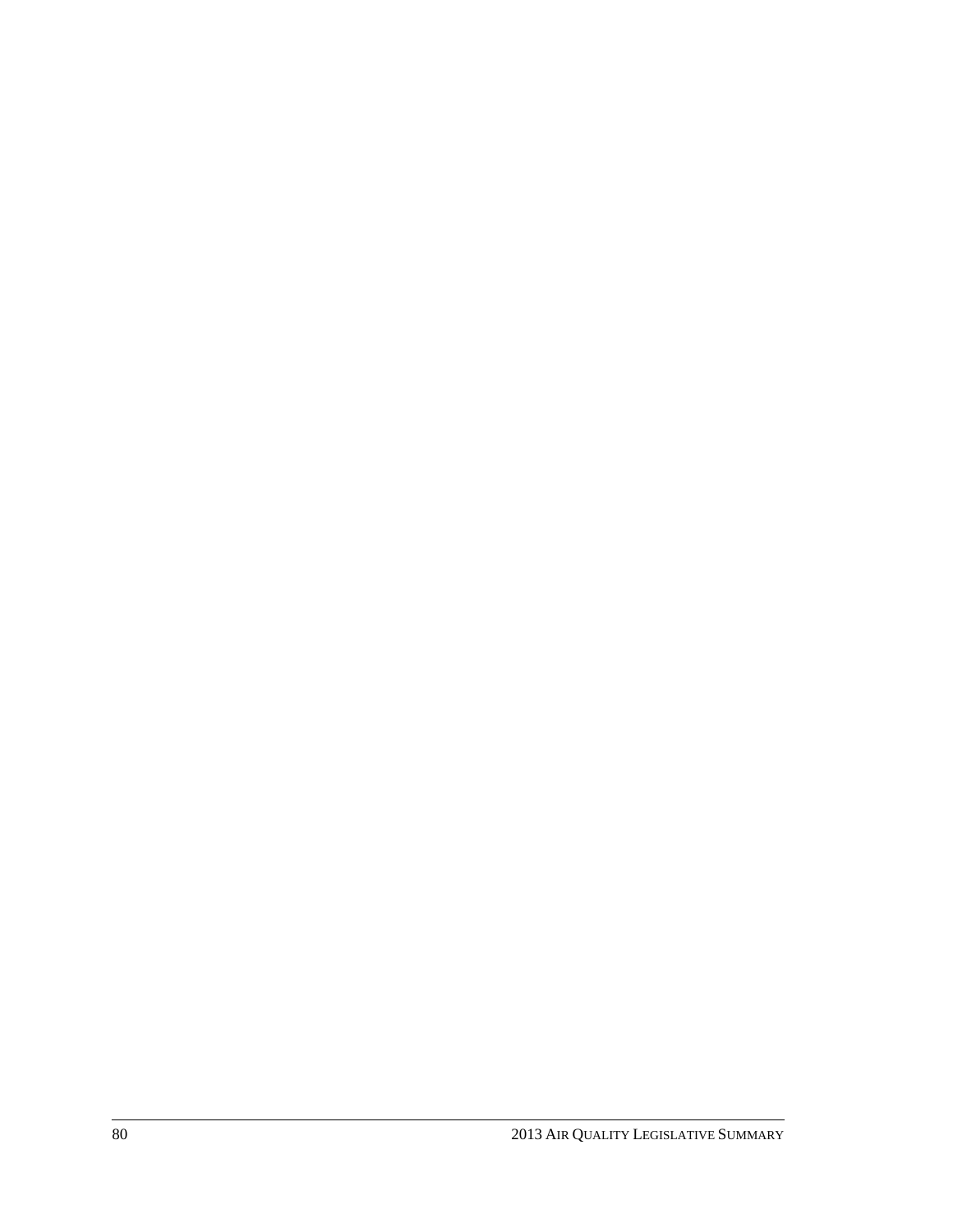# **SB 4 Pavley Hydraulic Fracturing Chapter 313**

To the Members of the California State Senate:

I am signing Senate Bill 4, which establishes strong environmental protections and transparency requirements for hydraulic fracturing and other well stimulation operations. I am also directing the Department of Conservation, when implementing the bill, to develop an efficient permitting program for well stimulation activities that groups permits together based on factors such as known geologic conditions and environmental impacts, while providing for more particularized review in other situations when necessary. The bill needs some clarifying amendments and I will work with the author in making those changes next year.

Sincerely,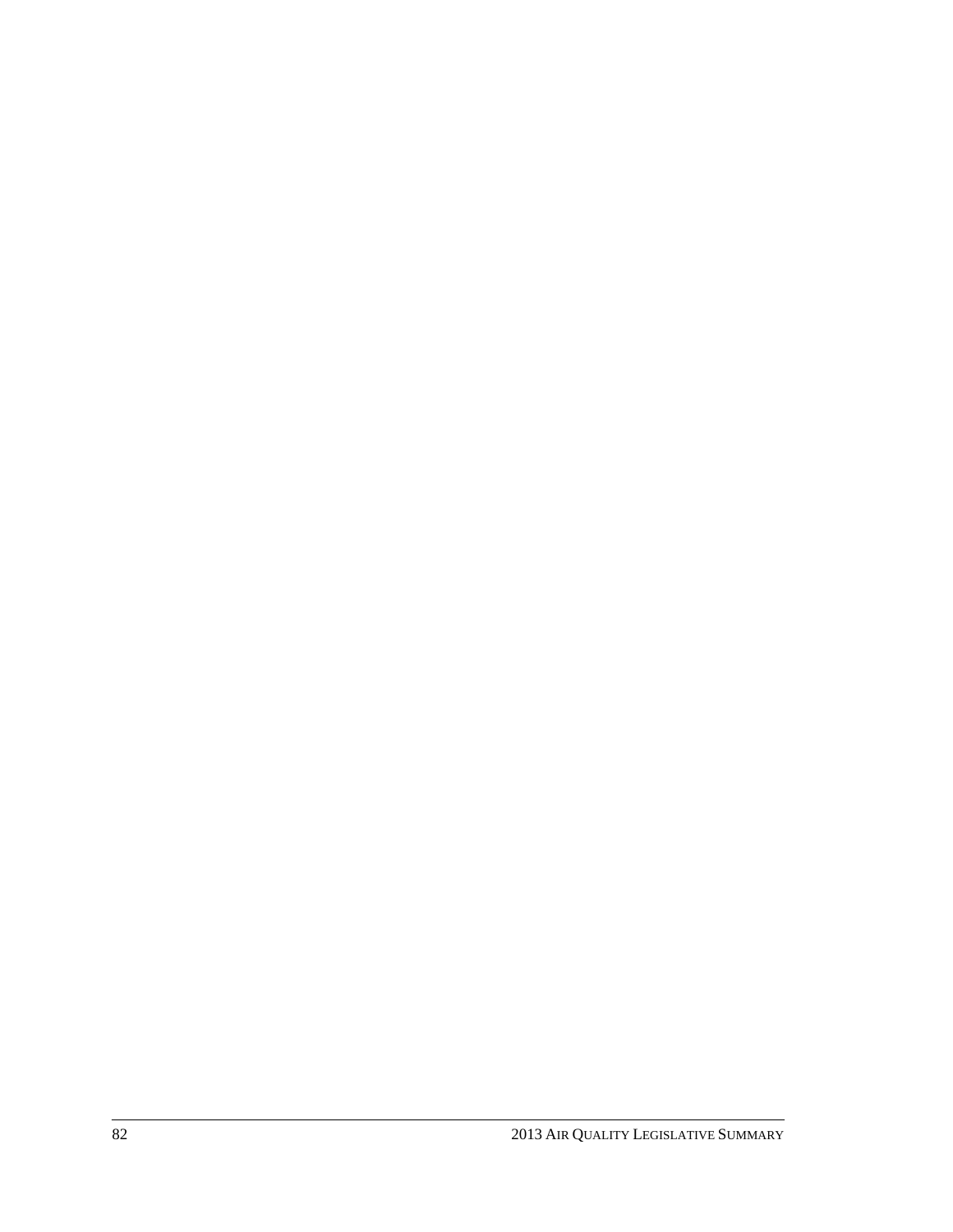# **VETOED BILLS**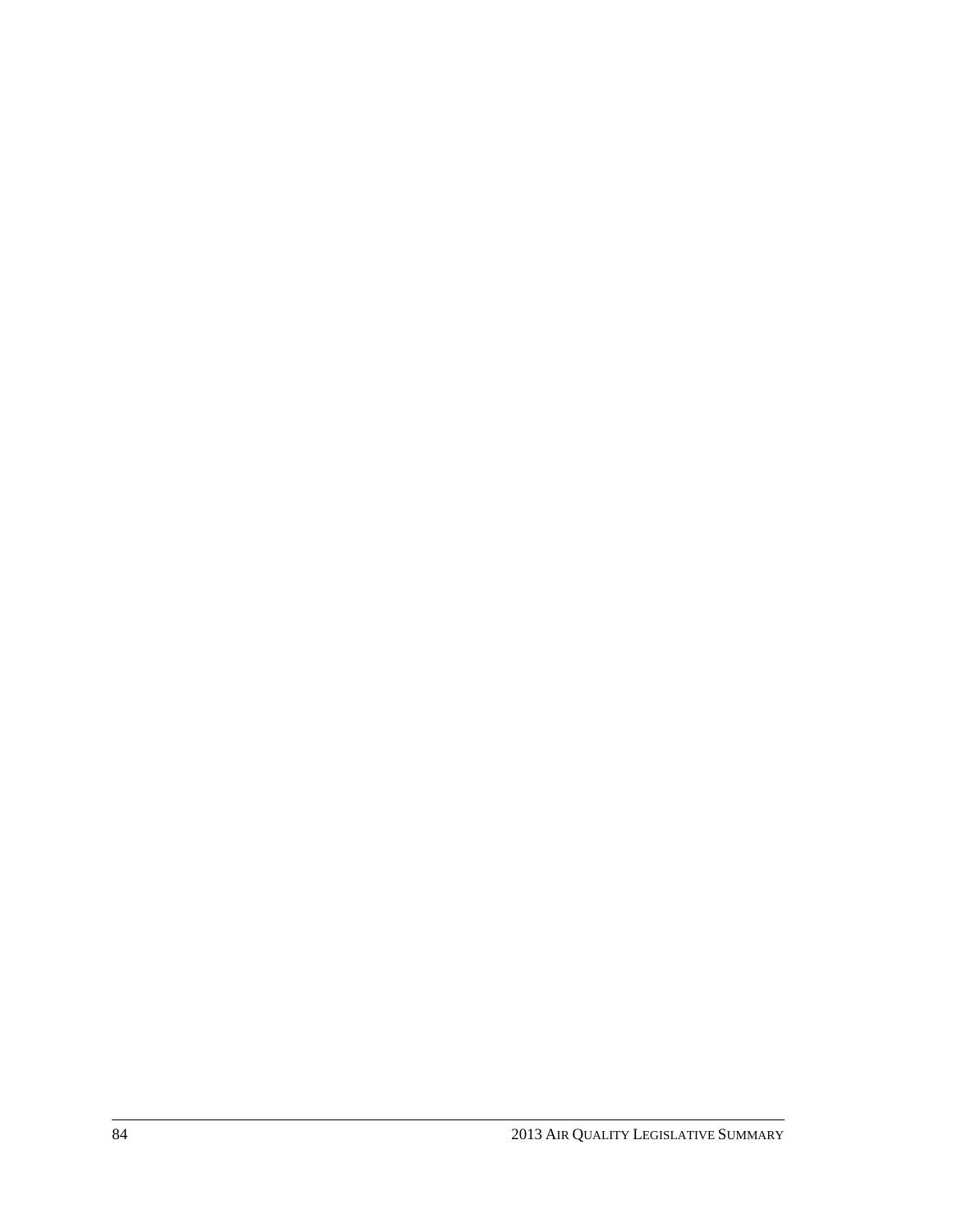# **VETOED BILLS**

| AB 12   | Cooley              | <b>Standardized Regulatory Impact Analysis</b> | Vetoed |
|---------|---------------------|------------------------------------------------|--------|
| AB 340  | <b>Bradford</b>     | Electric Program Investment Charge             | Vetoed |
| AB 405  | Gatto               | <b>High-Occupancy Vehicle Lanes</b>            | Vetoed |
| AB 527  | Gaines              | WCI, Inc.                                      | Vetoed |
| AB 662  | <b>Atkins</b>       | Redevelopment                                  | Vetoed |
| AB 1290 | Pérez, J.           | <b>Transportation Planning</b>                 | Vetoed |
| SB 95   | <b>SEN B&amp;FR</b> | Amendments to 2013-14 Budget                   | Vetoed |
| SB 448  | Leno                | Petroleum Supply and Pricing                   | Vetoed |
| SB 804  | Lara                | <b>Biomass Conversion</b>                      | Vetoed |

Note: All vetoed bills listed are accompanied by a veto message.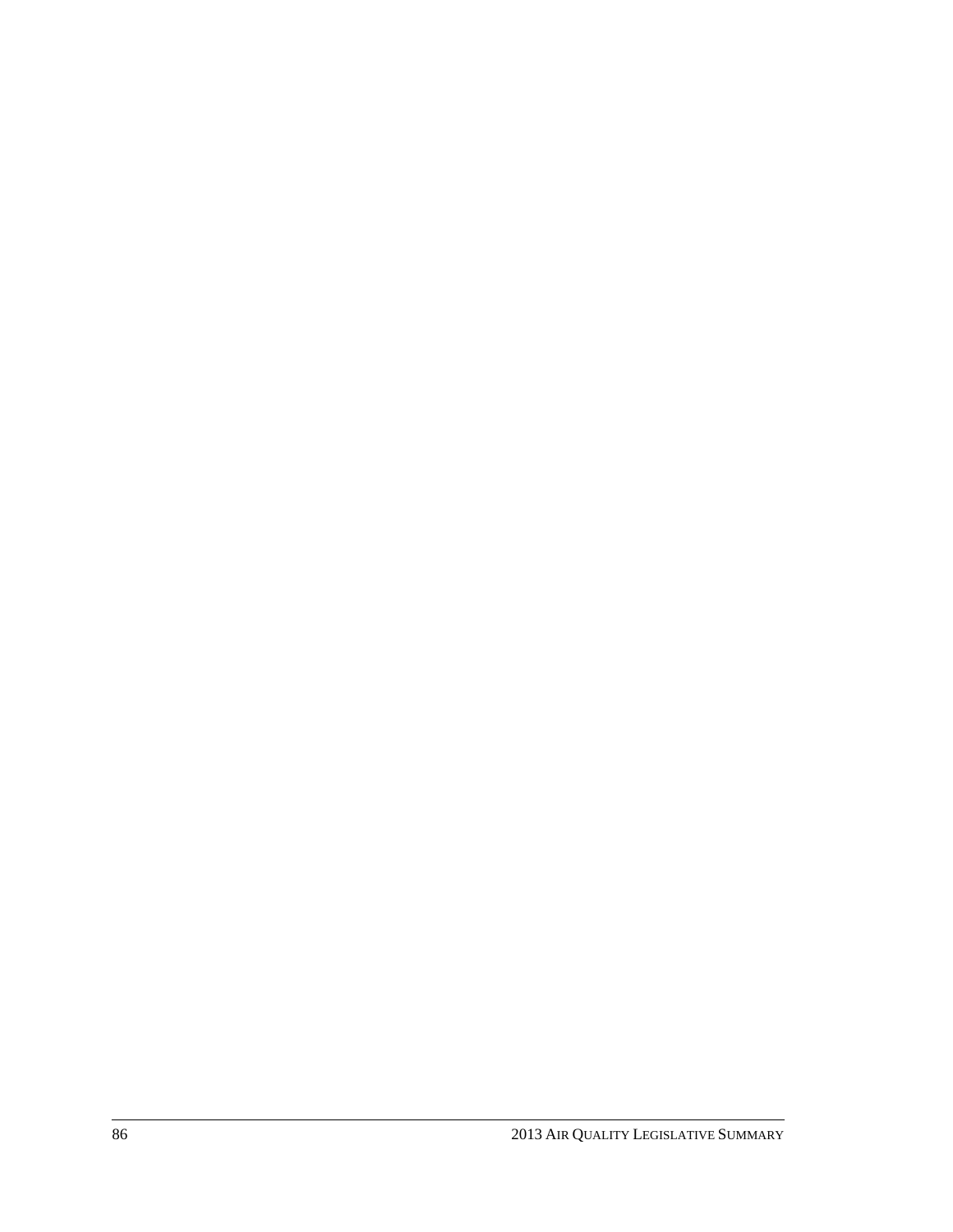# **GOVERNOR'S VETO MESSAGES**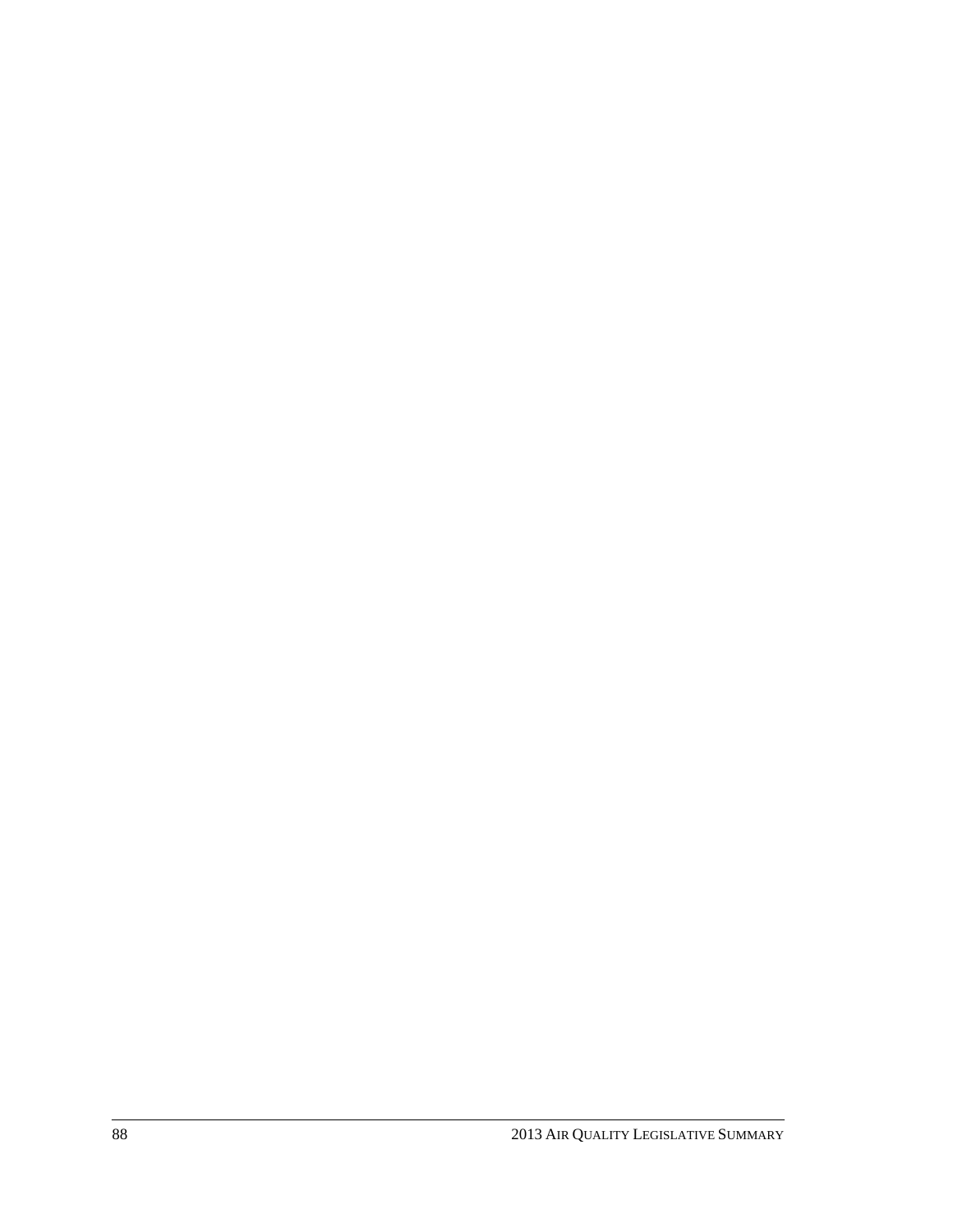# **AB 12 Cooley Standardized Regulatory Impact Analysis Vetoed**

To the Members of the California State Assembly:

I am returning Assembly Bill 12 without my signature.

Two years ago, I signed legislation that significantly revised the regulatory review process. As a result, beginning this November the Department of Finance will review the economic impact of regulations before they are published. The annual review proposed by this bill would duplicate those efforts.

Sincerely,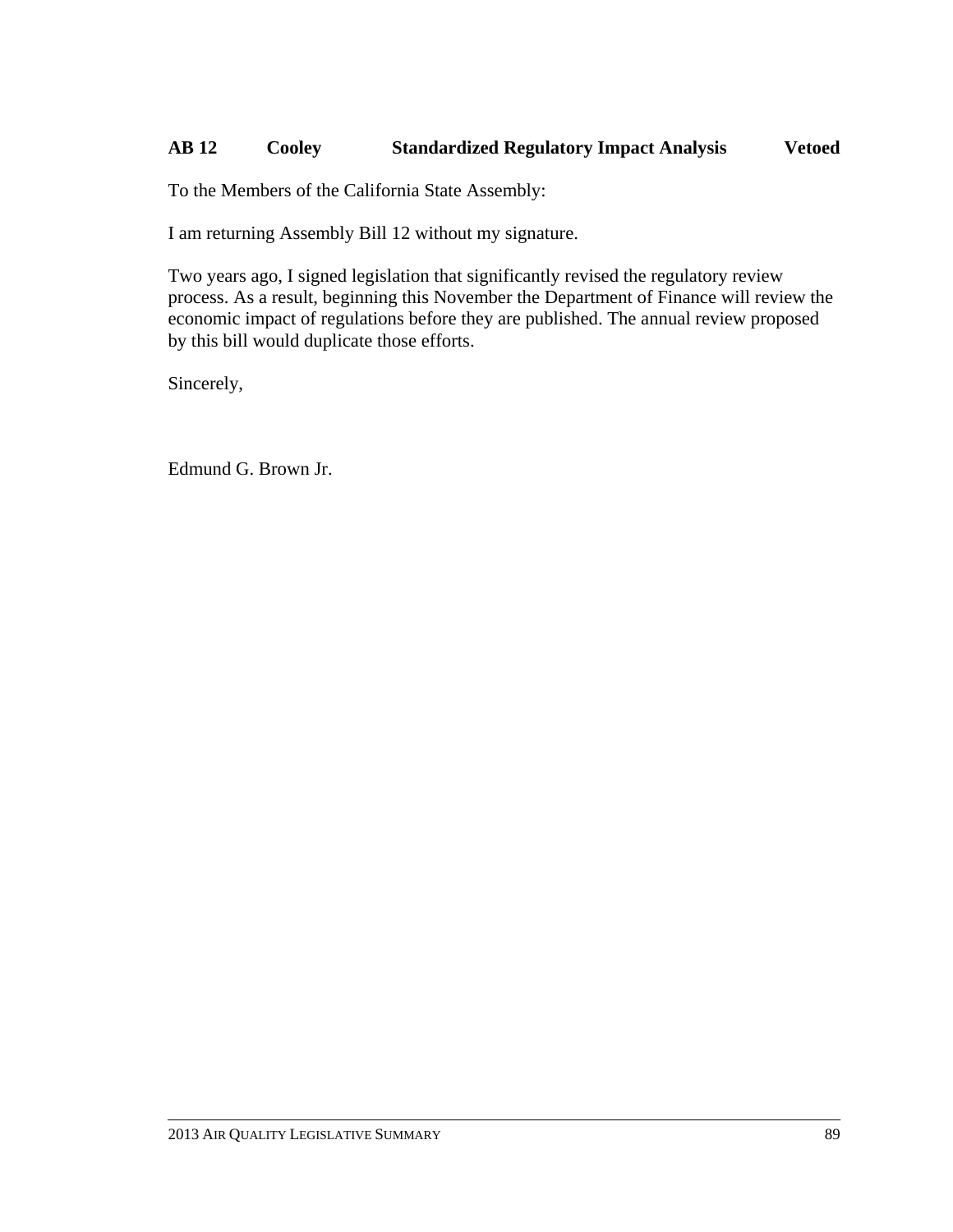# **AB 340 Bradford Electric Program Investment Charge Vetoed**

To the Members of the California State Assembly:

I am returning Assembly Bill 340 without my signature.

This bill requires the Public Utilities Commission to establish a program to encourage the use of women, people of color and disabled veteran-owned businesses for projects funded by the Electric Program Investment Charge.

This bill inadvertently contains language that would jeopardize critical renewable programs funded by this charge.

Sincerely,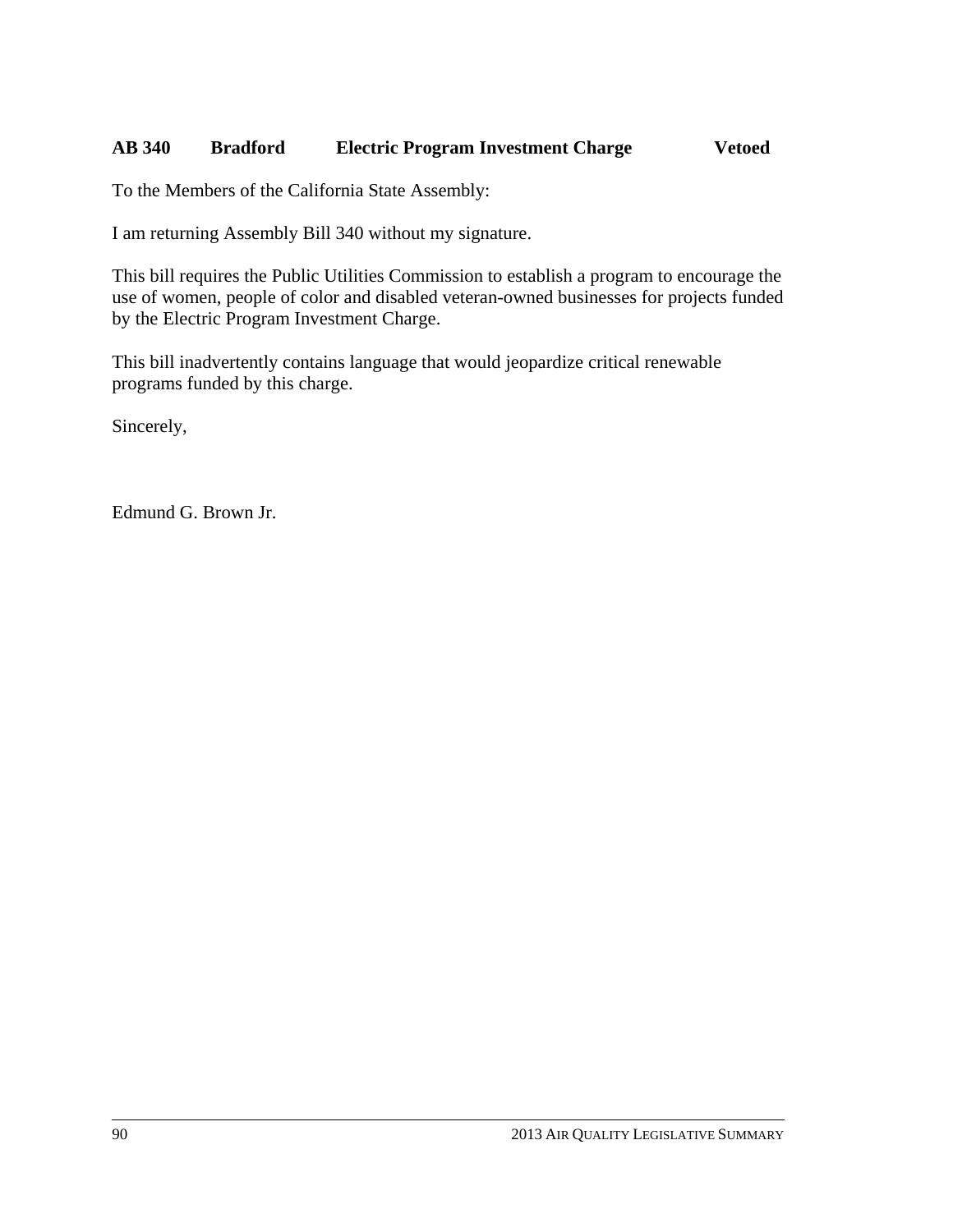# **AB 405 Gatto High-Occupancy Vehicle Lanes Vetoed**

To the Members of the California State Assembly:

I am returning Assembly Bill 405 without my signature.

This bill limits the 24/7 carpool lane controls on about 13 miles of the 134 freeway in Los Angeles to the hours of heavy commuter traffic.

Carpool lanes are especially important in Los Angeles County to reduce pollution and maximize use of freeways. We should retain the current 24/7 carpool lane control.

Sincerely,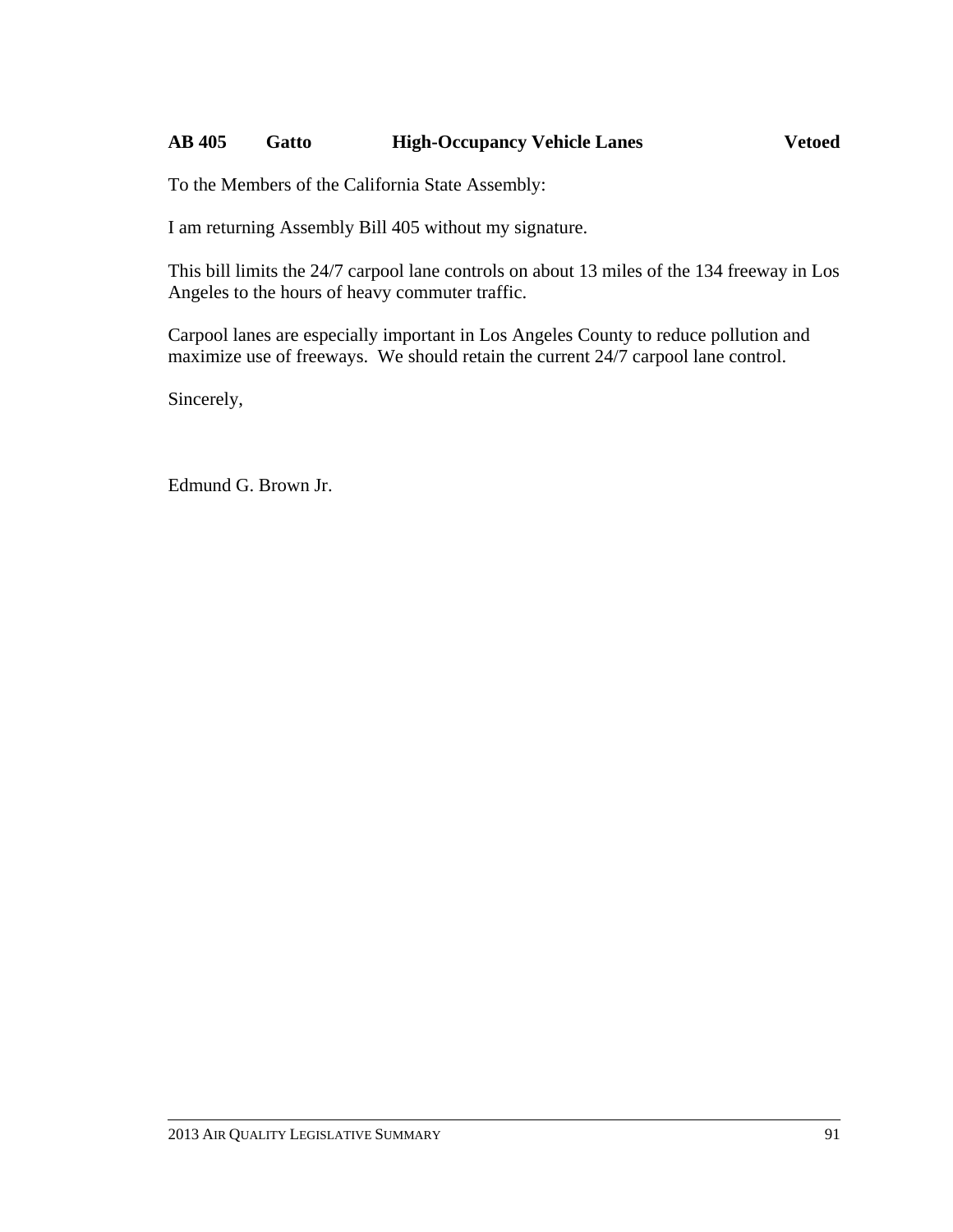# **AB 527 Gaines WCI, Inc. Vetoed**

I am returning Assembly Bill 527 without my signature. This bill requires various transparency and accountability actions of the Western Climate Initiative, Incorporated (WCI, Inc.), a multi-jurisdictional body providing services that support the State's Capand-Trade program. This bill is unnecessary as WCI, Inc. already meets the open meeting, public records and auditing requirements of this bill. In order to ensure continued transparency, I have signed SB 726 that will provide ongoing accountability without the risk of frivolous litigation presented by this measure.

Sincerely,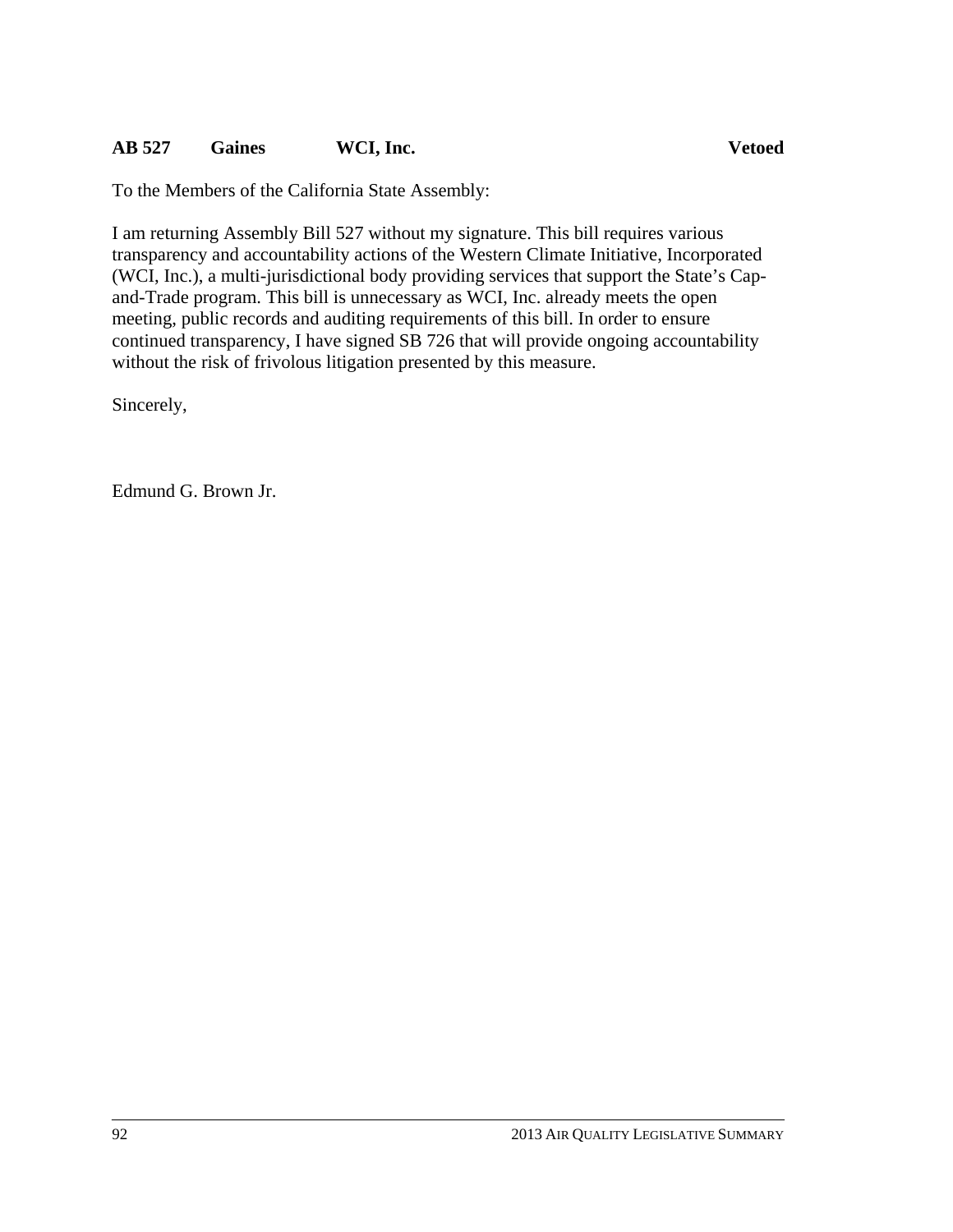# **AB 662 Atkins Redevelopment Vetoed**

To the Members of the California State Assembly:

I am returning Assembly Bill 662 without my signature. This measure would provide flexibility to cities and successor agencies around the state currently winding down their redevelopment affairs. More importantly, this bill would authorize cities to create Infrastructure Financing Districts within the boundaries of former redevelopment project areas, as well as provide additional property taxes for administrative costs to the local housing authorities currently managing stranded housing assets. Unfortunately, as currently written, the language to authorize new or amended contracts for existing enforceable obligations could result in unintended costs to the General Fund. I applaud the author for her efforts to improve the dissolution process. Therefore, I am directing my administration to work with the author's office to make changes to the bill's language in a manner that avoids those costs. When the changes are made, I look forward to seeing the measure return to my desk for signature.

Sincerely,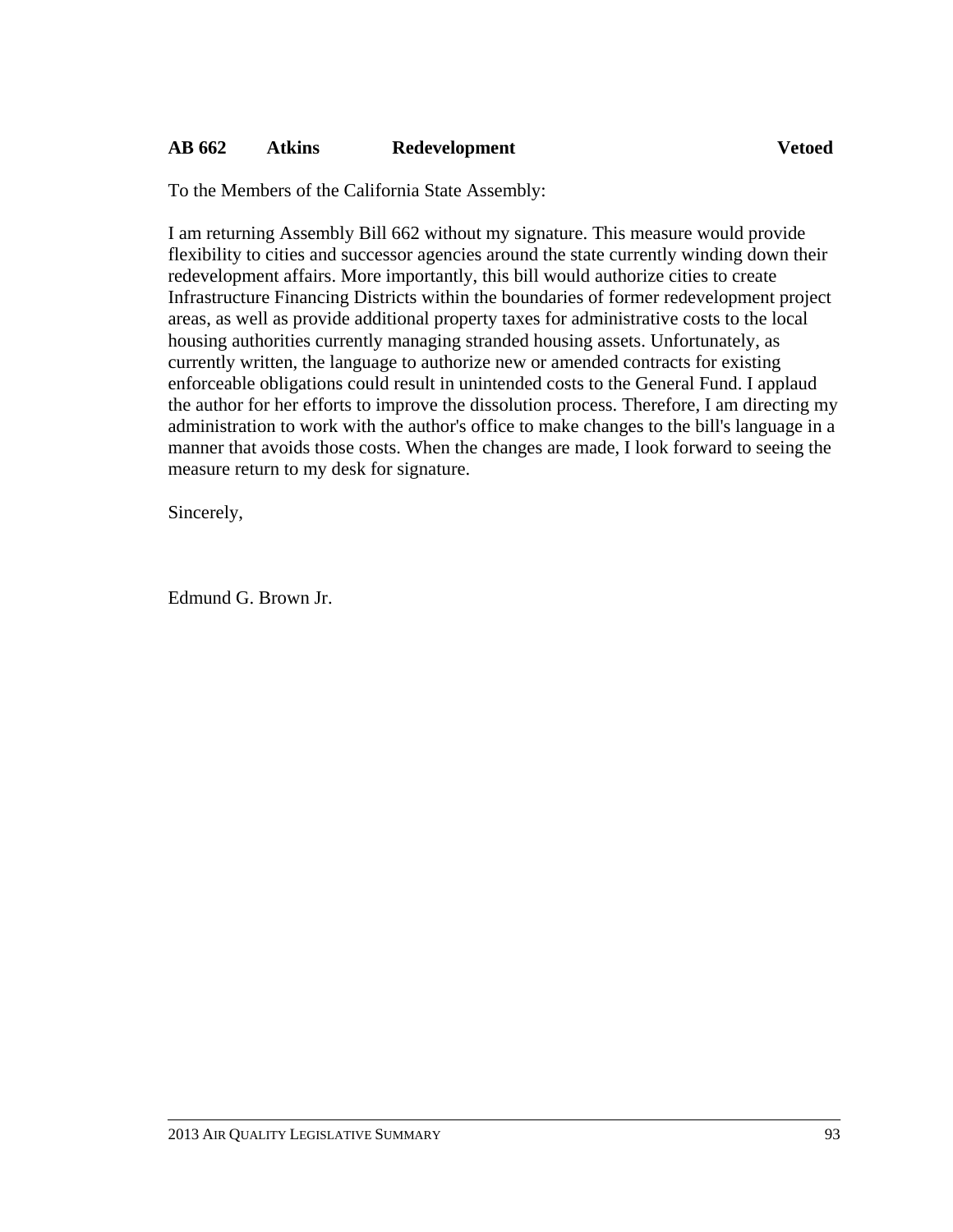# **AB 1290 Pérez, J. Transportation Planning Vetoed**

To the Members of the California State Assembly:

I am returning Assembly Bill 1290 without my signature. This bill adds two voting members to the 11 voting-member California Transportation Commission (Commission) and requires additional reporting on regional planning issues. The author's intent for this bill is to ensure the state's transportation planning policy focuses on air quality and land use issues. The Governor's Reorganization Plan that went into effect July 1 of this year requires the Department of Transportation, the Department of Housing and Community Development, and the Commission to coordinate housing and transportation policies and programs. I think these changes will fully satisfy the author's objectives for this bill.

Sincerely,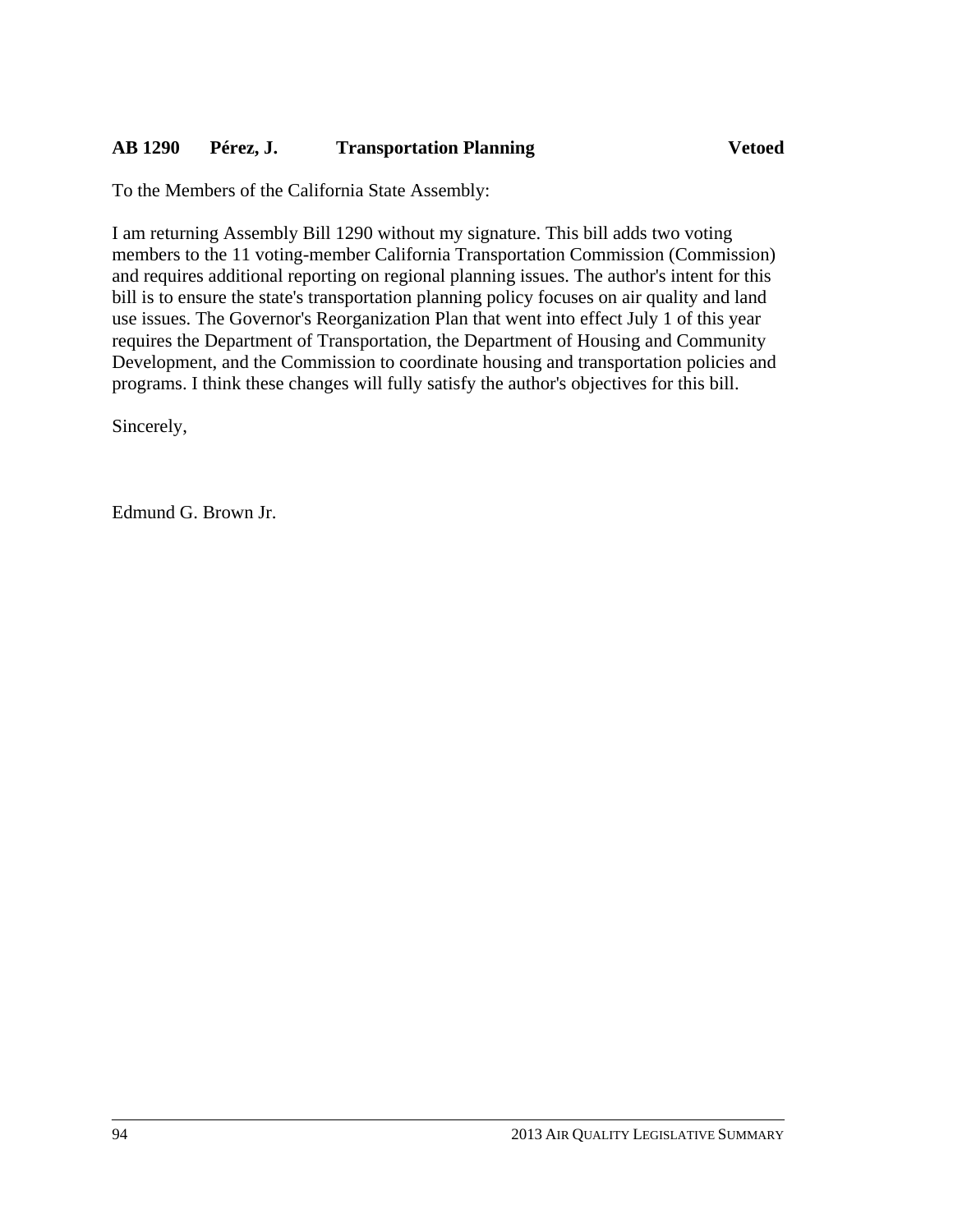# SB 95 SEN B&FR Amendments to 2013-14 Budget Vetoed

To the Members of the California State Senate:

I am returning Senate Bill 95 without my signature.

I am signing AB 101; therefore, this bill is unnecessary.

Sincerely,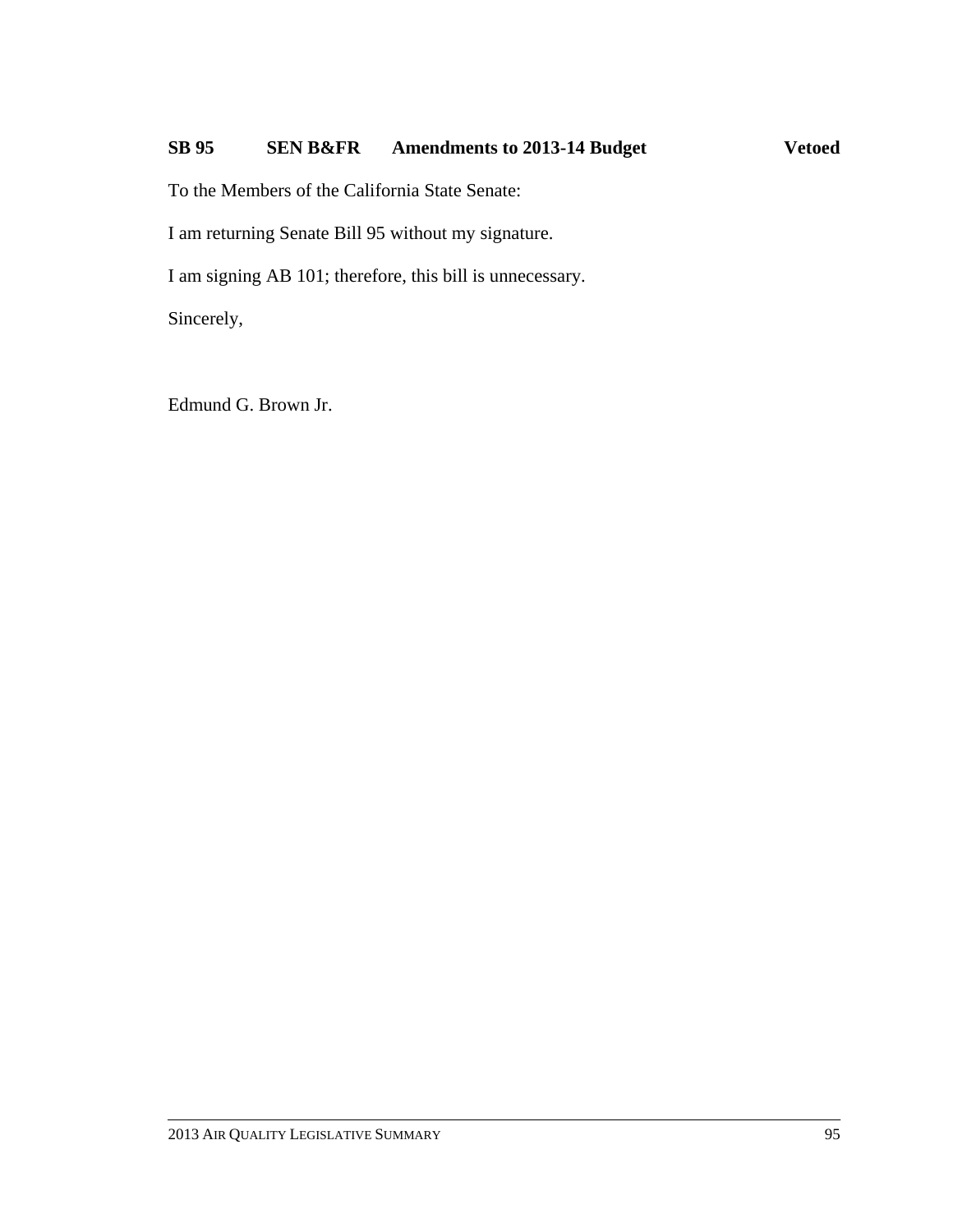# **SB 448 Leno Petroleum Supply and Pricing Vetoed**

To the Members of the California State Senate:

I am returning Senate Bill 448 without my signature.

This bill is unnecessary. The Energy Commission already has the authority to analyze and interpret changes in petroleum supply and market price.

I am directing the Commission to work with the Attorney General to evaluate market trends and ways to respond to price volatility. We need to have a plan and a rapid response team in place with the capability to respond when sudden and untoward price fluctuations occur.

Sincerely,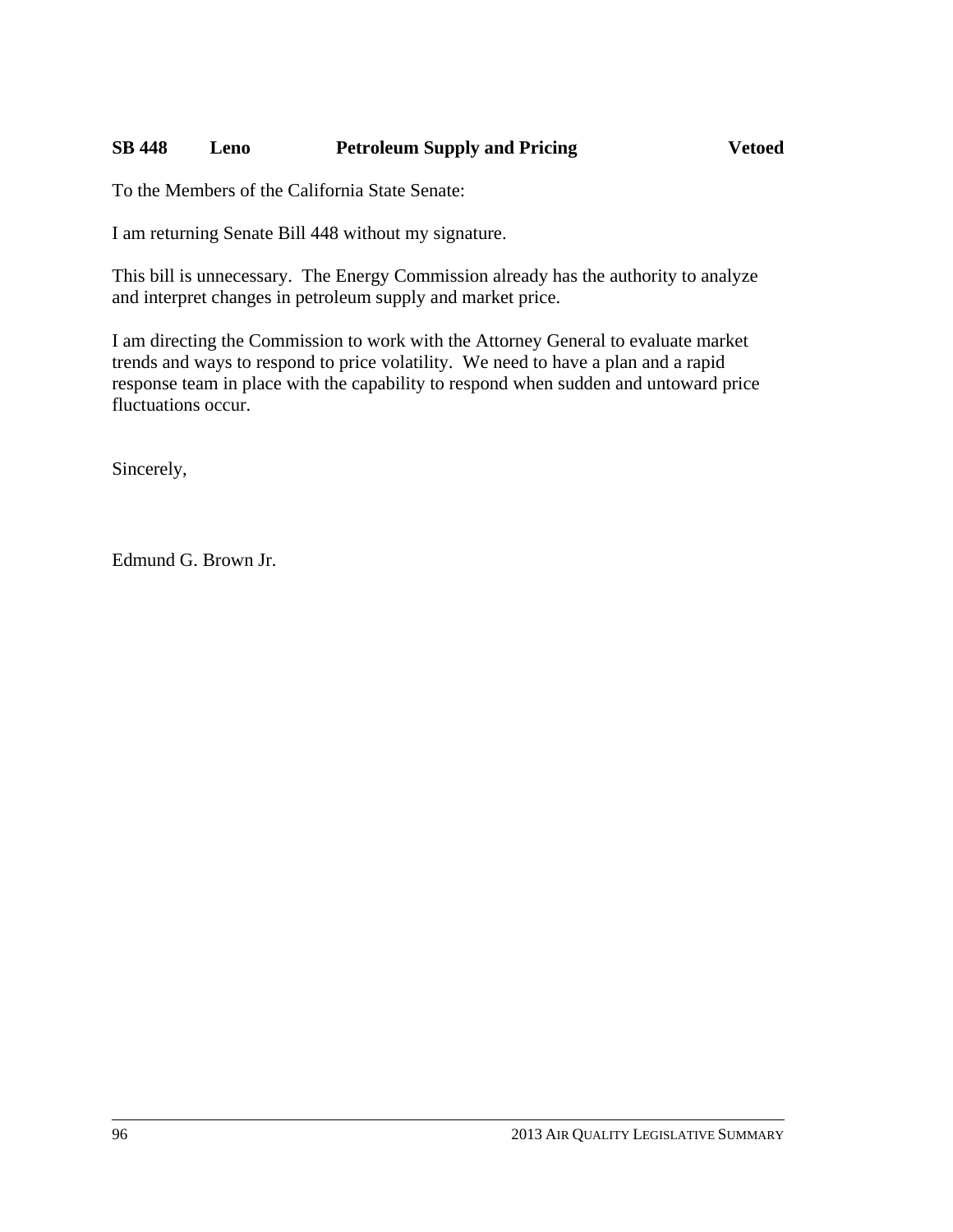## **SB 804 Lara Biomass Conversion Vetoed**

To the Members of the California State Senate:

I am returning Senate Bill 804 without my signature.

This bill would expand the existing definition of biomass conversion to include noncombustion thermal, chemical, or biological processes.

While I agree with the intent of the bill, last minute amendments made the bill overly complicated and unworkable.

Therefore, I am directing the Department of Resources, Recycling and Recovery, in conjunction with stakeholders, to develop a sensible approach that would apply to all biomass facilities irrespective of the technologies used.

Sincerely,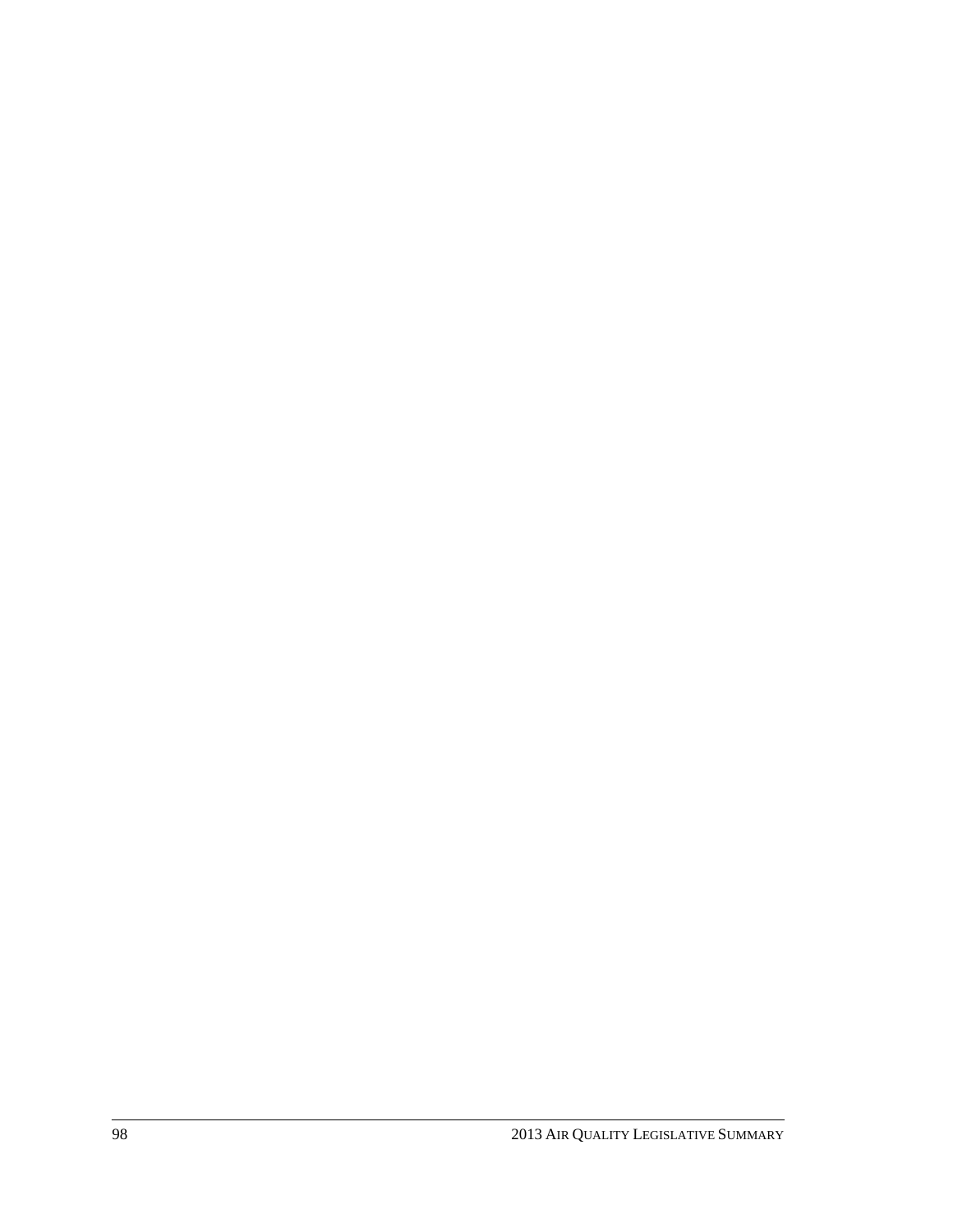# **LEGISLATIVE HEARINGS**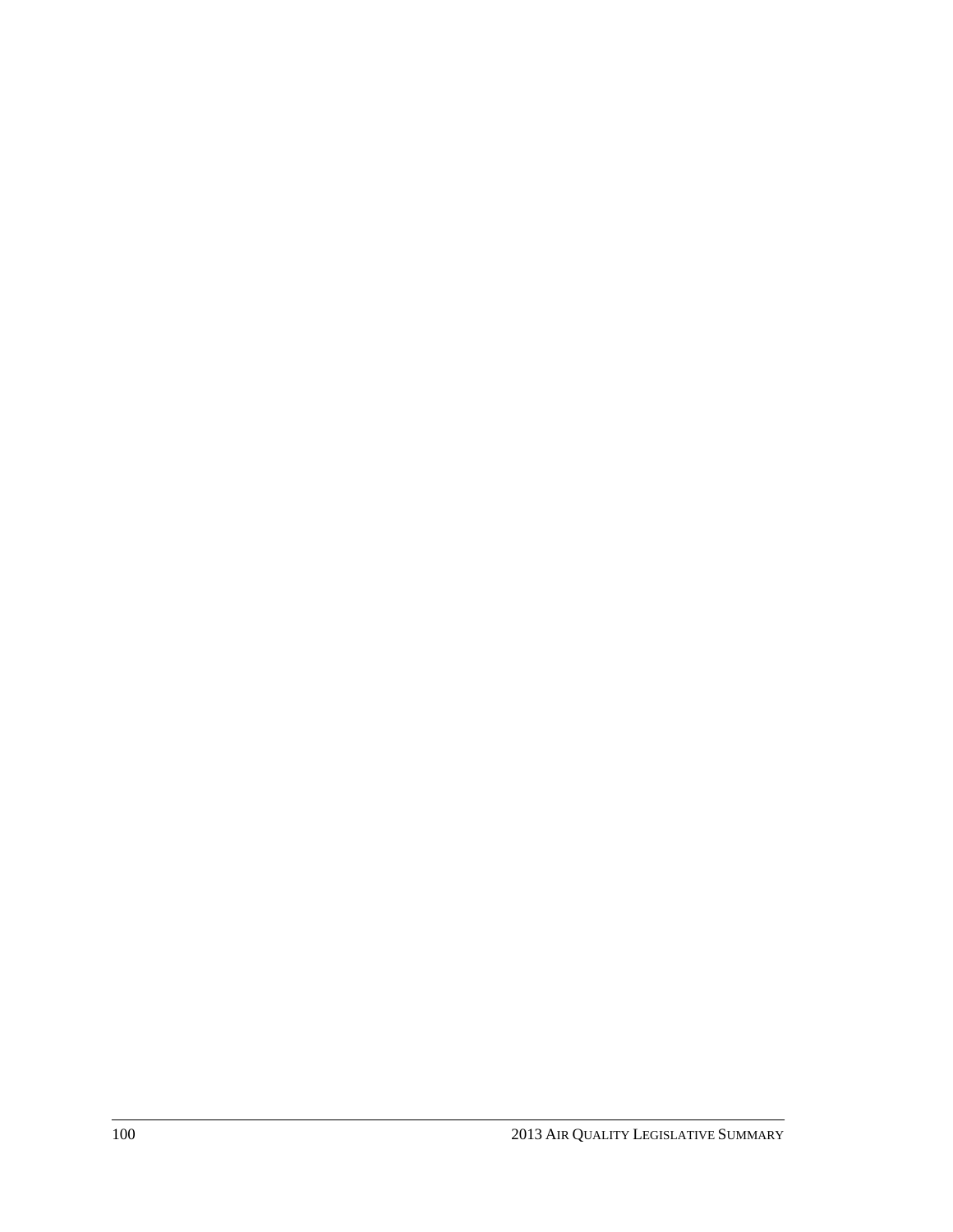## **SPECIAL LEGISLATIVE HEARINGS AND EVENTS**

February 4, 2013 – Assembly Transportation Committee "Informational Hearing to Adopt Committee Rules."

February 11, 2013 – Assembly Transportation Committee "Development of California's Freight Plan."

February 12, 2013 – Senate Natural Resources & Water Committee and Senate Environmental Quality Committee "Joint Hearing on the Regulation of Hydraulic Fracturing in Oil and Gas Production in California."

March 13, 2013 – Assembly Accountability  $&$  Administrative Review "Regulatory Reform: Update on Revisions to the Administrative Procedure Act."

March 19, 2013 – Senate Transportation & Housing Committee "AB 32 Implementation: Light Duty Vehicles and Their Fuels."

March 28, 2013 – Town Hall with Assemblymember Logue on the Truck and Bus Rule

May 8, 2013 – Select Committee on Sustainable and Organic Agriculture and Select Committee on Agriculture and the Environment "Agricultural Solutions to Climate Change: Investing in Sustainable Farm Practices."

May 16, 2013 – Select Committee on Climate Change and AB 32 Implementation "Climate Impacts in California and Update on AB 32 Implementation."

September 18, 2013 – Select Committee on Air Quality "Pollution Risks of Aviation Fuel: Looking Forward to an Unleaded Alternative."

December 4, 2013 – Town Hall with Assemblymember Frazier on Business Requirements and Air Quality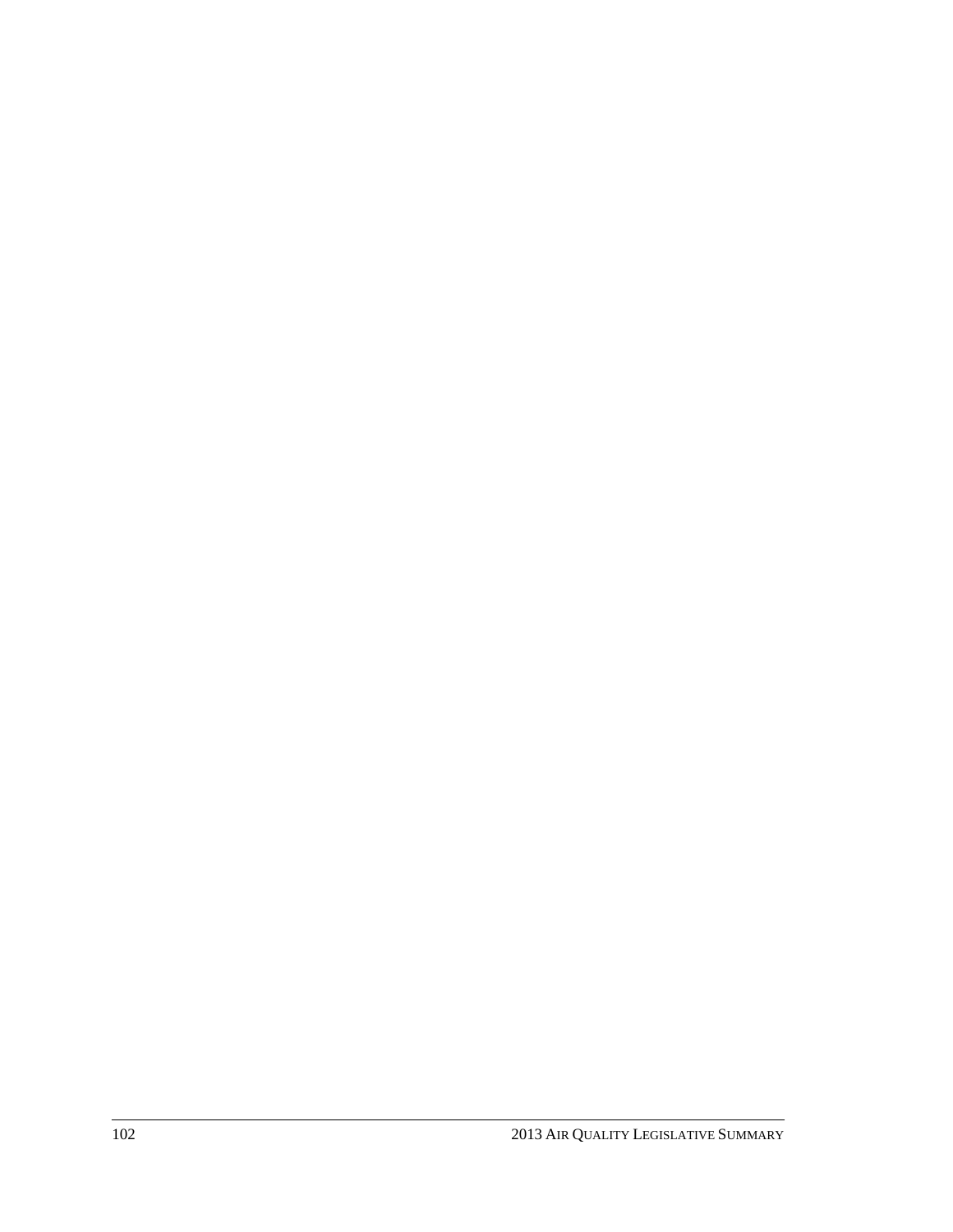## **ROSTER OF LEGISLATORS**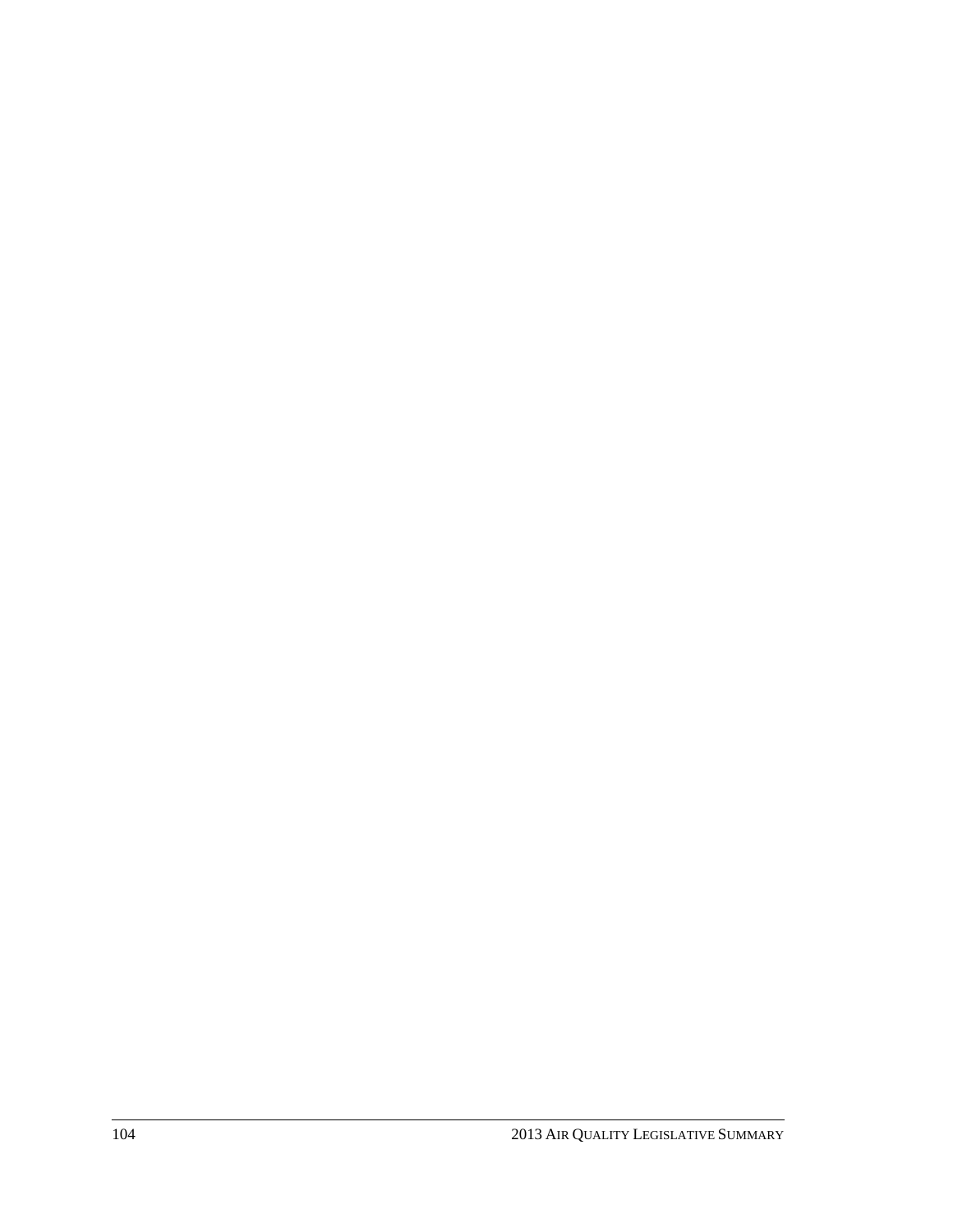## **2013 ASSEMBLY MEMBERS**

| <b>Name</b>                  | <b>Party</b> | <b>Area Represented</b> |
|------------------------------|--------------|-------------------------|
| Achadjian, Katcho            | $\mathbf R$  | San Luis Obispo         |
| Alejo, Luis A.               | D            | Salinas                 |
| Allen, Travis                | $\mathbf R$  | <b>Huntington Beach</b> |
| Ammiano, Tom                 | D            | San Francisco           |
| Atkins, Toni                 | D            | San Diego               |
| Bigelow, Franklin E.         | $\mathbf R$  | O'Neals                 |
| Bloom, Richard               | D            | Santa Monica            |
| Bocanegra, Raul              | D            | San Diego               |
| Bonilla, Susan               | D            | Martinez                |
| Bonta, Rob                   | D            | Alameda                 |
| Blumenfied, Bob <sup>1</sup> | D            | <b>Sherman Oaks</b>     |
| Bradford, Steven             | D            | Inglewood               |
| Brown, Cheryl                | D            | San Bernardino          |
| Buchanan, Joan               | D            | San Ramon               |
| Calderon, Ian C.             | D            | Whittier                |
| Campos, Nora                 | D            | San Jose                |
| Chau, Ed                     | D            | <b>Monterey Park</b>    |
| Chavez, Rocky                | $\mathbf R$  | Oceanside               |
| Chesbro, Wesley              | D            | Eureka                  |
| Conway, Connie               | $\mathbf R$  | Visalia                 |
| Cooley, Ken                  | D            | Rancho Cordova          |
| Daly, Tom                    | D            | Anaheim                 |
| Dahle, Brian                 | $\mathbf R$  | <b>Bieber</b>           |
| Dickinson, Roger             | D            | Sacramento              |
| Donnelly, Tim                | $\mathbf R$  | Hesperia                |
| Eggman, Susan Talamantes     | D            | Stockton                |
| Fong, Paul                   | D            | <b>Mountain View</b>    |
| Fox, Steve                   | D            | Palmdale                |

<sup>1</sup> Elected to Los Angeles City Council. Seat currently vacant.

 $\overline{a}$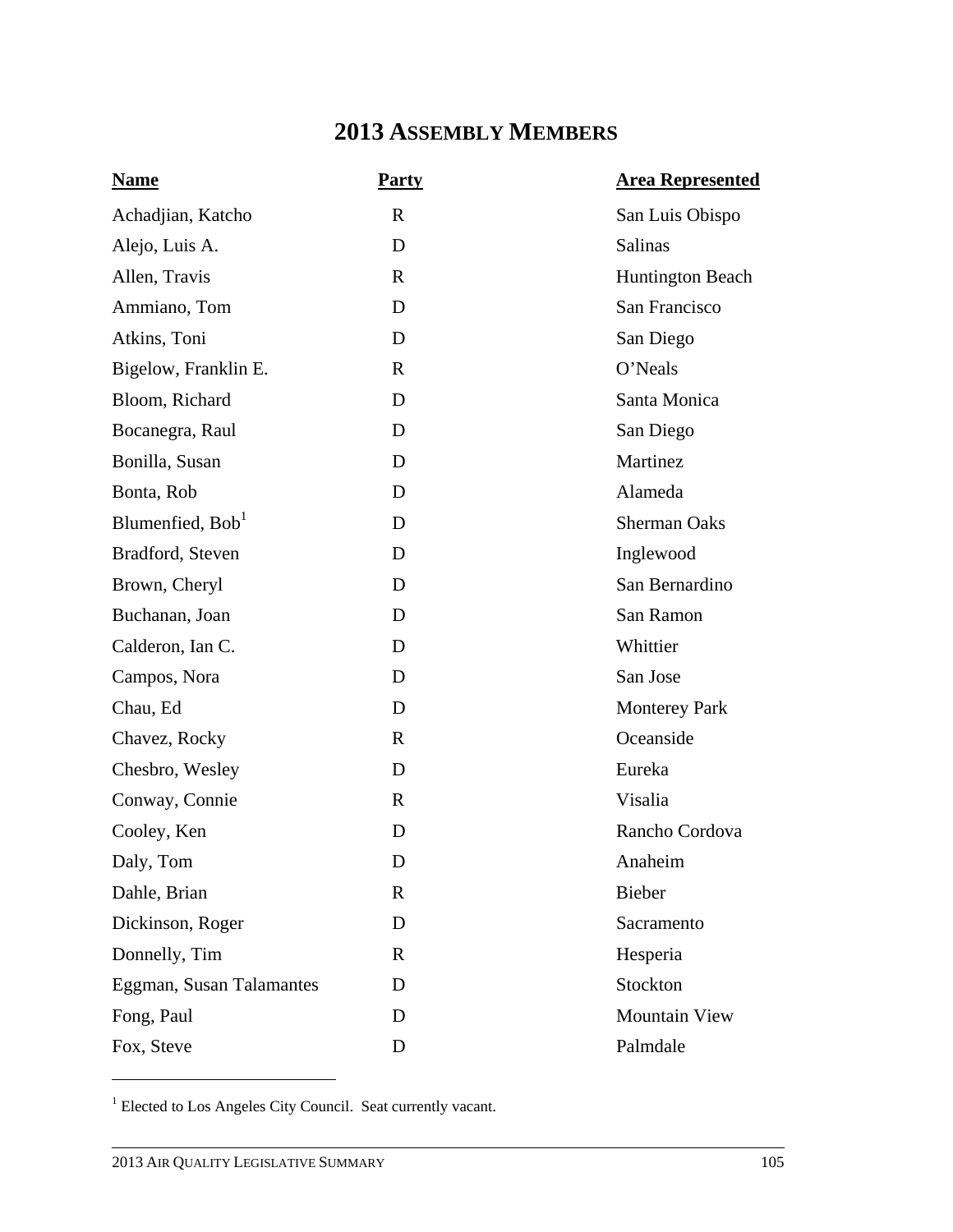| Frazier, Jim                 | D            | Oakley              |
|------------------------------|--------------|---------------------|
| Gaines, Beth                 | $\mathbf R$  | Roseville           |
| Garcia, Cristina             | D            | <b>Bell Gardens</b> |
| Gatto, Mike                  | D            | <b>Burbank</b>      |
| Gomez, Jimmy                 | D            | Los Angeles         |
| Gonzalez, Lorena             | D            | San Diego           |
| Gordon, Richard S.           | D.           | Redwood City        |
| Gorell, Jeff                 | $\mathbf{R}$ | Camarillo           |
| Gray, Adam                   | D            | Merced              |
| Grove, Shannon L.            | $\mathbf R$  | Bakersfield         |
| Hagman, Curt C.              | $\mathbf R$  | Chino Hills         |
| Hall, Isadore III            | D            | Compton             |
| Harkey, Diane L.             | $\mathbf R$  | Laguna Niguel       |
| Hernández, Roger             | D            | <b>Baldwin Park</b> |
| Holden, Chris                | D            | Pasadena            |
| Hueso, $\text{Ben}^2$        | D            | San Diego           |
| Jones, Brian W.              | $\mathbf R$  | La Mesa             |
| Jones-Sawyer, Reginald       | D            | Los Angeles         |
| Levine, Marc                 | D            | San Rafael          |
| Linder, Eric                 | $\mathbf R$  | Corona              |
| Logue, Dan                   | $\mathbf R$  | Chico               |
| Lowenthal, Bonnie            | D            | Long Beach          |
| Maienschein, Brian           | $\mathbb{R}$ | San Diego           |
| Mansoor, Allan R.            | R            | Costa Mesa          |
| Medina, Jose                 | D            | Riverside           |
| Melendez, Melissa            | R            | Lake Elsinore       |
| Mitchell, Holly <sup>3</sup> | D            | Los Angeles         |
| Morrell, Mike                | $\mathbf R$  | Redlands            |
| Mullin, Kevin                | D            | South San Francisco |
| Muratsuchi, Al               | D            | Torrance            |

 $2^2$  Elected to the California State Senate. Seat filled by Lorena Gonzalez.

 $\overline{a}$ 

<sup>&</sup>lt;sup>3</sup> Elected to the California State Senate. Seat currently vacant.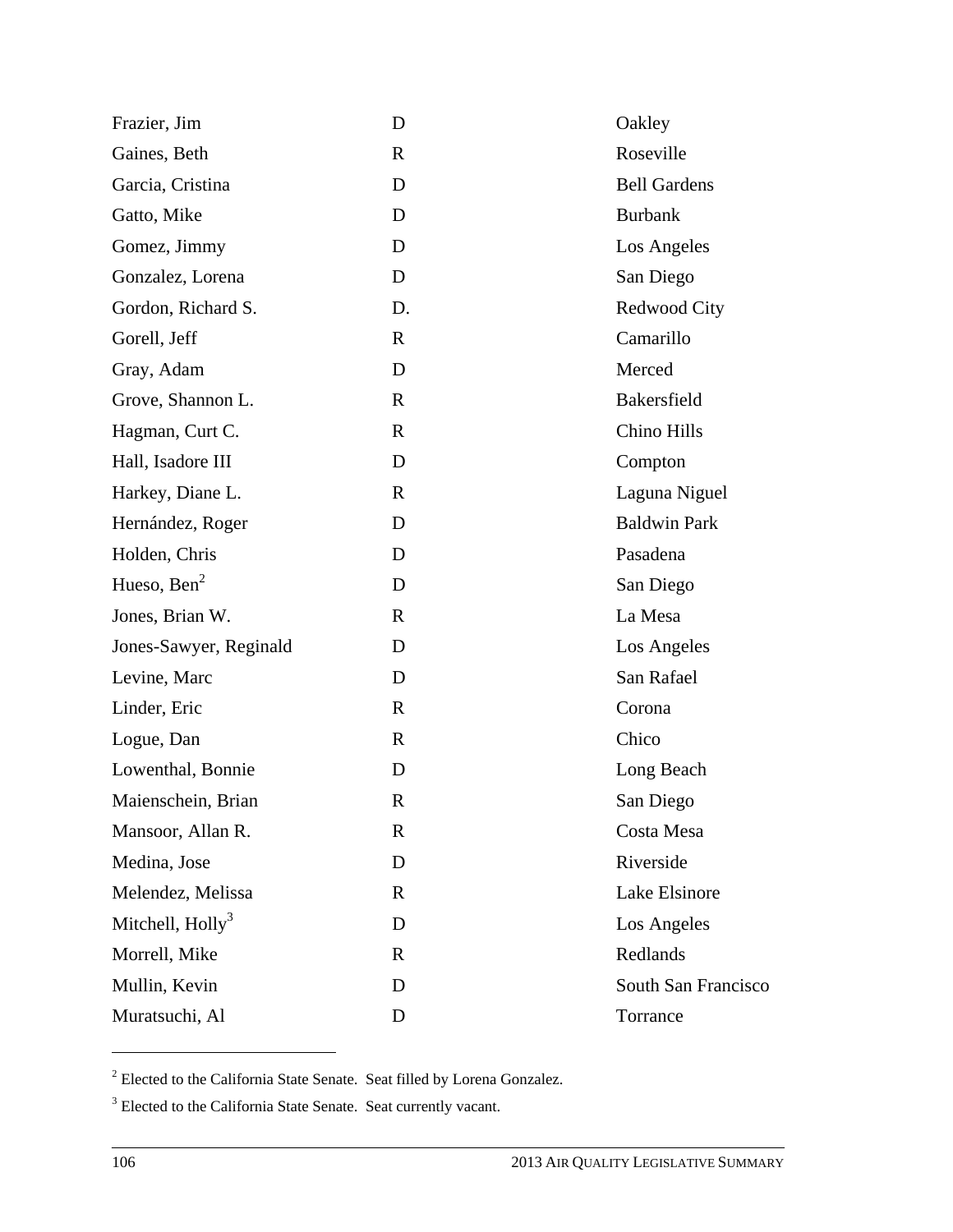| Nazarian, Adrin            | D            | <b>Sherman Oaks</b>  |
|----------------------------|--------------|----------------------|
| Nestande, Brian            | $\mathbf{R}$ | Palm Desert          |
| Olsen, Kristin             | $\mathbf{R}$ | Modesto              |
| Pan, Richard               | D            | Sacramento           |
| Patterson, Jim             | $\mathbf R$  | Fresno               |
| Perea, Henry T.            | D            | Fresno               |
| Pérez, John A.             | D            | Los Angeles          |
| Pérez, V. Manuel           | D            | Coachella            |
| Quirk, Bill                | D            | Hayward              |
| Quirk-Silva, Sharon        | D            | Fullerton            |
| Rendon, Anthony            | D            | Lakewood             |
| Rodriguez, Freddie         | D            | Chino                |
| Salas, Jr., Rudy           | D            | Bakersfield          |
| Stone, Mark                | D            | <b>Scotts Valley</b> |
| Ting, Philip Yu            | D            | San Francisco        |
| Torres, Norma <sup>4</sup> | D            | Chino                |
| Wagner, Donald P.          | $\mathbf R$  | Irvine               |
| Waldron, Marie             | $\mathbf R$  | Escondido            |
| Weber, Shirley             | D            | San Diego            |
| Wieckowski, Bob            | D            | Fremont              |
| Wilk, Scott                | $\mathbf R$  | Santa Clarita        |
| Williams, Das              | D            | Santa Barbara        |
| Yamada, Mariko             | D            | Davis                |

D–Democrat

 $\overline{a}$ 

R–Republican

<sup>&</sup>lt;sup>4</sup> Elected to the California State Senate. Seat filled by Freddie Rodriguez.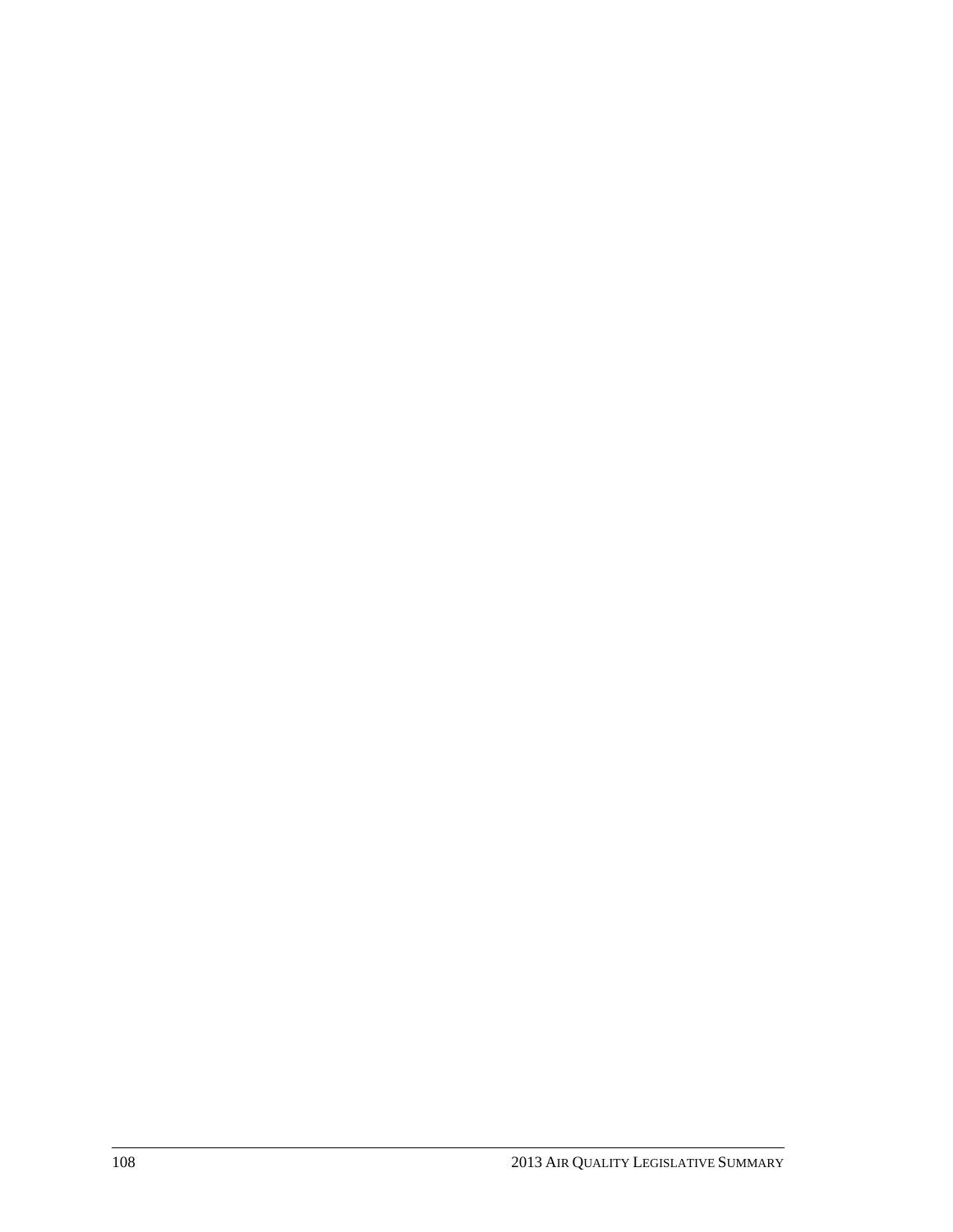## **2013 SENATE MEMBERS**

| <b>Name</b>          | <b>Party</b> | <b>Area Represented</b> |
|----------------------|--------------|-------------------------|
| Anderson, Joel       | $\mathbf R$  | San Diego               |
| Beall, Jim           | D            | San Jose                |
| Berryhill, Tom       | $\mathbf{R}$ | Modesto                 |
| <b>Block</b> , Marty | D            | San Diego               |
| Calderon, Ronald S.  | D            | Montebello              |
| Cannella, Anthony    | $\mathbf{R}$ | Ceres                   |
| Corbett, Ellen M.    | D            | San Leandro             |
| Correa, Lou          | D            | Santa Ana               |
| De León, Kevin       | D            | Los Angeles             |
| DeSaulnier, Mark     | D            | Concord                 |
| Emmerson, Bill       | $\mathbf{R}$ | Riverside               |
| Evans, Noreen        | D            | Santa Rosa              |
| Fuller, Jean         | $\mathbf{R}$ | <b>Bakersfield</b>      |
| Gaines, Ted          | $\mathbf{R}$ | Roseville               |
| Galgiani, Cathleen   | D            | Stockton                |
| Hancock, Loni        | D            | Berkeley                |
| Hernandez, Ed        | D            | Los Angeles             |
| Hill, Jerry          | D            | San Mateo               |
| Hueso, Ben           | D            | San Diego               |
| Huff, Bob            | $\mathbf{R}$ | Diamond Bar             |
| Jackson, Hannah-Beth | D            | Santa Barbara           |
| Knight, Steve        | R            | Palmdale                |
| Lara, Ricardo        | D            | <b>Bell Gardens</b>     |
| Leno, Mark           | D            | San Francisco           |
| Lieu, Ted W.         | D            | Torrance                |
| Liu, Carol           | D            | Pasadena                |
| Mitchell, Holly      | D            | Los Angeles             |
| Monning, Bill        | D            | Carmel                  |